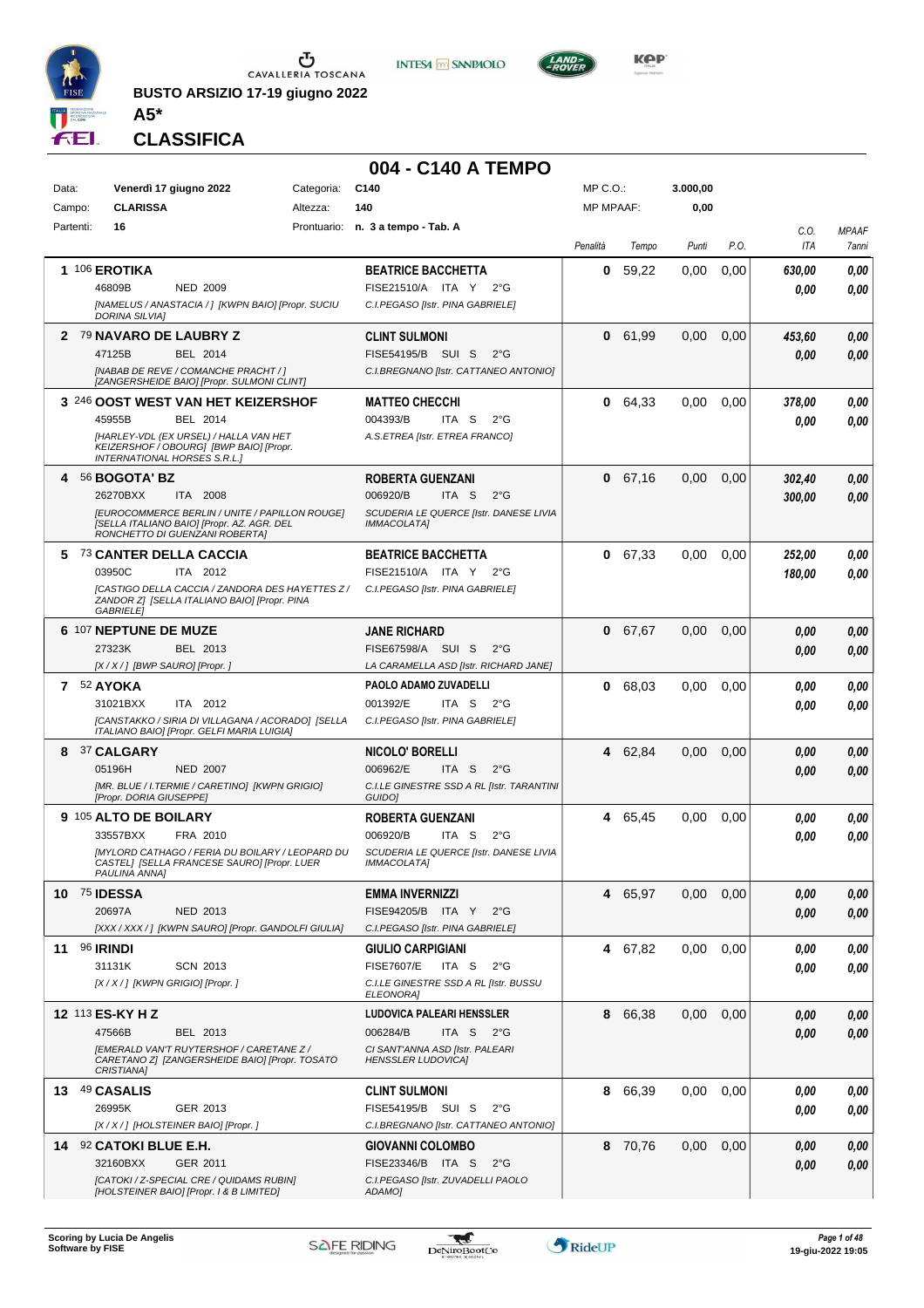

Ū CAVALLERIA TOSCANA

**BUSTO ARSIZIO 17-19 giugno 2022**





**CLASSIFICA**

**A5\***

GER 2011

*GRIGIO] [Propr. TANZI GIANCARLO]*

*[CHIN CHAMP / MISS ACORA F / ACORD II] [HOLSTEINER*

#### **004 - C140 A TEMPO** Data: Venerdì 17 giugno 2022 Categoria: C140 Prontuario: **n. 3 a tempo - Tab. A** Campo: **CLARISSA** Partenti: **16** Altezza: **140** MP C.O.: MP MPAAF: **3.000,00 0,00** *Penalità Tempo Punti P.O. C.O. ITA MPAAF 7anni* **15** 77 **THIJS** NED 2008 **CAMILLA SPAGGIARI** *[X / X / ] [AES SAURO] [Propr. ] C.I.LE GINESTRE SSD A RL [Istr. BUSSU ELEONORA]* 30692K NED 2008 FISE63920/B ITA J 2°G **0,00 0,00 16** 70,63 0,00 0,00 *0,00 0,00 0,00* 82 **CHICAGO 178 PAOLO ADAMO ZUVADELLI Elim.** 0,00 0,00 0,00 *0,00 0,00*

ITA S 2°G

34859BXX GER\_2011 001392/E ITA S 2°G <mark> 0,00 0,00</mark>

Collegio Giudicante *Presidente SUSANNA PISANO LORETTA BELUSSI GIADA IACOMELLI ADRIANA SPINOSO MARIA GIOVANNA VIGNATI*

*C.I.PEGASO [Istr. PINA GABRIELE]*

## **005 - C135 A FASI QUALIFICANTE**

| Data:        | Venerdì 17 giugno 2022                                                                                                                | Categoria: | C <sub>135</sub>                                                | MP C.O.:         |       | 2.400,00 |      |        |              |
|--------------|---------------------------------------------------------------------------------------------------------------------------------------|------------|-----------------------------------------------------------------|------------------|-------|----------|------|--------|--------------|
| Campo:       | <b>CLARISSA</b>                                                                                                                       | Altezza:   | 135                                                             | <b>MP MPAAF:</b> |       | 0,00     |      |        |              |
| Partenti:    | 34                                                                                                                                    |            | Prontuario: n. 19.2 speciale a fasi consecutive - Tab. A        |                  |       |          |      | C.O.   | <b>MPAAF</b> |
|              |                                                                                                                                       |            |                                                                 | Penalità         | Tempo | Punti    | P.O. | ITA    | 7anni        |
| 1            | 62 CORNETS GOLDTRAUM                                                                                                                  |            | <b>FILIPPO MOYERSOEN</b>                                        | 0/0              | 30.91 | 0.00     | 0.00 | 480,00 | 0.00         |
|              | 16432P<br><b>GER 2008</b>                                                                                                             |            | 001637/B<br>ITA S<br>$2^{\circ}$ G                              |                  |       |          |      | 0.00   | 0.00         |
|              | [CORNET OBOLENSKY / GRAFIN / GOLDLACK]<br>[OLDENBURG BAIO] [Propr. AZ.AGR. LA MUSCARI]                                                |            | ASIM CLUB LA VISCONTEA AID [Istr.<br><b>LUPINETTI GIANLUCAI</b> |                  |       |          |      |        |              |
| $\mathbf{2}$ | 98 FIDELGO DU HOUSSOIT                                                                                                                |            | <b>MARTINA MERONI</b>                                           | 0/0              | 30,92 | 0.00     | 0.00 | 345,60 | 0.00         |
|              | 26587K<br><b>BEL 2011</b>                                                                                                             |            | FISE65566/E SUI S<br>$2^{\circ}G$                               |                  |       |          |      | 0.00   | 0.00         |
|              | [X / X / ] [SELLA BELGA GRIGIO] [Propr. ]                                                                                             |            | CI DEL DUCATO ASD [Istr. BRESCIANI<br>ALBERTO]                  |                  |       |          |      |        |              |
| 3            | 71 FOUEGO DE LA CLOSIERE                                                                                                              |            | <b>JANE RICHARD</b>                                             | 0/0              | 31,39 | 0,00     | 0,00 | 288,00 | 0,00         |
|              | 26400K<br>BEL 2011                                                                                                                    |            | FISE67598/A SUI S<br>$2^{\circ}G$                               |                  |       |          |      | 0.00   | 0.00         |
|              | [X / X / ] [SCONOSCIUTA GRIGIO] [Propr. ]                                                                                             |            | LA CARAMELLA ASD [Istr. RICHARD JANE]                           |                  |       |          |      |        |              |
|              | 4 123 MARACANA'                                                                                                                       |            | <b>ALDO CROCE</b>                                               | 0/0              | 32,08 | 0,00     | 0,00 | 230,40 | 0,00         |
|              | 33606BXX<br>ITA 2014                                                                                                                  |            | 006639/B<br>ITA S<br>$2^{\circ}$ G                              |                  |       |          |      | 240,00 | 0.00         |
|              | [LUCKY DU REVERDY / DISCOVERY / PRONTO] [SELLA<br>ITALIANO BAIO] [Propr. OLGIATI ROSSELLA]                                            |            | JUMPING VILLA SCHEIBLER ASD [Istr.<br><b>CROCE ALDOI</b>        |                  |       |          |      |        |              |
|              | 5 121 THE BEST OF BEL                                                                                                                 |            | <b>CLAUDIO MINARDI</b>                                          | 0/0              | 33.11 | 0.00     | 0.00 | 192.00 | 0,00         |
|              | 30469BXX<br>FRA 2007                                                                                                                  |            | 000704/A<br>ITA S<br>$2^{\circ}$ G                              |                  |       |          |      | 0.00   | 0.00         |
|              | [QUIDAM DE REVEL / CONTESSA / CONTENDER] [SELLA<br>FRANCESE BAIO SCURO] [Propr. FERRARIO VALENTINA]                                   |            | SCUD S. TERESA ASD [Istr. MINARDI<br>CLAUDIO]                   |                  |       |          |      |        |              |
|              | 6 104 ORGON VAN DEN HEIKANT                                                                                                           |            | <b>CLEMENTINA GROSSI</b>                                        | 0/0              | 35,33 | 0.00     | 0,00 | 76,80  | 0,00         |
|              | 21429A<br>BEL 2014                                                                                                                    |            | 006303/C<br>ITA <sub>S</sub><br>$2^{\circ}G$                    |                  |       |          |      | 0.00   | 0.00         |
|              | [EDJAZ VAN'T MERELSNEST / JASMIEN VD BISSCHOP /<br>LARINO] [BWP GRIGIO] [Propr. CG SPORTHORSES SRL]                                   |            | G.S.FIAMME AZZURRE [Istr. BERTOLI<br><b>EVELINA1</b>            |                  |       |          |      |        |              |
|              | 7 69 IRCO ORANGE                                                                                                                      |            | <b>STEFANO LUCA MAGAGNIN</b>                                    | 0/0              | 36,14 | 0.00     | 0.00 | 76,80  | 0.00         |
|              | 46720B<br><b>NED 2013</b>                                                                                                             |            | FISE22266/B ITA S<br>$2^{\circ}$ G                              |                  |       |          |      | 0.00   | 0.00         |
|              | [I'M SPECIAL DE MUZE / WELLAMY / CASCO] [KWPN<br>GRIGIO POMELLATO] [Propr. ANGIOLONI PATRIZIA]                                        |            | C.I.SAN MARCO [Istr. AGOSTINI LORIS<br><b>GIOVANNII</b>         |                  |       |          |      |        |              |
|              | 8 248 GRANDE DIENI                                                                                                                    |            | <b>MATTEO CHECCHI</b>                                           | 0/0              | 37,77 | 0,00     | 0,00 | 76,80  | 0,00         |
|              | 33258BXX<br>NED 2011                                                                                                                  |            | 004393/B<br>ITA <sub>S</sub><br>$2^{\circ}$ G                   |                  |       |          |      | 0.00   | 0.00         |
|              | [ELDORADO VAN DE ZESHOEK / VIDIENI / PARCIVAL]<br>[KWPN BAIO] [Propr. DEL SIGNORE MICHOL]                                             |            | A.S.ETREA [Istr. ETREA FRANCO]                                  |                  |       |          |      |        |              |
|              | 9 111 POPEIE                                                                                                                          |            | <b>GIULIO CARPIGIANI</b>                                        | 0/0              | 40,00 | 0,00     | 0,00 | 76,80  | 0,00         |
|              | 31133K<br>BEL 2015                                                                                                                    |            | <b>FISE7607/E</b><br>ITA S<br>$2^{\circ}$ G                     |                  |       |          |      | 0.00   | 250,00       |
|              | [X / X / ] [BWP BAIO] [Propr. ]                                                                                                       |            | C.I.LE GINESTRE SSD A RL [Istr. BUSSU<br><b>ELEONORAI</b>       |                  |       |          |      |        |              |
| 10           | 83 CHEESECAKE                                                                                                                         |            | <b>ROBERTA GUENZANI</b>                                         | 0/4              | 30,84 | 0.00     | 0,00 | 76,80  | 0,00         |
|              | 32657BXX<br>ITA 2013                                                                                                                  |            | 006920/B<br>ITA S<br>$2^{\circ}$ G                              |                  |       |          |      | 144,00 | 0.00         |
|              | [KANNAN / CERBIATTA DI VAL LITARA / AVENIR] [SELLA<br>ITALIANO SAURO BRUCIATO] [Propr. AZ. AGR. DEL<br>RONCHETTO DI GUENZANI ROBERTA] |            | SCUDERIA LE QUERCE [Istr. DANESE LIVIA<br>IMMACOLATA]           |                  |       |          |      |        |              |

 $\mathcal{L}$ 



*0,00*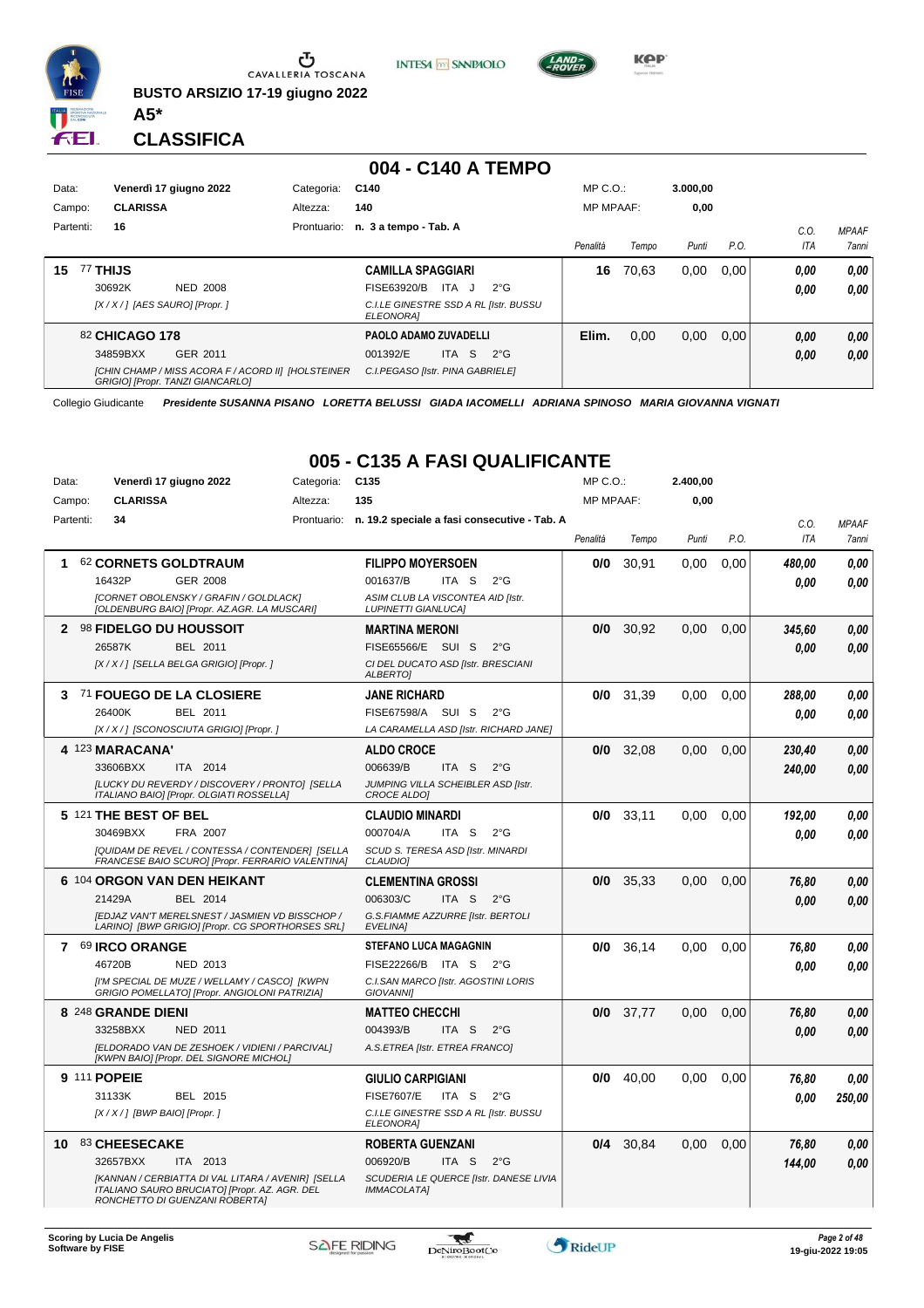

**BUSTO ARSIZIO 17-19 giugno 2022 A5\***





**CLASSIFICA**

## **005 - C135 A FASI QUALIFICANTE**

| Data:     | Venerdì 17 giugno 2022                                                                                                                                                           | Categoria: | C <sub>135</sub>                                                                                                                                 | $MP C. O.$ :     |             | 2.400,00 |      |               |                       |
|-----------|----------------------------------------------------------------------------------------------------------------------------------------------------------------------------------|------------|--------------------------------------------------------------------------------------------------------------------------------------------------|------------------|-------------|----------|------|---------------|-----------------------|
| Campo:    | <b>CLARISSA</b>                                                                                                                                                                  | Altezza:   | 135                                                                                                                                              | <b>MP MPAAF:</b> |             | 0,00     |      |               |                       |
| Partenti: | 34                                                                                                                                                                               |            | Prontuario: n. 19.2 speciale a fasi consecutive - Tab. A                                                                                         | Penalità         | Tempo       | Punti    | P.O. | C.O.<br>ITA   | <b>MPAAF</b><br>7anni |
| 11        | 90 OMAR DEL SOLE<br>33472BXX<br>ITA 2011<br>[LUX Z / ININI DES HAYETTES / MAJOR DE LA COUR]<br>[SELLA ITALIANO BAIO] [Propr. AZ. AGR. LA CORTE DI                                |            | FILIPPO JORDAN PAGAN GRISO<br>FISE61679/B ITA Y<br>$2^{\circ}G$<br>CI SESTESE ASD [Istr. MESSINA ELISA]                                          | 0/4              | 30,92       | 0,00     | 0,00 | 0.00<br>96,00 | 0,00<br>0.00          |
|           | PAGAN GRISO CELESTE]<br>12 247 BEAUTY STAR PH Z<br>34592BXX<br>BEL 2014<br>[BIG STAR JR KZ / MRS. BLUE Z / MR. BLUE]<br>[ZANGERSHEIDE BAIO] [Propr. INTERNATIONAL HORSES<br>SRL] |            | <b>MATTEO CHECCHI</b><br>004393/B<br>ITA S<br>$2^{\circ}$ G<br>A.S.ETREA [Istr. ETREA FRANCO]                                                    |                  | $0/6$ 47,35 | 0,00     | 0,00 | 0.00<br>0.00  | 0,00<br>0,00          |
| 13        | 55 LONDON BIG BANG<br>28969BXX<br>ITA 2010<br>[LINCOLM L / SANTA FE / SINGULAR JOTER II] [SELLA<br>ITALIANO BAIO] [Propr. SUCIU DORINA SILVIA]                                   |            | <b>BEATRICE BACCHETTA</b><br>FISE21510/A ITA Y<br>$2^{\circ}G$<br>C.I.PEGASO [Istr. PINA GABRIELE]                                               | 0/7              | 48,68       | 0,00     | 0,00 | 0.00<br>0.00  | 0,00<br>0.00          |
|           | 14 188 LADY MIMOSA<br>34864BXX<br>ITA 2015<br>[ODEON / BRENDA DELLA MONICA / CACAO<br>COURCELLE] [SELLA ITALIANO SAURO] [Propr. LEGNANI<br><b>FABIO]</b>                         |            | <b>FEDERICO LEGNANI</b><br>FISE84415/B ITA J<br>$1^{\circ}G$<br>C.I.SAN MARCO [Istr. LEGNANI FABIO]                                              | 0/7              | 48,75       | 0,00     | 0,00 | 0.00<br>0.00  | 0,00<br>150,00        |
|           | 15 84 SKAGWAY<br>ITA 2015<br>46240B<br>[ZAPATERO VDL / RIMORA / CORLAND] [SELLA ITALIANO<br>GRIGIO] [Propr. SOC. AGR. S.ANNA SAS DI PALEARI]                                     |            | <b>LUDOVICA PALEARI HENSSLER</b><br>006284/B<br>ITA S<br>$2^{\circ}G$<br>CI SANT'ANNA ASD [Istr. PALEARI<br><b>HENSSLER LUDOVICAI</b>            | 0/8              | 38,62       | 0,00     | 0,00 | 0.00<br>0.00  | 0,00<br>100,00        |
|           | 16 74 ALIBI DB Z<br>24450K<br><b>BEL 2006</b><br>[X / X / ] [ZANGERSHEIDE GRIGIO] [Propr. ]                                                                                      |            | <b>MOHAMED ISLAM KHEDDACHE</b><br>FISE104944/K SUI S<br>$2^{\circ}G$<br>FISE [Istr.]                                                             |                  | $0/8$ 49,05 | 0,00     | 0,00 | 0.00<br>0.00  | 0,00<br>0.00          |
|           | 17 67 HURACAN<br>34052BXX<br>ITA 2014<br>[KANNAN / THIO / INDOCTRO] [SELLA ITALIANO BAIO<br>SCURO] [Propr. AZ. AGR. FERRARI MARCO]                                               |            | PAOLO ADAMO ZUVADELLI<br>001392/E<br>ITA S<br>$2^{\circ}$ G<br>C.I.PEGASO [Istr. PINA GABRIELE]                                                  | 0/11             | 52,22       | 0,00     | 0,00 | 0.00<br>0.00  | 0,00<br>0.00          |
|           | 18 91 CASPER LA RIVIERA<br>46479B<br>ITA 2015<br>[- / RHAPSODIE V / ] [SELLA ITALIANO BAIO] [Propr.<br><b>GUERRA EMILIA]</b>                                                     |            | <b>BEATRICE BACCHETTA</b><br>FISE21510/A ITA Y<br>$2^{\circ}G$<br>C.I.PEGASO [Istr. PINA GABRIELE]                                               |                  | 4 48,67     | 0,00     | 0,00 | 0.00<br>0.00  | 0,00<br>0,00          |
|           | 19 103 CINDERELLA Z<br>30109K<br>BEL 2015<br>[X / X / ] [ZANGERSHEIDE BAIO] [Propr. ]                                                                                            |            | PIERPAOLO ADDIS<br>001241/N<br>ITA S<br>$2^{\circ}$ G<br>CENTRO IPPICO BELLOLI SSD A R.L. [Istr.<br><b>BELLOLI CLAUDIA]</b>                      | 4                | 48,96       | 0,00     | 0,00 | 0.00<br>0.00  | 0,00<br>0,00          |
|           | 20 92 CATOKI BLUE E.H.<br>32160BXX<br>GER 2011<br>[CATOKI / Z-SPECIAL CRE / QUIDAMS RUBIN]<br>[HOLSTEINER BAIO] [Propr. 1 & B LIMITED]                                           |            | <b>GIOVANNI COLOMBO</b><br>FISE23346/B ITA S<br>$2^{\circ}$ G<br>C.I.PEGASO [Istr. ZUVADELLI PAOLO<br>ADAMO]                                     |                  | 4 49,15     | 0,00     | 0.00 | 0,00<br>0.00  | 0,00<br>0,00          |
|           | 21 57 KARIENH2<br>34921BXX<br>NED 2015<br>[CARAMBOLE / GINACOLADA / INDOCTRO] [KWPN<br>ROANO VINOSOI [Propr. AZ. AGR. S. ANNA S.S. DI<br>PALEARI MASSIMO & C.]                   |            | <b>LUDOVICA PALEARI HENSSLER</b><br>ITA <sub>S</sub><br>006284/B<br>$2^{\circ}G$<br>CI SANT'ANNA ASD IIstr. PALEARI<br><b>HENSSLER LUDOVICA]</b> |                  | 4 50,07     | 0.00     | 0,00 | 0.00<br>0.00  | 0,00<br>0,00          |
|           | 22 64 PST DE MUZE<br>28833K<br>BEL 2015<br>$[X/X/]$ [BWP BAIO] [Propr.]                                                                                                          |            | <b>CLINT SULMONI</b><br>FISE54195/B SUI S<br>$2^{\circ}G$<br>C.I.BREGNANO [Istr. CATTANEO ANTONIO]                                               |                  | 4 50,66     | 0.00     | 0,00 | 0.00<br>0.00  | 0,00<br>0,00          |
|           | 23 81 CHACCO-BROWN 3<br>30671K<br>GER 2009<br>[X / X / ] [OLDENBURG BAIO] [Propr. ]                                                                                              |            | GIULIO CARPIGIANI<br><b>FISE7607/E</b><br>ITA S<br>$2^{\circ}$ G<br>C.I.LE GINESTRE SSD A RL [Istr. BUSSU<br><b>ELEONORA]</b>                    |                  | 4 50,99     | 0.00     | 0,00 | 0.00<br>0.00  | 0,00<br>0.00          |
|           | 24 112 BLACK JACK GDR<br>46482B<br>ITA 2015<br>[-/-/] [ZANGERSHEIDE BAIO SCURO] [Propr. GABRIELE<br>DAMIANO]                                                                     |            | PAOLO ADAMO ZUVADELLI<br>001392/E<br>ITA S 2°G<br>C.I.PEGASO [Istr. PINA GABRIELE]                                                               |                  | 4 51,53     | 0.00     | 0,00 | 0.00<br>0.00  | 0,00<br>0,00          |

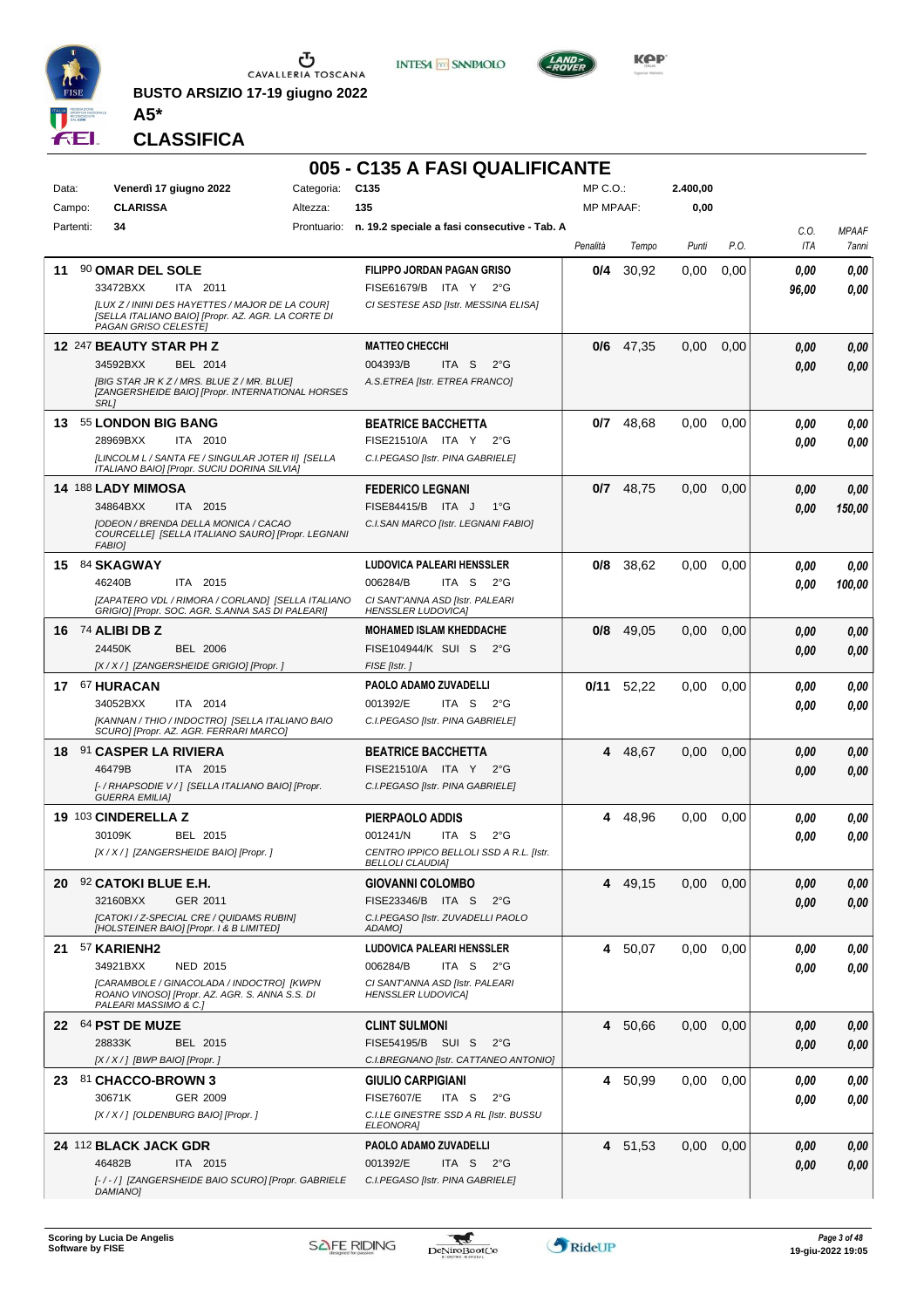

**BUSTO ARSIZIO 17-19 giugno 2022**





**CLASSIFICA**

**A5\***

## **005 - C135 A FASI QUALIFICANTE**

| Data: | Venerdì 17 giugno 2022<br><b>CLARISSA</b><br>Campo:                                                                     | Categoria:<br>Altezza: | C <sub>135</sub><br>135                                                                     | MP C. O.<br><b>MP MPAAF:</b> |          | 2.400,00<br>0,00 |      |             |                              |
|-------|-------------------------------------------------------------------------------------------------------------------------|------------------------|---------------------------------------------------------------------------------------------|------------------------------|----------|------------------|------|-------------|------------------------------|
|       | Partenti:<br>34                                                                                                         |                        | Prontuario: n. 19.2 speciale a fasi consecutive - Tab. A                                    |                              |          |                  |      |             |                              |
|       |                                                                                                                         |                        |                                                                                             | Penalità                     | Tempo    | Punti            | P.O. | C.O.<br>ITA | <b>MPAAF</b><br><b>7anni</b> |
|       |                                                                                                                         |                        |                                                                                             |                              |          |                  |      |             |                              |
| 25    | 66 <b>JACO BLUE</b><br>30369K<br><b>NED 2014</b>                                                                        |                        | <b>GIULIO CARPIGIANI</b><br><b>FISE7607/E</b><br>ITA S<br>$2^{\circ}$ G                     | 4                            | 51,80    | 0,00             | 0,00 | 0.00        | 0,00                         |
|       | [X / X / ] [SCONOSCIUTA BAIO] [Propr. ]                                                                                 |                        | C.I.LE GINESTRE SSD A RL [Istr. BUSSU<br>ELEONORA]                                          |                              |          |                  |      | 0.00        | 0.00                         |
|       | 26 128 CELTHICO OXER                                                                                                    |                        | <b>PIERPAOLO ADDIS</b>                                                                      | 4                            | 51.89    | 0,00             | 0.00 | 0,00        | 0,00                         |
|       | 25226G<br>ITA 2011                                                                                                      |                        | 001241/N<br>ITA <sub>S</sub><br>$2^{\circ}$ G                                               |                              |          |                  |      | 0.00        | 0.00                         |
|       | [TOULON / CHLOE Z / CHELLANO Z] [SELLA ITALIANO<br>BAIO] [Propr. MARIANESCHI STEPHANIE]                                 |                        | CENTRO IPPICO BELLOLI SSD A R.L. [Istr.<br><b>BELLOLI CLAUDIA]</b>                          |                              |          |                  |      |             |                              |
|       | 27 93 CARLOTTA                                                                                                          |                        | <b>CAMILLA MAZZOCCO</b>                                                                     |                              | 4 52,00  | 0.00             | 0,00 | 0.00        | 0.00                         |
|       | 47118B<br>GER 2014                                                                                                      |                        | <b>FISE6156/D</b><br>ITA S<br>$2^{\circ}$ G                                                 |                              |          |                  |      | 0.00        | 0.00                         |
|       | [CARESSINI L / CONCIETTA / ] [OLDENBURG BAIO] [Propr.<br>MAZZOCCO CAMILLA]                                              |                        | IL GHIRO SSARLD [Istr. CARBONELLI<br><b>VALENTINA1</b>                                      |                              |          |                  |      |             |                              |
|       | 28 144 POLITICO                                                                                                         |                        | <b>ALBERTO MOYERSOEN</b>                                                                    | 4                            | 53,17    | 0.00             | 0.00 | 0.00        | 0.00                         |
|       | 19346A<br>ITA 2013                                                                                                      |                        | FISE85502/B ITA S 1°G                                                                       |                              |          |                  |      | 0.00        | 0.00                         |
|       | [ATHLETICO I / POLINESIA / BURG'S PIONER] [SELLA<br>ITALIANO GRIGIO] [Propr. RUFFINO SIMONE]                            |                        | ASIM CLUB LA VISCONTEA AID [Istr.<br><b>LUPINETTI GIANLUCAI</b>                             |                              |          |                  |      |             |                              |
|       | 29 154 STAR WITHE                                                                                                       |                        | <b>SIDNEY PAGAN GRISO</b>                                                                   | 8                            | 48,54    | 0.00             | 0,00 | 0.00        | 0,00                         |
|       | 25917BXX<br>ITA 2007                                                                                                    |                        | FISE62545/B ITA Y 1°G                                                                       |                              |          |                  |      | 0.00        | 0.00                         |
|       | [STARON / STARLIGHT / DOMINO] [SELLA ITALIANO<br>BAIO] [Propr. ROSSI PAOLO]                                             |                        | CI SESTESE ASD [Istr. MESSINA ELISA]                                                        |                              |          |                  |      |             |                              |
| 30    | 86 COTE D'OR VAN PLOCKROY Z                                                                                             |                        | <b>FEDERICO COPPOLA</b>                                                                     | 8                            | 49,30    | 0.00             | 0,00 | 0.00        | 0.00                         |
|       | 16708E<br>BEL 2015                                                                                                      |                        | 003563/E<br>ITA <sub>S</sub><br>$2^{\circ}$ G                                               |                              |          |                  |      | 0,00        | 0,00                         |
|       | <b>ICOMMENT VH LINDENHOF / ELEGANT VAN HET</b><br>LINDEHOF / DARCO] [ZANGERSHEIDE BAIO] [Propr.<br><b>BENAZZI ANNA]</b> |                        | <b>BOLOGNA SPORT HORSES ASD [Istr.</b><br>COPPOLA FEDERICO1                                 |                              |          |                  |      |             |                              |
|       | 31 159 FALCON DE SEMILLY                                                                                                |                        | <b>FEDERICA ANGIOLELLA</b>                                                                  | 8                            | 52,04    | 0.00             | 0.00 | 0.00        | 0,00                         |
|       | 27590M<br><b>BEL 2005</b>                                                                                               |                        | FISE40922/B ITA S<br>1°G                                                                    |                              |          |                  |      | 0.00        | 0.00                         |
|       | [DIAMANT DE SEMILLY / ODA / LORD Z] [BEL.<br>WARMBLOEDPAARD BAIO] [Propr. ESPOSITO LUIGI]                               |                        | LA PRATERIA SOCIETA' COOP. SOC. [Istr.<br>JANSSON REISSMULLER HANNA JANINA<br><b>MARIA1</b> |                              |          |                  |      |             |                              |
|       | 32 252 ESPRIT DE LA ROQUE                                                                                               |                        | <b>CLARISSA ETREA</b>                                                                       | 8                            | 52,79    | 0,00             | 0,00 | 0.00        | 0,00                         |
|       | 30583K<br>FRA 2009                                                                                                      |                        | FISE25765/B ITA S<br>$2^{\circ}$ G                                                          |                              |          |                  |      | 0.00        | 0.00                         |
|       | [X / X / ] [KWPN MORELLO CORVINO] [Propr. ]                                                                             |                        | A.S.ETREA [Istr. ETREA FRANCO]                                                              |                              |          |                  |      |             |                              |
|       | 33 119 ALL IRISH                                                                                                        |                        | <b>ANDREA TROMBETTA</b>                                                                     |                              | 12 49,84 | 0,00             | 0,00 | 0.00        | 0,00                         |
|       | 30091BXX<br>IRL 2011                                                                                                    |                        | 013064/B<br>ITA S<br>$2^{\circ}G$                                                           |                              |          |                  |      | 0.00        | 0.00                         |
|       | [KROONGRAAF / AIR CRUISE / CRUISING] [IRISH HORSE<br>BAIO] [Propr. TROMBETTA ANDREA]                                    |                        | C.I.LA CICOGNETTA ASD [Istr. TROMBETTA<br><b>ANDREA</b>                                     |                              |          |                  |      |             |                              |
|       | 118 LIMMERICK E.H.                                                                                                      |                        | <b>MARTINA DEL CARRO</b>                                                                    | Rit.                         | 0.00     | 0.00             | 0.00 | 0.00        | 0,00                         |
|       | 28733BXX<br>GER 2009                                                                                                    |                        | 016803/B<br>ITA S<br>$2^{\circ}$ G                                                          |                              |          |                  |      | 0.00        | 0,00                         |
|       | [LORDANOS / UNA PERFETTA / CASSINI II] [HOLSTEINER<br>GRIGIO] [Propr. DEL CARRO PIETRO]                                 |                        | C.I.PEGASO [Istr. PINA GABRIELE]                                                            |                              |          |                  |      |             |                              |

Collegio Giudicante *Presidente SUSANNA PISANO LORETTA BELUSSI GIADA IACOMELLI ADRIANA SPINOSO MARIA GIOVANNA VIGNATI*

## **006 - C130 A TEMPO RISER. 2° GR.**

| Data:                   | Venerdì 17 giugno 2022                                                                       | Categoria:  | C <sub>130</sub>                                            |              | $MP C. O.$ :     |       | 1.500.00 |      |        |                                   |
|-------------------------|----------------------------------------------------------------------------------------------|-------------|-------------------------------------------------------------|--------------|------------------|-------|----------|------|--------|-----------------------------------|
| Campo:                  | <b>CLARISSA</b>                                                                              | Altezza:    | 130                                                         |              | <b>MP MPAAF:</b> |       | 0,00     |      |        |                                   |
| Partenti:               | 19                                                                                           | Prontuario: | n. 3 a tempo - Tab. A                                       |              |                  |       |          |      | C.0    | <b>MPAAF</b>                      |
|                         |                                                                                              |             |                                                             |              | Penalità         | Tempo | Punti    | P.O. | ITA    | 7anni                             |
|                         | 256 KEKINA FIELD                                                                             |             | <b>GIULIO CARPIGIANI</b>                                    |              | 0                | 64,15 | 0,00     | 0.00 | 300.00 | 0,00                              |
|                         | 04779C<br><b>NED 2015</b>                                                                    |             | `S<br><b>FISE7607/E</b><br><b>ITA</b>                       | $2^{\circ}G$ |                  |       |          |      | 0.00   | 0,00                              |
|                         | [ATOULON VDL / GIKINA FIELD / UKATO] [KWPN BAIO]<br>[Propr. LANZA PIER PAOLO]                |             | C.I.LE GINESTRE SSD A RL [Istr. BUSSU<br>ELEONORA]          |              |                  |       |          |      |        |                                   |
| 2                       | 59 LIGHT BLUE DEL PIETRICCIO ROSSO                                                           |             | <b>FEDERICO COPPOLA</b>                                     |              | $\mathbf{0}$     | 65,17 | 0,00     | 0.00 | 216.00 | 0,00                              |
|                         | <b>ITA 2008</b><br>13091F                                                                    |             | -S<br>003563/E<br>ITA I                                     | $2^{\circ}G$ |                  |       |          |      | 150,00 | 0.00                              |
|                         | [ZIROCCO BLUE VDL / ZWANIQUE / INDOCTRO] [SELLA<br>ITALIANO GRIGIO] [Propr. C.I.CASA BASSA ] |             | <b>BOLOGNA SPORT HORSES ASD [Istr.</b><br>COPPOLA FEDERICO1 |              |                  |       |          |      |        |                                   |
| <b>Software by FISE</b> | Scoring by Lucia De Angelis                                                                  |             | <b>SAFE RIDING</b><br>DeNiroBootCo                          |              | <b>RideUP</b>    |       |          |      |        | Page 4 of 48<br>19-aiu-2022 19:05 |

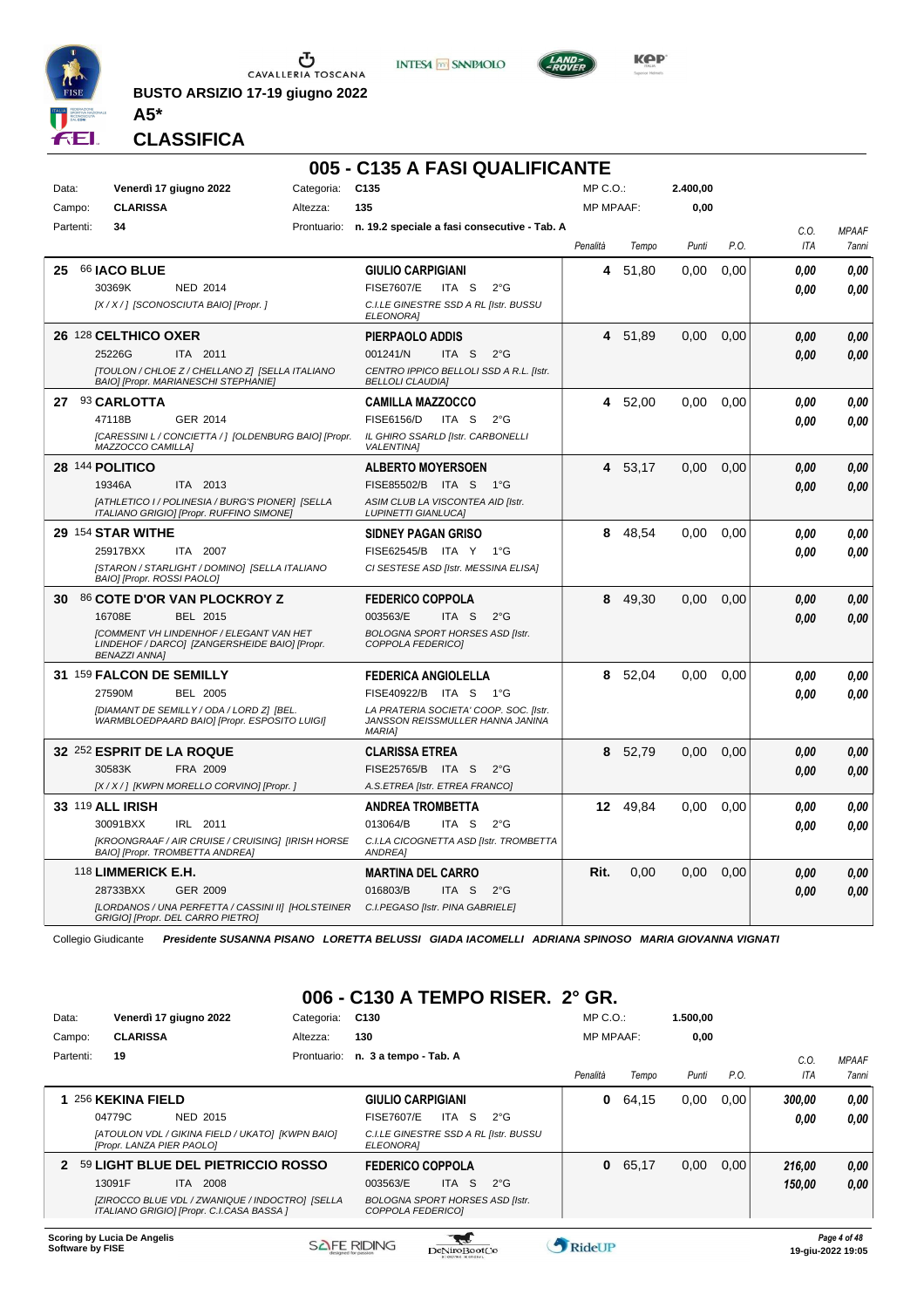

**BUSTO ARSIZIO 17-19 giugno 2022 A5\***





**CLASSIFICA**

|           |                                                                                                                                     |                 | 006 - C130 A TEMPO RISER. 2° GR.                                                     |                  |           |          |      |                    |                       |
|-----------|-------------------------------------------------------------------------------------------------------------------------------------|-----------------|--------------------------------------------------------------------------------------|------------------|-----------|----------|------|--------------------|-----------------------|
| Data:     | Venerdì 17 giugno 2022                                                                                                              | Categoria: C130 |                                                                                      | $MP C. O.$ :     |           | 1.500,00 |      |                    |                       |
| Campo:    | <b>CLARISSA</b>                                                                                                                     | Altezza:        | 130                                                                                  | <b>MP MPAAF:</b> |           | 0,00     |      |                    |                       |
| Partenti: | 19                                                                                                                                  |                 | Prontuario: n. 3 a tempo - Tab. A                                                    | Penalità         | Tempo     | Punti    | P.O. | C.O.<br><b>ITA</b> | <b>MPAAF</b><br>7anni |
| 3         | 85 PANDORA DI SANTA PAOLA                                                                                                           |                 | <b>LUCA FONTANELLA</b>                                                               | 0                | 65,36     | 0,00     | 0,00 | 180,00             | 0.00                  |
|           | 21825A<br>ITA 2014                                                                                                                  |                 | 002395/B<br>ITA <sub>S</sub><br>$2^{\circ}$ G                                        |                  |           |          |      | 90,00              | 0.00                  |
|           | [CASCARI / NIXE / CONTENDER] [SELLA ITALIANO BAIO]<br>[Propr. FONTANELLA MARCO]                                                     |                 | SCUDERIA SANTA PAOLA ASD IIstr. 1                                                    |                  |           |          |      |                    |                       |
| 4         | 60 VERSATCHE DE LA ROQUE                                                                                                            |                 | <b>MARTINA MERONI</b>                                                                | 0                | 66,54     | 0,00     | 0,00 | 144,00             | 0,00                  |
|           | 26011K<br>FRA 2009<br>[X / X / ] [SCONOSCIUTA BAIO] [Propr. ]                                                                       |                 | FISE65566/E SUI S<br>$2^{\circ}$ G<br>CI DEL DUCATO ASD [Istr. BRESCIANI             |                  |           |          |      | 0.00               | 0,00                  |
|           |                                                                                                                                     |                 | <b>ALBERTOI</b>                                                                      |                  |           |          |      |                    |                       |
|           | 5 72 IGEA DEIANIRA                                                                                                                  |                 | FILIPPO JORDAN PAGAN GRISO                                                           | 0                | 67,83     | 0,00     | 0.00 | 120,00             | 0,00                  |
|           | ITA 2013<br>32140BXX<br>[BYCICLE RACE / LIDANA / RHEINGOLD DE LUYNE]                                                                |                 | FISE61679/B ITA Y<br>$2^{\circ}G$<br>CI SESTESE ASD [Istr. MESSINA ELISA]            |                  |           |          |      | 60,00              | 0.00                  |
|           | [SELLA ITALIANO BAIO] [Propr. SOC. AGR. DEIANIRA SRL]                                                                               |                 |                                                                                      |                  |           |          |      |                    |                       |
|           | 6 200 IN DE ACHT                                                                                                                    |                 | <b>GIULIA GANDOLFI</b>                                                               | 0                | 69,76     | 0,00     | 0,00 | 48,00              | 0,00                  |
|           | 49262B<br>NED 2013                                                                                                                  |                 | <b>FISE6731/E</b><br>ITA S<br>$2^{\circ}$ G                                          |                  |           |          |      | 0.00               | 0.00                  |
|           | [CORLAND / SYDNEY V / ] [KWPN GRIGIO] [Propr. AB<br>LOGISTIC S.R.L.1                                                                |                 | CI LA MORGANA ASD [Istr. GRIMALDI<br><b>MATTEO ANDREA MARCOI</b>                     |                  |           |          |      |                    |                       |
|           | 7 68 EMIRO DELLE SEMENTARECCE                                                                                                       |                 | <b>CLEMENTINA GROSSI</b>                                                             |                  | $0$ 70,37 | 0,00     | 0.00 | 0.00               | 0,00                  |
|           | 16365F<br>ITA 2015                                                                                                                  |                 | 006303/C<br>ITA S<br>$2^{\circ}$ G                                                   |                  |           |          |      | 0.00               | 0.00                  |
|           | <b>INONSTOP / GATTAGARISTA DELLE SEMENTARECCE /</b><br>QUIDAM DE REVEL] [SELLA ITALIANO BAIO] [Propr. CG<br><b>SPORTHORSES SRLI</b> |                 | G.S.FIAMME AZZURRE [Istr. BERTOLI<br>EVELINA]                                        |                  |           |          |      |                    |                       |
| 8         | <b>54 NUX DEL SOLE</b>                                                                                                              |                 | <b>FILIPPO JORDAN PAGAN GRISO</b>                                                    | 0                | 70,39     | 0,00     | 0,00 | 0.00               | 0,00                  |
|           | 16729P<br>ITA 2010                                                                                                                  |                 | FISE61679/B ITA Y 2°G                                                                |                  |           |          |      | 0.00               | 0.00                  |
|           | [CANTURO / R DE RIEN DU PRIEURE D'09 / LIBERO II]<br>[SELLA ITALIANO BAIO] [Propr. SOC. AGR. DEIANIRA SRL]                          |                 | CI SESTESE ASD [Istr. MESSINA ELISA]                                                 |                  |           |          |      |                    |                       |
| 9         | 89 CORTEZ VAN'T KLEIN ASDANK Z                                                                                                      |                 | JANE RICHARD                                                                         | 0                | 73,82     | 0,00     | 0,00 | 0.00               | 0.00                  |
|           | 26613K<br>BEL 2012                                                                                                                  |                 | FISE67598/A SUI S<br>$2^{\circ}G$                                                    |                  |           |          |      | 0.00               | 0.00                  |
|           | [X / X / ] [ZANGERSHEIDE BAIO] [Propr. ]                                                                                            |                 | LA CARAMELLA ASD [Istr. RICHARD JANE]                                                |                  |           |          |      |                    |                       |
|           | <b>10 254 GEESKE VS</b><br>48538B<br>NED 2011                                                                                       |                 | <b>MASSIMILIANO CHIATANTE</b><br>002450/B<br>ITA S<br>$2^{\circ}G$                   | 0                | 77,78     | 0,00     | 0,00 | 0.00<br>0.00       | 0,00<br>0,00          |
|           | <b>IELDORADO VAN DE ZESHOEK / TUVELLE D M / MISTER</b>                                                                              |                 | VOLTA DE MURR A.S.D. [Istr. CHIATANTE                                                |                  |           |          |      |                    |                       |
|           | CONCORDE B J] [SELLA OLANDESE BAIO] [Propr.<br><b>EQUIMEX SRL]</b>                                                                  |                 | <b>MASSIMILIANO1</b>                                                                 |                  |           |          |      |                    |                       |
|           | 11 51 DICENLOU PS                                                                                                                   |                 | <b>GIULIO CARPIGIANI</b>                                                             | 0                | 81,13     | 0,00     | 0,00 | 0.00               | 0,00                  |
|           | 29745G<br>GER 2014<br>[DIARADO'S BOY / COCENTA / CENTO] [OLDENBURG                                                                  |                 | <b>FISE7607/E</b><br>ITA S<br>$2^{\circ}$ G<br>C.I.LE GINESTRE SSD A RL [Istr. BUSSU |                  |           |          |      | 0.00               | 0.00                  |
|           | BAIO] [Propr. EUCALIPTO GREEN CLUB ASD]                                                                                             |                 | <i>ELEONORA]</i>                                                                     |                  |           |          |      |                    |                       |
|           | 12 108 MARMOTTA DEIANIRA                                                                                                            |                 | <b>FILIPPO JORDAN PAGAN GRISO</b>                                                    | 4                | 69,58     | 0,00     | 0,00 | 0,00               | 0,00                  |
|           | ITA 2015<br>46051B                                                                                                                  |                 | FISE61679/B ITA Y 2°G                                                                |                  |           |          |      | 0,00               | 0,00                  |
|           | [FOBOS DEIANIRA / FARADHIBA / RHEINGOLD DE LUYNE]<br>[SELLA ITALIANO GRIGIO] [Propr. SOC. AGR. DEIANIRA<br>S.R.L.                   |                 | CI SESTESE ASD [Istr. MESSINA ELISA]                                                 |                  |           |          |      |                    |                       |
|           | 13 97 FASTER DELLE ROANE                                                                                                            |                 | PAOLO ADAMO ZUVADELLI                                                                |                  | 8 76,23   | 0,00     | 0.00 | 0.00               | 0,00                  |
|           | ITA 2015<br>13834D                                                                                                                  |                 | 001392/E<br>ITA S 2°G                                                                |                  |           |          |      | 0.00               | 0,00                  |
|           | [CRISTALLO II / MASTER ERG DELLE ROANE / ANIMO]<br>[SELLA ITALIANO BAIO SCURO] [Propr. ALLEV.TO EQUINI<br>LE ROANE DI BROTTO PAOLO] |                 | C.I.PEGASO [Istr. PINA GABRIELE]                                                     |                  |           |          |      |                    |                       |
|           | 14 17 CORNET ROUET PS                                                                                                               |                 | ANNALISA RENZI                                                                       |                  | 8 78,84   | 0,00     | 0,00 | 0,00               | 0,00                  |
|           | 48753B<br>GER 2015                                                                                                                  |                 | 002694/A<br>ITA S<br>$2^{\circ}$ G                                                   |                  |           |          |      | 0,00               | 0,00                  |
|           | [CORNET OBOLENSKY / RAMANUJA / ] [OLDENBURG<br>BAIO SCURO] [Propr. RENZI ALBERTO]                                                   |                 | SIMPLY HORSE SSD A RL [Istr. CHIAUDANI<br><b>NATALE]</b>                             |                  |           |          |      |                    |                       |
|           | 15 58 CRISTAL DI SANTA PAOLA                                                                                                        |                 | <b>LUCA FONTANELLA</b>                                                               |                  | 18 88,91  | 0,00     | 0,00 | 0,00               | 0,00                  |
|           | 21824A<br>ITA 2014                                                                                                                  |                 | 002395/B<br>ITA S<br>$2^{\circ}$ G                                                   |                  |           |          |      | 0,00               | 0,00                  |
|           | [CRISTALLO I / CAMELY Z / CANABIS Z] [SELLA ITALIANO<br>BAIO] [Propr. FONTANELLA MARCO]                                             |                 | SCUDERIA SANTA PAOLA ASD [Istr. ]                                                    |                  |           |          |      |                    |                       |
|           | 16 87 CANOSO                                                                                                                        |                 | <b>VIOLA MONTANELLI</b>                                                              |                  | 30 104,97 | 0,00     | 0,00 | 0,00               | 0,00                  |
|           | GER 2008<br>31782BXX                                                                                                                |                 | FISE31818/B ITA S<br>$2^{\circ}$ G                                                   |                  |           |          |      | 0,00               | 0,00                  |
|           | [CASSINI II / CELIA / CONTENDER] [HANNOVER GRIGIO]<br>[Propr. CIRCOLO IPPICO VITTORI A.S.D.]                                        |                 | C.I.PEGASO [Istr. PINA GABRIELE]                                                     |                  |           |          |      |                    |                       |

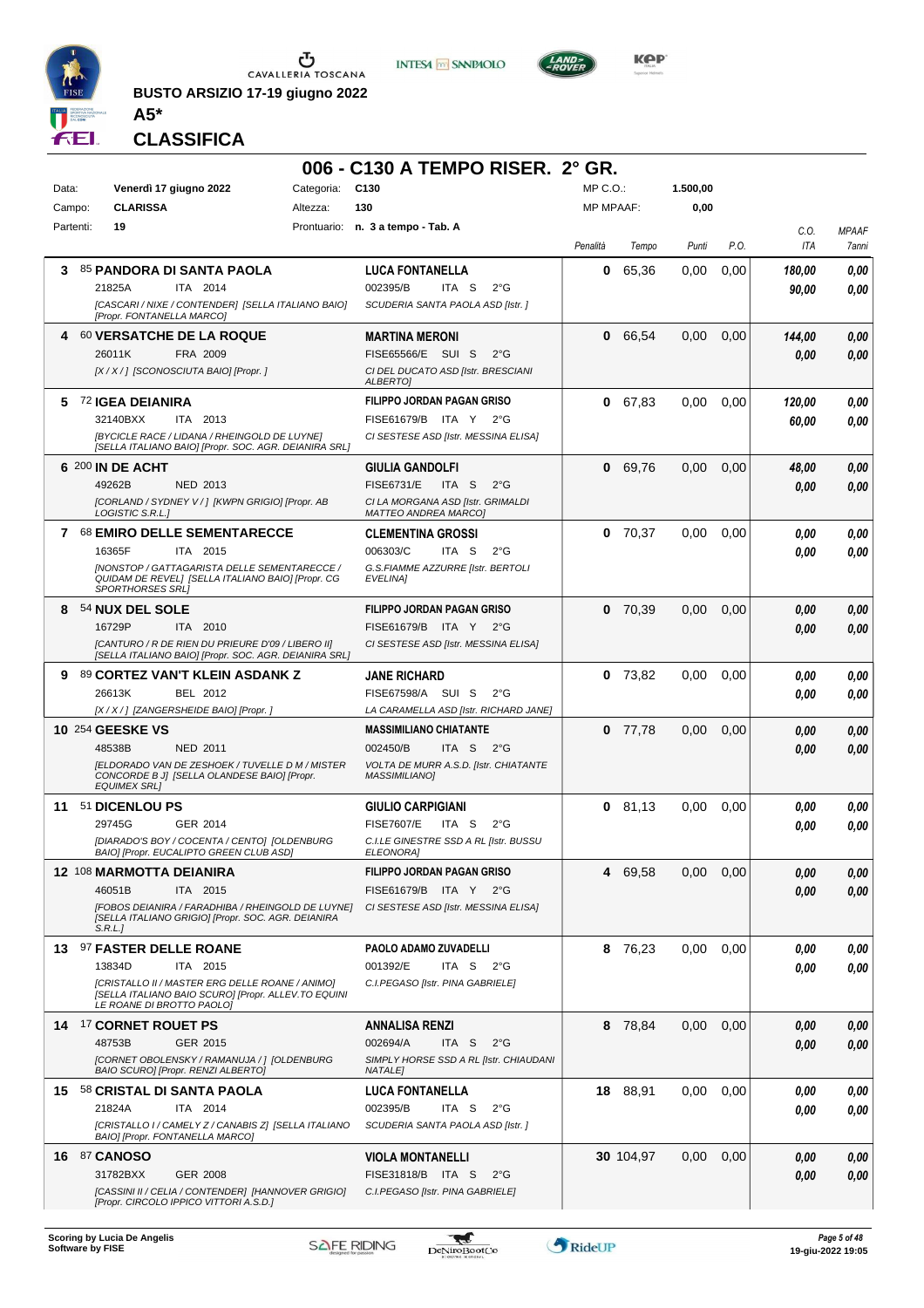

**BUSTO ARSIZIO 17-19 giugno 2022**





**Kep** 

#### **CLASSIFICA**

**A5\***

|           |                                  |                                                                                        |             | 006 - C130 A TEMPO RISER. 2° GR.                                |              |                  |          |      |            |              |
|-----------|----------------------------------|----------------------------------------------------------------------------------------|-------------|-----------------------------------------------------------------|--------------|------------------|----------|------|------------|--------------|
| Data:     |                                  | Venerdì 17 giugno 2022                                                                 | Categoria:  | C <sub>130</sub>                                                | $MP C. O.$ : |                  | 1.500,00 |      |            |              |
| Campo:    | <b>CLARISSA</b>                  |                                                                                        | Altezza:    | 130                                                             |              | <b>MP MPAAF:</b> | 0,00     |      |            |              |
| Partenti: | 19                               |                                                                                        | Prontuario: | n. 3 a tempo - Tab. A                                           |              |                  |          |      | C.O.       | <b>MPAAF</b> |
|           |                                  |                                                                                        |             |                                                                 | Penalità     | Tempo            | Punti    | P.O. | <b>ITA</b> | <b>7anni</b> |
| 17        |                                  | <b>76 ALL THAT GLITTERS TH</b>                                                         |             | <b>CHIARA DELLA CAGNOLETTA</b>                                  |              | 34 108.50        | 0,00     | 0.00 | 0.00       | 0,00         |
|           | 47575B                           | GBR 2012                                                                               |             | <b>FISE78685/B</b><br>$2^{\circ}G$<br>ITA J                     |              |                  |          |      | 0.00       | 0.00         |
|           |                                  | [BILLY CONGO / VALARINA / MILL REEF VDL] [ANGLO<br>NORMANNO SAURO] [Propr. MELZI SARA] |             | C.I.PEGASO [Istr. PINA GABRIELE]                                |              |                  |          |      |            |              |
|           |                                  | <sup>70</sup> GIPSY BABE 15 DU PETIT VIVIER                                            |             | <b>EMILIE RAVERDINO KHEDDACHE</b>                               | Elim.        | 0,00             | 0,00     | 0,00 | 0,00       | 0,00         |
|           | 30453K                           | BEL 2015                                                                               |             | FISE112271/B SUI S<br>$2^{\circ}G$                              |              |                  |          |      | 0.00       | 0,00         |
|           |                                  | [X / X / 1 [SELLE LUXEMBURGEOIS SAURO] [Propr. ]                                       |             | A.S.ETREA [Istr. CHECCHI MATTEO]                                |              |                  |          |      |            |              |
|           | 117 KATANA                       |                                                                                        |             | <b>MARGHERITA ROCCA</b>                                         | Rit.         | 0.00             | 0,00     | 0.00 | 0.00       | 0,00         |
|           | 30522K                           | <b>NED 2015</b>                                                                        |             | ITA S<br>019379/B<br>$2^{\circ}$ G                              |              |                  |          |      | 0.00       | 0.00         |
|           | [X / X / ] [KWPN BAIO] [Propr. ] |                                                                                        |             | JUMP C.I. DELLA BRIANZA ASD [Istr. ROCCA]<br><b>MARGHERITAI</b> |              |                  |          |      |            |              |

Collegio Giudicante *Presidente SUSANNA PISANO LORETTA BELUSSI GIADA IACOMELLI ADRIANA SPINOSO MARIA GIOVANNA VIGNATI*

### **007 - C130 A TEMPO RISER. 1° GR.**

| Data:     | Venerdì 17 giugno 2022                                                                                                     | Categoria: | C <sub>130</sub>                                                                                           | MP C. O.         |         | 900,00 |      |            |              |
|-----------|----------------------------------------------------------------------------------------------------------------------------|------------|------------------------------------------------------------------------------------------------------------|------------------|---------|--------|------|------------|--------------|
| Campo:    | <b>CLARISSA</b>                                                                                                            | Altezza:   | 130                                                                                                        | <b>MP MPAAF:</b> |         | 0.00   |      |            |              |
| Partenti: | 9                                                                                                                          |            | Prontuario: n. 3 a tempo - Tab. A                                                                          |                  |         |        |      | C.0.       | <b>MPAAF</b> |
|           |                                                                                                                            |            |                                                                                                            | Penalità         | Tempo   | Punti  | P.O. | <b>ITA</b> | 7anni        |
|           | 1 185 VYBORG                                                                                                               |            | <b>GIULIA ARTIOLI</b>                                                                                      | 0                | 77,72   | 0,00   | 0,00 | 225,00     | 0.00         |
|           | 32055BXX<br>FRA 2009                                                                                                       |            | 009071/B<br>ITA S<br>$1^{\circ}G$                                                                          |                  |         |        |      | 0.00       | 0.00         |
|           | [HUPPYDAM DES HORTS / OAN DU VERY / QUICK STAR]<br>[SELLA FRANCESE BAIO] [Propr. MARITAN FRANCESCA]                        |            | C.I.PEGASO [Istr. ZUVADELLI PAOLO<br>ADAMO]                                                                |                  |         |        |      |            |              |
|           | 2 137 QUICK ME                                                                                                             |            | <b>SILVIA GUERCILENA</b>                                                                                   |                  | 4 64,16 | 0,00   | 0,00 | 162,00     | 0.00         |
|           | 28544K<br>GER 2013                                                                                                         |            | FISE103937/B ITA J<br>$1^{\circ}$ G                                                                        |                  |         |        |      | 0.00       | 0.00         |
|           | [QUICK STAR IV / VIENNA / ] [OLDENBURG ROANO<br>SCURO] [Propr. GUERCILENA ANDREA]                                          |            | C.I.PEGASO [Istr. PINA GABRIELE]                                                                           |                  |         |        |      |            |              |
|           | 3 169 VIXY DU CHENOIS                                                                                                      |            | <b>GENNARO BRUNO SCOTTI</b>                                                                                |                  | 4 72,15 | 0,00   | 0.00 | 135,00     | 0.00         |
|           | 17585F<br>FRA 2009                                                                                                         |            | 003958/A<br>ITA S 1°G                                                                                      |                  |         |        |      | 0.00       | 0.00         |
|           | <b>IIDEAL DE LA LOGE / NATSOUS DE FRANCE / QUAT'</b><br>SOUS] [SELLA FRANCESE BAIO] [Propr. BARDELLI<br><b>FILIPPOI</b>    |            | SCUD. IL CRISTALLO ASD [Istr. BEATA<br><b>CRISTINA NOVELLAI</b>                                            |                  |         |        |      |            |              |
|           | 4 131 ORANGE STAR DB                                                                                                       |            | <b>GAIA LAZZARINI</b>                                                                                      |                  | 4 74,60 | 0.00   | 0.00 | 0,00       | 0,00         |
|           | 21110A<br>BEL 2014                                                                                                         |            | FISE29798/A ITA J<br>1°G                                                                                   |                  |         |        |      | 0.00       | 0.00         |
|           | [KANNAN / RAINA Z / RAMIRO] [BWP SAURO] [Propr.<br><b>HORSESHOP SRL1</b>                                                   |            | A.S.SPORT IPPICI VALDOSTANI [Istr.<br>BARROVECCHIO BALDASSARRE]                                            |                  |         |        |      |            |              |
|           | 5 129 OETSJAKOV NL                                                                                                         |            | <b>GREGORY GARCIA</b>                                                                                      |                  | 4 82,18 | 0,00   | 0,00 | 0.00       | 0,00         |
|           | 28090K<br>BEL 2014                                                                                                         |            | FISE122755/K FRA SA 1°G                                                                                    |                  |         |        |      | 0.00       | 0.00         |
|           | $[X/X/]$ [BWP BAIO] [Propr.]                                                                                               |            | FISE [Istr.]                                                                                               |                  |         |        |      |            |              |
|           | 6 257 VALESCA                                                                                                              |            | <b>GRETA LAURORA</b>                                                                                       | 8                | 75,85   | 0,00   | 0.00 | 0.00       | 0.00         |
|           | 29787BXX<br><b>GER 2008</b>                                                                                                |            | FISE27286/B ITA S<br>$1^{\circ}G$                                                                          |                  |         |        |      | 0.00       | 0.00         |
|           | [VALENTINO / STAPIRA / STAKKATO] [HANNOVER<br>SAURO] [Propr. IL BOSCHETTO SOCIETA' AGRICOLA SRL]                           |            | A.S.ETREA [Istr. ETREA FRANCO]                                                                             |                  |         |        |      |            |              |
|           | 171 <b>GINA</b>                                                                                                            |            | <b>NICOLE LOCATELLI</b>                                                                                    | Elim.            | 0.00    | 0.00   | 0.00 | 0.00       | 0.00         |
|           | 33687BXX<br><b>NED 2011</b>                                                                                                |            | FISE26919/B ITA S<br>$-1^{\circ}$ G                                                                        |                  |         |        |      | 0.00       | 0.00         |
|           | [OPIUM / WAIKIKI / CANTOS] [KWPN BAIO] [Propr.<br><b>LOCATELLI NICOLE]</b>                                                 |            | C.I.BRIANTEO ASD [Istr. NICOLOSO PAOLO]                                                                    |                  |         |        |      |            |              |
|           | 258 FLUBBER DELLA CORTE                                                                                                    |            | <b>GRETA LAURORA</b>                                                                                       | Elim.            | 0,00    | 0.00   | 0,00 | 0.00       | 0.00         |
|           | 15903E<br>ITA 2012                                                                                                         |            | FISE27286/B ITA S<br>− 1°G                                                                                 |                  |         |        |      | 0.00       | 0,00         |
|           | <b>ICONTENDRO / ALBA NASCENTE / OLYMPIQUE LONDONI</b><br>[SELLA ITALIANO BAIO] [Propr. AZ.AGR. RAINERI<br><b>GIOVANNII</b> |            | A.S.ETREA [Istr. ETREA FRANCO]                                                                             |                  |         |        |      |            |              |
| FC 117    |                                                                                                                            |            | <b>MARGHERITA ROCCA</b>                                                                                    | <b>Partito</b>   |         |        |      | 0.00       | 0,00         |
|           |                                                                                                                            |            | 019379/B<br>ITA <sub>S</sub><br>$2^{\circ}$ G                                                              |                  |         |        |      | 0.00       | 0.00         |
|           |                                                                                                                            |            | JUMP C.I. DELLA BRIANZA ASD [Istr. ROCCA<br><b>MARGHERITAI</b>                                             |                  |         |        |      |            |              |
|           | Collogia Ciudicante                                                                                                        |            | <b>Dreaidente CUCANNA DICANO, LODETTA DELUCCU CIADA IACOMELLI, ADDIANA COINOCO, MADIA CIOVANNA VICNATI</b> |                  |         |        |      |            |              |

Collegio Giudicante *Presidente SUSANNA PISANO LORETTA BELUSSI GIADA IACOMELLI ADRIANA SPINOSO MARIA GIOVANNA VIGNATI*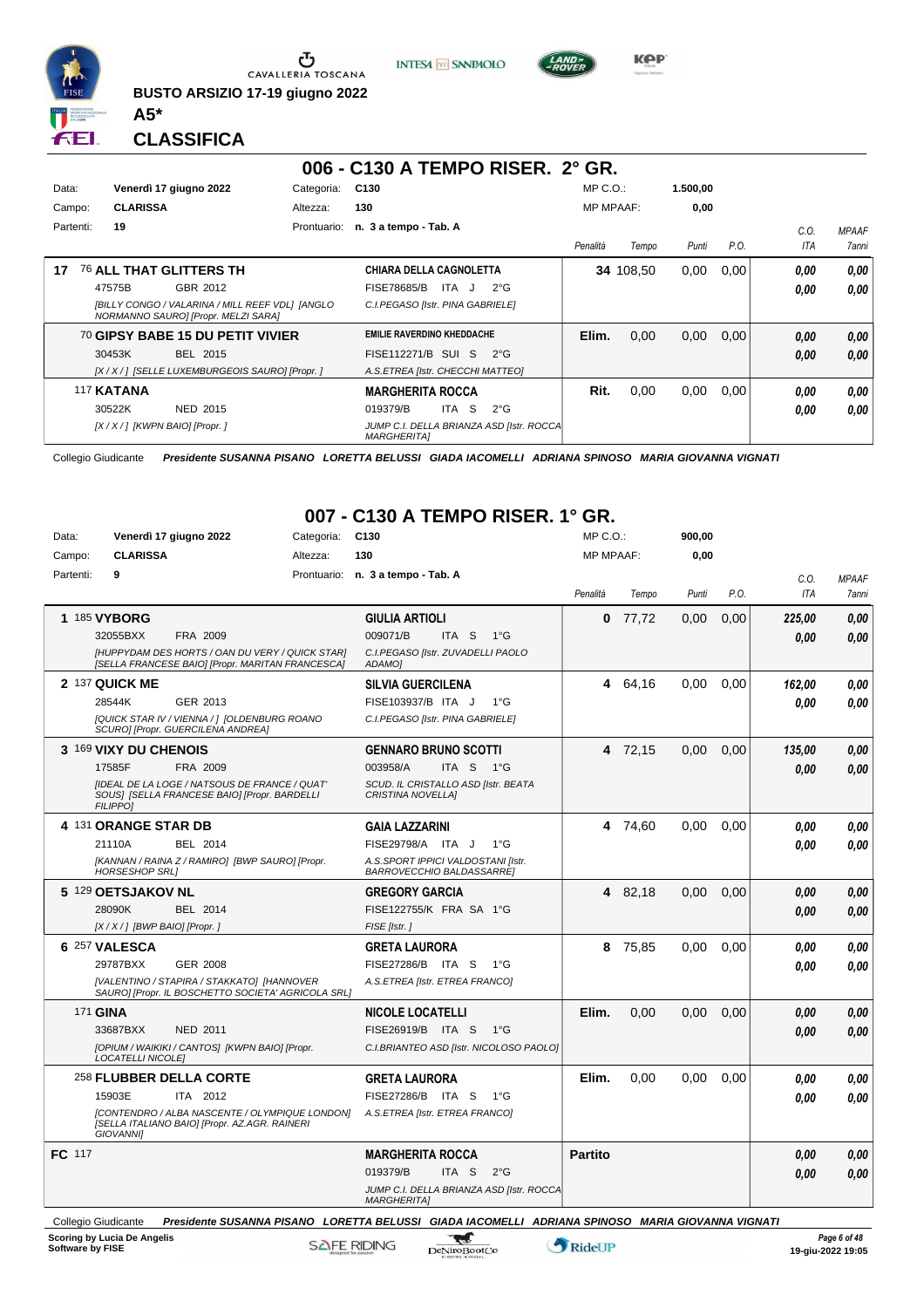

**INTESA M** SANPAOLO



**CLASSIFICA**

**A5\***

#### **008 - C120 A TEMPO**

| Data:     | Venerdì 17 giugno 2022                                                                                                | Categoria: | C <sub>120</sub>                                                | MP C.O.:         |           | 800,00 |      |                    |                       |
|-----------|-----------------------------------------------------------------------------------------------------------------------|------------|-----------------------------------------------------------------|------------------|-----------|--------|------|--------------------|-----------------------|
| Campo:    | <b>CLARISSA</b>                                                                                                       | Altezza:   | 120                                                             | <b>MP MPAAF:</b> |           | 0,00   |      |                    |                       |
| Partenti: | 32                                                                                                                    |            | Prontuario: n. 3 a tempo - Tab. A                               | Penalità         | Tempo     | Punti  | P.O. | C.O.<br><b>ITA</b> | <b>MPAAF</b><br>7anni |
|           | 1 132 CAY ONE                                                                                                         |            | <b>BEATRICE OREGIONI</b>                                        | 0                | 58,07     | 0,00   | 0,00 | 150,00             | 0,00                  |
|           | 33371BXX<br>GER 2010                                                                                                  |            | FISE70839/B ITA Y<br>$1^{\circ}G$                               |                  |           |        |      | 0.00               | 0,00                  |
|           | [CAN DO L / SYLVI / SPACEMAN] [WESTFALEN BAIO]<br>[Propr. ETREA SPORT HORSES DI CHIAMONE ROSALIA<br><b>MESSALINA1</b> |            | ASD SCUDERIA MUNEL [Istr. PINO<br>GIOVANBATTISTA]               |                  |           |        |      |                    |                       |
|           | 2 167 FAUSTO VAN 'T VERAHOF                                                                                           |            | <b>GAIA LAZZARINI</b>                                           | 0                | 60,87     | 0,00   | 0,00 | 108,00             | 0,00                  |
|           | <b>NED 2005</b><br>28347K                                                                                             |            | FISE29798/A ITA J<br>$1^{\circ}G$                               |                  |           |        |      | 0.00               | 0,00                  |
|           | $[X/X/]$ [BWP BAIO] [Propr.]                                                                                          |            | A.S.SPORT IPPICI VALDOSTANI [Istr.<br>BARROVECCHIO BALDASSARRE] |                  |           |        |      |                    |                       |
| 3.        | 94 CARLOTTA IX                                                                                                        |            | <b>ALBA CAMPONOVO</b>                                           | 0                | 62,69     | 0,00   | 0,00 | 90,00              | 0,00                  |
|           | 47183B<br>GER 2014                                                                                                    |            | FISE117995/K SUI J<br>$1^{\circ}G$                              |                  |           |        |      | 0.00               | 0,00                  |
|           | [CASTINO / QUICKI NICKI / QUO VADOS] [WESTFALEN<br>BAIO] [Propr. ALBERTANO PAOLA]                                     |            | [Istr. RAGIONE FRANCESCO]                                       |                  |           |        |      |                    |                       |
|           | 4 156 MAGIC STAR VAN DE EEDTHOEK                                                                                      |            | <b>MATTIA BOTTINO</b>                                           | 0                | 62,82     | 0,00   | 0,00 | 72,00              | 0,00                  |
|           | BEL 2012<br>28811K                                                                                                    |            | FISE10111/C ITA Y<br>1°G                                        |                  |           |        |      | 0.00               | 0,00                  |
|           | $[X/X/$ ] [BWP ROANO] [Propr.]                                                                                        |            | C.I. GEN. CACCIANDRA ASD [Istr.<br><b>LAZZARINI FRANCESCOI</b>  |                  |           |        |      |                    |                       |
|           | 5 157 ASCOT                                                                                                           |            | ELENA DALLAGIOVANNA                                             | 0                | 64.00     | 0,00   | 0,00 | 60.00              | 0,00                  |
|           | 28155BXX<br>RO 2008                                                                                                   |            | FISE48862/B ITA S<br>1°G                                        |                  |           |        |      | 0.00               | 0.00                  |
|           | [ASCOT / LANDINA / LANDO] [SELLA ROMANIA GRIGIO]<br>[Propr. BRASCA BEATRICE]                                          |            | JUMPING VILLA SCHEIBLER ASD [Istr.<br>CROCE ALDO]               |                  |           |        |      |                    |                       |
|           | 6 127 CHARLES G 2                                                                                                     |            | <b>QUAN GIOIA CRESPI</b>                                        | 0                | 65.75     | 0,00   | 0,00 | 24,00              | 0,00                  |
|           | 03494R<br>GER 2009                                                                                                    |            | FISE96280/B ITA J<br>$1^{\circ}G$                               |                  |           |        |      | 0,00               | 0,00                  |
|           | [CONTENDRO I / IMPRESSION / IBIKUS] [OLDENBURG<br>BAIO] [Propr. VANOLI ANTONIO]                                       |            | NRCP [Istr. GOULU OSCAR F J]                                    |                  |           |        |      |                    |                       |
|           | 7 193 UDARCO SON V ROSSEMHOF Z                                                                                        |            | <b>GIORGIO BORGHI</b>                                           | 0                | 65,82     | 0,00   | 0,00 | 24,00              | 0,00                  |
|           | 14965E<br><b>BEL 2009</b>                                                                                             |            | 003308/E<br>ITA SA 1°G                                          |                  |           |        |      | 0.00               | 0,00                  |
|           | [UDARCO VAN OVERIS / IDEAL D'ADIEU / ADIEU Z]<br>[ZANGERSHEIDE BAIO] [Propr. FERRARI GINO ALESSIA]                    |            | BOLOGNA SPORT HORSES ASD [Istr.<br>COPPOLA FEDERICO]            |                  |           |        |      |                    |                       |
|           | 8 155 EASTVILLE                                                                                                       |            | <b>FRANCESCA VALLINO</b>                                        | 0                | 65,88     | 0,00   | 0,00 | 24,00              | 0,00                  |
|           | <b>NED 2009</b><br>19678A                                                                                             |            | FISE26705/A ITA S<br>1°G                                        |                  |           |        |      | 0.00               | 0,00                  |
|           | [FARMER / WAMPUM / BURGGRAAF] [NEDERLANDS<br>RIJPAAR. BAIO] [Propr. VALLINO FRANCESCA]                                |            | SCUD. IL CRISTALLO ASD [Istr. BEATA<br>CRISTINA NOVELLA]        |                  |           |        |      |                    |                       |
|           | <b>9 241 QUIRINA</b>                                                                                                  |            | <b>VERA SENONER</b>                                             |                  | 0 67,50   | 0,00   | 0,00 | 24,00              | 0,00                  |
|           | 30380K<br>GER 2010                                                                                                    |            | <b>FISE4023/V</b><br>ITA S<br>1°G                               |                  |           |        |      | 0.00               | 0.00                  |
|           | [X / X / ] [HOLSTEINER BAIO] [Propr. ]                                                                                |            | CE VAL GARDENA ASD [Istr. MARKART<br>JOSEF]                     |                  |           |        |      |                    |                       |
|           | <b>10 172 GUSTAV</b>                                                                                                  |            | <b>FRANCESCA DETRAGIACHE</b>                                    |                  | 0 69.99   | 0,00   | 0,00 | 0.00               | 0.00                  |
|           | 15506A<br>ITA 2008                                                                                                    |            | FISE14953/A ITA S 1°G                                           |                  |           |        |      | 200,00             | 0,00                  |
|           | [CHICAGO Z / UGLY / OPAN] [SELLA ITALIANO SAURO]<br>[Propr. FONTANELLA MARCO]                                         |            | SCUD. IL CRISTALLO ASD [Istr. BEATA<br>CRISTINA NOVELLAJ        |                  |           |        |      |                    |                       |
|           | <b>11 136 MAGIC C</b>                                                                                                 |            | <b>ALICE MAPELLI</b>                                            |                  | $0$ 72,08 | 0,00   | 0.00 | 0,00               | 0,00                  |
|           | 04084C<br>BEL 2012                                                                                                    |            | FISE104684/B ITA J<br>1°G                                       |                  |           |        |      | 0.00               | 0.00                  |
|           | [NABAB DE REVE / MA JULY / JULIO MARINER XX] [BWP<br>BAIO] [Propr. JOLANDA DI SAGLIETTO LORENZA]                      |            | C.I.PEGASO [Istr. PINA GABRIELE]                                |                  |           |        |      |                    |                       |
|           | 12 99 SPRING BLOSSOM                                                                                                  |            | <b>SABRINA CAIMI</b>                                            |                  | $0$ 73,52 | 0.00   | 0,00 | 0,00               | 0,00                  |
|           | 34695BXX<br>GER 2014                                                                                                  |            | 005762/B<br>ITA <sub>S</sub><br>1°G                             |                  |           |        |      | 0.00               | 0,00                  |
|           | [STALYPSO / ESPERANZA / ESPRI] [HANNOVER BAIO]<br>[Propr. CAIMI DARIO]                                                |            | C.E.L. ASD [Istr. CASTELLI ENRICO]                              |                  |           |        |      |                    |                       |
|           | 13 124 CABERLINA RV                                                                                                   |            | GIACOMO LANZI                                                   |                  | 4 56,47   | 0,00   | 0,00 | 0.00               | 0,00                  |
|           | 04028C<br><b>NED 2007</b>                                                                                             |            | FISE13217/C ITA J<br>1°G                                        |                  |           |        |      | 0.00               | 0.00                  |
|           | [CAROLUS II / WABERLINA R / LUPICUR] [KWPN BAIO]<br>[Propr. MERENGONE FLAVIA]                                         |            | C.I.LO SCRIVIA ASD [Istr. LANZI FABIANO]                        |                  |           |        |      |                    |                       |
|           | 14 186 PENELOPE DI BOSCOCHIARO                                                                                        |            | ELENA MARTINALLI                                                |                  | 4 58,16   | 0,00   | 0,00 | 0,00               | 0,00                  |
|           | 12673D<br>ITA 2012                                                                                                    |            | 006103/B<br>ITA S<br>1°G                                        |                  |           |        |      | 0.00               | 0.00                  |
|           | [NABAB DE REVE / DENISE DI BOSCOCHIARO / ] [SELLA<br>ITALIANO BAIO] [Propr. MARTINALLI ELENA]                         |            | C.I.LA CICOGNETTA ASD [Istr. TROMBETTA<br>ANDREA]               |                  |           |        |      |                    |                       |
|           | Scoring by Lucia De Angelis                                                                                           |            | <b>TELE</b>                                                     |                  |           |        |      |                    | Page 7 of 48          |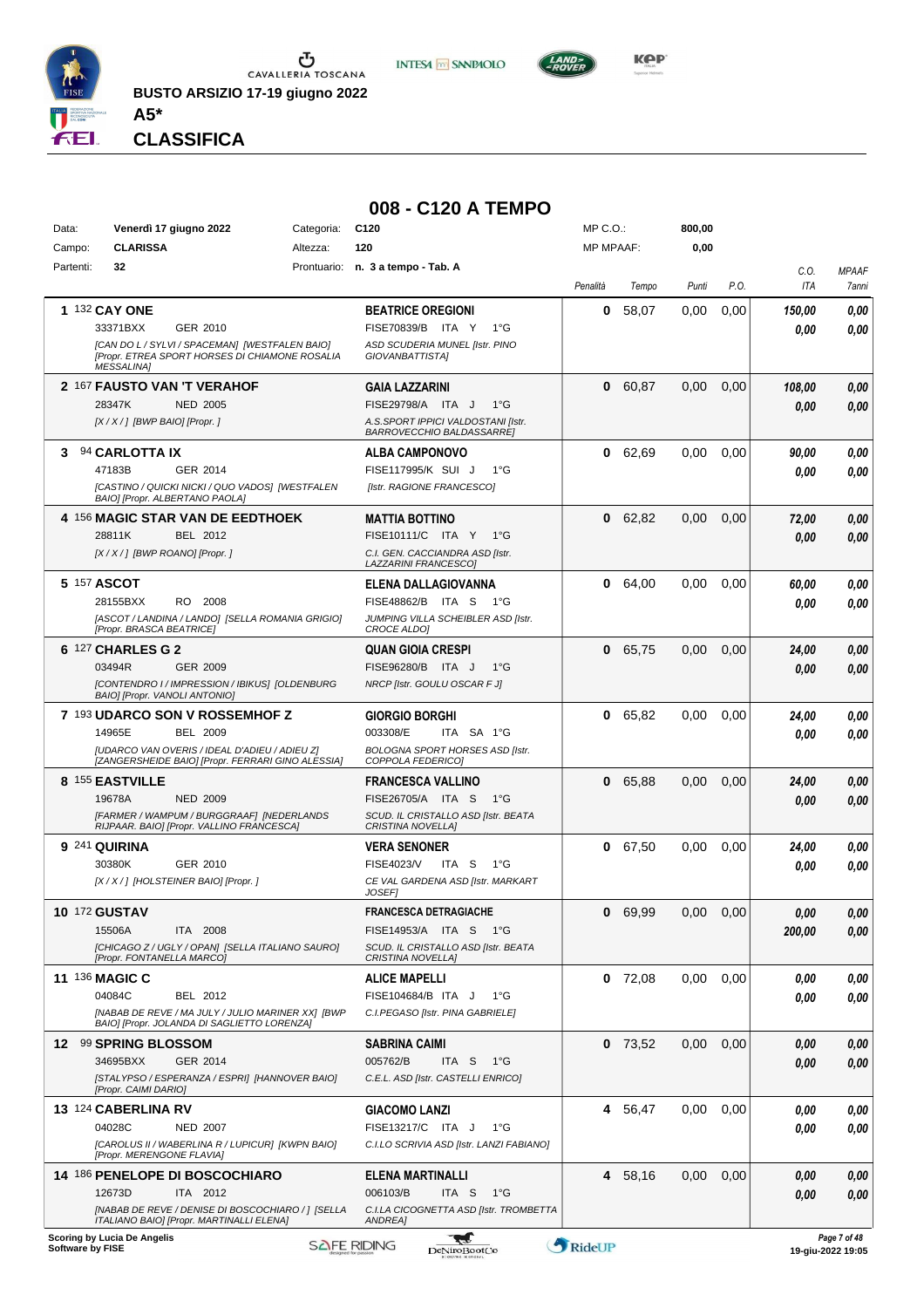

**BUSTO ARSIZIO 17-19 giugno 2022 A5\***





**KOP** 

**CLASSIFICA**

| 008 - C120 A TEMPO |  |
|--------------------|--|
|                    |  |

| Data:     | Venerdì 17 giugno 2022                                                                                                          | Categoria: | C <sub>120</sub>                                                  | MP C. O.         |          | 800,00 |      |              |              |
|-----------|---------------------------------------------------------------------------------------------------------------------------------|------------|-------------------------------------------------------------------|------------------|----------|--------|------|--------------|--------------|
| Campo:    | <b>CLARISSA</b>                                                                                                                 | Altezza:   | 120                                                               | <b>MP MPAAF:</b> |          | 0,00   |      |              |              |
| Partenti: | 32                                                                                                                              |            | Prontuario: n. 3 a tempo - Tab. A                                 |                  |          |        |      | C.O.         | <b>MPAAF</b> |
|           |                                                                                                                                 |            |                                                                   | Penalità         | Tempo    | Punti  | P.O. | ITA          | 7anni        |
|           | 15 147 CHINZANO Z                                                                                                               |            | <b>NICOLA BORGHI</b>                                              | 4                | 63,98    | 0.00   | 0,00 | 0.00         | 0,00         |
|           | 28330T<br><b>BEL 2007</b>                                                                                                       |            | FISE37540/E ITA J<br>$1^{\circ}G$                                 |                  |          |        |      | 0.00         | 0.00         |
|           | [CINQUECENTO Z / ANGIE L'AMOUR Z / ACALWAH BY<br>ZYX] [ZANGERSHEIDE GRIGIO] [Propr. AZ. AGR. SANTA<br>CRISTINA DI CORINI CARLO] |            | <b>BOLOGNA SPORT HORSES ASD [Istr.</b><br>COPPOLA FEDERICO1       |                  |          |        |      |              |              |
|           | <b>16 170 CORIENNE IL PALAZZETTO</b>                                                                                            |            | <b>VALENTINA SIMI</b>                                             | 4                | 65,65    | 0,00   | 0,00 | 0.00         | 0,00         |
|           | 09011D<br>ITA 2009                                                                                                              |            | FISE28996/B ITA SA 1°G                                            |                  |          |        |      | 0,00         | 0,00         |
|           | [CORIANO / LENNEKE / NIMMERDOR] [SELLA ITALIANO<br>BAIO] [Propr. PASOTTI LUCIA]                                                 |            | C.I.PEGASO [Istr. PINA GABRIELE]                                  |                  |          |        |      |              |              |
|           | <b>17 162 ALL STAR</b>                                                                                                          |            | <b>BARBARA DEMARCHI</b>                                           |                  | 4 66,59  | 0.00   | 0,00 | 0.00         | 0,00         |
|           | 31292BXX<br>ITA 2012                                                                                                            |            | FISE37454/B ITA S<br>$1^{\circ}G$                                 |                  |          |        |      | 0.00         | 0.00         |
|           | [CATOKI / PIRANHA 0005 / POPCORN] [SELLA ITALIANO<br>BAIO] [Propr. DEMARCHI BARBARA]                                            |            | C.I.LA CICOGNETTA ASD [Istr. TROMBETTA<br>ANDREA]                 |                  |          |        |      |              |              |
|           | 18 181 BELLE DU STREMBERG                                                                                                       |            | <b>CRISTINA PRUSSIANI</b>                                         | 4                | 67,29    | 0.00   | 0,00 | 0,00         | 0,00         |
|           | 14214D<br>FRA 2011                                                                                                              |            | FISE19026/B ITA S<br>1°G                                          |                  |          |        |      | 0.00         | 0.00         |
|           | [CANADIAN RIVER / GAZELLE DU LUOT / SOCRATE DE                                                                                  |            | C.I.PEGASO [Istr. PINA GABRIELE]                                  |                  |          |        |      |              |              |
|           | CHIVRE] [SELLA FRANCESE ROANO] [Propr. A-TEAM<br><b>HORSES SRL]</b>                                                             |            |                                                                   |                  |          |        |      |              |              |
|           | 19 148 PORTOS D'ARCHONFOSSE                                                                                                     |            | <b>MATILDE GANDINI</b>                                            |                  | 4 70,20  | 0,00   | 0,00 | 0.00         | 0,00         |
|           | 22507A<br>BEL 2011                                                                                                              |            | FISE76955/B ITA J<br>$1^{\circ}G$                                 |                  |          |        |      | 0.00         | 0.00         |
|           | [PALOUBET DU CHATEAU / HIVAGE / RIVAGE DU<br>PONCEL] [SELLE LUXEMBURGEOIS BAIO] [Propr.                                         |            | LA CARAMELLA ASD [Istr. RICHARD JANE]                             |                  |          |        |      |              |              |
|           | CAPOFERRI DARIO]                                                                                                                |            |                                                                   |                  |          |        |      |              |              |
|           | 20 165 AEQUITUS VH BERGERHOF Z                                                                                                  |            | <b>GREGORY GARCIA</b>                                             | 6                | 83,20    | 0,00   | 0,00 | 0.00         | 0,00         |
|           | 28931K<br><b>SCN 2015</b>                                                                                                       |            | FISE122755/K FRA SA 1°G                                           |                  |          |        |      | 0,00         | 0.00         |
|           | [X / X / ] [ZANGERSHEIDE BAIO] [Propr. ]                                                                                        |            | FISE [Istr.]                                                      |                  |          |        |      |              |              |
|           | 21 168 CRISTALGIO                                                                                                               |            | <b>ROBERTO CARNIO</b>                                             | 8                | 55,49    | 0,00   | 0,00 | 0.00         | 0,00         |
|           | 34231BXX<br>ITA 2014<br>[CRISTALLO II / ZOLFATIC / ZOLA DADY] [SELLA ITALIANO                                                   |            | 007068/B<br>ITA SA 1°G<br>ASD SCUDERIA MUNEL [Istr. NEBULONI      |                  |          |        |      | 0.00         | 0.00         |
|           | GRIGIO] [Propr. AZ. AGR. CARNIO ROBERTO]                                                                                        |            | ALESSIA]                                                          |                  |          |        |      |              |              |
|           | 22 182 UTHAT DE LA ROQUE                                                                                                        |            | CHIARA ELISABETTA BIELLA                                          | 8                | 63,42    | 0,00   | 0,00 | 0,00         | 0,00         |
|           | 33927BXX<br>FRA 2008                                                                                                            |            | FISE16980/B ITA S<br>− 1°G<br>C.I.SAN MARCO [Istr. AGOSTINI LORIS |                  |          |        |      | 0.00         | 0,00         |
|           | [CAPITAL / KALISTE DE BACON / QUERCUS DU MAURY]<br>[SELLA FRANCESE GRIGIO] [Propr. TREZZI PAOLO<br>FRANCESCO]                   |            | <b>GIOVANNI</b>                                                   |                  |          |        |      |              |              |
|           | 23 179 CANDY                                                                                                                    |            | <b>VIKTOR SARTOR</b>                                              | 8                | 65,72    | 0,00   | 0,00 | 0.00         | 0,00         |
|           | 28244G<br>GER 2010                                                                                                              |            | FISE97727/B ITA C<br>1°G                                          |                  |          |        |      | 0.00         | 0,00         |
|           | ISTAKKATO / WHY ME / CHIN CHIN] [HOLSTEINER<br>GRIGIO] [Propr. MAGGI SIMONE]                                                    |            | JURIBELLO [Istr. MAZZOLA DENIS]                                   |                  |          |        |      |              |              |
|           | 24 139 AMBARABA' D'ACHERONTE                                                                                                    |            | <b>GIULIA MILANI</b>                                              | 8                | 66,76    | 0,00   | 0,00 | 0,00         | 0,00         |
|           | 14188D<br>ITA 2013                                                                                                              |            | FISE94077/B ITA Y 1°G                                             |                  |          |        |      | 0.00         | 0,00         |
|           | [LORD Z / ANEMOON / INDORADO] [SELLA ITALIANO                                                                                   |            | C.I.PEGASO [Istr. PINA GABRIELE]                                  |                  |          |        |      |              |              |
|           | BAIO] [Propr. DALLA RIZZA CHIARA]<br>25 201 MONETTE VB                                                                          |            | <b>GREGORY GARCIA</b>                                             |                  | 8 76,53  | 0,00   | 0,00 |              | 0,00         |
|           | 30361K<br><b>NED 2017</b>                                                                                                       |            | FISE122755/K FRA SA 1°G                                           |                  |          |        |      | 0.00<br>0.00 | 0,00         |
|           | [X / X / ] [KWPN BAIO] [Propr. ]                                                                                                |            | FISE [Istr.]                                                      |                  |          |        |      |              |              |
|           | 26 173 CASTILLY                                                                                                                 |            | <b>AURELIA ERNIANI</b>                                            |                  | 12 74,70 | 0,00   | 0,00 | 0.00         | 0,00         |
|           | 33351BXX<br>GER 2013                                                                                                            |            | FISE14664/A ITA S 1°G                                             |                  |          |        |      | 0,00         | 0,00         |
|           | [CASTELAN II / ORNELLA XV / CONTENDER]<br>[HOLSTEINER BAIO] [Propr. ERNIANI AURELIA]                                            |            | SCUD. IL CRISTALLO ASD [Istr. BEATA<br>CRISTINA NOVELLAJ          |                  |          |        |      |              |              |
|           | 27 195 ZADENA                                                                                                                   |            | <b>TATIANA TIGANI</b>                                             |                  | 12 75,02 | 0,00   | 0,00 | 0.00         | 0,00         |
|           | 20636A<br>IRL 2008                                                                                                              |            | 002512/Y<br>ITA S<br>1°G                                          |                  |          |        |      | 0.00         | 0,00         |
|           | [EASTERN HERO / AURRORA BOREALIS / VDL                                                                                          |            | SCUD. IL CRISTALLO ASD [Istr. BEATA                               |                  |          |        |      |              |              |
|           | ARKANSAS] [IRISH HORSE SAURO] [Propr. SCUDERIA<br><b>GOLDIN EUGENIO]</b>                                                        |            | CRISTINA NOVELLA]                                                 |                  |          |        |      |              |              |
|           | 28 191 OFELIA DEL CASTEGNO                                                                                                      |            | <b>IRENE GUGLIELMO</b>                                            |                  | 16 64,57 | 0,00   | 0,00 | 0.00         | 0,00         |
|           | ITA 2008<br>15353A                                                                                                              |            | 006085/A<br>ITA S<br>1°G                                          |                  |          |        |      | 0.00         | 0,00         |
|           | [ACOBAT II / PANSCHA TANTRA / PYTHAGORAS Z]<br>[SELLA ITALIANO BAIO] [Propr. SAVIOZZI GERMANA]                                  |            | SCUD. IL CRISTALLO ASD [Istr. BEATA<br>CRISTINA NOVELLA]          |                  |          |        |      |              |              |
|           |                                                                                                                                 |            |                                                                   |                  |          |        |      |              |              |

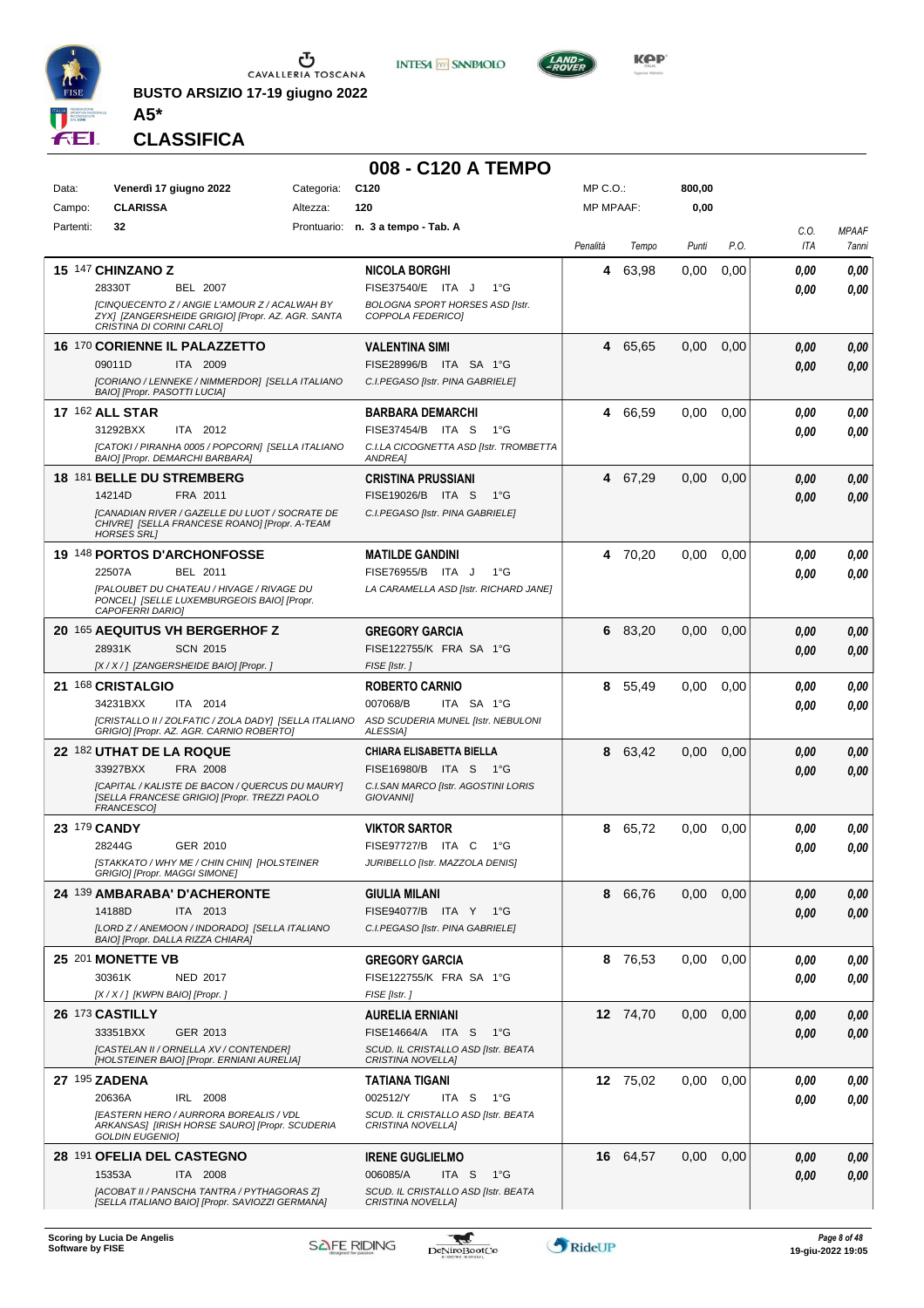

**BUSTO ARSIZIO 17-19 giugno 2022**





**Kep** 

**CLASSIFICA**

**A5\***

|           |                                                                                                                        |             | 008 - C120 A TEMPO                                      |                  |       |        |      |            |              |
|-----------|------------------------------------------------------------------------------------------------------------------------|-------------|---------------------------------------------------------|------------------|-------|--------|------|------------|--------------|
| Data:     | Venerdì 17 giugno 2022                                                                                                 | Categoria:  | C <sub>120</sub>                                        | $MP C. O.$ :     |       | 800.00 |      |            |              |
| Campo:    | <b>CLARISSA</b>                                                                                                        | Altezza:    | 120                                                     | <b>MP MPAAF:</b> |       | 0,00   |      |            |              |
| Partenti: | 32                                                                                                                     | Prontuario: | n. 3 a tempo - Tab. A                                   |                  |       |        |      | C.0.       | <b>MPAAF</b> |
|           |                                                                                                                        |             |                                                         | Penalità         | Tempo | Punti  | P.O. | <b>ITA</b> | <b>7anni</b> |
|           | 29 140 CADOC                                                                                                           |             | <b>YANA ZUCCHETTI</b>                                   | 32 <sub>2</sub>  | 97,06 | 0.00   | 0,00 | 0.00       | 0.00         |
|           | GER 2013<br>47024B                                                                                                     |             | FISE103388/K SUI S<br>$1^{\circ}G$                      |                  |       |        |      | 0.00       | 0.00         |
|           | [CORMINT / HERTHA III / ] [HOLSTEINER BAIO] [Propr.<br>ZUCCHETTI YANA MARINA EMMYI                                     |             | FISE [Istr.]                                            |                  |       |        |      |            |              |
|           | 138 OASI DE LA FOLGORE                                                                                                 |             | <b>ANNA GREGOLIN</b>                                    | Elim.            | 0,00  | 0,00   | 0,00 | 0.00       | 0,00         |
|           | 14520A<br><b>ITA 2007</b>                                                                                              |             | FISE44131/D<br>ITA J<br>$1^{\circ}$ G                   |                  |       |        |      | 0.00       | 0,00         |
|           | [ALLORO / BOCCIOLO / PHOSPH'OR] [SELLA ITALIANO<br><b>BAIOI [Propr. REPETTO MATTEO]</b>                                |             | SCUOLA PAD. DI EQUITAZIONE ASD [Istr.<br>PAVAN GIORGIOI |                  |       |        |      |            |              |
|           | 177 GLAMOUR BOY TER MEERSEN Z                                                                                          |             | <b>ALESSIA MANZONI</b>                                  | Elim.            | 0,00  | 0,00   | 0,00 | 0.00       | 0.00         |
|           | <b>BEL 2011</b><br>16642F                                                                                              |             | FISE22307/B<br>ITA S<br>$1^{\circ}G$                    |                  |       |        |      | 0.00       | 0.00         |
|           | <b>IGLASGOW W VH MERELSNEST / HAPPY HERO /</b><br>NONSTOP1 [ZANGERSHEIDE BAIO SCURO] [Propr.<br><b>MANZONI FRANCO1</b> |             | C.I.SAN MARCO [Istr. AGOSTINI LORIS<br><b>GIOVANNII</b> |                  |       |        |      |            |              |
| FC 116    |                                                                                                                        |             | <b>ALESSANDRO ANZANI</b>                                | <b>Partito</b>   |       |        |      | 0.00       | 0,00         |
|           |                                                                                                                        |             | FISE12619/B<br>ITA S<br>$2^{\circ}G$                    |                  |       |        |      | 0.00       | 0.00         |
|           |                                                                                                                        |             | CI LA STELLA ASD [Istr. MAZZA DIEGO]                    |                  |       |        |      |            |              |

Collegio Giudicante *Presidente SUSANNA PISANO LORETTA BELUSSI GIADA IACOMELLI ADRIANA SPINOSO MARIA GIOVANNA VIGNATI*

### **009 - C115 MISTA SPECIALE**

| Data:     |                          | Venerdì 17 giugno 2022                                                                                  | Categoria: | C <sub>115</sub>                                        | MP C.O.:         |             | 700,00 |      |        |              |
|-----------|--------------------------|---------------------------------------------------------------------------------------------------------|------------|---------------------------------------------------------|------------------|-------------|--------|------|--------|--------------|
| Campo:    | <b>SOFIA</b>             |                                                                                                         | Altezza:   | 115                                                     | <b>MP MPAAF:</b> |             | 0,00   |      |        |              |
| Partenti: | 25                       |                                                                                                         |            | Prontuario: n. 7.1 mista speciale - Tab. A              |                  |             |        |      | C.O.   | <b>MPAAF</b> |
|           |                          |                                                                                                         |            |                                                         | Penalità         | Tempo       | Punti  | P.O. | ITA    | <b>7anni</b> |
|           | 1 198 FLY MY PRINCESS    |                                                                                                         |            | <b>CAMILLA PAGAN GRISO</b>                              | 0/0              | 30.66       | 0.00   | 0.00 | 105,00 | 0.00         |
|           | 46909B                   | ITA 2016                                                                                                |            | FISE73499/B ITA J 1°G                                   |                  |             |        |      | 175,00 | 0.00         |
|           |                          | [SINGULORD JOTER / FIONA 251 / FLORESTAN I] [SELLA<br>ITALIANO BAIO SCURO] [Propr. PAGAN GRISO CELESTE] |            | CI SESTESE ASD [Istr. PAGAN GRISO<br><b>CELESTEI</b>    |                  |             |        |      |        |              |
|           |                          | 2 212 UPSILONE SAINTROCH                                                                                |            | <b>FRANCESCA MALISON</b>                                |                  | $0/0$ 32,28 | 0.00   | 0.00 | 75,60  | 0,00         |
|           | 03884C                   | <b>FRA 2008 Pony</b>                                                                                    |            | FISE100551/B ITA C<br>Brev.                             |                  |             |        |      | 0.00   | 0,00         |
|           |                          | <b>ILEOPARD DE MAHOUD / BRASILIA ST MARTIN / QUARTZ</b><br>IV] [PONY BAIO] [Propr. MALISON MARTINA]     |            | C.I.PEGASO [Istr. PINA GABRIELE]                        |                  |             |        |      |        |              |
|           | <b>3 197 A. ADORETTE</b> |                                                                                                         |            | <b>MATTIA BOTTINO</b>                                   |                  | $0/0$ 33.94 | 0.00   | 0.00 | 63.00  | 0.00         |
|           | 29157BXX                 | <b>NED 2005</b>                                                                                         |            | FISE10111/C ITA Y<br>$1^{\circ}G$                       |                  |             |        |      | 0,00   | 0.00         |
|           | [Propr. BOTTINO MATTIA]  | [CESANO II / VANCOUVER / RAPHAEL] [KWPN GRIGIO]                                                         |            | C.I. GEN. CACCIANDRA ASD [Istr.<br>LAZZARINI FRANCESCO] |                  |             |        |      |        |              |
|           | 4 220 TEMPESTAORANE      |                                                                                                         |            | <b>PENELOPE SCARPA</b>                                  |                  | $0/0$ 35.35 | 0.00   | 0.00 | 50,40  | 0,00         |
|           | 31555BXX                 | ITA 2012                                                                                                |            | FISE90628/B ITA J<br>Brev.                              |                  |             |        |      | 105,00 | 0.00         |
|           | [Propr. ROCCA ANDREA]    | [PUPILLO DELL'ESERCITO ITALIANO / MARIPOSIA /<br>RHEINGOLD DE LUYNE] [SELLA ITALIANO GRIGIO]            |            | C.I.MILANESE [Istr. SCARPA MARCO]                       |                  |             |        |      |        |              |
|           | 5 190 D'AMOUR CL         |                                                                                                         |            | <b>ITALO VEZZOLI</b>                                    |                  | $0/0$ 37,04 | 0.00   | 0.00 | 42.00  | 0.00         |
|           | 09587D                   | <b>NED 2008</b>                                                                                         |            | 000187/B<br>ITA SA 1°G                                  |                  |             |        |      | 0.00   | 0.00         |
|           |                          | IDOUGLAS / WAMOSE CL / QUIDAM DE REVEL] [KWPN<br>BAIO] [Propr. VEDOVATO CLAUDIA]                        |            | C.I.LUCCHETTI ASD [Istr. LUCCHETTI<br><b>GIOVANNII</b>  |                  |             |        |      |        |              |
|           | 6 175 AVOURNEEN          |                                                                                                         |            | <b>QUAN GIOIA CRESPI</b>                                |                  | $0/0$ 40.32 | 0,00   | 0,00 | 16,80  | 0,00         |
|           | 47310B                   | <b>GER 2008</b>                                                                                         |            | FISE96280/B ITA J<br>$1^{\circ}G$                       |                  |             |        |      | 0.00   | 0.00         |
|           | <b>CRESPI STEFANOI</b>   | [CARENTAN / LARA LOUISA / ] [HOLSTEINER BAIO] [Propr.                                                   |            | NRCP [Istr. GOULU OSCAR F J]                            |                  |             |        |      |        |              |
|           |                          | 7 214 ALESSIA DE DOUVRAIN                                                                               |            | <b>GIACOMO NEBULONI</b>                                 |                  | $0/4$ 34.13 | 0.00   | 0.00 | 16,80  | 0.00         |
|           | 09146D                   | <b>BEL 2006</b>                                                                                         |            | FISE98917/B ITA J<br>Brev.                              |                  |             |        |      | 0.00   | 0.00         |
|           |                          | [OGANO SITTE / GOLDEN MELODY / GONFARON] [SELLA<br>BELGA SAUROJ [Propr. BETTELLA EDOARDO]               |            | NRCP [Istr. GOULU OSCAR F J]                            |                  |             |        |      |        |              |
|           | 8 174 CESARIUS           |                                                                                                         |            | <b>SARA CAMPIONE</b>                                    | 0                | 65,86       | 0.00   | 0.00 | 0.00   | 0.00         |
|           | 49410B                   | GER 2010                                                                                                |            | FISE100571/B ITA J<br>$1^{\circ}$ G                     |                  |             |        |      | 0.00   | 0.00         |
|           |                          | [CELLESTIAN / SARDULA / ] [SELLA TEDESCA GRIGIO]<br>[Propr. RAMAZZINI SONIA ANNA]                       |            | CI I SALICI ASD [Istr. COMENDULI<br>LORENZO1            |                  |             |        |      |        |              |
|           |                          |                                                                                                         |            |                                                         |                  |             |        |      |        |              |

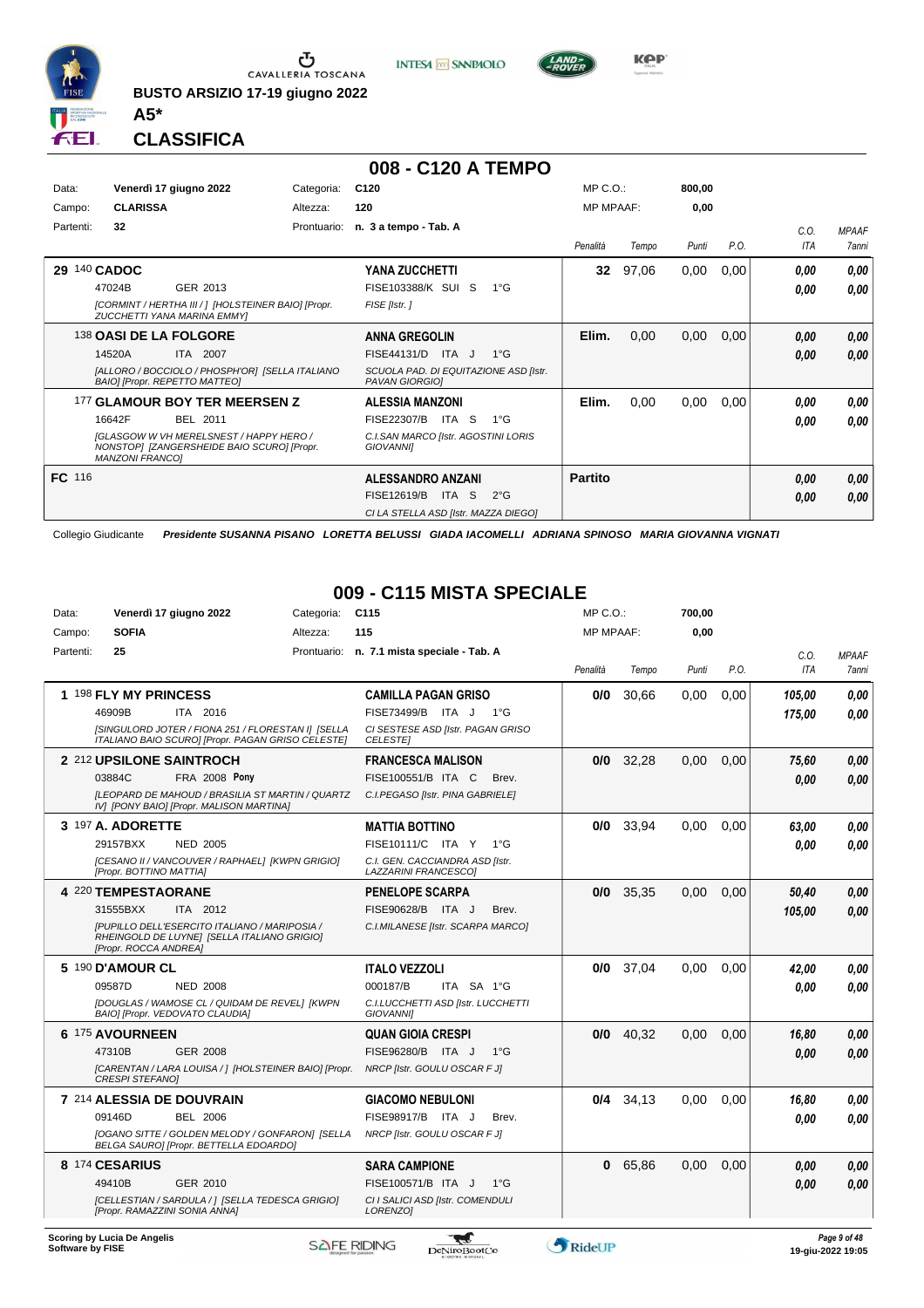

**BUSTO ARSIZIO 17-19 giugno 2022**





 $\frac{LAND}{2}$ 

**CLASSIFICA**

**A5\***

#### **009 - C115 MISTA SPECIALE**

| Data:            | Venerdì 17 giugno 2022                                                                                                       | Categoria: | C <sub>115</sub>                                        | MP C.O.:         |           | 700,00 |      |             |                                    |
|------------------|------------------------------------------------------------------------------------------------------------------------------|------------|---------------------------------------------------------|------------------|-----------|--------|------|-------------|------------------------------------|
| Campo:           | <b>SOFIA</b>                                                                                                                 | Altezza:   | 115                                                     | <b>MP MPAAF:</b> |           | 0,00   |      |             |                                    |
| Partenti:        | 25                                                                                                                           |            | Prontuario: n. 7.1 mista speciale - Tab. A              | Penalità         | Tempo     | Punti  | P.O. | C.O.<br>ITA | <b>MPAAF</b><br>7anni              |
|                  | 9 166 HABIBI D.Z.I.D.W.J                                                                                                     |            | BELAL MOHAMED IBRAHIM ATTOUT                            | 0                | 65,95     | 0,00   | 0,00 | 0.00        | 0,00                               |
|                  | 30566K<br>NED 2015                                                                                                           |            | FISE67492/A EGY C 1°G                                   |                  |           |        |      | 0.00        | 0.00                               |
|                  | [VERDI / DIDE Z.I.D.J. / CICEROY T.] [KWPN BAIO] [Propr.<br>RASHED BELAL MOHAMED)                                            |            | S.I.TORINESE [Istr. GIORDANO NICOLAS]                   |                  |           |        |      |             |                                    |
|                  |                                                                                                                              |            | <b>SARA CAMPIONE</b>                                    |                  |           |        |      |             |                                    |
|                  | <b>10 126 LA BERTA</b><br>48195B<br>ITA 2014                                                                                 |            | FISE100571/B ITA J<br>1°G                               | $\mathbf{0}$     | 67,45     | 0,00   | 0,00 | 0.00        | 0,00                               |
|                  | [-/-/] [SCONOSCIUTA BAIO] [Propr. AZ. AGR. I SALICI DI                                                                       |            | CI I SALICI ASD [Istr. COMENDULI                        |                  |           |        |      | 0.00        | 0,00                               |
|                  | RAMAZZINI SONIA ANNAI                                                                                                        |            | LORENZO]                                                |                  |           |        |      |             |                                    |
|                  | <b>11 125 MAOLELE</b>                                                                                                        |            | <b>VIKTOR SARTOR</b>                                    |                  | 0 67,55   | 0,00   | 0,00 | 0.00        | 0,00                               |
|                  | 25588BXX<br>ITA 2006                                                                                                         |            | FISE97727/B ITA C<br>1°G                                |                  |           |        |      | 0.00        | 0.00                               |
|                  | [FREDERIC DEGLI ASSERI / MAOLA / DAMIRO] [SELLA<br>ITALIANO BAIO] [Propr. SARTOR VIKTOR]                                     |            | JURIBELLO [Istr. MAZZOLA DENIS]                         |                  |           |        |      |             |                                    |
|                  | 12 161 HOLLAND'S PRIDE OMHG                                                                                                  |            | <b>VIKTOR SARTOR</b>                                    |                  | 0 67,77   | 0,00   | 0,00 | 0.00        | 0,00                               |
|                  | 32480BXX<br>NED 2012                                                                                                         |            | FISE97727/B ITA C<br>1°G                                |                  |           |        |      | 0.00        | 0,00                               |
|                  | [BRAINPOWER / SHILAVSCA FORTUNA / CORLAND]                                                                                   |            | JURIBELLO [Istr. MAZZOLA DENIS]                         |                  |           |        |      |             |                                    |
|                  | [KWPN BAIO SCURO] [Propr. MAZZOLA DENIS]                                                                                     |            |                                                         |                  |           |        |      |             |                                    |
|                  | <b>13 130 ALENTEJO Z</b>                                                                                                     |            | BELAL MOHAMED IBRAHIM ATTOUT                            |                  | 0 68,65   | 0,00   | 0,00 | 0.00        | 0,00                               |
|                  | 30565K<br>NED 2013                                                                                                           |            | FISE67492/A EGY C<br>1°G                                |                  |           |        |      | 0.00        | 0.00                               |
|                  | [X / X / ] [ZANGERSHEIDE BAIO] [Propr. ]                                                                                     |            | S.I.TORINESE [Istr. GIORDANO NICOLAS]                   |                  |           |        |      |             |                                    |
|                  | 14 164 KINAH VAN DE NACHTEGAAL<br>32668BXX<br>BEL 2010                                                                       |            | <b>CARLOTTA SELLA</b><br>FISE18026/A ITA S<br>1°G       | $\mathbf{0}$     | 69,64     | 0,00   | 0,00 | 0.00        | 0,00                               |
|                  | [CONTE BELLINI / HANOI VAN DE NACHTEGAAL / LORD Z]                                                                           |            | CI SESTESE ASD [Istr. PAGAN GRISO                       |                  |           |        |      | 0.00        | 0,00                               |
|                  | [BEL. WARMBLOEDPAARD BAIO] [Propr. SELLA<br>CARLOTTA]                                                                        |            | <b>CELESTE</b>                                          |                  |           |        |      |             |                                    |
|                  | 15 209 BYOTIFULL D'OTHON                                                                                                     |            | <b>MICHELLE GAETANO</b>                                 |                  | $0$ 70,45 | 0,00   | 0,00 | 0.00        | 0,00                               |
|                  | 22381A<br>FRA 2011 Pony                                                                                                      |            | FISE47377/A ITA C<br>Brev.                              |                  |           |        |      | 0.00        | 0.00                               |
|                  | [MON CHOU D'OTHON / JALOUSIE DU JARDIN / URIEL DE<br>NEUVILLE] [SELLA FRANCESE BAIO] [Propr. GAETANO                         |            | C.I. GEN. CACCIANDRA ASD [Istr.<br>LAZZARINI FRANCESCO] |                  |           |        |      |             |                                    |
|                  | PANCRAZIO1                                                                                                                   |            |                                                         |                  |           |        |      |             |                                    |
|                  | <b>16 184 FEHU PRAIRIE D'ARGENTEUIL</b>                                                                                      |            | <b>PAOLO CESARETTO</b>                                  | 4                | 65,03     | 0.00   | 0,00 | 0.00        | 0,00                               |
|                  | BEL 2011<br>26077K                                                                                                           |            | 020971/B<br>ITA SA 1°G                                  |                  |           |        |      | 0.00        | 0.00                               |
|                  | <b>[CHURCHILL / SCHARONE DE LA HAUTE SURE /</b><br>GRIGNOTEUR DE LA FONTANEJ [SELLA BELGA SAURO]<br>[Propr. CESARETTO PAOLO] |            | SCUD S. TERESA ASD [Istr. MINARDI<br><b>CLAUDIO1</b>    |                  |           |        |      |             |                                    |
|                  | 17 160 LITLE KING                                                                                                            |            | <b>ELISA MESSINA</b>                                    |                  | 4 65,52   | 0.00   | 0,00 | 0.00        | 0,00                               |
|                  | 24976BXX<br>ITA 2006                                                                                                         |            | FISE40298/B ITA S<br>1°G                                |                  |           |        |      | 0.00        | 0.00                               |
|                  | [DOHITZUN GUERNICA / INKA D'04 / WENGO] [SELLA                                                                               |            | CI SESTESE ASD [Istr. MESSINA ELISA]                    |                  |           |        |      |             |                                    |
|                  | ITALIANO SAURO] [Propr. MESSINA ELISA]                                                                                       |            |                                                         |                  |           |        |      |             |                                    |
|                  | <b>18 153 VICKY</b>                                                                                                          |            | <b>CAMILLA PAGAN GRISO</b>                              | 4                | 71,78     | 0,00   | 0,00 | 0,00        | 0,00                               |
|                  | 46305B<br>ITA 2015                                                                                                           |            | FISE73499/B ITA J 1°G                                   |                  |           |        |      | 0.00        | 0,00                               |
|                  | [CASINO BERLIN / VICTORIA / ] [SELLA ITALIANO GRIGIO]<br>[Propr. GUERRA EMILIA]                                              |            | CI SESTESE ASD [Istr. PAGAN GRISO<br><b>CELESTE</b>     |                  |           |        |      |             |                                    |
|                  | 19 142 SANDRINA D'OR                                                                                                         |            | <b>LUDOVICA AGOSTINI</b>                                |                  | 7 85,89   | 0,00   | 0,00 | 0.00        | 0,00                               |
|                  | 47707B<br>GER 2006                                                                                                           |            | FISE85534/B ITA C<br>1°G                                |                  |           |        |      | 0.00        | 0,00                               |
|                  | [SILVIO I/ HAUPTSTUTBUCH GRACIA PATRICIA /<br>GRANNOX] [HANNOVER SAURO] [Propr. AGOSTINI LORIS<br><b>GIOVANNII</b>           |            | C.I.SAN MARCO [Istr. AGOSTINI LORIS<br><b>GIOVANNII</b> |                  |           |        |      |             |                                    |
|                  | 20 227 TIBET SKY                                                                                                             |            | <b>ASIA FUMAGALLI</b>                                   |                  | 8 76.48   | 0,00   | 0,00 | 0.00        | 0,00                               |
|                  | ITA 2014<br>33911BXX                                                                                                         |            | FISE73761/B ITA J<br>Brev.                              |                  |           |        |      | 0.00        | 0,00                               |
|                  | [TORNESCH / RIMORA / CORLAND] [SELLA ITALIANO                                                                                |            | CI SANT'ANNA ASD [Istr. MONETA LUCA                     |                  |           |        |      |             |                                    |
|                  | GRIGIO] [Propr. AZ. AGR. S. ANNA DI PALEARI HENSSLER<br>M. & E. S.S.]                                                        |            | MARIA]                                                  |                  |           |        |      |             |                                    |
|                  | 21 143 ELISSA VAN DE VEMMEKESHOEVE                                                                                           |            | <b>VIKTOR SARTOR</b>                                    |                  | 12 65,08  | 0,00   | 0,00 | 0.00        | 0,00                               |
|                  | BEL 2004<br>31081BXX                                                                                                         |            | FISE97727/B ITA C<br>1°G                                |                  |           |        |      | 0.00        | 0,00                               |
|                  | [QUAVAROTI / ODESSA V/D VOERMANSHOEK /                                                                                       |            | JURIBELLO [Istr. MAZZOLA DENIS]                         |                  |           |        |      |             |                                    |
|                  | BROWNBOY] [BWP BAIO] [Propr. CAMENISCH CRISTIAN<br>GIUSEPPE LUCA]                                                            |            |                                                         |                  |           |        |      |             |                                    |
|                  | 22 213 DARE                                                                                                                  |            | ASIA DI NOTO                                            |                  | 17 91,47  | 0.00   | 0,00 | 0,00        | 0,00                               |
|                  | 47949B<br>CZE 2012                                                                                                           |            | FISE100473/B ITA J<br>Brev.                             |                  |           |        |      | 0.00        | 0.00                               |
|                  | [OTEC / MATKA / JERSEY] [CESKY - CECO BAIO] [Propr.<br><b>DI NOTO ASIA]</b>                                                  |            | CI SANT'ANNA ASD [Istr. FENILI DAVIDE]                  |                  |           |        |      |             |                                    |
| Software by FISE | <b>Scoring by Lucia De Angelis</b>                                                                                           |            | ليجيع<br><b>SAFE RIDING</b><br>DeNiroBootCo             | RideUP           |           |        |      |             | Page 10 of 48<br>19-giu-2022 19:05 |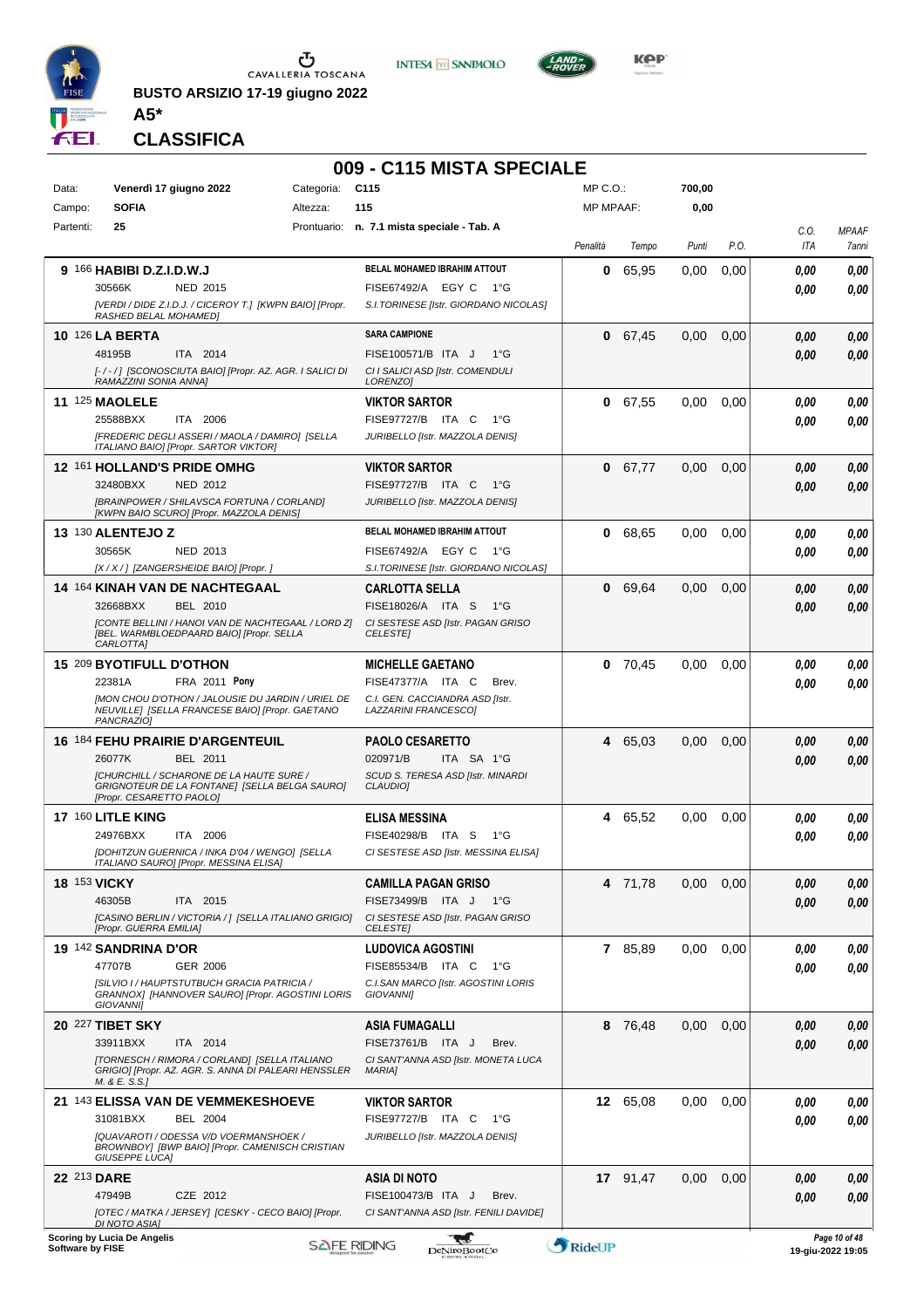

**INTESA M** SANPAOLO



**Kep** 

**CLASSIFICA**

**A5\***

## **009 - C115 MISTA SPECIALE**

| Data:         | Venerdì 17 giugno 2022                                                   | Categoria:  | C <sub>115</sub>                                           | $MP C. O.$ :     |       | 700,00 |      |      |                     |
|---------------|--------------------------------------------------------------------------|-------------|------------------------------------------------------------|------------------|-------|--------|------|------|---------------------|
| Campo:        | <b>SOFIA</b>                                                             | Altezza:    | 115                                                        | <b>MP MPAAF:</b> |       | 0,00   |      |      |                     |
| Partenti:     | 25                                                                       | Prontuario: | n. 7.1 mista speciale - Tab. A                             |                  |       |        |      | C.0  | <b>MPAAF</b>        |
|               |                                                                          |             |                                                            | Penalità         | Tempo | Punti  | P.O. | ITA  | <i><b>7anni</b></i> |
|               | 151 CALGARY EH                                                           |             | <b>QUAN GIOIA CRESPI</b>                                   | Elim.            | 0,00  | 0,00   | 0,00 | 0.00 | 0,00                |
|               | GER 2008<br>26834K                                                       |             | ITA J<br>FISE96280/B<br>$1^{\circ}$ G                      |                  |       |        |      | 0,00 | 0.00                |
|               | [X / X / ] [HOLSTEINER GRIGIO] [Propr. ]                                 |             | NRCP [Istr. GOULU OSCAR F J]                               |                  |       |        |      |      |                     |
|               | <b>242 EMICO</b>                                                         |             | <b>MARCELLO IUVARA</b>                                     | Elim.            | 0,00  | 0,00   | 0,00 | 0,00 | 0,00                |
|               | 01864V<br><b>NED 2009</b>                                                |             | ITA S<br>152096/M<br>$1^{\circ}G$                          |                  |       |        |      | 0,00 | 0.00                |
|               | [VIGARO / ZREVINA M.H. / NIAGARA] [KWPN BAIO] [Propr.<br>COSTA LUDOVICAI |             | C.I.LE GINESTRE SSD A RL [Istr. BUSSU<br><b>ELEONORA1</b>  |                  |       |        |      |      |                     |
| <b>FC</b> 163 |                                                                          |             | <b>SERENA CAUCINO</b>                                      | <b>Partito</b>   |       |        |      | 0.00 | 0,00                |
|               |                                                                          |             | FISE20214/A<br>ITA Y<br>$1^{\circ}$ G                      |                  |       |        |      | 0,00 | 0.00                |
|               |                                                                          |             | SCUDERIA SANTA PAOLA ASD [Istr.<br><b>FONTANELLA LUCAI</b> |                  |       |        |      |      |                     |

Collegio Giudicante *Presidente SUSANNA PISANO LORETTA BELUSSI GIADA IACOMELLI ADRIANA SPINOSO MARIA GIOVANNA VIGNATI*

#### **010 - B110 A FASI**

| Data:     |                           | Venerdì 17 giugno 2022                                                                         | Categoria: | <b>B110</b>                                                    | $MP C. O.$ :     |         | 0,00  |      |            |              |
|-----------|---------------------------|------------------------------------------------------------------------------------------------|------------|----------------------------------------------------------------|------------------|---------|-------|------|------------|--------------|
| Campo:    | <b>SOFIA</b>              |                                                                                                | Altezza:   | 110                                                            | <b>MP MPAAF:</b> |         | 0,00  |      |            |              |
| Partenti: | 15                        |                                                                                                |            | Prontuario: n. 19.2 speciale a fasi consecutive - Tab. A       |                  |         |       |      | C.O.       | <b>MPAAF</b> |
|           |                           |                                                                                                |            |                                                                | Penalità         | Tempo   | Punti | P.O. | <b>ITA</b> | 7anni        |
|           |                           | 1 219 FAN CLUB DU HOUMIER                                                                      |            | <b>ALESSIA SINOPOLI</b>                                        | 0/0              | 25.83   | 0.00  | 0.00 | 0.00       | 0.00         |
|           | 47809B                    | <b>BEL 2011</b>                                                                                |            | FISE92034/B ITA J<br>Brev.                                     |                  |         |       |      | 0.00       | 0.00         |
|           |                           | [PUCCINI / LANAKEN DE LA DRIE / ] [SANGUE BELGA<br>BAIO MARRONE] [Propr. SINOPOLI ALESSIA]     |            | CI LA STELLA ASD [Istr. MAZZA DIEGO]                           |                  |         |       |      |            |              |
|           | 2 239 QUANTA COSTA        |                                                                                                |            | <b>ALICE MOCELLIN</b>                                          | 0/0              | 27,98   | 0,00  | 0,00 | 0.00       | 0.00         |
|           | 22838G                    | GER 2008                                                                                       |            | 001659/D<br>ITA SA Brev.                                       |                  |         |       |      | 0.00       | 0.00         |
|           |                           | [QUASIMODO / CONDOLEEZZA / CONCETTO]<br>[OLDENBURG BAIO] [Propr. EQUI IMPEX S.R.L.]            |            | C.I.MILANESE [Istr. SCARPA BARBARA]                            |                  |         |       |      |            |              |
|           | 3 225 FINESSE             |                                                                                                |            | <b>SVEVA ARDIZZONI</b>                                         | 0/0              | 28.83   | 0.00  | 0.00 | 0.00       | 0.00         |
|           | 29194T                    | <b>NED 2010</b>                                                                                |            | FISE77344/B ITA J<br>Brev.                                     |                  |         |       |      | 0.00       | 0.00         |
|           | <b>JARA1</b>              | [LORD Z / HAISY / CASIMIR] [KWPN BAIO] [Propr. KOSUTA                                          |            | PENTAGON R.C. SSD A RL [Istr. PURICELLI<br><b>FRANCESCO1</b>   |                  |         |       |      |            |              |
|           | 4 233 COMME COURTIER Z    |                                                                                                |            | <b>ILARIA MENNELLA</b>                                         | 0/0              | 33,05   | 0,00  | 0,00 | 0.00       | 0.00         |
|           | 45987B                    | BEL 2016                                                                                       |            | FISE45762/B ITA Y<br>Brev.                                     |                  |         |       |      | 0.00       | 0.00         |
|           |                           | [COMME IL FAUT / CORDEKA T / ] [ZANGERSHEIDE<br>SAURO] [Propr. LASAGNI PAOLO ATTILIO]          |            | JUMPING VILLA SCHEIBLER ASD [Istr.<br>CROCE ALDOI              |                  |         |       |      |            |              |
|           | 5 206 SIBBIA              |                                                                                                |            | <b>GABRIELE LIBONI</b>                                         | 0/4              | 27,77   | 0,00  | 0,00 | 0.00       | 0.00         |
|           | 09271D                    | ITA 2010                                                                                       |            | FISE112027/B ITA C<br>Brev.                                    |                  |         |       |      | 0.00       | 0,00         |
|           |                           | [SILVANER DC / FIBBIA DEL TERRICCIO / RISKETOU]<br>[SELLA ITALIANO BAIO] [Propr. CORONA ALICE] |            | C.I.SAN MARCO [Istr. AGOSTINI LORIS<br><b>GIOVANNII</b>        |                  |         |       |      |            |              |
|           | 6 215 KNAB                |                                                                                                |            | <b>ALICE STEFANIA ROMANELLA</b>                                | 0/4              | 32.00   | 0.00  | 0.00 | 0.00       | 0.00         |
|           | 46576B                    | NED 2015                                                                                       |            | FISE94273/B ITA S<br>Brev.                                     |                  |         |       |      | 0.00       | 0.00         |
|           | ROMANELLA ALICE STEFANIA] | [GODIN / EZETTE HBC / ] [KWPN BAIO] [Propr.                                                    |            | C.I.PEGASO [Istr. PINA GABRIELE]                               |                  |         |       |      |            |              |
|           | $7^{216}$ CASTILLA E.H.   |                                                                                                |            | <b>CRISTINA STEFANIA COLOMBO</b>                               |                  | 4 58,40 | 0,00  | 0,00 | 0.00       | 0.00         |
|           | 33862BXX                  | ITA 2011                                                                                       |            | FISE94045/B ITA S<br>Brev.                                     |                  |         |       |      | 0.00       | 0,00         |
|           |                           | [CANTERBURY / LADY SILVA II / SILVIO I] [OLDENBURG<br>BAIO] [Propr. COLOMBO CRISTINA STEFANIA] |            | JUMPING VILLA SCHEIBLER ASD [Istr.<br>CROCE ALDOI              |                  |         |       |      |            |              |
|           |                           | 8 235 INDOHA VAN DE KAPEL                                                                      |            | <b>MARCELLO FLORIS</b>                                         | 8                | 59,14   | 0.00  | 0,00 | 0.00       | 0.00         |
|           | 30480K                    | <b>SCN 2014</b>                                                                                |            | 024824/B<br>ITA SA Brev.                                       |                  |         |       |      | 0.00       | 0.00         |
|           |                           | [X / X / ] [SELLA BELGA BAIO] [Propr. ]                                                        |            | JUMP C.I. DELLA BRIANZA ASD [Istr. ROCCA<br><b>MARGHERITA]</b> |                  |         |       |      |            |              |
|           | 226 FA COLANDER           |                                                                                                |            | <b>GIORGIA LABRICCIOSA</b>                                     | Elim.            | 0.00    | 0.00  | 0,00 | 0.00       | 0.00         |
|           | 29750BXX                  | <b>DEN 2007</b>                                                                                |            | FISE75372/B ITA J<br>Brev.                                     |                  |         |       |      | 0.00       | 0.00         |
|           |                           | [COLMAN / RUANDA I / QUINAR] [DANISH WARMBLOOD<br>S. BAIO] [Propr. LABRICCIOSA GIORGIA]        |            | CI LA STELLA ASD [Istr. MAZZA DIEGO]                           |                  |         |       |      |            |              |

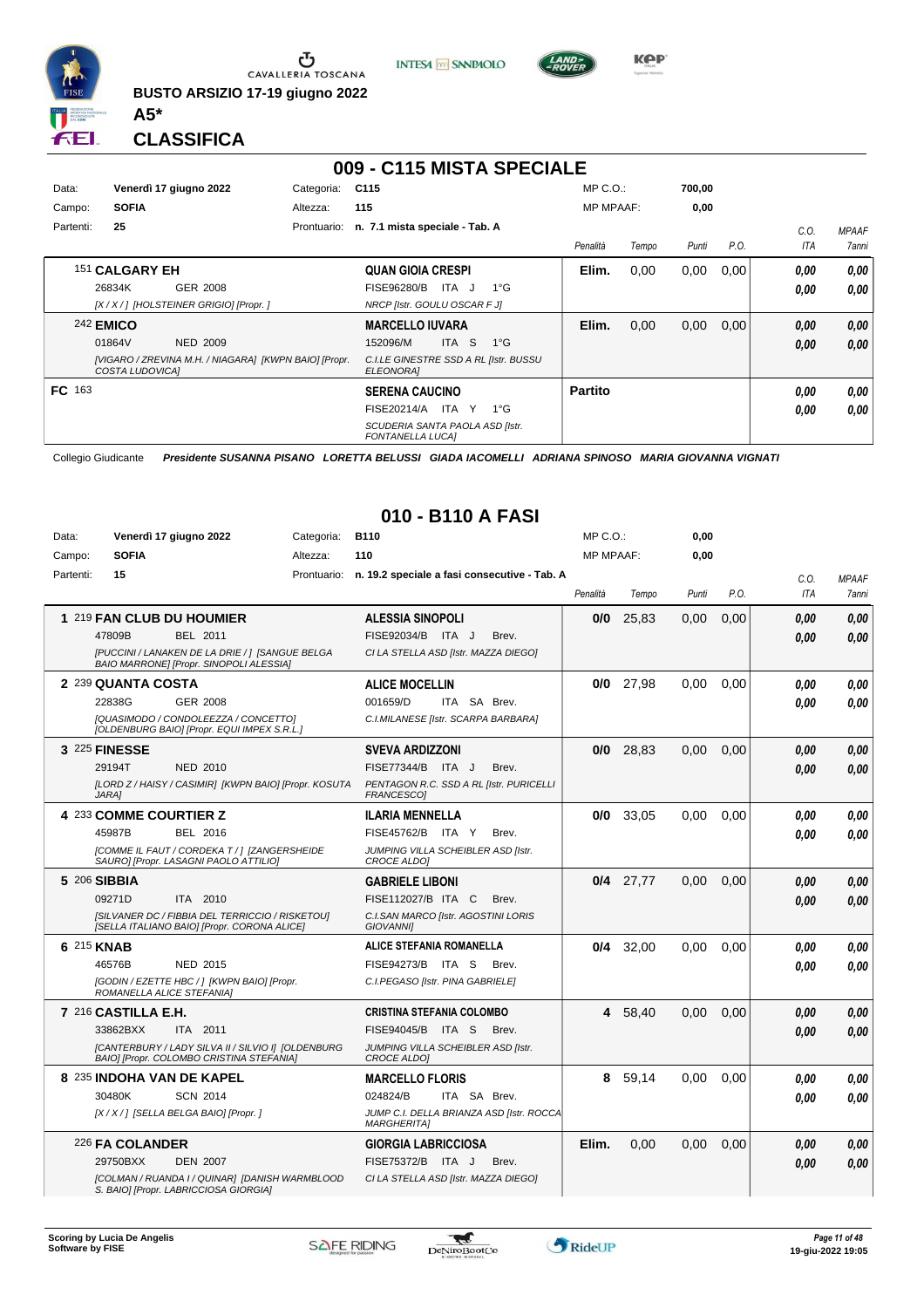

**INTESA** M SANPAOLO



**Kep** 

**CLASSIFICA**

**A5\***

#### **010 - B110 A FASI**

| Data:     | Venerdì 17 giugno 2022                                                                                                      | Categoria:  | <b>B110</b>                                                                                                                                     | MP C. O.         |       | 0,00  |      |              |                              |
|-----------|-----------------------------------------------------------------------------------------------------------------------------|-------------|-------------------------------------------------------------------------------------------------------------------------------------------------|------------------|-------|-------|------|--------------|------------------------------|
| Campo:    | <b>SOFIA</b>                                                                                                                | Altezza:    | 110                                                                                                                                             | <b>MP MPAAF:</b> |       | 0,00  |      |              |                              |
| Partenti: | 15                                                                                                                          | Prontuario: | n. 19.2 speciale a fasi consecutive - Tab. A                                                                                                    | Penalità         | Tempo | Punti | P.O. | C.0.<br>ITA  | <b>MPAAF</b><br><b>7anni</b> |
|           | 224 PEGASO'S SPIRIT<br>03313N<br>ITA 2008<br>[LINCOLM L / CASIMIRA / AVENIR] [SELLA ITALIANO BAIO]<br>[Propr. MURGIA ALICE] |             | <b>ALICE MURGIA</b><br>FISE77346/B ITA Y<br>Brev.<br>CI LA STELLA ASD [Istr. MAZZA DIEGO]                                                       | Rit.             | 0,00  | 0,00  | 0,00 | 0,00<br>0.00 | 0,00<br>0,00                 |
| FC 134    |                                                                                                                             |             | <b>YUN-CHEN HSIEH</b><br>FISE123317/K CHN J<br>$1^{\circ}$ G<br>FISE [Istr.]                                                                    | <b>Partito</b>   |       |       |      | 0,00<br>0,00 | 0,00<br>0,00                 |
| FC 135    |                                                                                                                             |             | <b>NOAH PHILIPS DE VUYST</b><br>FISE49982/A SUI G<br>$1^{\circ}G$<br>IPPICA LA MADONNINA SSD A RL [Istr.<br>PHILIPS DE VUYST IGNACE MARC EMILE] | <b>Partito</b>   |       |       |      | 0,00<br>0.00 | 0,00<br>0,00                 |
| FC 236    |                                                                                                                             |             | <b>ALDO CROCE</b><br>006639/B<br>ITA <sub>S</sub><br>$2^{\circ}$ G<br>JUMPING VILLA SCHEIBLER ASD [Istr.<br><b>CROCE ALDOI</b>                  | <b>Partito</b>   |       |       |      | 0.00<br>0.00 | 0,00<br>0,00                 |
| FC 122    |                                                                                                                             |             | <b>FABIO DE BELLIS</b><br>003668/G<br>ITA S<br>$2^{\circ}G$<br>SCUDERIA SANTA PAOLA ASD [Istr.<br><b>FONTANELLA LUCAI</b>                       | <b>Partito</b>   |       |       |      | 0.00<br>0.00 | 0,00<br>0,00                 |
| FC 145    |                                                                                                                             |             | <b>MATILDE FUMAGALLI</b><br>FISE84943/B ITA J<br>$1^{\circ}G$<br>C.I.PEGASO [Istr. PINA GABRIELE]                                               | <b>Partito</b>   |       |       |      | 0,00<br>0,00 | 0,00<br>0,00                 |

Collegio Giudicante *Presidente SUSANNA PISANO LORETTA BELUSSI GIADA IACOMELLI ADRIANA SPINOSO MARIA GIOVANNA VIGNATI*

#### **011 - B100 A TEMPO**

| Data:<br>Campo: | Venerdì 17 giugno 2022<br><b>SOFIA</b>                                                                                                                                       | Categoria:<br>Altezza:                                                                                 | <b>B100</b><br>100                                                                                                      | MP C. O.<br><b>MP MPAAF:</b> |       | 0,00<br>0.00 |      |              |                              |
|-----------------|------------------------------------------------------------------------------------------------------------------------------------------------------------------------------|--------------------------------------------------------------------------------------------------------|-------------------------------------------------------------------------------------------------------------------------|------------------------------|-------|--------------|------|--------------|------------------------------|
| Partenti:       | 10                                                                                                                                                                           |                                                                                                        | Prontuario: n. 3 a tempo - Tab. A                                                                                       | Penalità                     | Tempo | Punti        | P.O. | C.O.<br>ITA  | <b>MPAAF</b><br><b>7anni</b> |
|                 | 208 QUALTEA<br>ITA 2006<br>23985BXX                                                                                                                                          | [QUITE CAPITOL / ALTEA DU LOUP / NELFO DU MESNIL]<br>[SELLA ITALIANO BAIO] [Propr. NAPOLITANO ALESSIA] | <b>CHIARA LINDO</b><br>FISE47904/A ITA J<br>Brev.<br>C.I. GEN. CACCIANDRA ASD [Istr.<br>LAZZARINI FRANCESCOI            | 0                            | 67,63 | 0,00         | 0,00 | 0.00<br>0,00 | 0.00<br>0.00                 |
|                 | 2 230 SOLIDAGO DES COEURIES<br>FRA 2006<br>25581BXX<br>[ERUDIT / ESABEL PIERREVILLE / LAEKEN] [SELLA<br>FRANCESE SAUROI [Propr. DONATI STEFANO]                              |                                                                                                        | <b>IRENE MARFORIO</b><br>FISE27749/A ITA Y<br>Brev.<br>A.S.D. C.I. LA VIGNA [Istr. SCOGNAMIGLIO<br><b>MASSIMILIANO1</b> | 0                            | 68,26 | 0,00         | 0,00 | 0,00<br>0,00 | 0,00<br>0.00                 |
|                 | 3 207 VIRGINIA 216<br>GER 2012<br>48441B<br><b>GUAINERI GRETAI</b>                                                                                                           | [VALENTINO / LAVITA / ] [HANNOVER SAURO] [Propr.                                                       | <b>GRETA GUAINERI</b><br>FISE108249/B ITA J<br>Brev.<br>C.I.LA PINETINA [Istr. BUSSU FRANCESCO]                         | 0                            | 71.24 | 0.00         | 0.00 | 0,00<br>0,00 | 0.00<br>0.00                 |
|                 | 4 205 KINGSTON<br>47541B<br><b>NED 2015</b><br>[Propr. SAMMALI EUGENIO]                                                                                                      | [DAKAR VDL / UNITY / ROYAL BRAVOUR] [KWPN BAIO]                                                        | <b>EUGENIO SAMMALI</b><br>FISE114180/B ITA J<br>Brev.<br>C.I.LA CICOGNETTA ASD [Istr. TROMBETTA<br>ANDREA]              | 0                            | 72.54 | 0.00         | 0.00 | 0,00<br>0.00 | 0,00<br>0.00                 |
|                 | 5 218 PRESIDENT GRIGIO<br>26267BXX<br><b>ITA 2008</b><br>[CATOKI / ROXANA I / LANCER II] [SELLA ITALIANO<br>GRIGIO] [Propr. PAGNONCELLI FOLCIERI SERENA<br><b>VALENTINA1</b> |                                                                                                        | <b>BEATRICE FERRARI</b><br>FISE92505/B ITA J<br>Brev.<br>C.I.LA PINETINA [Istr. BUSSU FRANCESCO]                        | $\mathbf{0}$                 | 74,11 | 0.00         | 0.00 | 0,00<br>0.00 | 0.00<br>0.00                 |
|                 | 6 210 EAU DE VIE DU PECA CH<br>30479K<br>SUI 2011<br>[X / X / ] [SELLA SVIZZERO BAIO] [Propr. ]                                                                              |                                                                                                        | <b>MAYA FERRISE</b><br>FISE103410/B ITA C<br>Brev.<br>C.I.PEGASO [Istr. PINA GABRIELE]                                  | $\mathbf{0}$                 | 88.01 | 0.00         | 0.00 | 0,00<br>0,00 | 0,00<br>0.00                 |

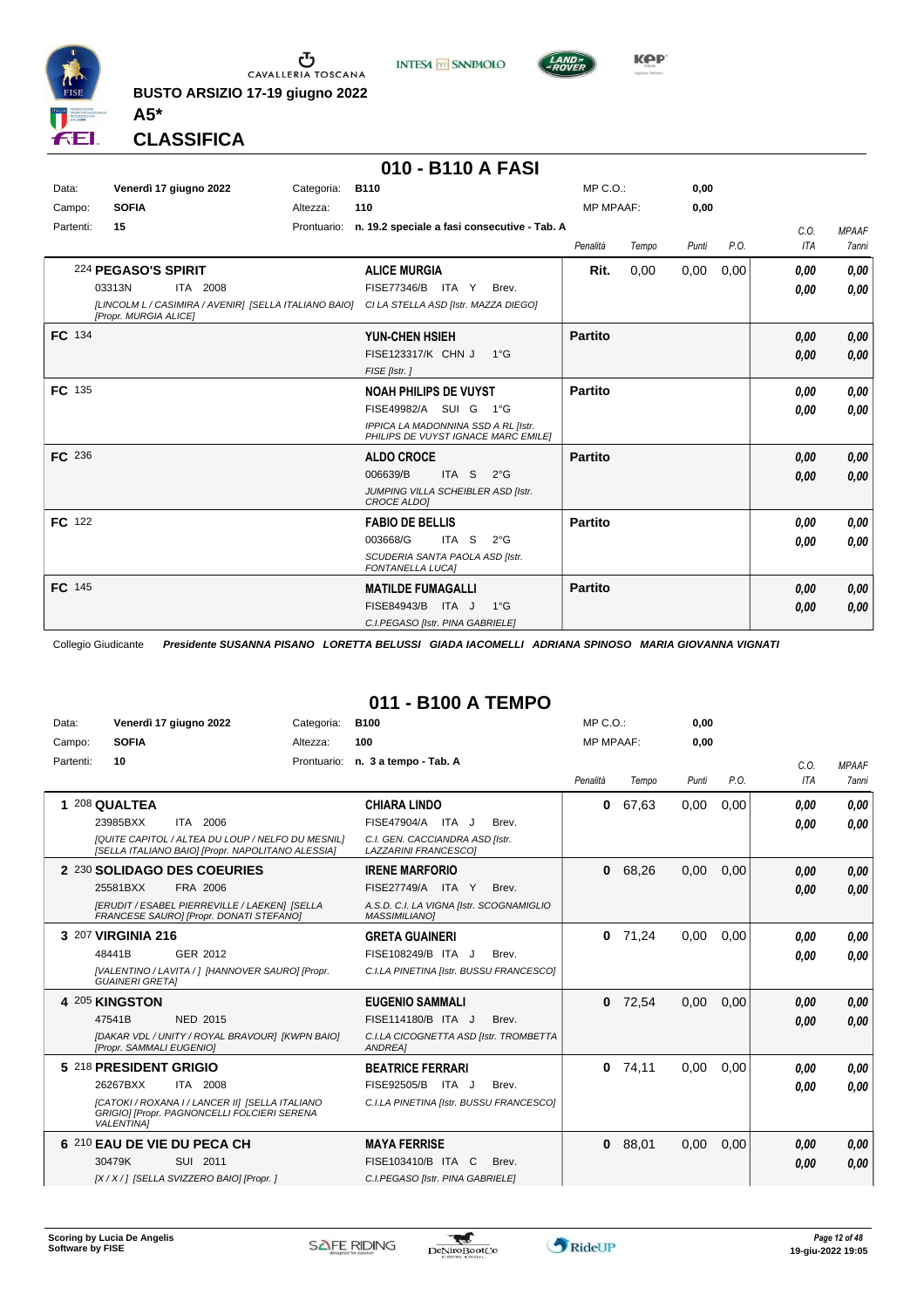

**BUSTO ARSIZIO 17-19 giugno 2022 A5\***



# **011 - B100 A TEMPO**

**INTESA M** SANPAOLO

| Data:         |                         | Venerdì 17 giugno 2022                                                                        | Categoria:  | <b>B100</b>                                                     |       | $MP C. O.$ :     |           | 0,00  |      |            |              |
|---------------|-------------------------|-----------------------------------------------------------------------------------------------|-------------|-----------------------------------------------------------------|-------|------------------|-----------|-------|------|------------|--------------|
| Campo:        | <b>SOFIA</b>            |                                                                                               | Altezza:    | 100                                                             |       | <b>MP MPAAF:</b> |           | 0.00  |      |            |              |
| Partenti:     | 10                      |                                                                                               | Prontuario: | n. 3 a tempo - Tab. A                                           |       |                  |           |       |      | C.O.       | <b>MPAAF</b> |
|               |                         |                                                                                               |             |                                                                 |       | Penalità         | Tempo     | Punti | P.O. | <b>ITA</b> | 7anni        |
|               | 7 234 FAVONIA           |                                                                                               |             | <b>GIULIA TETTAMANTI</b>                                        |       | 4                | 76,22     | 0,00  | 0,00 | 0,00       | 0,00         |
|               | 32215BXX                | ITA<br>2013                                                                                   |             | FISE34029/B<br>ITA<br>-S                                        | Brev. |                  |           |       |      | 0,00       | 0.00         |
|               |                         | IFILIPIN / JALNA D'ALEMY / AZUR DE NOUVOLIEUI<br>[SELLA ITALIANO SAURO] [Propr. BUIZZA OSCAR] |             | C.I.LA CICOGNETTA ASD [Istr. TROMBETTA<br><b>ANDREA1</b>        |       |                  |           |       |      |            |              |
|               | 8 255 HURANT D.D.       |                                                                                               |             | <b>ELEONORA BRUNO</b>                                           |       | 4                | 85,17     | 0,00  | 0,00 | 0,00       | 0,00         |
|               | 23038A                  | <b>NED 2012</b>                                                                               |             | ITA J<br><b>FISE6484/Y</b>                                      | Brev. |                  |           |       |      | 0.00       | 0.00         |
|               |                         | [CHARISMA / GURANTE / G.RAMIRO Z] [NEDERLANDS<br>RIJPAAR. BAIO] [Propr. BRUNO ELEONORA]       |             | SCUD. IL CRISTALLO ASD [Istr. BEATA<br><b>CRISTINA NOVELLAI</b> |       |                  |           |       |      |            |              |
|               | 9 204 CARLUCCIO         |                                                                                               |             | <b>ALICE CARLINO</b>                                            |       |                  | 17 112,55 | 0,00  | 0,00 | 0,00       | 0,00         |
|               | 15639A                  | <b>ITA</b><br>2007                                                                            |             | FISE53235/A<br>ITA J                                            | Brev. |                  |           |       |      | 0.00       | 0.00         |
|               | [Propr. AGLIETTA CARLO] | [LUX Z / GALINA V / CARTHAGO] [SELLA ITALIANO BAIO]                                           |             | SCUDERIA SANTA PAOLA ASD [Istr.<br><b>FONTANELLA LUCAI</b>      |       |                  |           |       |      |            |              |
| <b>FC</b> 203 |                         |                                                                                               |             | <b>ITALO VEZZOLI</b>                                            |       | <b>Partito</b>   |           |       |      | 0,00       | 0,00         |
|               |                         |                                                                                               |             | ITA SA 1°G<br>000187/B                                          |       |                  |           |       |      | 0.00       | 0.00         |
|               |                         |                                                                                               |             | C.I.LUCCHETTI ASD [Istr. LUCCHETTI<br><b>GIOVANNII</b>          |       |                  |           |       |      |            |              |

Collegio Giudicante *Presidente SUSANNA PISANO LORETTA BELUSSI GIADA IACOMELLI ADRIANA SPINOSO MARIA GIOVANNA VIGNATI*

# **012 - B90 A TEMPO**<br>Categoria: **B90**

| Data:            | Venerdì 17 giugno 2022                                                                                             | Categoria: | <b>B90</b>                                                           |       | MP C.O.:         |          | 0,00  |      |      |                                    |
|------------------|--------------------------------------------------------------------------------------------------------------------|------------|----------------------------------------------------------------------|-------|------------------|----------|-------|------|------|------------------------------------|
| Campo:           | <b>SOFIA</b>                                                                                                       | Altezza:   | 90                                                                   |       | <b>MP MPAAF:</b> |          | 0,00  |      |      |                                    |
| Partenti:        | 10                                                                                                                 |            | Prontuario: n. 3 a tempo - Tab. A                                    |       |                  |          |       |      | C.O. | <b>MPAAF</b>                       |
|                  |                                                                                                                    |            |                                                                      |       | Penalità         | Tempo    | Punti | P.O. | ITA  | 7anni                              |
|                  | 1 217 BELLE DE ROUHET                                                                                              |            | <b>ANGELICA RIVOLTA</b>                                              |       | 0                | 63.08    | 0.00  | 0,00 | 0.00 | 0.00                               |
|                  | 31080BXX<br>FRA 2011                                                                                               |            | FISE92583/B ITA C                                                    | Brev. |                  |          |       |      | 0.00 | 0.00                               |
|                  | [FOR HERO / ELSENA DE ROUHET / IAGO C] [SELLA<br>FRANCESE SAURO] [Propr. DE LUCA CRISTINA]                         |            | C.I.LA CICOGNETTA ASD [Istr. TROMBETTA<br>ANDREA]                    |       |                  |          |       |      |      |                                    |
|                  | 2 232 CARINA                                                                                                       |            | <b>ALICE SAGLIO TROMBONE</b>                                         |       | 0                | 66.73    | 0.00  | 0.00 | 0.00 | 0,00                               |
|                  | 21264A<br>GER 2013                                                                                                 |            | FISE24799/A ITA S                                                    | Brev. |                  |          |       |      | 0.00 | 0,00                               |
|                  | [CARRICO / DOLINA / COOPER] [WESTFALEN BAIO]<br>[Propr. MONTERSINO LUCA]                                           |            | C.I.BOSCO TENSO [Istr. BORIOLI GIORGIO]                              |       |                  |          |       |      |      |                                    |
|                  | 3 208 QUALTEA                                                                                                      |            | <b>CHIARA LINDO</b>                                                  |       | 0                | 67.79    | 0.00  | 0.00 | 0.00 | 0.00                               |
|                  | ITA 2006<br>23985BXX                                                                                               |            | FISE47904/A ITA J                                                    | Brev. |                  |          |       |      | 0.00 | 0.00                               |
|                  | [QUITE CAPITOL / ALTEA DU LOUP / NELFO DU MESNIL]<br>[SELLA ITALIANO BAIO] [Propr. NAPOLITANO ALESSIA]             |            | C.I. GEN. CACCIANDRA ASD [Istr.<br>LAZZARINI FRANCESCOI              |       |                  |          |       |      |      |                                    |
|                  | 4 229 CARACAS                                                                                                      |            | <b>GRETA CARRERA</b>                                                 |       | 0                | 82,61    | 0,00  | 0,00 | 0.00 | 0,00                               |
|                  | GER 2011<br>28662T                                                                                                 |            | FISE12374/C ITA J                                                    | Brev. |                  |          |       |      | 0.00 | 0.00                               |
|                  | [CACHAS / WE-BETTINA / CONTENDER] [HOLSTEINER<br>BAIO SCURO] [Propr. AZ.AGR.DELL'EMME]                             |            | C.I.MILANESE [Istr. SCARPA MARCO]                                    |       |                  |          |       |      |      |                                    |
|                  | 5 231 MISTER ILLUSION                                                                                              |            | <b>BIANCA LUDOVICI</b>                                               |       | 5.               | 97,98    | 0.00  | 0.00 | 0.00 | 0.00                               |
|                  | 30291BXX<br>ITA 2010                                                                                               |            | FISE52235/B ITA S                                                    | Brev. |                  |          |       |      | 0.00 | 0.00                               |
|                  | <b>IBLUE NIGHT / MISS GOODNIGHT / PRINS DRUMI [SELLA</b><br>ITALIANO SAUROJ [Propr. ZANINI SAMANTHA]               |            | C.I.MILANESE [Istr. SCARPA BARBARA]                                  |       |                  |          |       |      |      |                                    |
|                  | 6 238 CLINTON'S BOY DES TERDRIX Z                                                                                  |            | <b>ROBERTA MATERAZZO</b>                                             |       |                  | 6 102.44 | 0.00  | 0.00 | 0.00 | 0,00                               |
|                  | 48464B<br>BEL 2013                                                                                                 |            | 000023/H<br>ITA SA Brev.                                             |       |                  |          |       |      | 0.00 | 0,00                               |
|                  | [CLINTON / APRIL LOVE M / ] [ZANGERSHEIDE GRIGIO]<br>[Propr. MATERAZZO ROBERTA]                                    |            | C.I.PEGASO [Istr. PINA GABRIELE]                                     |       |                  |          |       |      |      |                                    |
|                  | <b>211 BLOSOM</b>                                                                                                  |            | <b>ELISA GAGLIONE</b>                                                |       | Elim.            | 0.00     | 0,00  | 0,00 | 0.00 | 0.00                               |
|                  | 48265B<br>IRL 2012                                                                                                 |            | FISE103327/B ITA J                                                   | Brev. |                  |          |       |      | 0.00 | 0.00                               |
|                  | [BLUE VELVET N / THE SHOWGIRL / ] [IRISH SPORT<br>HORSE GRIGIO] [Propr. SAVAROLA AVELLA FRANCESCA<br><b>MARIA1</b> |            | SCUD. LE ALI DI GARBAGNATE MILANESE<br>ASD [Istr. PRANDONI VITTORIA] |       |                  |          |       |      |      |                                    |
|                  | 228 WESTERHAAR                                                                                                     |            | <b>MICOL BRUNATI</b>                                                 |       | Elim.            | 0.00     | 0.00  | 0,00 | 0.00 | 0.00                               |
|                  | 02977N<br><b>NED 2003</b>                                                                                          |            | FISE71169/B ITA Y                                                    | Brev. |                  |          |       |      | 0.00 | 0.00                               |
|                  | [CHIN CHIN / KMPARI / EMILION] [KWPN BAIO] [Propr.<br><b>TOCCO NICOLETTAI</b>                                      |            | JUMP C.I. DELLA BRIANZA ASD [Istr. ROCCA<br><b>MARGHERITAI</b>       |       |                  |          |       |      |      |                                    |
| Software by FISE | Scoring by Lucia De Angelis                                                                                        |            | <b>SAFE RIDING</b><br>DeNiroBootCo                                   |       | RideUP           |          |       |      |      | Page 13 of 48<br>19-giu-2022 19:05 |



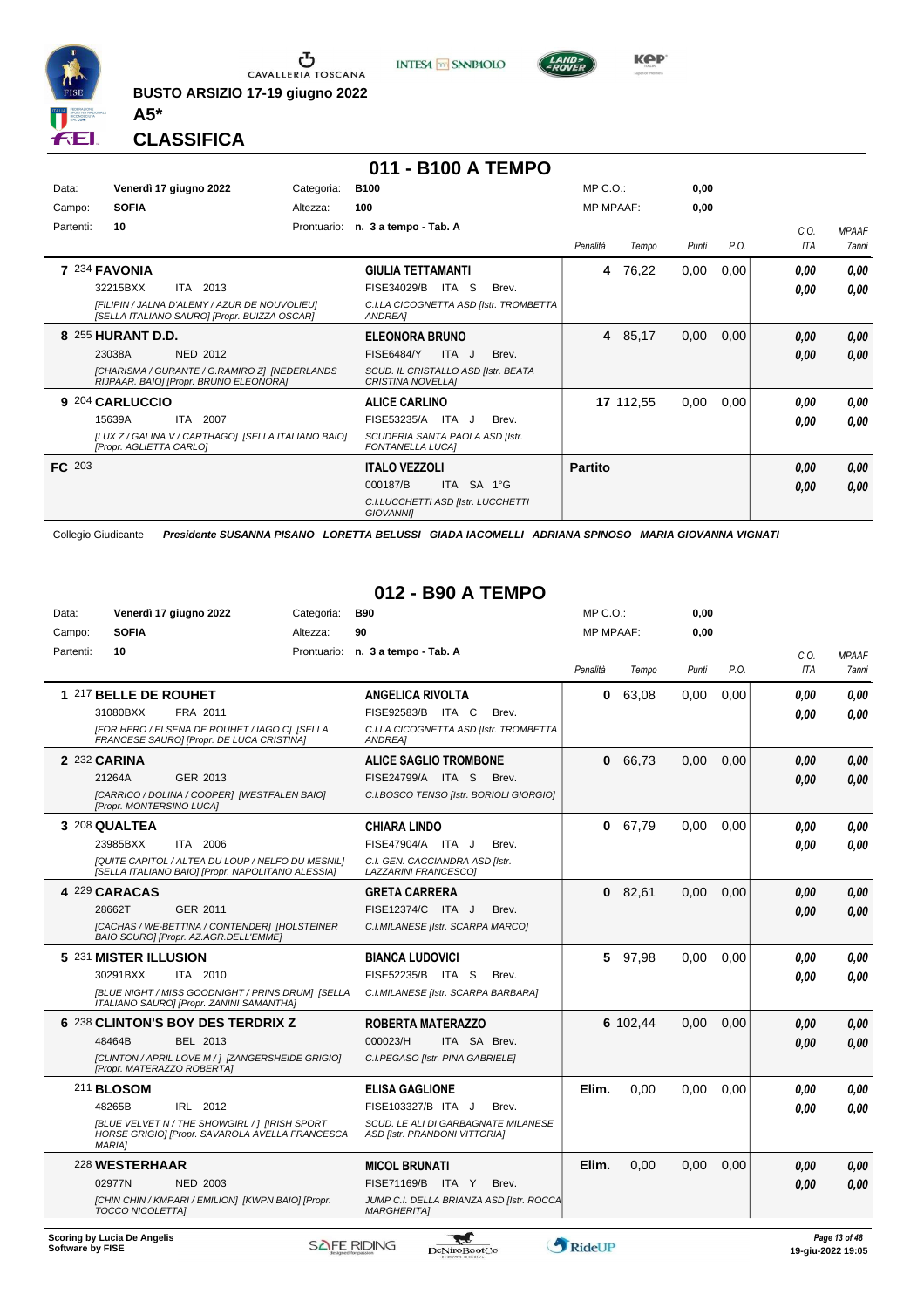

**INTESA M** SANPAOLO



**KPP** 

**CLASSIFICA**

**A5\***

#### **012 - B90 A TEMPO**

| Data:     | Venerdì 17 giugno 2022 | Categoria: | <b>B90</b>                                                 | $MP C. O.$ :     |       | 0,00  |      |      |              |
|-----------|------------------------|------------|------------------------------------------------------------|------------------|-------|-------|------|------|--------------|
| Campo:    | <b>SOFIA</b>           | Altezza:   | 90                                                         | <b>MP MPAAF:</b> |       | 0,00  |      |      |              |
| Partenti: | 10                     |            | Prontuario: n. 3 a tempo - Tab. A                          |                  |       |       |      | C.0  | <b>MPAAF</b> |
|           |                        |            |                                                            | Penalità         | Tempo | Punti | P.O. | ITA  | <b>7anni</b> |
| FC 221    |                        |            | <b>ITALO VEZZOLI</b>                                       | <b>Partito</b>   |       |       |      | 0.00 | 0,00         |
|           |                        |            | ITA SA 1°G<br>000187/B                                     |                  |       |       |      | 0,00 | 0,00         |
|           |                        |            | C.I.LUCCHETTI ASD [Istr. LUCCHETTI<br><b>GIOVANNII</b>     |                  |       |       |      |      |              |
| FC 237    |                        |            | <b>SABRINA THEA</b>                                        | <b>Partito</b>   |       |       |      | 0,00 | 0,00         |
|           |                        |            | ITA SA 1°G<br>005520/A                                     |                  |       |       |      | 0,00 | 0,00         |
|           |                        |            | SCUDERIA SANTA PAOLA ASD [Istr.<br><b>FONTANELLA LUCAI</b> |                  |       |       |      |      |              |

Collegio Giudicante *Presidente SUSANNA PISANO LORETTA BELUSSI GIADA IACOMELLI ADRIANA SPINOSO MARIA GIOVANNA VIGNATI*

## **013 - 4 ANNI PRECISIONE**

| Data: | Sabato 18 giugno 2022<br>Categoria:                                                                                           | 4 Anni                                                                | $MP C. O.$ :     |       | 0,00  |      |                    |                       |
|-------|-------------------------------------------------------------------------------------------------------------------------------|-----------------------------------------------------------------------|------------------|-------|-------|------|--------------------|-----------------------|
|       | <b>SOFIA</b><br>Campo:<br>Altezza:                                                                                            | 110                                                                   | <b>MP MPAAF:</b> |       | 0,00  |      |                    |                       |
|       | Partenti:<br>13                                                                                                               | Prontuario: n. 1 di Precisione - Tab. A                               | Penalità         | Tempo | Punti | P.O. | C.O.<br><b>ITA</b> | <b>MPAAF</b><br>7anni |
|       |                                                                                                                               |                                                                       |                  |       |       |      |                    |                       |
| 1.    | <b>38 ICARO DEIANIRA</b>                                                                                                      | PIETRO MAJOLINO                                                       | $\bf{0}$         | 0.00  | 0.00  | 0.00 | 0.00               | 0.00                  |
|       | 18520E<br>ITA 2018<br>[IO DEIANIRA / ROXANA I / LANCER II] [SELLA ITALIANO                                                    | FISE12255/E ITA S<br>$2^{\circ}$ G<br>PODERE TORRE ASD [Istr. ARRIGHI |                  |       |       |      | 0.00               | 0.00                  |
|       | <b>BAIO] [Propr. GUERRA EMILIA]</b>                                                                                           | <b>MATTEO1</b>                                                        |                  |       |       |      |                    |                       |
| 1     | 39 C'EST BLUE                                                                                                                 | <b>LORENZO COMENDULI</b>                                              | $\bf{0}$         | 0,00  | 0.00  | 0.00 | 0,00               | 0.00                  |
|       | 48602B<br>GER 2018                                                                                                            | 022221/B<br>ITA S<br>$2^{\circ}G$                                     |                  |       |       |      | 0,00               | 0.00                  |
|       | [CHACCO-BLUE / ROYAL BRAVOUR / ] [OLDENBURG<br>BAIO] [Propr. CASE ANGELO]                                                     | <b>GEMINI RIDING CLUB [Istr. COMENDULI</b><br>LORENZO1                |                  |       |       |      |                    |                       |
| 1     | 40 NECKAR                                                                                                                     | <b>MARTINA MERONI</b>                                                 | $\bf{0}$         | 0.00  | 0.00  | 0,00 | 0.00               | 0.00                  |
|       | 48619B<br><b>NED 2018</b>                                                                                                     | FISE65566/E SUI S<br>$2^{\circ}$ G                                    |                  |       |       |      | 0.00               | 0.00                  |
|       | [DAKAR VDL / WOLOMA / ] [KWPN GRIGIO SCURO] [Propr.<br>ZANONI ALESSANDROI                                                     | CI DEL DUCATO ASD [Istr. BRESCIANI<br><b>ALBERTOI</b>                 |                  |       |       |      |                    |                       |
| 1     | 44 NICO VAN DE SENT                                                                                                           | <b>LORENZO COMENDULI</b>                                              | $\bf{0}$         | 0,00  | 0,00  | 0,00 | 0,00               | 0.00                  |
|       | 48605B<br><b>NED 2018</b>                                                                                                     | 022221/B<br>ITA S<br>$2^{\circ}G$                                     |                  |       |       |      | 0,00               | 0.00                  |
|       | [GLASGOW-W VH MERELSNEST / ZUDINE / ] [KWPN<br>BAIO] [Propr. CASE ANGELO]                                                     | <b>GEMINI RIDING CLUB [Istr. COMENDULI</b><br>LORENZO1                |                  |       |       |      |                    |                       |
| 1     | 47 S-LUCY BLUE JEAC                                                                                                           | <b>ALDO CROCE</b>                                                     | $\bf{0}$         | 0.00  | 0.00  | 0.00 | 0.00               | 0.00                  |
|       | 49145B<br>BEL 2018                                                                                                            | 006639/B<br>ITA S<br>$2^{\circ}$ G                                    |                  |       |       |      | 0.00               | 0.00                  |
|       | [LE BLUE DIAMOND VAN ' T RUY-TERSHOF / TRILANDA / ]<br>[BEL. WARMBLOEDPAARD BAIO BRUNO] [Propr.<br><b>MONTEMARANO MARIKA]</b> | JUMPING VILLA SCHEIBLER ASD [Istr.<br>CROCE ALDO]                     |                  |       |       |      |                    |                       |
|       | 1 133 DRAGONSTONE                                                                                                             | <b>GENNARO BRUNO SCOTTI</b>                                           | $\bf{0}$         | 0,00  | 0.00  | 0.00 | 0,00               | 0,00                  |
|       | 22813A<br><b>ITA 2018</b>                                                                                                     | 003958/A<br>ITA S 1°G                                                 |                  |       |       |      | 0,00               | 0.00                  |
|       | <b>ICOUPE DE COEUR / DAKOTA SPIRIT / CHICAGO ZI</b><br>[SELLA ITALIANO GRIGIO] [Propr. NEGRO GILIOLA]                         | SCUD. IL CRISTALLO ASD [Istr. BEATA<br><b>CRISTINA NOVELLAI</b>       |                  |       |       |      |                    |                       |
|       | 7 46 DENBER                                                                                                                   | <b>FILIPPO MARANGON</b>                                               | 8                | 0.00  | 0.00  | 0.00 | 0.00               | 0.00                  |
|       | 22809A<br>GER 2018                                                                                                            | FISE30830/A ITA S<br>$1^{\circ}G$                                     |                  |       |       |      | 0.00               | 0.00                  |
|       | [DEMBELE L / ARAGNA / ARS VIVENDI] [WESTFALEN<br>BAIO] [Propr. MARANGON FILIPPO]                                              | SCUDERIA SANTA PAOLA ASD [Istr.<br>FONTANELLA LUCA]                   |                  |       |       |      |                    |                       |
| FC.   | 33                                                                                                                            | <b>CLAUDIO MINARDI</b>                                                | <b>Partito</b>   |       |       |      | 0.00               | 0.00                  |
|       |                                                                                                                               | 000704/A<br>$2^{\circ}$ G<br>ITA S                                    |                  |       |       |      | 0,00               | 0.00                  |
|       |                                                                                                                               | SCUD S. TERESA ASD [Istr. MINARDI<br>CLAUDIO]                         |                  |       |       |      |                    |                       |
|       | FC 183                                                                                                                        | <b>FRANCESCA RICCI</b>                                                | <b>Partito</b>   |       |       |      | 0.00               | 0,00                  |
|       |                                                                                                                               | FISE10041/A ITA S<br>$1^{\circ}G$                                     |                  |       |       |      | 0.00               | 0.00                  |
|       |                                                                                                                               | C.I. GEN. CACCIANDRA ASD [Istr.<br>LAZZARINI FRANCESCO]               |                  |       |       |      |                    |                       |
|       | <b>FC</b> 253                                                                                                                 | <b>GIACOMO LANZI</b>                                                  | <b>Partito</b>   |       |       |      | 0,00               | 0.00                  |
|       |                                                                                                                               | FISE13217/C ITA J<br>$1^{\circ}G$                                     |                  |       |       |      | 0.00               | 0,00                  |
|       |                                                                                                                               | C.I.LO SCRIVIA ASD [Istr. LANZI FABIANO]                              |                  |       |       |      |                    |                       |

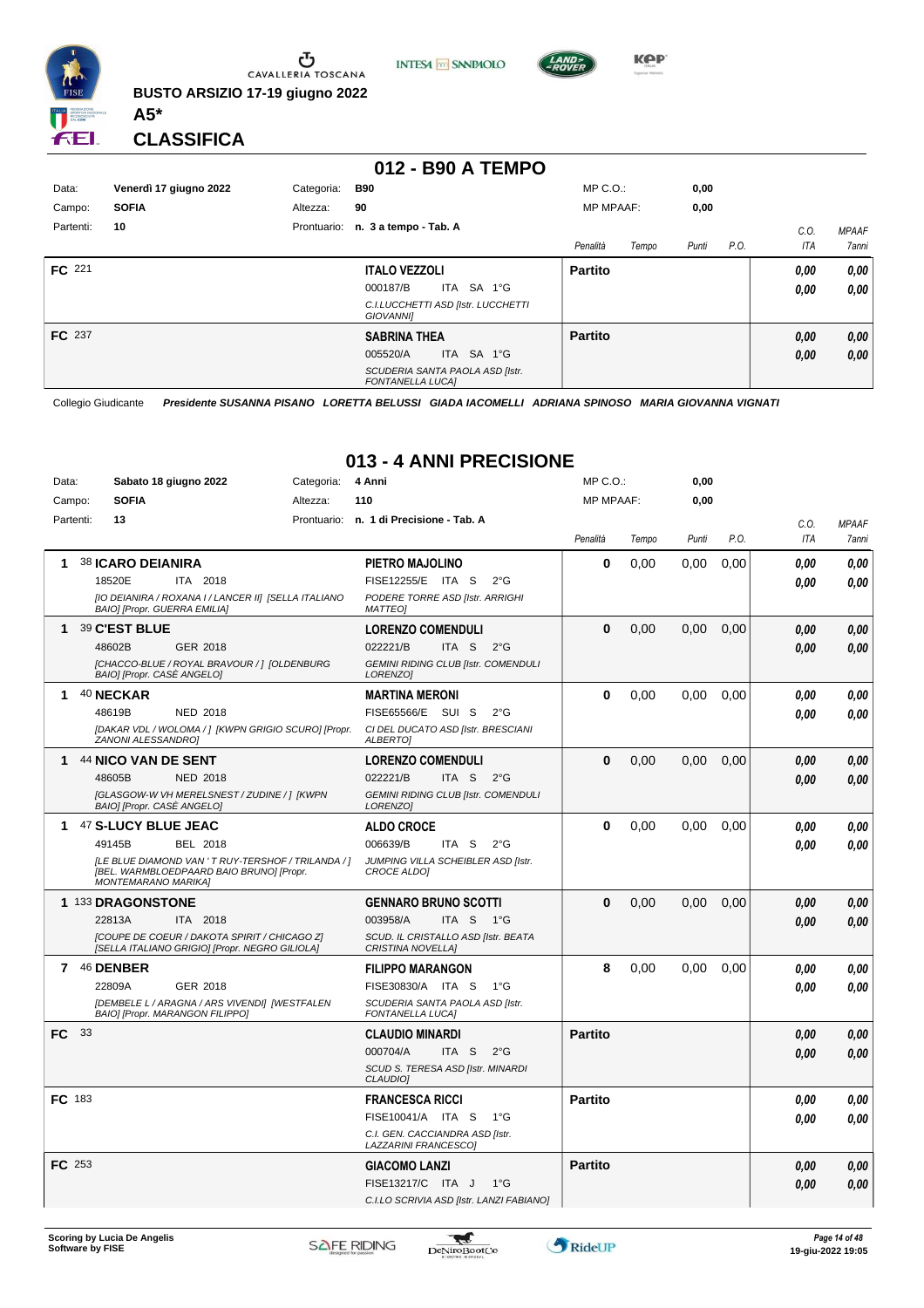

**INTESA M** SANPAOLO



**KPP** 

**CLASSIFICA**

**A5\***

## **013 - 4 ANNI PRECISIONE**

| Data:         | Sabato 18 giugno 2022 | Categoria:  | 4 Anni                                                     | $MP C. O.$ :     |       | 0,00  |      |      |              |
|---------------|-----------------------|-------------|------------------------------------------------------------|------------------|-------|-------|------|------|--------------|
| Campo:        | <b>SOFIA</b>          | Altezza:    | 110                                                        | <b>MP MPAAF:</b> |       | 0,00  |      |      |              |
| Partenti:     | 13                    | Prontuario: | n. 1 di Precisione - Tab. A                                |                  |       |       |      | C.O. | <b>MPAAF</b> |
|               |                       |             |                                                            | Penalità         | Tempo | Punti | P.O. | ITA  | 7anni        |
| <b>FC</b> 189 |                       |             | <b>MASSIMILIANO D'ANTUONO</b>                              | <b>Partito</b>   |       |       |      | 0.00 | 0,00         |
|               |                       |             | 002797/B<br>ITA SA 1°G                                     |                  |       |       |      | 0,00 | 0,00         |
|               |                       |             | CI SESTESE ASD [Istr. PAGAN GRISO<br><b>CELESTEI</b>       |                  |       |       |      |      |              |
| 45<br>FC .    |                       |             | <b>VALENTINA TEGLIO</b>                                    | <b>Partito</b>   |       |       |      | 0,00 | 0,00         |
|               |                       |             | FISE14689/C ITA SA 1°G                                     |                  |       |       |      | 0,00 | 0.00         |
|               |                       |             | SCUD S. TERESA ASD [Istr. MINARDI<br><b>CLAUDIOI</b>       |                  |       |       |      |      |              |
| $FC$ 41       |                       |             | <b>MARTINA CARRIROLO</b>                                   | <b>Partito</b>   |       |       |      | 0.00 | 0,00         |
|               |                       |             | $1^{\circ}$ G<br>FISE51578/A ITA J                         |                  |       |       |      | 0,00 | 0.00         |
|               |                       |             | SCUDERIA SANTA PAOLA ASD [Istr.<br><b>FONTANELLA LUCAI</b> |                  |       |       |      |      |              |

Collegio Giudicante *Presidente SUSANNA PISANO LORETTA BELUSSI GIADA IACOMELLI ADRIANA SPINOSO MARIA GIOVANNA VIGNATI*

### **014 - 5 ANNI PRECISIONE**

| Data:     | Sabato 18 giugno 2022                                                                                                                    | Categoria:  | 5 Anni                                                             | $MP C. O.$ :     |       | 0,00  |      |            |               |
|-----------|------------------------------------------------------------------------------------------------------------------------------------------|-------------|--------------------------------------------------------------------|------------------|-------|-------|------|------------|---------------|
| Campo:    | <b>CLARISSA</b>                                                                                                                          | Altezza:    | 120                                                                | <b>MP MPAAF:</b> |       | 0,00  |      |            |               |
| Partenti: | 19                                                                                                                                       | Prontuario: | n. 1 di Precisione - Tab. A                                        |                  |       |       |      | C.O.       | <b>MPAAF</b>  |
|           |                                                                                                                                          |             |                                                                    | Penalità         | Tempo | Punti | P.O. | <b>ITA</b> | 7anni         |
| 1.        | <b>18 DIVA Z</b>                                                                                                                         |             | <b>CARLO SPAGGIARI</b>                                             | $\bf{0}$         | 0,00  | 0,00  | 0,00 | 0.00       | 0,00          |
|           | 30869K<br><b>BEL 2017</b>                                                                                                                |             | FISE66811/B ITA Y<br>$2^{\circ}$ G                                 |                  |       |       |      | 0.00       | 0.00          |
|           | [X / X / ] [ZANGERSHEIDE BAIO] [Propr. ]                                                                                                 |             | C.I.LE GINESTRE SSD A RL [Istr. TARANTINI<br>GUIDO]                |                  |       |       |      |            |               |
|           | 26 VIGOROSE                                                                                                                              |             | <b>LORENZO COMENDULI</b>                                           | $\bf{0}$         | 0,00  | 0,00  | 0,00 | 0.00       | 0,00          |
|           | 48591B<br>ITA 2017                                                                                                                       |             | 022221/B<br>ITA S<br>$2^{\circ}$ G                                 |                  |       |       |      | 0.00       | 0,00          |
|           | [VIGO D'ARSOUILLES / DUKA'S VESTA / ] [SELLA<br>ITALIANO GRIGIO] [Propr. RAIMONDI CAMILLA]                                               |             | <b>GEMINI RIDING CLUB [Istr. COMENDULI</b><br>LORENZO1             |                  |       |       |      |            |               |
|           | 36 MADE OF GOLD                                                                                                                          |             | PIERPAOLO ADDIS                                                    | $\bf{0}$         | 0,00  | 0,00  | 0,00 | 0.00       | 0,00          |
|           | 48727B<br><b>NED 2017</b>                                                                                                                |             | 001241/N<br>ITA S<br>$2^{\circ}$ G                                 |                  |       |       |      | 0.00       | 0.00          |
|           | [HEART TOUCH / DIE DA / DROSSELKLANG II] [KWPN<br>BAIO] [Propr. AZ. AGR. ZANETTI FRANCA]                                                 |             | CENTRO IPPICO BELLOLI SSD A R.L. [Istr.<br><b>BELLOLI CLAUDIA]</b> |                  |       |       |      |            |               |
|           | 23 HELENA DU PRATEL                                                                                                                      |             | <b>MATTEO SOLERI</b>                                               | 1                | 0,00  | 0,00  | 0,00 | 0.00       | 0,00          |
|           | 17609P<br>FRA 2017                                                                                                                       |             | <b>FISE9993/C</b><br>ITA S<br>$2^{\circ}$ G                        |                  |       |       |      | 0.00       | 0.00          |
|           | [LAUTERBACH / QUINA DE COQUERIE / FEOFAR DE<br>RHODES] [SELLA FRANCESE BAIO] [Propr. ULTRAMAR<br><b>HORSES SRLI</b>                      |             | ASD [Istr. LINFOZZI FILIPPO MARIA]                                 |                  |       |       |      |            |               |
|           | 5 20 HURDY GURDY MAN                                                                                                                     |             | <b>MOHAMED ISLAM KHEDDACHE</b>                                     | 4                | 0.00  | 0.00  | 0.00 | 0.00       | 0.00          |
|           | 30452K<br>FRA 2017                                                                                                                       |             | FISE104944/K SUI S 2°G                                             |                  |       |       |      | 0.00       | 0.00          |
|           | [X / X / ] [SCONOSCIUTA GRIGIO] [Propr. ]                                                                                                |             | FISE [Istr.]                                                       |                  |       |       |      |            |               |
|           | 5 243 CALOUBET                                                                                                                           |             | <b>GIULIA GANDOLFI</b>                                             | 4                | 0,00  | 0,00  | 0,00 | 0.00       | 0.00          |
|           | 49281B<br><b>GER 2017</b>                                                                                                                |             | <b>FISE6731/E</b><br>ITA <sub>S</sub><br>$2^{\circ}$ G             |                  |       |       |      | 0.00       | 0.00          |
|           | [CORNET OBOLENSKY / BALISSIMA / ] [OLDENBURG<br>BAIO] [Propr. GAUDIANO SPORT HORSES SRL]                                                 |             | CI LA MORGANA ASD [Istr. GRIMALDI<br><b>MATTEO ANDREA MARCOI</b>   |                  |       |       |      |            |               |
|           | 7 34 MYFAIRLADYM                                                                                                                         |             | <b>MARCELLO IUVARA</b>                                             | 8                | 0,00  | 0.00  | 0.00 | 0.00       | 0.00          |
|           | 47227B<br>ITA 2017                                                                                                                       |             | 152096/M<br>ITA S 1°G                                              |                  |       |       |      | 0.00       | 0.00          |
|           | <b>IMY LORD CARTHENDER DEI FOLLETTI / LADY</b><br>GREENFIELD / TRIOMPHE DE MUZE] [SELLA ITALIANO<br>BAIO SCURO] [Propr. IUVARA MARCELLO] |             | C.I.LE GINESTRE SSD A RL [Istr. BUSSU<br><b>ELEONORAI</b>          |                  |       |       |      |            |               |
| 8         | 30 GRACE O' MALLEY                                                                                                                       |             | <b>LUDOVICA PALEARI HENSSLER</b>                                   | 12               | 0.00  | 0.00  | 0.00 | 0.00       | 0,00          |
|           | 49345B<br>ITA 2017                                                                                                                       |             | 006284/B<br>ITA S<br>$2^{\circ}$ G                                 |                  |       |       |      | 0.00       | 0.00          |
|           | [VERDI / RIMORA / CORLAND] [SELLA ITALIANO GRIGIO]<br>[Propr. SOC. AGR. S.ANNA SAS DI PALEARI]                                           |             | CI SANT'ANNA ASD [Istr. PALEARI<br><b>HENSSLER LUDOVICAI</b>       |                  |       |       |      |            |               |
| 9         | 32 BIG BALL BABOL                                                                                                                        |             | <b>CRISTINA NOVELLA BEATA</b>                                      | 20               | 0.00  | 0.00  | 0.00 | 0.00       | 0.00          |
|           | 21903A<br>ITA 2017                                                                                                                       |             | 005027/A<br>ITA S 1°G                                              |                  |       |       |      | 0,00       | 0.00          |
|           | <b>IBLUE BALL DI SANTA PAOLA / IALINDA / AVENIRI [SELLA</b><br>ITALIANO GRIGIOI IPropr. AZ. AGR. BEATA CRISTINA<br><b>NOVELLAI</b>       |             | SCUD. IL CRISTALLO ASD [Istr. BEATA<br><b>CRISTINA NOVELLAI</b>    |                  |       |       |      |            |               |
|           | Scoring by Lucia De Angelis                                                                                                              |             |                                                                    |                  |       |       |      |            | Page 15 of 48 |

**Scoring by Lucia L**<br>Software by FISE

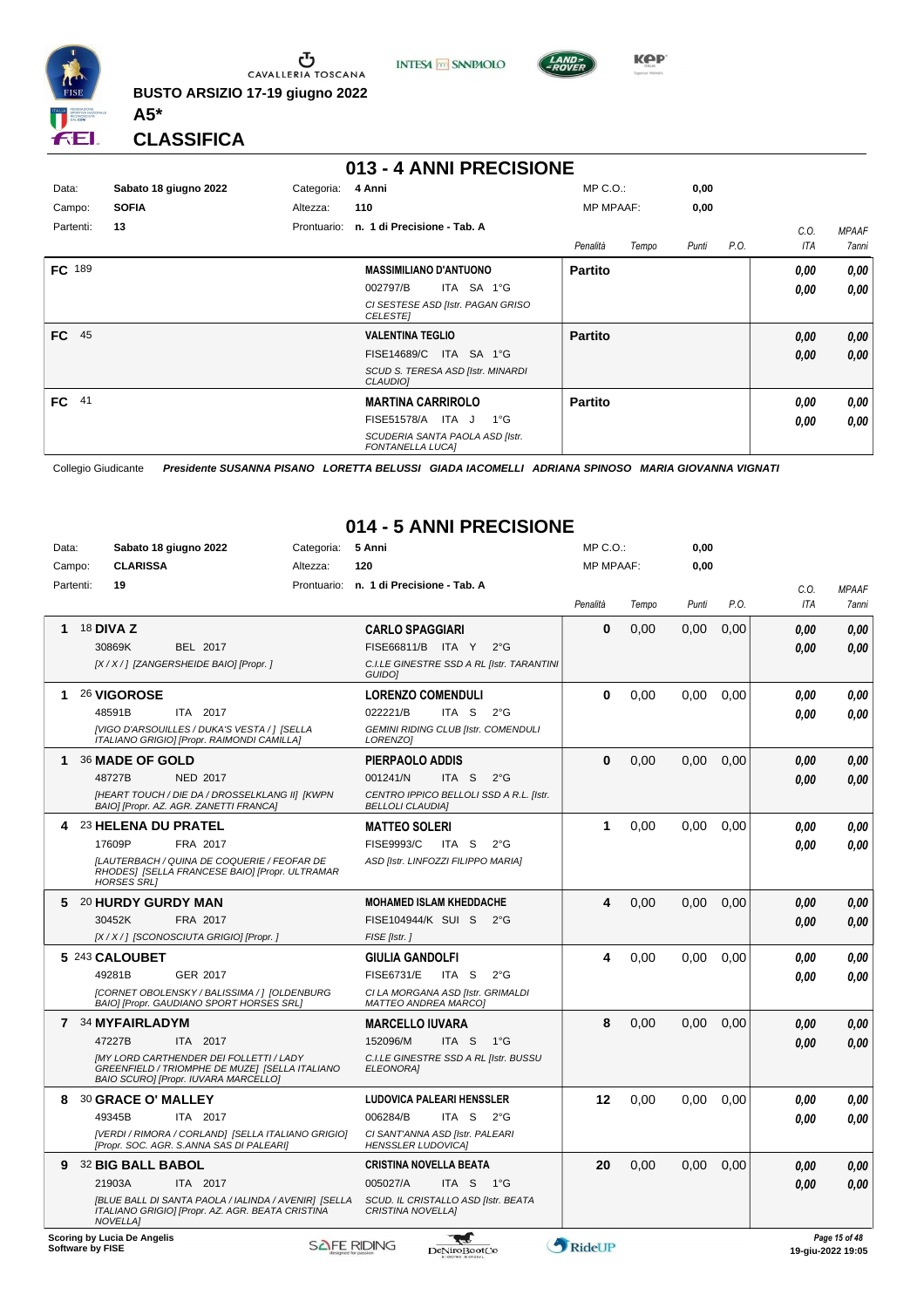

**INTESA M** SANPAOLO



**Kep** 

**CLASSIFICA**

**A5\***

#### **014 - 5 ANNI PRECISIONE**

| Data:          | Sabato 18 giugno 2022                                                                    | Categoria: 5 Anni |                                                                | MP C.O.:         |       | 0,00  |      |            |                     |
|----------------|------------------------------------------------------------------------------------------|-------------------|----------------------------------------------------------------|------------------|-------|-------|------|------------|---------------------|
| Campo:         | <b>CLARISSA</b>                                                                          | Altezza:          | 120                                                            | <b>MP MPAAF:</b> |       | 0,00  |      |            |                     |
| Partenti:      | 19                                                                                       |                   | Prontuario: n. 1 di Precisione - Tab. A                        |                  |       |       |      | C.0.       | <b>MPAAF</b>        |
|                |                                                                                          |                   |                                                                | Penalità         | Tempo | Punti | P.O. | <b>ITA</b> | <i><b>7anni</b></i> |
|                | 27 ARCIMBOLDO                                                                            |                   | <b>MARGHERITA ROCCA</b>                                        | Elim.            | 0,00  | 0,00  | 0,00 | 0.00       | 0.00                |
|                | 48700B<br>ITA 2017                                                                       |                   | 019379/B<br>ITA S<br>$2^{\circ}$ G                             |                  |       |       |      | 0.00       | 0.00                |
|                | [KANNAN / MALVA DEL QUADRIFOGLIO / ] [SELLA<br>ITALIANO BAIO] [Propr. ZANONI ALESSANDRO] |                   | JUMP C.I. DELLA BRIANZA ASD [Istr. ROCCA<br><b>MARGHERITA]</b> |                  |       |       |      |            |                     |
| FC 122         |                                                                                          |                   | <b>FABIO DE BELLIS</b>                                         | <b>Partito</b>   |       |       |      | 0.00       | 0,00                |
|                |                                                                                          |                   | 003668/G<br>$2^{\circ}$ G<br>ITA S                             |                  |       |       |      | 0.00       | 0,00                |
|                |                                                                                          |                   | SCUDERIA SANTA PAOLA ASD [Istr.<br><b>FONTANELLA LUCAI</b>     |                  |       |       |      |            |                     |
| FC 146         |                                                                                          |                   | <b>MATILDE SPADA</b>                                           | <b>Partito</b>   |       |       |      | 0.00       | 0,00                |
|                |                                                                                          |                   | FISE83195/B ITA Y<br>$2^{\circ}G$                              |                  |       |       |      | 0.00       | 0.00                |
|                |                                                                                          |                   | C.I.PEGASO [Istr. PINA GABRIELE]                               |                  |       |       |      |            |                     |
| <b>FC</b> 16   |                                                                                          |                   | <b>BEATRICE BACCHETTA</b>                                      | <b>Partito</b>   |       |       |      | 0.00       | 0,00                |
|                |                                                                                          |                   | FISE21510/A ITA Y 2°G                                          |                  |       |       |      | 0.00       | 0,00                |
|                |                                                                                          |                   | C.I.PEGASO [Istr. PINA GABRIELE]                               |                  |       |       |      |            |                     |
| 35<br>FC       |                                                                                          |                   | <b>FEDERICO COPPOLA</b>                                        | <b>Partito</b>   |       |       |      | 0.00       | 0,00                |
|                |                                                                                          |                   | 003563/E<br>ITA S<br>$2^{\circ}$ G                             |                  |       |       |      | 0.00       | 0.00                |
|                |                                                                                          |                   | BOLOGNA SPORT HORSES ASD [Istr.<br>COPPOLA FEDERICO]           |                  |       |       |      |            |                     |
| FC 31          |                                                                                          |                   | <b>MANUELA SILVANA BEDINI</b>                                  | <b>Partito</b>   |       |       |      | 0.00       | 0,00                |
|                |                                                                                          |                   | 001702/B<br>ITA S $2^{\circ}G$                                 |                  |       |       |      | 0.00       | 0,00                |
|                |                                                                                          |                   | C.I.BRIANTEO ASD [Istr. NICOLOSO PAOLO]                        |                  |       |       |      |            |                     |
| FC 28          |                                                                                          |                   | <b>LORENZO COMENDULI</b>                                       | <b>Partito</b>   |       |       |      | 0.00       | 0.00                |
|                |                                                                                          |                   | 022221/B<br>ITA S $2^{\circ}G$                                 |                  |       |       |      | 0.00       | 0,00                |
|                |                                                                                          |                   | <b>GEMINI RIDING CLUB [Istr. COMENDULI</b><br>LORENZO1         |                  |       |       |      |            |                     |
| 5<br><b>FC</b> |                                                                                          |                   | <b>MATTEO SOLERI</b>                                           | <b>Partito</b>   |       |       |      | 0,00       | 0,00                |
|                |                                                                                          |                   | <b>FISE9993/C</b><br>ITA S<br>$2^{\circ}$ G                    |                  |       |       |      | 0.00       | 0,00                |
|                |                                                                                          |                   | ASD [Istr. LINFOZZI FILIPPO MARIA]                             |                  |       |       |      |            |                     |
| FC 150         |                                                                                          |                   | <b>SARA CAMPIONE</b>                                           | <b>Partito</b>   |       |       |      | 0.00       | 0,00                |
|                |                                                                                          |                   | FISE100571/B ITA J<br>$1^{\circ}G$                             |                  |       |       |      | 0.00       | 0.00                |
|                |                                                                                          |                   | CI I SALICI ASD [Istr. COMENDULI<br>LORENZO]                   |                  |       |       |      |            |                     |
| FC 171         |                                                                                          |                   | <b>NICOLE LOCATELLI</b>                                        | <b>Partito</b>   |       |       |      | 0,00       | 0,00                |
|                |                                                                                          |                   | FISE26919/B ITA S<br>$1^{\circ}G$                              |                  |       |       |      | 0.00       | 0,00                |
|                |                                                                                          |                   | C.I.BRIANTEO ASD [Istr. NICOLOSO PAOLO]                        |                  |       |       |      |            |                     |
|                |                                                                                          |                   |                                                                |                  |       |       |      |            |                     |

Collegio Giudicante *Presidente SUSANNA PISANO LORETTA BELUSSI GIADA IACOMELLI ADRIANA SPINOSO MARIA GIOVANNA VIGNATI*

## **015 - 6 ANNI A FASI**

| Data:        |           |                   | Sabato 18 giugno 2022                                                                   | Categoria:  | 6 Anni                                                           | $MP C. O.$ :     |       | 760,00 |      |        |              |
|--------------|-----------|-------------------|-----------------------------------------------------------------------------------------|-------------|------------------------------------------------------------------|------------------|-------|--------|------|--------|--------------|
| Campo:       |           | <b>CLARISSA</b>   |                                                                                         | Altezza:    | 130                                                              | <b>MP MPAAF:</b> |       | 0,00   |      |        |              |
|              | Partenti: | 16                |                                                                                         | Prontuario: | n. 19 speciale a fasi consecutive (tempo della II fase) - Tab. A |                  |       |        |      | C.0    | <b>MPAAF</b> |
|              |           |                   |                                                                                         |             |                                                                  | Penalità         | Tempo | Punti  | P.O. | ITA    | 7anni        |
|              |           | 10 S M TABACCO    |                                                                                         |             | <b>CLINT SULMONI</b>                                             | 0/0              | 35,74 | 0,00   | 0,00 | 190.00 | 0,00         |
|              |           | 29168K            | SUI<br>2016                                                                             |             | SUI S<br>FISE54195/B<br>$2^{\circ}G$                             |                  |       |        |      | 0,00   | 0,00         |
|              |           |                   | [X / X / ] [SELLA SVIZZERO BAIO] [Propr. ]                                              |             | C.I.BREGNANO [Istr. CATTANEO ANTONIO]                            |                  |       |        |      |        |              |
| $\mathbf{2}$ |           |                   | <b>3 QEVITA VD BISSCHOP</b>                                                             |             | <b>GREGORY GARCIA</b>                                            | 0/0              | 36,47 | 0,00   | 0.00 | 136,80 | 0,00         |
|              |           | 30328K            | BEL 2016                                                                                |             | FISE122755/K FRA SA 1°G                                          |                  |       |        |      | 0,00   | 0,00         |
|              |           |                   | $[X/X/1]$ [BWP SAURO] [Propr. ]                                                         |             | FISE [Istr.]                                                     |                  |       |        |      |        |              |
| 3            |           | 15 QUEEN DUE ELLE |                                                                                         |             | <b>FILIPPO MOYERSOEN</b>                                         | 0/4              | 35,25 | 0,00   | 0.00 | 114,00 | 0,00         |
|              |           | 46614B            | 2016<br>ITA                                                                             |             | -S<br>001637/B<br>ITA I<br>$2^{\circ}G$                          |                  |       |        |      | 0,00   | 0.00         |
|              |           |                   | [QUICK STAR / B-CANDILLA GIRL J / ] [SELLA ITALIANO<br>GRIGIO] [Propr. LUISE FRANCESCO] |             | ASIM CLUB LA VISCONTEA AID [Istr.<br><b>LUPINETTI GIANLUCAI</b>  |                  |       |        |      |        |              |

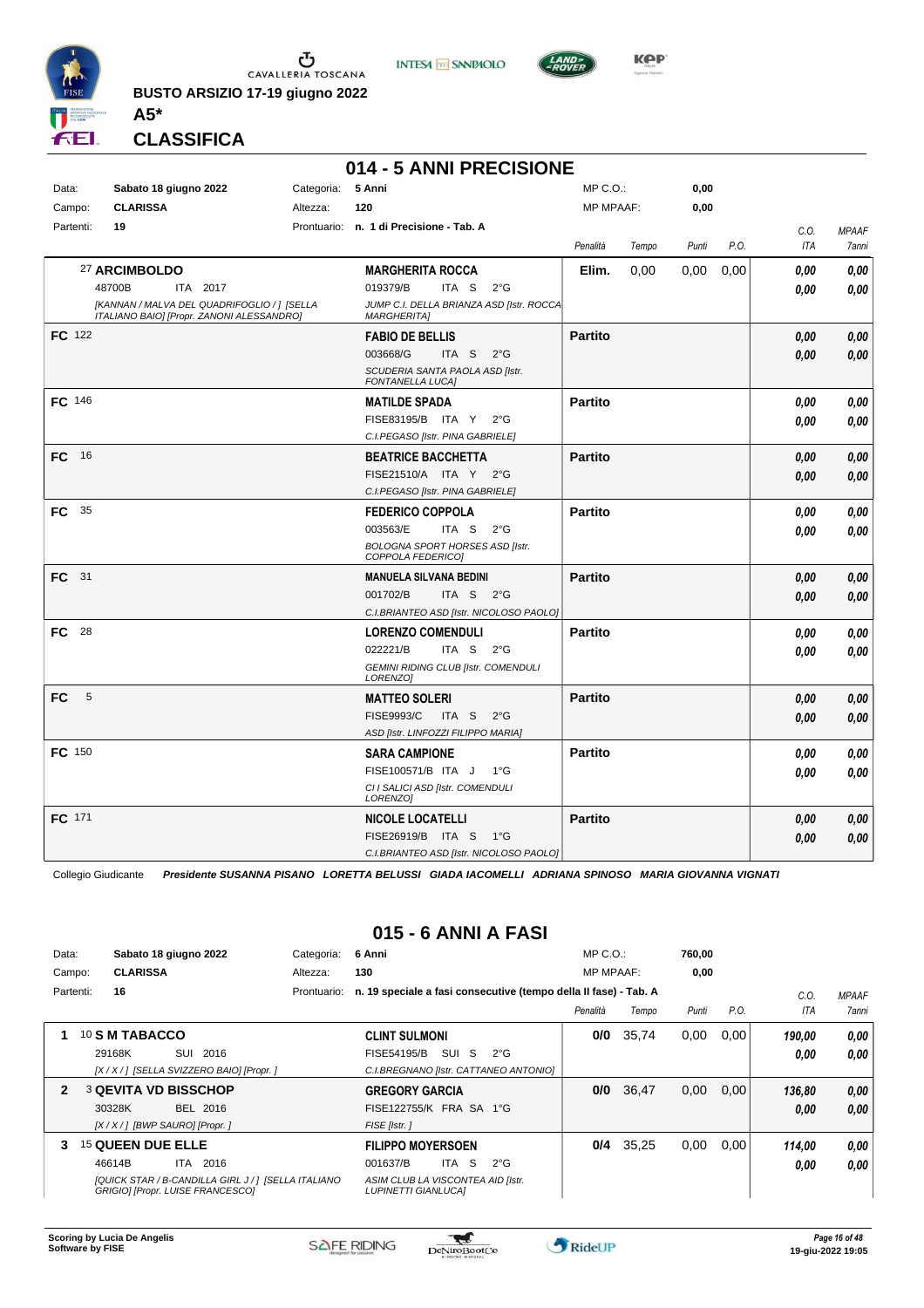

**INTESA** M SANPAOLO



**CLASSIFICA**

**A5\***

#### **015 - 6 ANNI A FASI**

| Data:         | Sabato 18 giugno 2022                                                                            | Categoria: 6 Anni |                                                                              | MP C.O.:         |              | 760,00        |      |              |              |
|---------------|--------------------------------------------------------------------------------------------------|-------------------|------------------------------------------------------------------------------|------------------|--------------|---------------|------|--------------|--------------|
| Campo:        | <b>CLARISSA</b>                                                                                  | Altezza:          | 130                                                                          | <b>MP MPAAF:</b> |              | 0,00          |      |              |              |
| Partenti:     | 16                                                                                               |                   | Prontuario: n. 19 speciale a fasi consecutive (tempo della II fase) - Tab. A |                  |              |               |      | C.O.         | <b>MPAAF</b> |
|               |                                                                                                  |                   |                                                                              | Penalità         | Tempo        | Punti         | P.O. | ITA          | 7anni        |
|               | 4 CASTEL BLU                                                                                     |                   | <b>EMMA INVERNIZZI</b>                                                       | 0/5              | 47,29        | 0,00          | 0,00 | 91,20        | 0,00         |
|               | 30433K<br><b>USA 2016</b>                                                                        |                   | FISE94205/B ITA Y<br>$2^{\circ}G$                                            |                  |              |               |      | 0.00         | 0,00         |
|               | [ZIROCCO BLU / DONA BELLA / ] [HOLSTEINER BAIO<br>SCURO] [Propr. MARFIN SRL]                     |                   | C.I.PEGASO [Istr. PINA GABRIELE]                                             |                  |              |               |      |              |              |
| 5             | <b>14 S.M. MOSES</b>                                                                             |                   | PAOLO ADAMO ZUVADELLI                                                        |                  | $0/22$ 64,43 | 0.00          | 0,00 | 0.00         | 0,00         |
|               | SUI 2016<br>29054K                                                                               |                   | 001392/E<br>ITA S<br>$2^{\circ}G$                                            |                  |              |               |      | 0.00         | 0,00         |
|               | [X / X / ] [SELLA SVIZZERO BAIO] [Propr. ]                                                       |                   | C.I.PEGASO [Istr. PINA GABRIELE]                                             |                  |              |               |      |              |              |
| 6             | 2 KRAMIK D'ALPHI                                                                                 |                   | <b>MARTINA MERONI</b>                                                        | 4                | 0,00         | 0,00          | 0,00 | 0.00         | 0,00         |
|               | 29052K<br>BEL 2016                                                                               |                   | FISE65566/E SUI S<br>$2^{\circ}$ G                                           |                  |              |               |      | 0.00         | 0,00         |
|               | [X / X / ] [SELLA BELGA GRIGIO] [Propr. ]                                                        |                   | CI DEL DUCATO ASD [Istr. BRESCIANI<br>ALBERTO]                               |                  |              |               |      |              |              |
| 6             | 7 NICKE DEIANIRA                                                                                 |                   | PIETRO MAJOLINO                                                              | 4                | 0,00         | 0,00          | 0,00 | 0.00         | 0,00         |
|               | 49119B<br>ITA 2016                                                                               |                   | FISE12255/E ITA S<br>$2^{\circ}G$                                            |                  |              |               |      | 0.00         | 0,00         |
|               | [GALBY / CLIO BELLA / ] [SELLA ITALIANO BAIO<br>ORDINARIO] [Propr. GUERRA EMILIA]                |                   | PODERE TORRE ASD [Istr. ARRIGHI<br><b>MATTEOI</b>                            |                  |              |               |      |              |              |
| 6             | 11 CHA LA BAMBA PS                                                                               |                   |                                                                              | 4                | 0,00         | 0.00          | 0,00 |              |              |
|               | 30980K<br>GER 2016                                                                               |                   | GIULIO CARPIGIANI<br><b>FISE7607/E</b><br>ITA S<br>$2^{\circ}G$              |                  |              |               |      | 0.00<br>0.00 | 0,00<br>0,00 |
|               | [X / X / ] [OLDENBURG SAURO] [Propr. ]                                                           |                   | C.I.LE GINESTRE SSD A RL [Istr. BUSSU                                        |                  |              |               |      |              |              |
|               |                                                                                                  |                   | ELEONORA]                                                                    |                  |              |               |      |              |              |
| 6             | <b>13 ANNYALLA KANSAS</b>                                                                        |                   | <b>ANDREA TROMBETTA</b>                                                      | 4                | 0,00         | 0.00          | 0,00 | 0.00         | 0,00         |
|               | 46778B<br>IRL 2016                                                                               |                   | 013064/B<br>ITA S<br>$2^{\circ}G$                                            |                  |              |               |      | 0.00         | 0.00         |
|               | [KANNAN / ANNYALLA THREE SEAS / CAVALIER ROYALE]<br>[IRISH HORSE BAIO] [Propr. TROMBETTA ANDREA] |                   | C.I.LA CICOGNETTA ASD [Istr. TROMBETTA<br>ANDREA]                            |                  |              |               |      |              |              |
| 10            | <sup>12</sup> DAFNE                                                                              |                   | <b>LORENZO COMENDULI</b>                                                     | 8                | 0,00         | 0,00          | 0,00 | 0.00         | 0,00         |
|               | ITA 2016<br>47318B                                                                               |                   | 022221/B<br>ITA S<br>$2^{\circ}G$                                            |                  |              |               |      | 0.00         | 0,00         |
|               | [MAXIMO DEL CAASTEGNO / FRAMBOYSE / QUIDAM DE<br>REVEL] [SELLA ITALIANO BAIO] [Propr. ANDREIS    |                   | <b>GEMINI RIDING CLUB [Istr. COMENDULI</b><br>LORENZO]                       |                  |              |               |      |              |              |
|               | GIOVANNI]                                                                                        |                   |                                                                              |                  |              |               |      |              |              |
|               | 10 199 LONDO PS                                                                                  |                   | <b>CAMILLA MAZZOCCO</b>                                                      | 8                | 0,00         | 0,00          | 0,00 | 0.00         | 0,00         |
|               | 49205B<br>GER 2016                                                                               |                   | <b>FISE6156/D</b><br>ITA S<br>$2^{\circ}G$                                   |                  |              |               |      | 0.00         | 0.00         |
|               | [CAREMBAR DE MUZE / CANERA / ] [OLDENBURG<br>SAURO] [Propr. MAZZOCCO CAMILLA]                    |                   | IL GHIRO SSARLD [Istr. CARBONELLI<br><b>VALENTINAI</b>                       |                  |              |               |      |              |              |
|               | <sup>5</sup> VISANDRA                                                                            |                   | <b>MATTEO SOLERI</b>                                                         | Elim.            | 0,00         | 0,00          | 0,00 | 0.00         | 0,00         |
|               | 21878A<br>ITA 2016                                                                               |                   | <b>FISE9993/C</b><br>ITA S<br>$2^{\circ}$ G                                  |                  |              |               |      | 0.00         | 0,00         |
|               | [VIGO D'ARSOUILLES / ZASANDRA / KROONGRAAF]<br>[SELLA ITALIANO BAIO SCURO] [Propr. RISSONE       |                   | ASD [Istr. LINFOZZI FILIPPO MARIA]                                           |                  |              |               |      |              |              |
|               | <b>STEFANOI</b>                                                                                  |                   |                                                                              |                  |              |               |      |              |              |
|               | 22 NEMESI DEIANIRA                                                                               |                   | FILIPPO JORDAN PAGAN GRISO                                                   | Elim.            | 0,00         | $0,00$ $0,00$ |      | 0,00         | 0,00         |
|               | ITA 2016<br>48805B                                                                               |                   | FISE61679/B ITA Y 2°G                                                        |                  |              |               |      | 0,00         | 0,00         |
|               | [GALBY / MAMMOLA RARA / AVENIR] [SELLA ITALIANO<br>BAIO] [Propr. SOC. AGR. DEIANIRA S.R.L.]      |                   | CI SESTESE ASD [Istr. MESSINA ELISA]                                         |                  |              |               |      |              |              |
| FC 70         |                                                                                                  |                   | <b>EMILIE RAVERDINO KHEDDACHE</b>                                            | <b>Partito</b>   |              |               |      | 0,00         | 0,00         |
|               |                                                                                                  |                   | FISE112271/B SUI S 2°G                                                       |                  |              |               |      | 0,00         | 0,00         |
|               |                                                                                                  |                   | A.S.ETREA [Istr. CHECCHI MATTEO]                                             |                  |              |               |      |              |              |
| <b>FC</b> 152 |                                                                                                  |                   | <b>JACK BRENNAN</b>                                                          | <b>Partito</b>   |              |               |      | 0,00         | 0,00         |
|               |                                                                                                  |                   | LOS2000<br>IRL S<br>$2^{\circ}$ G                                            |                  |              |               |      | 0,00         | 0,00         |
|               |                                                                                                  |                   | [ $\lfloor$ str.]                                                            |                  |              |               |      |              |              |
| FC 244        |                                                                                                  |                   | <b>JACK BRENNAN</b>                                                          | <b>Partito</b>   |              |               |      | 0,00         | 0,00         |
|               |                                                                                                  |                   | LOS2000<br>IRL S<br>$2^{\circ}$ G                                            |                  |              |               |      | 0,00         | 0,00         |
|               |                                                                                                  |                   | [Istr. ]                                                                     |                  |              |               |      |              |              |

Collegio Giudicante *Presidente SUSANNA PISANO LORETTA BELUSSI GIADA IACOMELLI ADRIANA SPINOSO MARIA GIOVANNA VIGNATI*

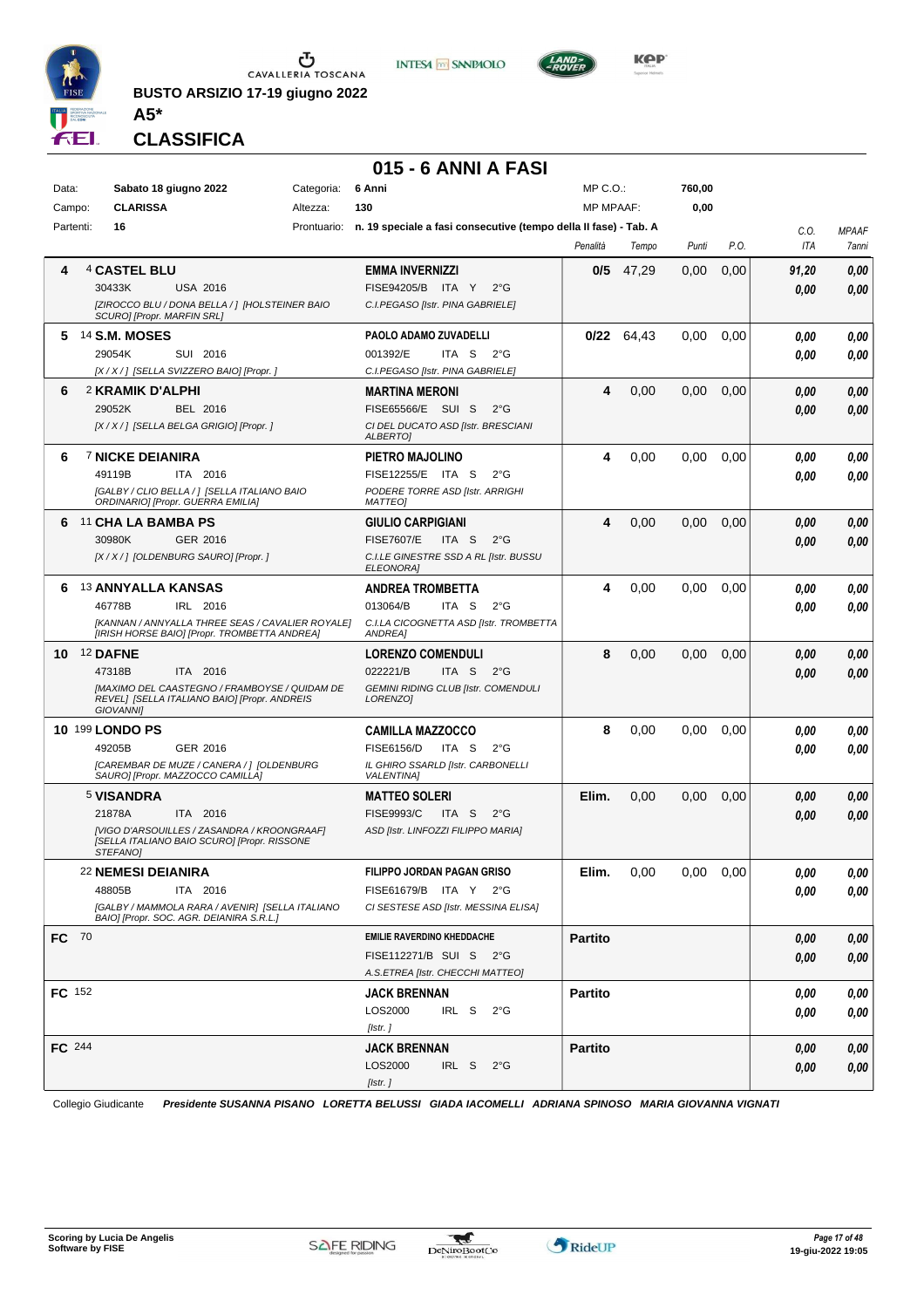

**BUSTO ARSIZIO 17-19 giugno 2022**



**KOP** 

**CLASSIFICA**

**A5\***

## **016 - C140 A FASI**

| Data:  | Sabato 18 giugno 2022                                                                                 | Categoria: | C140                                                                           | $MP C. O.$ :     |             | 3.000,00 |      |        |              |
|--------|-------------------------------------------------------------------------------------------------------|------------|--------------------------------------------------------------------------------|------------------|-------------|----------|------|--------|--------------|
| Campo: | <b>CLARISSA</b>                                                                                       | Altezza:   | 140                                                                            | <b>MP MPAAF:</b> |             | 0,00     |      |        |              |
|        | Partenti:<br>24                                                                                       |            | Prontuario: n. 19.2 speciale a fasi consecutive - Tab. A                       |                  |             |          |      | C.O.   | <b>MPAAF</b> |
|        |                                                                                                       |            |                                                                                | Penalità         | Tempo       | Punti    | P.O. | ITA    | 7anni        |
|        | 53 VICTORIO DES GREZ                                                                                  |            | <b>JANE RICHARD</b>                                                            | 0/0              | 26,88       | 0.00     | 0,00 | 675.00 | 0,00         |
|        | 18264A<br>FRA 2009                                                                                    |            | FISE67598/A SUI S<br>$2^{\circ}G$                                              |                  |             |          |      | 0.00   | 0.00         |
|        | [NABAB DE REVE / HABANERA DES GREZ / LAUDANUM]                                                        |            | LA CARAMELLA ASD [Istr. RICHARD JANE]                                          |                  |             |          |      |        |              |
|        | [SELLA FRANCESE BAIO] [Propr. PHILIPS DE VUYST<br><b>IGNACE MARC EMILE]</b>                           |            |                                                                                |                  |             |          |      |        |              |
|        |                                                                                                       |            |                                                                                |                  |             |          |      |        |              |
|        | 2 240 SO OSILESU                                                                                      |            | <b>NICOLO' BORELLI</b>                                                         |                  | $0/0$ 28,45 | 0.00     | 0,00 | 486,00 | 0,00         |
|        | ITA 2011<br>14086F<br><b>IKSAR SITTE / CURIEUSE ORTOS / PIRADINI [SELLA</b>                           |            | 006962/E<br>ITA S<br>$2^{\circ}G$<br>C.I.LE GINESTRE SSD A RL [Istr. TARANTINI |                  |             |          |      | 300,00 | 0,00         |
|        | ITALIANO GRIGIO] [Propr. SAVIO DANIELA]                                                               |            | GUIDO]                                                                         |                  |             |          |      |        |              |
| 3      | 82 CHICAGO 178                                                                                        |            | PAOLO ADAMO ZUVADELLI                                                          | 0/0              | 28,61       | 0.00     | 0,00 | 405,00 | 0,00         |
|        | 34859BXX<br>GER 2011                                                                                  |            | 001392/E<br>ITA S<br>$2^{\circ}$ G                                             |                  |             |          |      | 0.00   | 0.00         |
|        | [CHIN CHAMP / MISS ACORA F / ACORD II] [HOLSTEINER                                                    |            | C.I.PEGASO [Istr. PINA GABRIELE]                                               |                  |             |          |      |        |              |
|        | GRIGIO] [Propr. TANZI GIANCARLO]                                                                      |            |                                                                                |                  |             |          |      |        |              |
|        | 4 106 EROTIKA                                                                                         |            | <b>BEATRICE BACCHETTA</b>                                                      |                  | $0/0$ 28,85 | 0.00     | 0,00 | 324,00 | 0,00         |
|        | 46809B<br><b>NED 2009</b>                                                                             |            | FISE21510/A ITA Y<br>$2^{\circ}$ G                                             |                  |             |          |      | 0.00   | 0,00         |
|        | [NAMELUS / ANASTACIA / ] [KWPN BAIO] [Propr. SUCIU<br><b>DORINA SILVIAI</b>                           |            | C.I.PEGASO [Istr. PINA GABRIELE]                                               |                  |             |          |      |        |              |
| 5      | <b>98 FIDELGO DU HOUSSOIT</b>                                                                         |            | <b>MARTINA MERONI</b>                                                          | 0/0              | 28,87       | 0.00     | 0,00 | 270,00 | 0,00         |
|        | 26587K<br>BEL 2011                                                                                    |            | FISE65566/E SUI S<br>$2^{\circ}$ G                                             |                  |             |          |      | 0.00   | 0.00         |
|        | [X / X / ] [SELLA BELGA GRIGIO] [Propr. ]                                                             |            | CI DEL DUCATO ASD [Istr. BRESCIANI                                             |                  |             |          |      |        |              |
|        |                                                                                                       |            | <b>ALBERTOI</b>                                                                |                  |             |          |      |        |              |
| 6      | 96 <b>RINDI</b>                                                                                       |            | <b>GIULIO CARPIGIANI</b>                                                       | 0/0              | 31,89       | 0,00     | 0,00 | 108,00 | 0,00         |
|        | <b>SCN 2013</b><br>31131K                                                                             |            | <b>FISE7607/E</b><br>ITA S<br>$2^{\circ}G$                                     |                  |             |          |      | 0.00   | 0.00         |
|        | [X / X / ] [KWPN GRIGIO] [Propr. ]                                                                    |            | C.I.LE GINESTRE SSD A RL [Istr. BUSSU<br>ELEONORA]                             |                  |             |          |      |        |              |
| 7      | 66 IACO BLUE                                                                                          |            | GIULIO CARPIGIANI                                                              | 0/0              | 38,13       | 0.00     | 0,00 | 108,00 | 0,00         |
|        | 30369K<br><b>NED 2014</b>                                                                             |            | <b>FISE7607/E</b><br>ITA S<br>$2^{\circ}G$                                     |                  |             |          |      | 0.00   | 0.00         |
|        | [X / X / ] [SCONOSCIUTA BAIO] [Propr.]                                                                |            | C.I.LE GINESTRE SSD A RL [Istr. BUSSU                                          |                  |             |          |      |        |              |
|        |                                                                                                       |            | ELEONORA]                                                                      |                  |             |          |      |        |              |
| 8      | <b>75 IDESSA</b>                                                                                      |            | <b>EMMA INVERNIZZI</b>                                                         |                  | $0/4$ 28,38 | 0,00     | 0,00 | 0.00   | 0,00         |
|        | 20697A<br><b>NED 2013</b>                                                                             |            | FISE94205/B<br>ITA Y<br>$2^{\circ}G$                                           |                  |             |          |      | 0,00   | 0,00         |
|        | [XXX / XXX / ] [KWPN SAURO] [Propr. GANDOLFI GIULIA]                                                  |            | C.I.PEGASO [Istr. PINA GABRIELE]                                               |                  |             |          |      |        |              |
| 9      | 56 <b>BOGOTA' BZ</b>                                                                                  |            | <b>ROBERTA GUENZANI</b>                                                        |                  | $0/4$ 28,49 | 0,00     | 0,00 | 0.00   | 0,00         |
|        | 26270BXX<br>ITA 2008                                                                                  |            | 006920/B<br>ITA S<br>$2^{\circ}$ G                                             |                  |             |          |      | 0.00   | 0.00         |
|        | <b>[EUROCOMMERCE BERLIN / UNITE / PAPILLON ROUGE]</b><br>[SELLA ITALIANO BAIO] [Propr. AZ. AGR. DEL   |            | SCUDERIA LE QUERCE [Istr. DANESE LIVIA<br>IMMACOLATA]                          |                  |             |          |      |        |              |
|        | RONCHETTO DI GUENZANI ROBERTA]                                                                        |            |                                                                                |                  |             |          |      |        |              |
| 10     | 90 OMAR DEL SOLE                                                                                      |            | FILIPPO JORDAN PAGAN GRISO                                                     | 0/4              | 28,76       | $0.00\,$ | 0.00 | 0.00   | 0,00         |
|        | 33472BXX<br>ITA 2011                                                                                  |            | FISE61679/B ITA Y 2°G                                                          |                  |             |          |      | 0,00   | 0,00         |
|        | [LUX Z / ININI DES HAYETTES / MAJOR DE LA COUR]<br>[SELLA ITALIANO BAIO] [Propr. AZ. AGR. LA CORTE DI |            | CI SESTESE ASD [Istr. MESSINA ELISA]                                           |                  |             |          |      |        |              |
|        | PAGAN GRISO CELESTE]                                                                                  |            |                                                                                |                  |             |          |      |        |              |
|        | 11 71 FOUEGO DE LA CLOSIERE                                                                           |            | JANE RICHARD                                                                   |                  | $0/4$ 29,30 | 0,00     | 0,00 | 0.00   | 0,00         |
|        | BEL 2011<br>26400K                                                                                    |            | FISE67598/A SUI S<br>$2^{\circ}$ G                                             |                  |             |          |      | 0.00   | 0,00         |
|        | [X / X / ] [SCONOSCIUTA GRIGIO] [Propr. ]                                                             |            | LA CARAMELLA ASD [Istr. RICHARD JANE]                                          |                  |             |          |      |        |              |
|        | 12 49 CASALIS                                                                                         |            | <b>CLINT SULMONI</b>                                                           |                  | $0/4$ 29,63 | 0,00     | 0,00 | 0.00   | 0,00         |
|        | 26995K<br>GER 2013                                                                                    |            | FISE54195/B SUI S<br>$2^{\circ}$ G                                             |                  |             |          |      | 0.00   | 0.00         |
|        | [X / X / ] [HOLSTEINER BAIO] [Propr. ]                                                                |            | C.I.BREGNANO [Istr. CATTANEO ANTONIO]                                          |                  |             |          |      |        |              |
|        | 13 69 IRCO ORANGE                                                                                     |            | <b>STEFANO LUCA MAGAGNIN</b>                                                   |                  | $0/4$ 30,19 | 0.00     | 0,00 | 0.00   | 0,00         |
|        | 46720B<br>NED 2013                                                                                    |            | FISE22266/B ITA S 2°G                                                          |                  |             |          |      | 0.00   | 0,00         |
|        | [I'M SPECIAL DE MUZE / WELLAMY / CASCO] [KWPN<br>GRIGIO POMELLATO] [Propr. ANGIOLONI PATRIZIA]        |            | C.I.SAN MARCO [Istr. AGOSTINI LORIS<br><b>GIOVANNII</b>                        |                  |             |          |      |        |              |
|        | 14 62 CORNETS GOLDTRAUM                                                                               |            | <b>FILIPPO MOYERSOEN</b>                                                       |                  |             |          |      |        |              |
|        | 16432P<br><b>GER 2008</b>                                                                             |            | 001637/B<br>ITA S<br>$2^{\circ}$ G                                             |                  | $0/4$ 34,39 | 0.00     | 0,00 | 0.00   | 0,00         |
|        | [CORNET OBOLENSKY / GRAFIN / GOLDLACK]                                                                |            | ASIM CLUB LA VISCONTEA AID [Istr.                                              |                  |             |          |      | 0.00   | 0,00         |
|        | [OLDENBURG BAIO] [Propr. AZ.AGR. LA MUSCARI]                                                          |            | <b>LUPINETTI GIANLUCA]</b>                                                     |                  |             |          |      |        |              |

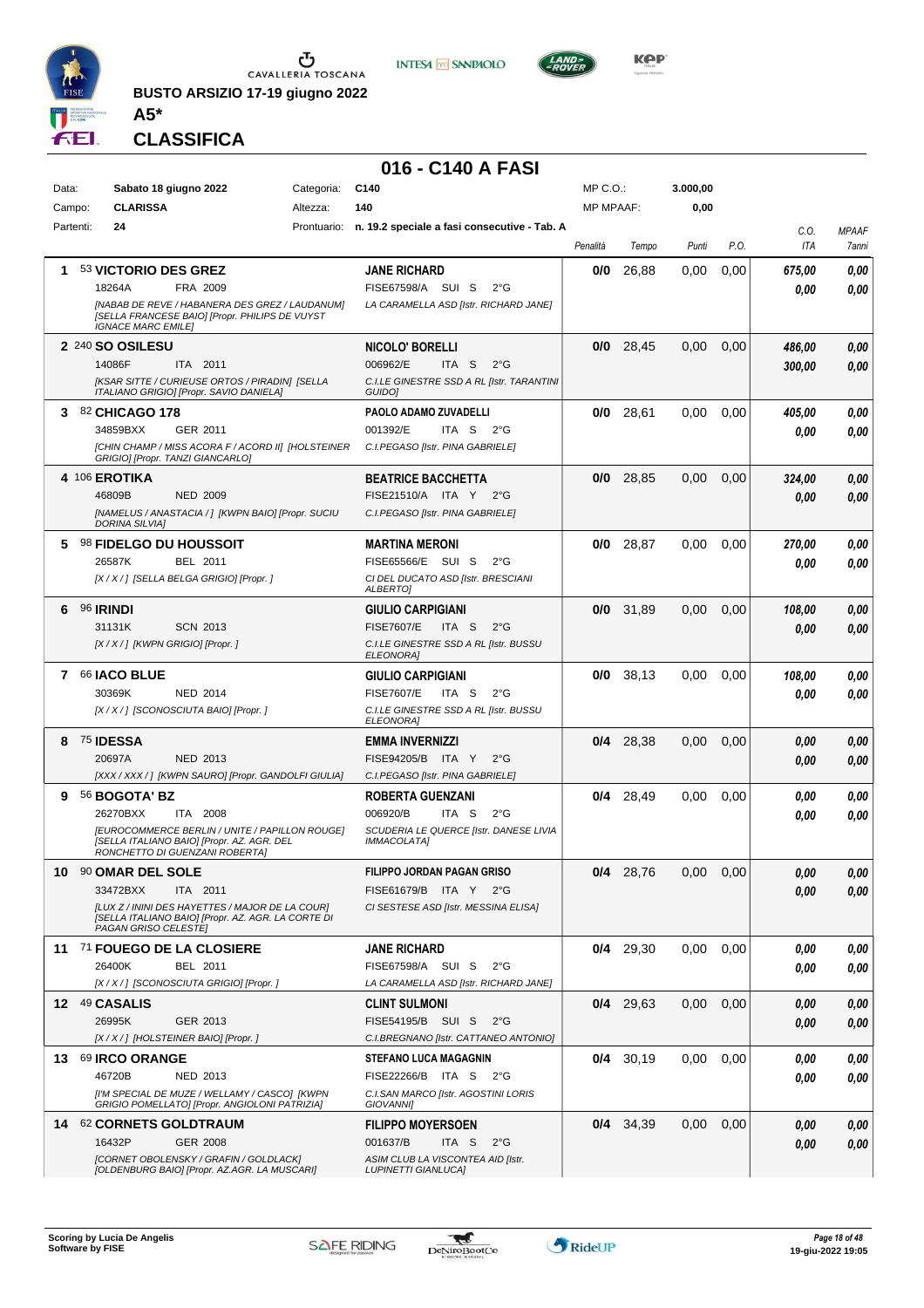

**BUSTO ARSIZIO 17-19 giugno 2022**





**KPP** 

**CLASSIFICA**

**A5\***

#### **016 - C140 A FASI**

| Data:     | Sabato 18 giugno 2022                                                                                                  | Categoria: | C140                                                         | $MP C. O.$ :     |           | 3.000,00 |      |            |              |
|-----------|------------------------------------------------------------------------------------------------------------------------|------------|--------------------------------------------------------------|------------------|-----------|----------|------|------------|--------------|
| Campo:    | <b>CLARISSA</b>                                                                                                        | Altezza:   | 140                                                          | <b>MP MPAAF:</b> |           | 0,00     |      |            |              |
| Partenti: | 24                                                                                                                     |            | Prontuario: n. 19.2 speciale a fasi consecutive - Tab. A     |                  |           |          |      | C.O.       | <b>MPAAF</b> |
|           |                                                                                                                        |            |                                                              | Penalità         | Tempo     | Punti    | P.O. | <b>ITA</b> | 7anni        |
|           | <b>15 77 THIJS</b>                                                                                                     |            | <b>CAMILLA SPAGGIARI</b>                                     | 0/4              | 34.85     | 0.00     | 0.00 | 0.00       | 0.00         |
|           | 30692K<br><b>NED 2008</b>                                                                                              |            | FISE63920/B ITA J<br>$2^{\circ}$ G                           |                  |           |          |      | 0.00       | 0.00         |
|           | [X / X / ] [AES SAURO] [Propr. ]                                                                                       |            | C.I.LE GINESTRE SSD A RL [Istr. BUSSU<br><b>ELEONORA</b>     |                  |           |          |      |            |              |
|           | 16 121 THE BEST OF BEL                                                                                                 |            | <b>CLAUDIO MINARDI</b>                                       |                  | 0/4 37.49 | 0.00     | 0.00 | 0.00       | 0.00         |
|           | 30469BXX<br>FRA 2007                                                                                                   |            | 000704/A<br>ITA S<br>$2^{\circ}$ G                           |                  |           |          |      | 0.00       | 0.00         |
|           | [QUIDAM DE REVEL / CONTESSA / CONTENDER] [SELLA<br>FRANCESE BAIO SCURO] [Propr. FERRARIO VALENTINA]                    |            | SCUD S. TERESA ASD [Istr. MINARDI<br><b>CLAUDIO</b>          |                  |           |          |      |            |              |
|           | 17 113 ES-KY H Z                                                                                                       |            | <b>LUDOVICA PALEARI HENSSLER</b>                             | 0/8              | 34.92     | 0.00     | 0.00 | 0.00       | 0,00         |
|           | 47566B<br>BEL 2013                                                                                                     |            | 006284/B<br>ITA <sub>S</sub><br>$2^{\circ}$ G                |                  |           |          |      | 0.00       | 0,00         |
|           | <b>[EMERALD VAN'T RUYTERSHOF / CARETANE Z /</b><br>CARETANO Z] [ZANGERSHEIDE BAIO] [Propr. TOSATO<br>CRISTIANA]        |            | CI SANT'ANNA ASD [Istr. PALEARI<br><b>HENSSLER LUDOVICA1</b> |                  |           |          |      |            |              |
|           | <b>18 119 ALL IRISH</b>                                                                                                |            | <b>ANDREA TROMBETTA</b>                                      | 4                | 48,59     | 0.00     | 0,00 | 0.00       | 0,00         |
|           | 30091BXX<br>IRL 2011                                                                                                   |            | 013064/B<br>ITA <sub>S</sub><br>$2^{\circ}$ G                |                  |           |          |      | 0.00       | 0.00         |
|           | [KROONGRAAF / AIR CRUISE / CRUISING] [IRISH HORSE<br>BAIO] [Propr. TROMBETTA ANDREA]                                   |            | C.I.LA CICOGNETTA ASD [Istr. TROMBETTA<br><b>ANDREA]</b>     |                  |           |          |      |            |              |
|           | 19 104 ORGON VAN DEN HEIKANT                                                                                           |            | <b>CLEMENTINA GROSSI</b>                                     | 4                | 49.48     | 0.00     | 0.00 | 0.00       | 0,00         |
|           | 21429A<br>BEL 2014                                                                                                     |            | 006303/C<br>$2^{\circ}$ G<br>ITA S                           |                  |           |          |      | 0.00       | 0.00         |
|           | [EDJAZ VAN'T MERELSNEST / JASMIEN VD BISSCHOP /<br>LARINO] [BWP GRIGIO] [Propr. CG SPORTHORSES SRL]                    |            | G.S.FIAMME AZZURRE [Istr. BERTOLI<br>EVELINA]                |                  |           |          |      |            |              |
| 20        | 52 AYOKA                                                                                                               |            | PAOLO ADAMO ZUVADELLI                                        |                  | 4 51,45   | 0.00     | 0,00 | 0.00       | 0,00         |
|           | 31021BXX<br>ITA 2012                                                                                                   |            | 001392/E<br>ITA S<br>$2^{\circ}G$                            |                  |           |          |      | 0.00       | 0.00         |
|           | [CANSTAKKO / SIRIA DI VILLAGANA / ACORADO] [SELLA<br>ITALIANO BAIO] [Propr. GELFI MARIA LUIGIA]                        |            | C.I.PEGASO [Istr. PINA GABRIELE]                             |                  |           |          |      |            |              |
|           | 21 105 ALTO DE BOILARY                                                                                                 |            | <b>ROBERTA GUENZANI</b>                                      | 8                | 47,12     | 0.00     | 0.00 | 0.00       | 0.00         |
|           | 33557BXX<br>FRA 2010                                                                                                   |            | 006920/B<br>ITA <sub>S</sub><br>$2^{\circ}$ G                |                  |           |          |      | 0.00       | 0.00         |
|           | <b>IMYLORD CATHAGO / FERIA DU BOILARY / LEOPARD DU</b><br>CASTEL1 [SELLA FRANCESE SAURO] [Propr. LUER<br>PAULINA ANNAI |            | SCUDERIA LE QUERCE [Istr. DANESE LIVIA<br><b>IMMACOLATA1</b> |                  |           |          |      |            |              |
|           | 22 93 CARLOTTA                                                                                                         |            | <b>CAMILLA MAZZOCCO</b>                                      | 8                | 51.68     | 0.00     | 0.00 | 0,00       | 0,00         |
|           | 47118B<br>GER 2014                                                                                                     |            | <b>FISE6156/D</b><br>ITA <sub>S</sub><br>$2^{\circ}$ G       |                  |           |          |      | 0,00       | 0,00         |
|           | [CARESSINI L / CONCIETTA / ] [OLDENBURG BAIO] [Propr.<br>MAZZOCCO CAMILLA]                                             |            | IL GHIRO SSARLD [Istr. CARBONELLI<br><b>VALENTINAI</b>       |                  |           |          |      |            |              |
|           | 23 248 GRANDE DIENI                                                                                                    |            | <b>MATTEO CHECCHI</b>                                        | 11               | 56,41     | 0,00     | 0,00 | 0.00       | 0,00         |
|           | 33258BXX<br><b>NED 2011</b>                                                                                            |            | 004393/B<br>ITA <sub>S</sub><br>$2^{\circ}$ G                |                  |           |          |      | 0.00       | 0.00         |
|           | [ELDORADO VAN DE ZESHOEK / VIDIENI / PARCIVAL]<br>[KWPN BAIO] [Propr. DEL SIGNORE MICHOL]                              |            | A.S.ETREA [Istr. ETREA FRANCO]                               |                  |           |          |      |            |              |
|           | 24 252 ESPRIT DE LA ROQUE                                                                                              |            | <b>CLARISSA ETREA</b>                                        | 14               | 59,86     | 0,00     | 0,00 | 0.00       | 0,00         |
|           | 30583K<br>FRA 2009                                                                                                     |            | FISE25765/B ITA S<br>$2^{\circ}$ G                           |                  |           |          |      | 0.00       | 0.00         |
|           | [X / X / ] [KWPN MORELLO CORVINO] [Propr. ]                                                                            |            | A.S.ETREA [Istr. ETREA FRANCO]                               |                  |           |          |      |            |              |

Collegio Giudicante *Presidente SUSANNA PISANO LORETTA BELUSSI GIADA IACOMELLI ADRIANA SPINOSO MARIA GIOVANNA VIGNATI*

## **017 - C135 MISTA**

| Data:     | Sabato 18 giugno 2022           |                                                                                            | Categoria:  | C135                                                            |                  |              | MP C. O.         |       | 3.000.00 |      |         |              |
|-----------|---------------------------------|--------------------------------------------------------------------------------------------|-------------|-----------------------------------------------------------------|------------------|--------------|------------------|-------|----------|------|---------|--------------|
| Campo:    | <b>CLARISSA</b>                 |                                                                                            | Altezza:    | 135                                                             |                  |              | <b>MP MPAAF:</b> |       | 0,00     |      |         |              |
| Partenti: | 20                              |                                                                                            | Prontuario: | n. 7 mista - Tab. A                                             |                  |              |                  |       |          |      | $C_{0}$ | <b>MPAAF</b> |
|           |                                 |                                                                                            |             |                                                                 |                  |              | Penalità         | Tempo | Punti    | P.O. | ITA     | 7anni        |
|           | 64 PST DE MUZE                  |                                                                                            |             | <b>CLINT SULMONI</b>                                            |                  |              | 0/0              | 37,39 | 0.00     | 0.00 | 675.00  | 0.00         |
|           | 28833K                          | BEL 2015                                                                                   |             | FISE54195/B                                                     | SUI S            | $2^{\circ}G$ |                  |       |          |      | 0.00    | 250,00       |
|           | [X / X / 1 [BWP BAIO] [Propr. ] |                                                                                            |             | C.I.BREGNANO [Istr. CATTANEO ANTONIO]                           |                  |              |                  |       |          |      |         |              |
|           | 2 123 MARACANA'                 |                                                                                            |             | <b>ALDO CROCE</b>                                               |                  |              | 0/0              | 40,02 | 0,00     | 0,00 | 486.00  | 0.00         |
|           | 33606BXX                        | ITA 2014                                                                                   |             | 006639/B                                                        | <b>ITA</b><br>-S | $2^{\circ}G$ |                  |       |          |      | 300,00  | 0.00         |
|           |                                 | [LUCKY DU REVERDY / DISCOVERY / PRONTO] [SELLA<br>ITALIANO BAIO] [Propr. OLGIATI ROSSELLA] |             | <b>JUMPING VILLA SCHEIBLER ASD [Istr.</b><br><b>CROCE ALDOI</b> |                  |              |                  |       |          |      |         |              |

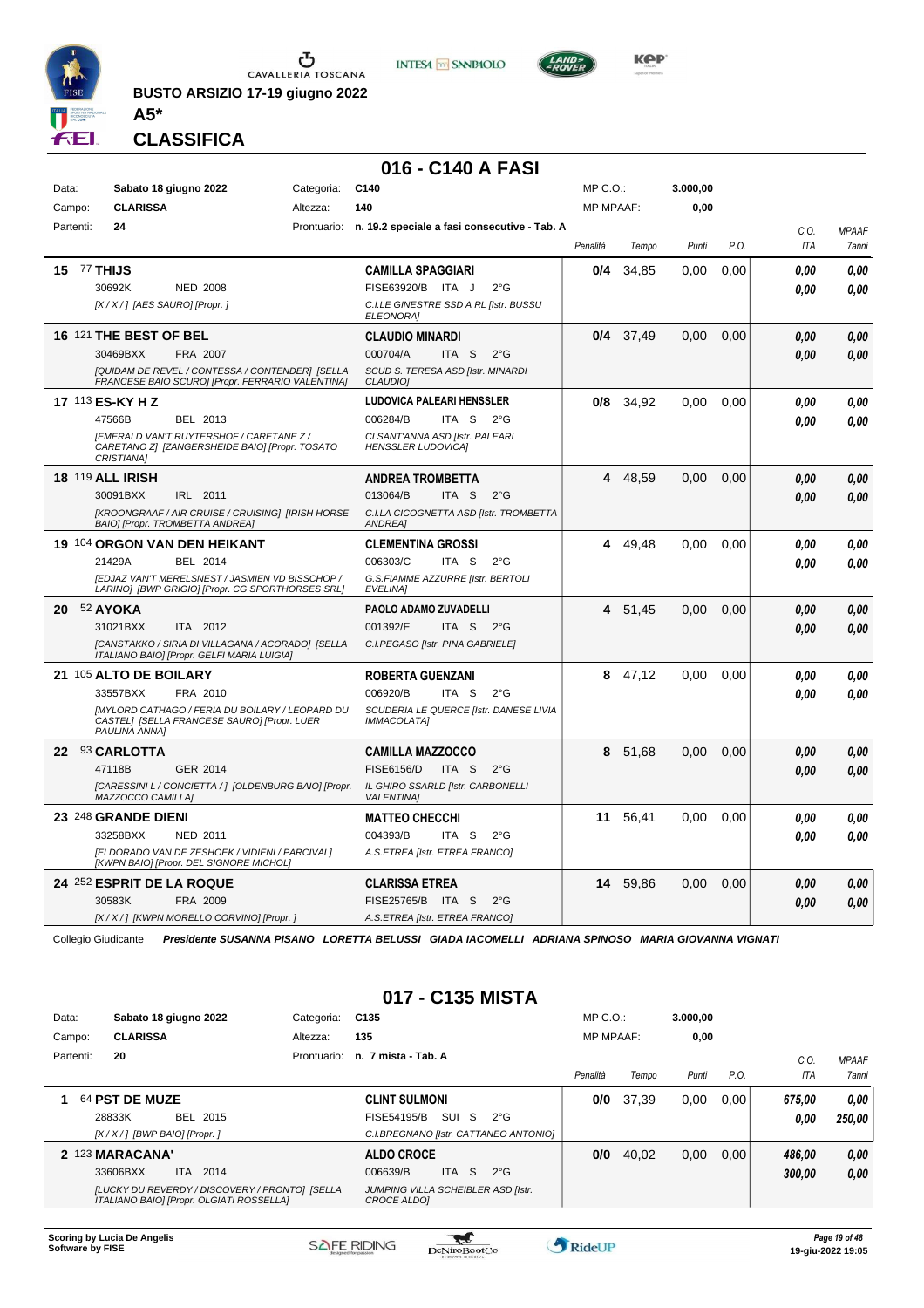

**BUSTO ARSIZIO 17-19 giugno 2022 A5\***





**CLASSIFICA**

| C <sub>135</sub><br>$MP C. O.$ :<br>3.000,00<br>Data:<br>Sabato 18 giugno 2022<br>Categoria:<br><b>CLARISSA</b><br>135<br><b>MP MPAAF:</b><br>0,00<br>Campo:<br>Altezza:<br>20<br>Partenti:<br>Prontuario: n. 7 mista - Tab. A<br>C.O.<br><b>ITA</b><br>P.O.<br>Penalità<br>Tempo<br>Punti<br><b>60 VERSATCHE DE LA ROQUE</b><br>0/0<br>40.06<br>0,00<br>0,00<br>3<br><b>MARTINA MERONI</b><br>405,00<br>26011K<br>FRA 2009<br>FISE65566/E SUI S<br>$2^{\circ}$ G<br>0.00<br>CI DEL DUCATO ASD [Istr. BRESCIANI<br>[X / X / ] [SCONOSCIUTA BAIO] [Propr. ]<br><b>ALBERTOI</b><br><b>LUDOVICA PALEARI HENSSLER</b><br><sup>57</sup> KARIENH2<br>0/4<br>36,41<br>0,00<br>0,00<br>0,00<br>4<br>324,00<br>34921BXX<br><b>NED 2015</b><br>006284/B<br>ITA <sub>S</sub><br>$2^{\circ}G$<br>0.00<br>150,00<br>[CARAMBOLE / GINACOLADA / INDOCTRO] [KWPN<br>CI SANT'ANNA ASD [Istr. PALEARI<br>ROANO VINOSO] [Propr. AZ. AGR. S. ANNA S.S. DI<br><b>HENSSLER LUDOVICA]</b><br>PALEARI MASSIMO & C.1<br>0/N.P.<br>89 CORTEZ VAN'T KLEIN ASDANK Z<br>0,00<br>0.00<br>5.<br><b>JANE RICHARD</b><br>0,00<br>189,00<br>BEL 2012<br>FISE67598/A SUI S<br>$2^{\circ}$ G<br>26613K<br>0.00<br>[X / X / ] [ZANGERSHEIDE BAIO] [Propr. ]<br>LA CARAMELLA ASD [Istr. RICHARD JANE]<br>0/N.P.<br>5 251 QUILLER<br><b>MATTEO CHECCHI</b><br>0,00<br>0,00<br>0,00<br>189,00<br>48563B<br><b>GER 2008</b><br>004393/B<br>ITA S<br>$2^{\circ}$ G<br>0,00<br><b>IQUIDAMDEREVEL / PAMEA B / LORDANOSI</b><br>A.S.ETREA [Istr. ETREA FRANCO]<br>[HOLSTEINER BAIO] [Propr. ETREA SPORT HORSES DI<br>CHIAMONE ROSALIA MESSALINA]<br>7 81 CHACCO-BROWN 3<br><b>GIULIO CARPIGIANI</b><br>4 71,67<br>0,00<br>0,00<br>0,00<br>30671K<br>GER 2009<br><b>FISE7607/E</b><br>ITA S<br>$2^{\circ}$ G<br>0.00<br>0.00<br>[X / X / ] [OLDENBURG BAIO] [Propr. ]<br>C.I.LE GINESTRE SSD A RL [Istr. BUSSU<br><b>ELEONORA</b><br><b>MOHAMED ISLAM KHEDDACHE</b><br>4 73,01<br>8 74 ALIBI DB Z<br>0,00<br>0,00<br>0,00<br>24450K<br><b>BEL 2006</b><br>FISE104944/K SUI S<br>2°G<br>0.00<br>[X / X / ] [ZANGERSHEIDE GRIGIO] [Propr. ]<br>FISE [Istr.]<br>PAOLO ADAMO ZUVADELLI<br>9 97 FASTER DELLE ROANE<br>4 73,82<br>0,00<br>0,00<br>0,00<br>0,00<br>13834D<br>ITA 2015<br>001392/E<br>ITA S $2^{\circ}$ G<br>0.00<br>100,00<br>[CRISTALLO II / MASTER ERG DELLE ROANE / ANIMO]<br>C.I.PEGASO [Istr. PINA GABRIELE]<br>[SELLA ITALIANO BAIO SCURO] [Propr. ALLEV.TO EQUINI<br>LE ROANE DI BROTTO PAOLOJ<br>10 54 NUX DEL SOLE<br>FILIPPO JORDAN PAGAN GRISO<br>0.00<br>0,00<br>4 74,80<br>0.00<br>0,00<br>16729P<br>ITA 2010<br>FISE61679/B ITA Y 2°G<br>0.00<br>0.00<br>[CANTURO / R DE RIEN DU PRIEURE D'09 / LIBERO II]<br>CI SESTESE ASD [Istr. MESSINA ELISA]<br>[SELLA ITALIANO BAIO] [Propr. SOC. AGR. DEIANIRA SRL]<br>91 CASPER LA RIVIERA<br>4 74,82<br>0.00<br>0,00<br><b>BEATRICE BACCHETTA</b><br>0,00<br>11<br>0,00<br>46479B<br>FISE21510/A ITA Y<br>ITA 2015<br>$2^{\circ}G$<br>0.00<br>0.00<br>[- / RHAPSODIE V / ] [SELLA ITALIANO BAIO] [Propr.<br>C.I.PEGASO [Istr. PINA GABRIELE]<br><i><b>GUERRA EMILIAI</b></i><br>12 111 POPEIE<br>4 75,69<br>0.00 <sub>1</sub><br>0,00<br><b>GIULIO CARPIGIANI</b><br>0,00<br>31133K<br>BEL 2015<br><b>FISE7607/E</b><br>ITA S<br>$2^{\circ}G$<br>0,00<br>$[X/X']$ [BWP BAIO] [Propr.]<br>C.I.LE GINESTRE SSD A RL [Istr. BUSSU<br>ELEONORA]<br>13 129 OETSJAKOV NL<br><b>GREGORY GARCIA</b><br>0.00<br>0,00<br>4 81,73<br>0,00<br>28090K<br>BEL 2014<br>FISE122755/K FRA SA 1°G<br>0,00<br>FISE [Istr.]<br>$[X/X/$ ] [BWP BAIO] [Propr. ]<br><b>LUDOVICA PALEARI HENSSLER</b><br>14 84 SKAGWAY<br>8 69,52<br>0,00<br>0,00<br>0,00<br>46240B<br>ITA 2015<br>006284/B<br>ITA S<br>2°G<br>0.00<br>[ZAPATERO VDL / RIMORA / CORLAND] [SELLA ITALIANO<br>CI SANT'ANNA ASD [Istr. PALEARI<br>GRIGIO] [Propr. SOC. AGR. S.ANNA SAS DI PALEARI]<br><b>HENSSLER LUDOVICA]</b><br>15 92 CATOKI BLUE E.H.<br>8 76,76<br>0.00<br>0,00<br><b>GIOVANNI COLOMBO</b><br>0.00<br>32160BXX<br>GER 2011<br>FISE23346/B ITA S<br>$2^{\circ}G$<br>0.00<br>[CATOKI / Z-SPECIAL CRE / QUIDAMS RUBIN]<br>C.I.PEGASO [Istr. ZUVADELLI PAOLO<br>[HOLSTEINER BAIO] [Propr. 1 & B LIMITED]<br>ADAMO]<br>16 86 COTE D'OR VAN PLOCKROY Z<br><b>FEDERICO COPPOLA</b><br>16 75,21<br>0,00<br>0,00<br>0,00<br>0,00<br>16708E<br>003563/E<br>ITA S<br>BEL 2015<br>$2^{\circ}$ G<br>0,00<br>0,00<br>[COMMENT VH LINDENHOF / ELEGANT VAN HET<br><b>BOLOGNA SPORT HORSES ASD [Istr.</b><br>LINDEHOF / DARCO] [ZANGERSHEIDE BAIO] [Propr.<br>COPPOLA FEDERICO] |                      | 017 - C135 MISTA |  |  |              |
|---------------------------------------------------------------------------------------------------------------------------------------------------------------------------------------------------------------------------------------------------------------------------------------------------------------------------------------------------------------------------------------------------------------------------------------------------------------------------------------------------------------------------------------------------------------------------------------------------------------------------------------------------------------------------------------------------------------------------------------------------------------------------------------------------------------------------------------------------------------------------------------------------------------------------------------------------------------------------------------------------------------------------------------------------------------------------------------------------------------------------------------------------------------------------------------------------------------------------------------------------------------------------------------------------------------------------------------------------------------------------------------------------------------------------------------------------------------------------------------------------------------------------------------------------------------------------------------------------------------------------------------------------------------------------------------------------------------------------------------------------------------------------------------------------------------------------------------------------------------------------------------------------------------------------------------------------------------------------------------------------------------------------------------------------------------------------------------------------------------------------------------------------------------------------------------------------------------------------------------------------------------------------------------------------------------------------------------------------------------------------------------------------------------------------------------------------------------------------------------------------------------------------------------------------------------------------------------------------------------------------------------------------------------------------------------------------------------------------------------------------------------------------------------------------------------------------------------------------------------------------------------------------------------------------------------------------------------------------------------------------------------------------------------------------------------------------------------------------------------------------------------------------------------------------------------------------------------------------------------------------------------------------------------------------------------------------------------------------------------------------------------------------------------------------------------------------------------------------------------------------------------------------------------------------------------------------------------------------------------------------------------------------------------------------------------------------------------------------------------------------------------------------------------------------------------------------------------------------------------------------------------------------------------------------------------------------------------------------------------------------------------------------------------------------------------------------------------------------------------------------------------------------------------------------------------------------------------------------------------------------------------------------------------------------------------------------------------------------------------------------------------------------------------------------------------------------------------------------------------------------------------------------------------------|----------------------|------------------|--|--|--------------|
|                                                                                                                                                                                                                                                                                                                                                                                                                                                                                                                                                                                                                                                                                                                                                                                                                                                                                                                                                                                                                                                                                                                                                                                                                                                                                                                                                                                                                                                                                                                                                                                                                                                                                                                                                                                                                                                                                                                                                                                                                                                                                                                                                                                                                                                                                                                                                                                                                                                                                                                                                                                                                                                                                                                                                                                                                                                                                                                                                                                                                                                                                                                                                                                                                                                                                                                                                                                                                                                                                                                                                                                                                                                                                                                                                                                                                                                                                                                                                                                                                                                                                                                                                                                                                                                                                                                                                                                                                                                                                                                                             |                      |                  |  |  |              |
|                                                                                                                                                                                                                                                                                                                                                                                                                                                                                                                                                                                                                                                                                                                                                                                                                                                                                                                                                                                                                                                                                                                                                                                                                                                                                                                                                                                                                                                                                                                                                                                                                                                                                                                                                                                                                                                                                                                                                                                                                                                                                                                                                                                                                                                                                                                                                                                                                                                                                                                                                                                                                                                                                                                                                                                                                                                                                                                                                                                                                                                                                                                                                                                                                                                                                                                                                                                                                                                                                                                                                                                                                                                                                                                                                                                                                                                                                                                                                                                                                                                                                                                                                                                                                                                                                                                                                                                                                                                                                                                                             |                      |                  |  |  |              |
|                                                                                                                                                                                                                                                                                                                                                                                                                                                                                                                                                                                                                                                                                                                                                                                                                                                                                                                                                                                                                                                                                                                                                                                                                                                                                                                                                                                                                                                                                                                                                                                                                                                                                                                                                                                                                                                                                                                                                                                                                                                                                                                                                                                                                                                                                                                                                                                                                                                                                                                                                                                                                                                                                                                                                                                                                                                                                                                                                                                                                                                                                                                                                                                                                                                                                                                                                                                                                                                                                                                                                                                                                                                                                                                                                                                                                                                                                                                                                                                                                                                                                                                                                                                                                                                                                                                                                                                                                                                                                                                                             |                      |                  |  |  | <b>MPAAF</b> |
|                                                                                                                                                                                                                                                                                                                                                                                                                                                                                                                                                                                                                                                                                                                                                                                                                                                                                                                                                                                                                                                                                                                                                                                                                                                                                                                                                                                                                                                                                                                                                                                                                                                                                                                                                                                                                                                                                                                                                                                                                                                                                                                                                                                                                                                                                                                                                                                                                                                                                                                                                                                                                                                                                                                                                                                                                                                                                                                                                                                                                                                                                                                                                                                                                                                                                                                                                                                                                                                                                                                                                                                                                                                                                                                                                                                                                                                                                                                                                                                                                                                                                                                                                                                                                                                                                                                                                                                                                                                                                                                                             |                      |                  |  |  | 7anni        |
|                                                                                                                                                                                                                                                                                                                                                                                                                                                                                                                                                                                                                                                                                                                                                                                                                                                                                                                                                                                                                                                                                                                                                                                                                                                                                                                                                                                                                                                                                                                                                                                                                                                                                                                                                                                                                                                                                                                                                                                                                                                                                                                                                                                                                                                                                                                                                                                                                                                                                                                                                                                                                                                                                                                                                                                                                                                                                                                                                                                                                                                                                                                                                                                                                                                                                                                                                                                                                                                                                                                                                                                                                                                                                                                                                                                                                                                                                                                                                                                                                                                                                                                                                                                                                                                                                                                                                                                                                                                                                                                                             |                      |                  |  |  | 0,00         |
|                                                                                                                                                                                                                                                                                                                                                                                                                                                                                                                                                                                                                                                                                                                                                                                                                                                                                                                                                                                                                                                                                                                                                                                                                                                                                                                                                                                                                                                                                                                                                                                                                                                                                                                                                                                                                                                                                                                                                                                                                                                                                                                                                                                                                                                                                                                                                                                                                                                                                                                                                                                                                                                                                                                                                                                                                                                                                                                                                                                                                                                                                                                                                                                                                                                                                                                                                                                                                                                                                                                                                                                                                                                                                                                                                                                                                                                                                                                                                                                                                                                                                                                                                                                                                                                                                                                                                                                                                                                                                                                                             |                      |                  |  |  | $\it 0,00$   |
|                                                                                                                                                                                                                                                                                                                                                                                                                                                                                                                                                                                                                                                                                                                                                                                                                                                                                                                                                                                                                                                                                                                                                                                                                                                                                                                                                                                                                                                                                                                                                                                                                                                                                                                                                                                                                                                                                                                                                                                                                                                                                                                                                                                                                                                                                                                                                                                                                                                                                                                                                                                                                                                                                                                                                                                                                                                                                                                                                                                                                                                                                                                                                                                                                                                                                                                                                                                                                                                                                                                                                                                                                                                                                                                                                                                                                                                                                                                                                                                                                                                                                                                                                                                                                                                                                                                                                                                                                                                                                                                                             |                      |                  |  |  |              |
|                                                                                                                                                                                                                                                                                                                                                                                                                                                                                                                                                                                                                                                                                                                                                                                                                                                                                                                                                                                                                                                                                                                                                                                                                                                                                                                                                                                                                                                                                                                                                                                                                                                                                                                                                                                                                                                                                                                                                                                                                                                                                                                                                                                                                                                                                                                                                                                                                                                                                                                                                                                                                                                                                                                                                                                                                                                                                                                                                                                                                                                                                                                                                                                                                                                                                                                                                                                                                                                                                                                                                                                                                                                                                                                                                                                                                                                                                                                                                                                                                                                                                                                                                                                                                                                                                                                                                                                                                                                                                                                                             |                      |                  |  |  |              |
|                                                                                                                                                                                                                                                                                                                                                                                                                                                                                                                                                                                                                                                                                                                                                                                                                                                                                                                                                                                                                                                                                                                                                                                                                                                                                                                                                                                                                                                                                                                                                                                                                                                                                                                                                                                                                                                                                                                                                                                                                                                                                                                                                                                                                                                                                                                                                                                                                                                                                                                                                                                                                                                                                                                                                                                                                                                                                                                                                                                                                                                                                                                                                                                                                                                                                                                                                                                                                                                                                                                                                                                                                                                                                                                                                                                                                                                                                                                                                                                                                                                                                                                                                                                                                                                                                                                                                                                                                                                                                                                                             |                      |                  |  |  |              |
|                                                                                                                                                                                                                                                                                                                                                                                                                                                                                                                                                                                                                                                                                                                                                                                                                                                                                                                                                                                                                                                                                                                                                                                                                                                                                                                                                                                                                                                                                                                                                                                                                                                                                                                                                                                                                                                                                                                                                                                                                                                                                                                                                                                                                                                                                                                                                                                                                                                                                                                                                                                                                                                                                                                                                                                                                                                                                                                                                                                                                                                                                                                                                                                                                                                                                                                                                                                                                                                                                                                                                                                                                                                                                                                                                                                                                                                                                                                                                                                                                                                                                                                                                                                                                                                                                                                                                                                                                                                                                                                                             |                      |                  |  |  |              |
|                                                                                                                                                                                                                                                                                                                                                                                                                                                                                                                                                                                                                                                                                                                                                                                                                                                                                                                                                                                                                                                                                                                                                                                                                                                                                                                                                                                                                                                                                                                                                                                                                                                                                                                                                                                                                                                                                                                                                                                                                                                                                                                                                                                                                                                                                                                                                                                                                                                                                                                                                                                                                                                                                                                                                                                                                                                                                                                                                                                                                                                                                                                                                                                                                                                                                                                                                                                                                                                                                                                                                                                                                                                                                                                                                                                                                                                                                                                                                                                                                                                                                                                                                                                                                                                                                                                                                                                                                                                                                                                                             |                      |                  |  |  |              |
|                                                                                                                                                                                                                                                                                                                                                                                                                                                                                                                                                                                                                                                                                                                                                                                                                                                                                                                                                                                                                                                                                                                                                                                                                                                                                                                                                                                                                                                                                                                                                                                                                                                                                                                                                                                                                                                                                                                                                                                                                                                                                                                                                                                                                                                                                                                                                                                                                                                                                                                                                                                                                                                                                                                                                                                                                                                                                                                                                                                                                                                                                                                                                                                                                                                                                                                                                                                                                                                                                                                                                                                                                                                                                                                                                                                                                                                                                                                                                                                                                                                                                                                                                                                                                                                                                                                                                                                                                                                                                                                                             |                      |                  |  |  | 0,00         |
|                                                                                                                                                                                                                                                                                                                                                                                                                                                                                                                                                                                                                                                                                                                                                                                                                                                                                                                                                                                                                                                                                                                                                                                                                                                                                                                                                                                                                                                                                                                                                                                                                                                                                                                                                                                                                                                                                                                                                                                                                                                                                                                                                                                                                                                                                                                                                                                                                                                                                                                                                                                                                                                                                                                                                                                                                                                                                                                                                                                                                                                                                                                                                                                                                                                                                                                                                                                                                                                                                                                                                                                                                                                                                                                                                                                                                                                                                                                                                                                                                                                                                                                                                                                                                                                                                                                                                                                                                                                                                                                                             |                      |                  |  |  | 0,00         |
|                                                                                                                                                                                                                                                                                                                                                                                                                                                                                                                                                                                                                                                                                                                                                                                                                                                                                                                                                                                                                                                                                                                                                                                                                                                                                                                                                                                                                                                                                                                                                                                                                                                                                                                                                                                                                                                                                                                                                                                                                                                                                                                                                                                                                                                                                                                                                                                                                                                                                                                                                                                                                                                                                                                                                                                                                                                                                                                                                                                                                                                                                                                                                                                                                                                                                                                                                                                                                                                                                                                                                                                                                                                                                                                                                                                                                                                                                                                                                                                                                                                                                                                                                                                                                                                                                                                                                                                                                                                                                                                                             |                      |                  |  |  |              |
|                                                                                                                                                                                                                                                                                                                                                                                                                                                                                                                                                                                                                                                                                                                                                                                                                                                                                                                                                                                                                                                                                                                                                                                                                                                                                                                                                                                                                                                                                                                                                                                                                                                                                                                                                                                                                                                                                                                                                                                                                                                                                                                                                                                                                                                                                                                                                                                                                                                                                                                                                                                                                                                                                                                                                                                                                                                                                                                                                                                                                                                                                                                                                                                                                                                                                                                                                                                                                                                                                                                                                                                                                                                                                                                                                                                                                                                                                                                                                                                                                                                                                                                                                                                                                                                                                                                                                                                                                                                                                                                                             |                      |                  |  |  | 0,00         |
|                                                                                                                                                                                                                                                                                                                                                                                                                                                                                                                                                                                                                                                                                                                                                                                                                                                                                                                                                                                                                                                                                                                                                                                                                                                                                                                                                                                                                                                                                                                                                                                                                                                                                                                                                                                                                                                                                                                                                                                                                                                                                                                                                                                                                                                                                                                                                                                                                                                                                                                                                                                                                                                                                                                                                                                                                                                                                                                                                                                                                                                                                                                                                                                                                                                                                                                                                                                                                                                                                                                                                                                                                                                                                                                                                                                                                                                                                                                                                                                                                                                                                                                                                                                                                                                                                                                                                                                                                                                                                                                                             |                      |                  |  |  | 0,00         |
|                                                                                                                                                                                                                                                                                                                                                                                                                                                                                                                                                                                                                                                                                                                                                                                                                                                                                                                                                                                                                                                                                                                                                                                                                                                                                                                                                                                                                                                                                                                                                                                                                                                                                                                                                                                                                                                                                                                                                                                                                                                                                                                                                                                                                                                                                                                                                                                                                                                                                                                                                                                                                                                                                                                                                                                                                                                                                                                                                                                                                                                                                                                                                                                                                                                                                                                                                                                                                                                                                                                                                                                                                                                                                                                                                                                                                                                                                                                                                                                                                                                                                                                                                                                                                                                                                                                                                                                                                                                                                                                                             |                      |                  |  |  |              |
|                                                                                                                                                                                                                                                                                                                                                                                                                                                                                                                                                                                                                                                                                                                                                                                                                                                                                                                                                                                                                                                                                                                                                                                                                                                                                                                                                                                                                                                                                                                                                                                                                                                                                                                                                                                                                                                                                                                                                                                                                                                                                                                                                                                                                                                                                                                                                                                                                                                                                                                                                                                                                                                                                                                                                                                                                                                                                                                                                                                                                                                                                                                                                                                                                                                                                                                                                                                                                                                                                                                                                                                                                                                                                                                                                                                                                                                                                                                                                                                                                                                                                                                                                                                                                                                                                                                                                                                                                                                                                                                                             |                      |                  |  |  |              |
|                                                                                                                                                                                                                                                                                                                                                                                                                                                                                                                                                                                                                                                                                                                                                                                                                                                                                                                                                                                                                                                                                                                                                                                                                                                                                                                                                                                                                                                                                                                                                                                                                                                                                                                                                                                                                                                                                                                                                                                                                                                                                                                                                                                                                                                                                                                                                                                                                                                                                                                                                                                                                                                                                                                                                                                                                                                                                                                                                                                                                                                                                                                                                                                                                                                                                                                                                                                                                                                                                                                                                                                                                                                                                                                                                                                                                                                                                                                                                                                                                                                                                                                                                                                                                                                                                                                                                                                                                                                                                                                                             |                      |                  |  |  | 0,00         |
|                                                                                                                                                                                                                                                                                                                                                                                                                                                                                                                                                                                                                                                                                                                                                                                                                                                                                                                                                                                                                                                                                                                                                                                                                                                                                                                                                                                                                                                                                                                                                                                                                                                                                                                                                                                                                                                                                                                                                                                                                                                                                                                                                                                                                                                                                                                                                                                                                                                                                                                                                                                                                                                                                                                                                                                                                                                                                                                                                                                                                                                                                                                                                                                                                                                                                                                                                                                                                                                                                                                                                                                                                                                                                                                                                                                                                                                                                                                                                                                                                                                                                                                                                                                                                                                                                                                                                                                                                                                                                                                                             |                      |                  |  |  |              |
|                                                                                                                                                                                                                                                                                                                                                                                                                                                                                                                                                                                                                                                                                                                                                                                                                                                                                                                                                                                                                                                                                                                                                                                                                                                                                                                                                                                                                                                                                                                                                                                                                                                                                                                                                                                                                                                                                                                                                                                                                                                                                                                                                                                                                                                                                                                                                                                                                                                                                                                                                                                                                                                                                                                                                                                                                                                                                                                                                                                                                                                                                                                                                                                                                                                                                                                                                                                                                                                                                                                                                                                                                                                                                                                                                                                                                                                                                                                                                                                                                                                                                                                                                                                                                                                                                                                                                                                                                                                                                                                                             |                      |                  |  |  |              |
|                                                                                                                                                                                                                                                                                                                                                                                                                                                                                                                                                                                                                                                                                                                                                                                                                                                                                                                                                                                                                                                                                                                                                                                                                                                                                                                                                                                                                                                                                                                                                                                                                                                                                                                                                                                                                                                                                                                                                                                                                                                                                                                                                                                                                                                                                                                                                                                                                                                                                                                                                                                                                                                                                                                                                                                                                                                                                                                                                                                                                                                                                                                                                                                                                                                                                                                                                                                                                                                                                                                                                                                                                                                                                                                                                                                                                                                                                                                                                                                                                                                                                                                                                                                                                                                                                                                                                                                                                                                                                                                                             |                      |                  |  |  | 0,00         |
|                                                                                                                                                                                                                                                                                                                                                                                                                                                                                                                                                                                                                                                                                                                                                                                                                                                                                                                                                                                                                                                                                                                                                                                                                                                                                                                                                                                                                                                                                                                                                                                                                                                                                                                                                                                                                                                                                                                                                                                                                                                                                                                                                                                                                                                                                                                                                                                                                                                                                                                                                                                                                                                                                                                                                                                                                                                                                                                                                                                                                                                                                                                                                                                                                                                                                                                                                                                                                                                                                                                                                                                                                                                                                                                                                                                                                                                                                                                                                                                                                                                                                                                                                                                                                                                                                                                                                                                                                                                                                                                                             |                      |                  |  |  | 0.00         |
|                                                                                                                                                                                                                                                                                                                                                                                                                                                                                                                                                                                                                                                                                                                                                                                                                                                                                                                                                                                                                                                                                                                                                                                                                                                                                                                                                                                                                                                                                                                                                                                                                                                                                                                                                                                                                                                                                                                                                                                                                                                                                                                                                                                                                                                                                                                                                                                                                                                                                                                                                                                                                                                                                                                                                                                                                                                                                                                                                                                                                                                                                                                                                                                                                                                                                                                                                                                                                                                                                                                                                                                                                                                                                                                                                                                                                                                                                                                                                                                                                                                                                                                                                                                                                                                                                                                                                                                                                                                                                                                                             |                      |                  |  |  |              |
|                                                                                                                                                                                                                                                                                                                                                                                                                                                                                                                                                                                                                                                                                                                                                                                                                                                                                                                                                                                                                                                                                                                                                                                                                                                                                                                                                                                                                                                                                                                                                                                                                                                                                                                                                                                                                                                                                                                                                                                                                                                                                                                                                                                                                                                                                                                                                                                                                                                                                                                                                                                                                                                                                                                                                                                                                                                                                                                                                                                                                                                                                                                                                                                                                                                                                                                                                                                                                                                                                                                                                                                                                                                                                                                                                                                                                                                                                                                                                                                                                                                                                                                                                                                                                                                                                                                                                                                                                                                                                                                                             |                      |                  |  |  |              |
|                                                                                                                                                                                                                                                                                                                                                                                                                                                                                                                                                                                                                                                                                                                                                                                                                                                                                                                                                                                                                                                                                                                                                                                                                                                                                                                                                                                                                                                                                                                                                                                                                                                                                                                                                                                                                                                                                                                                                                                                                                                                                                                                                                                                                                                                                                                                                                                                                                                                                                                                                                                                                                                                                                                                                                                                                                                                                                                                                                                                                                                                                                                                                                                                                                                                                                                                                                                                                                                                                                                                                                                                                                                                                                                                                                                                                                                                                                                                                                                                                                                                                                                                                                                                                                                                                                                                                                                                                                                                                                                                             |                      |                  |  |  |              |
|                                                                                                                                                                                                                                                                                                                                                                                                                                                                                                                                                                                                                                                                                                                                                                                                                                                                                                                                                                                                                                                                                                                                                                                                                                                                                                                                                                                                                                                                                                                                                                                                                                                                                                                                                                                                                                                                                                                                                                                                                                                                                                                                                                                                                                                                                                                                                                                                                                                                                                                                                                                                                                                                                                                                                                                                                                                                                                                                                                                                                                                                                                                                                                                                                                                                                                                                                                                                                                                                                                                                                                                                                                                                                                                                                                                                                                                                                                                                                                                                                                                                                                                                                                                                                                                                                                                                                                                                                                                                                                                                             |                      |                  |  |  |              |
|                                                                                                                                                                                                                                                                                                                                                                                                                                                                                                                                                                                                                                                                                                                                                                                                                                                                                                                                                                                                                                                                                                                                                                                                                                                                                                                                                                                                                                                                                                                                                                                                                                                                                                                                                                                                                                                                                                                                                                                                                                                                                                                                                                                                                                                                                                                                                                                                                                                                                                                                                                                                                                                                                                                                                                                                                                                                                                                                                                                                                                                                                                                                                                                                                                                                                                                                                                                                                                                                                                                                                                                                                                                                                                                                                                                                                                                                                                                                                                                                                                                                                                                                                                                                                                                                                                                                                                                                                                                                                                                                             |                      |                  |  |  |              |
|                                                                                                                                                                                                                                                                                                                                                                                                                                                                                                                                                                                                                                                                                                                                                                                                                                                                                                                                                                                                                                                                                                                                                                                                                                                                                                                                                                                                                                                                                                                                                                                                                                                                                                                                                                                                                                                                                                                                                                                                                                                                                                                                                                                                                                                                                                                                                                                                                                                                                                                                                                                                                                                                                                                                                                                                                                                                                                                                                                                                                                                                                                                                                                                                                                                                                                                                                                                                                                                                                                                                                                                                                                                                                                                                                                                                                                                                                                                                                                                                                                                                                                                                                                                                                                                                                                                                                                                                                                                                                                                                             |                      |                  |  |  |              |
|                                                                                                                                                                                                                                                                                                                                                                                                                                                                                                                                                                                                                                                                                                                                                                                                                                                                                                                                                                                                                                                                                                                                                                                                                                                                                                                                                                                                                                                                                                                                                                                                                                                                                                                                                                                                                                                                                                                                                                                                                                                                                                                                                                                                                                                                                                                                                                                                                                                                                                                                                                                                                                                                                                                                                                                                                                                                                                                                                                                                                                                                                                                                                                                                                                                                                                                                                                                                                                                                                                                                                                                                                                                                                                                                                                                                                                                                                                                                                                                                                                                                                                                                                                                                                                                                                                                                                                                                                                                                                                                                             |                      |                  |  |  |              |
|                                                                                                                                                                                                                                                                                                                                                                                                                                                                                                                                                                                                                                                                                                                                                                                                                                                                                                                                                                                                                                                                                                                                                                                                                                                                                                                                                                                                                                                                                                                                                                                                                                                                                                                                                                                                                                                                                                                                                                                                                                                                                                                                                                                                                                                                                                                                                                                                                                                                                                                                                                                                                                                                                                                                                                                                                                                                                                                                                                                                                                                                                                                                                                                                                                                                                                                                                                                                                                                                                                                                                                                                                                                                                                                                                                                                                                                                                                                                                                                                                                                                                                                                                                                                                                                                                                                                                                                                                                                                                                                                             |                      |                  |  |  |              |
|                                                                                                                                                                                                                                                                                                                                                                                                                                                                                                                                                                                                                                                                                                                                                                                                                                                                                                                                                                                                                                                                                                                                                                                                                                                                                                                                                                                                                                                                                                                                                                                                                                                                                                                                                                                                                                                                                                                                                                                                                                                                                                                                                                                                                                                                                                                                                                                                                                                                                                                                                                                                                                                                                                                                                                                                                                                                                                                                                                                                                                                                                                                                                                                                                                                                                                                                                                                                                                                                                                                                                                                                                                                                                                                                                                                                                                                                                                                                                                                                                                                                                                                                                                                                                                                                                                                                                                                                                                                                                                                                             |                      |                  |  |  |              |
|                                                                                                                                                                                                                                                                                                                                                                                                                                                                                                                                                                                                                                                                                                                                                                                                                                                                                                                                                                                                                                                                                                                                                                                                                                                                                                                                                                                                                                                                                                                                                                                                                                                                                                                                                                                                                                                                                                                                                                                                                                                                                                                                                                                                                                                                                                                                                                                                                                                                                                                                                                                                                                                                                                                                                                                                                                                                                                                                                                                                                                                                                                                                                                                                                                                                                                                                                                                                                                                                                                                                                                                                                                                                                                                                                                                                                                                                                                                                                                                                                                                                                                                                                                                                                                                                                                                                                                                                                                                                                                                                             |                      |                  |  |  |              |
|                                                                                                                                                                                                                                                                                                                                                                                                                                                                                                                                                                                                                                                                                                                                                                                                                                                                                                                                                                                                                                                                                                                                                                                                                                                                                                                                                                                                                                                                                                                                                                                                                                                                                                                                                                                                                                                                                                                                                                                                                                                                                                                                                                                                                                                                                                                                                                                                                                                                                                                                                                                                                                                                                                                                                                                                                                                                                                                                                                                                                                                                                                                                                                                                                                                                                                                                                                                                                                                                                                                                                                                                                                                                                                                                                                                                                                                                                                                                                                                                                                                                                                                                                                                                                                                                                                                                                                                                                                                                                                                                             |                      |                  |  |  |              |
|                                                                                                                                                                                                                                                                                                                                                                                                                                                                                                                                                                                                                                                                                                                                                                                                                                                                                                                                                                                                                                                                                                                                                                                                                                                                                                                                                                                                                                                                                                                                                                                                                                                                                                                                                                                                                                                                                                                                                                                                                                                                                                                                                                                                                                                                                                                                                                                                                                                                                                                                                                                                                                                                                                                                                                                                                                                                                                                                                                                                                                                                                                                                                                                                                                                                                                                                                                                                                                                                                                                                                                                                                                                                                                                                                                                                                                                                                                                                                                                                                                                                                                                                                                                                                                                                                                                                                                                                                                                                                                                                             |                      |                  |  |  | 0,00         |
|                                                                                                                                                                                                                                                                                                                                                                                                                                                                                                                                                                                                                                                                                                                                                                                                                                                                                                                                                                                                                                                                                                                                                                                                                                                                                                                                                                                                                                                                                                                                                                                                                                                                                                                                                                                                                                                                                                                                                                                                                                                                                                                                                                                                                                                                                                                                                                                                                                                                                                                                                                                                                                                                                                                                                                                                                                                                                                                                                                                                                                                                                                                                                                                                                                                                                                                                                                                                                                                                                                                                                                                                                                                                                                                                                                                                                                                                                                                                                                                                                                                                                                                                                                                                                                                                                                                                                                                                                                                                                                                                             |                      |                  |  |  | 0,00         |
|                                                                                                                                                                                                                                                                                                                                                                                                                                                                                                                                                                                                                                                                                                                                                                                                                                                                                                                                                                                                                                                                                                                                                                                                                                                                                                                                                                                                                                                                                                                                                                                                                                                                                                                                                                                                                                                                                                                                                                                                                                                                                                                                                                                                                                                                                                                                                                                                                                                                                                                                                                                                                                                                                                                                                                                                                                                                                                                                                                                                                                                                                                                                                                                                                                                                                                                                                                                                                                                                                                                                                                                                                                                                                                                                                                                                                                                                                                                                                                                                                                                                                                                                                                                                                                                                                                                                                                                                                                                                                                                                             |                      |                  |  |  |              |
|                                                                                                                                                                                                                                                                                                                                                                                                                                                                                                                                                                                                                                                                                                                                                                                                                                                                                                                                                                                                                                                                                                                                                                                                                                                                                                                                                                                                                                                                                                                                                                                                                                                                                                                                                                                                                                                                                                                                                                                                                                                                                                                                                                                                                                                                                                                                                                                                                                                                                                                                                                                                                                                                                                                                                                                                                                                                                                                                                                                                                                                                                                                                                                                                                                                                                                                                                                                                                                                                                                                                                                                                                                                                                                                                                                                                                                                                                                                                                                                                                                                                                                                                                                                                                                                                                                                                                                                                                                                                                                                                             |                      |                  |  |  | 0,00         |
|                                                                                                                                                                                                                                                                                                                                                                                                                                                                                                                                                                                                                                                                                                                                                                                                                                                                                                                                                                                                                                                                                                                                                                                                                                                                                                                                                                                                                                                                                                                                                                                                                                                                                                                                                                                                                                                                                                                                                                                                                                                                                                                                                                                                                                                                                                                                                                                                                                                                                                                                                                                                                                                                                                                                                                                                                                                                                                                                                                                                                                                                                                                                                                                                                                                                                                                                                                                                                                                                                                                                                                                                                                                                                                                                                                                                                                                                                                                                                                                                                                                                                                                                                                                                                                                                                                                                                                                                                                                                                                                                             |                      |                  |  |  | 0,00         |
|                                                                                                                                                                                                                                                                                                                                                                                                                                                                                                                                                                                                                                                                                                                                                                                                                                                                                                                                                                                                                                                                                                                                                                                                                                                                                                                                                                                                                                                                                                                                                                                                                                                                                                                                                                                                                                                                                                                                                                                                                                                                                                                                                                                                                                                                                                                                                                                                                                                                                                                                                                                                                                                                                                                                                                                                                                                                                                                                                                                                                                                                                                                                                                                                                                                                                                                                                                                                                                                                                                                                                                                                                                                                                                                                                                                                                                                                                                                                                                                                                                                                                                                                                                                                                                                                                                                                                                                                                                                                                                                                             |                      |                  |  |  |              |
|                                                                                                                                                                                                                                                                                                                                                                                                                                                                                                                                                                                                                                                                                                                                                                                                                                                                                                                                                                                                                                                                                                                                                                                                                                                                                                                                                                                                                                                                                                                                                                                                                                                                                                                                                                                                                                                                                                                                                                                                                                                                                                                                                                                                                                                                                                                                                                                                                                                                                                                                                                                                                                                                                                                                                                                                                                                                                                                                                                                                                                                                                                                                                                                                                                                                                                                                                                                                                                                                                                                                                                                                                                                                                                                                                                                                                                                                                                                                                                                                                                                                                                                                                                                                                                                                                                                                                                                                                                                                                                                                             |                      |                  |  |  | 0,00         |
|                                                                                                                                                                                                                                                                                                                                                                                                                                                                                                                                                                                                                                                                                                                                                                                                                                                                                                                                                                                                                                                                                                                                                                                                                                                                                                                                                                                                                                                                                                                                                                                                                                                                                                                                                                                                                                                                                                                                                                                                                                                                                                                                                                                                                                                                                                                                                                                                                                                                                                                                                                                                                                                                                                                                                                                                                                                                                                                                                                                                                                                                                                                                                                                                                                                                                                                                                                                                                                                                                                                                                                                                                                                                                                                                                                                                                                                                                                                                                                                                                                                                                                                                                                                                                                                                                                                                                                                                                                                                                                                                             |                      |                  |  |  | 0,00         |
|                                                                                                                                                                                                                                                                                                                                                                                                                                                                                                                                                                                                                                                                                                                                                                                                                                                                                                                                                                                                                                                                                                                                                                                                                                                                                                                                                                                                                                                                                                                                                                                                                                                                                                                                                                                                                                                                                                                                                                                                                                                                                                                                                                                                                                                                                                                                                                                                                                                                                                                                                                                                                                                                                                                                                                                                                                                                                                                                                                                                                                                                                                                                                                                                                                                                                                                                                                                                                                                                                                                                                                                                                                                                                                                                                                                                                                                                                                                                                                                                                                                                                                                                                                                                                                                                                                                                                                                                                                                                                                                                             |                      |                  |  |  |              |
|                                                                                                                                                                                                                                                                                                                                                                                                                                                                                                                                                                                                                                                                                                                                                                                                                                                                                                                                                                                                                                                                                                                                                                                                                                                                                                                                                                                                                                                                                                                                                                                                                                                                                                                                                                                                                                                                                                                                                                                                                                                                                                                                                                                                                                                                                                                                                                                                                                                                                                                                                                                                                                                                                                                                                                                                                                                                                                                                                                                                                                                                                                                                                                                                                                                                                                                                                                                                                                                                                                                                                                                                                                                                                                                                                                                                                                                                                                                                                                                                                                                                                                                                                                                                                                                                                                                                                                                                                                                                                                                                             |                      |                  |  |  | 0,00         |
|                                                                                                                                                                                                                                                                                                                                                                                                                                                                                                                                                                                                                                                                                                                                                                                                                                                                                                                                                                                                                                                                                                                                                                                                                                                                                                                                                                                                                                                                                                                                                                                                                                                                                                                                                                                                                                                                                                                                                                                                                                                                                                                                                                                                                                                                                                                                                                                                                                                                                                                                                                                                                                                                                                                                                                                                                                                                                                                                                                                                                                                                                                                                                                                                                                                                                                                                                                                                                                                                                                                                                                                                                                                                                                                                                                                                                                                                                                                                                                                                                                                                                                                                                                                                                                                                                                                                                                                                                                                                                                                                             |                      |                  |  |  | 0,00         |
|                                                                                                                                                                                                                                                                                                                                                                                                                                                                                                                                                                                                                                                                                                                                                                                                                                                                                                                                                                                                                                                                                                                                                                                                                                                                                                                                                                                                                                                                                                                                                                                                                                                                                                                                                                                                                                                                                                                                                                                                                                                                                                                                                                                                                                                                                                                                                                                                                                                                                                                                                                                                                                                                                                                                                                                                                                                                                                                                                                                                                                                                                                                                                                                                                                                                                                                                                                                                                                                                                                                                                                                                                                                                                                                                                                                                                                                                                                                                                                                                                                                                                                                                                                                                                                                                                                                                                                                                                                                                                                                                             |                      |                  |  |  |              |
|                                                                                                                                                                                                                                                                                                                                                                                                                                                                                                                                                                                                                                                                                                                                                                                                                                                                                                                                                                                                                                                                                                                                                                                                                                                                                                                                                                                                                                                                                                                                                                                                                                                                                                                                                                                                                                                                                                                                                                                                                                                                                                                                                                                                                                                                                                                                                                                                                                                                                                                                                                                                                                                                                                                                                                                                                                                                                                                                                                                                                                                                                                                                                                                                                                                                                                                                                                                                                                                                                                                                                                                                                                                                                                                                                                                                                                                                                                                                                                                                                                                                                                                                                                                                                                                                                                                                                                                                                                                                                                                                             |                      |                  |  |  |              |
|                                                                                                                                                                                                                                                                                                                                                                                                                                                                                                                                                                                                                                                                                                                                                                                                                                                                                                                                                                                                                                                                                                                                                                                                                                                                                                                                                                                                                                                                                                                                                                                                                                                                                                                                                                                                                                                                                                                                                                                                                                                                                                                                                                                                                                                                                                                                                                                                                                                                                                                                                                                                                                                                                                                                                                                                                                                                                                                                                                                                                                                                                                                                                                                                                                                                                                                                                                                                                                                                                                                                                                                                                                                                                                                                                                                                                                                                                                                                                                                                                                                                                                                                                                                                                                                                                                                                                                                                                                                                                                                                             |                      |                  |  |  |              |
|                                                                                                                                                                                                                                                                                                                                                                                                                                                                                                                                                                                                                                                                                                                                                                                                                                                                                                                                                                                                                                                                                                                                                                                                                                                                                                                                                                                                                                                                                                                                                                                                                                                                                                                                                                                                                                                                                                                                                                                                                                                                                                                                                                                                                                                                                                                                                                                                                                                                                                                                                                                                                                                                                                                                                                                                                                                                                                                                                                                                                                                                                                                                                                                                                                                                                                                                                                                                                                                                                                                                                                                                                                                                                                                                                                                                                                                                                                                                                                                                                                                                                                                                                                                                                                                                                                                                                                                                                                                                                                                                             |                      |                  |  |  |              |
|                                                                                                                                                                                                                                                                                                                                                                                                                                                                                                                                                                                                                                                                                                                                                                                                                                                                                                                                                                                                                                                                                                                                                                                                                                                                                                                                                                                                                                                                                                                                                                                                                                                                                                                                                                                                                                                                                                                                                                                                                                                                                                                                                                                                                                                                                                                                                                                                                                                                                                                                                                                                                                                                                                                                                                                                                                                                                                                                                                                                                                                                                                                                                                                                                                                                                                                                                                                                                                                                                                                                                                                                                                                                                                                                                                                                                                                                                                                                                                                                                                                                                                                                                                                                                                                                                                                                                                                                                                                                                                                                             | <b>BENAZZI ANNA]</b> |                  |  |  |              |

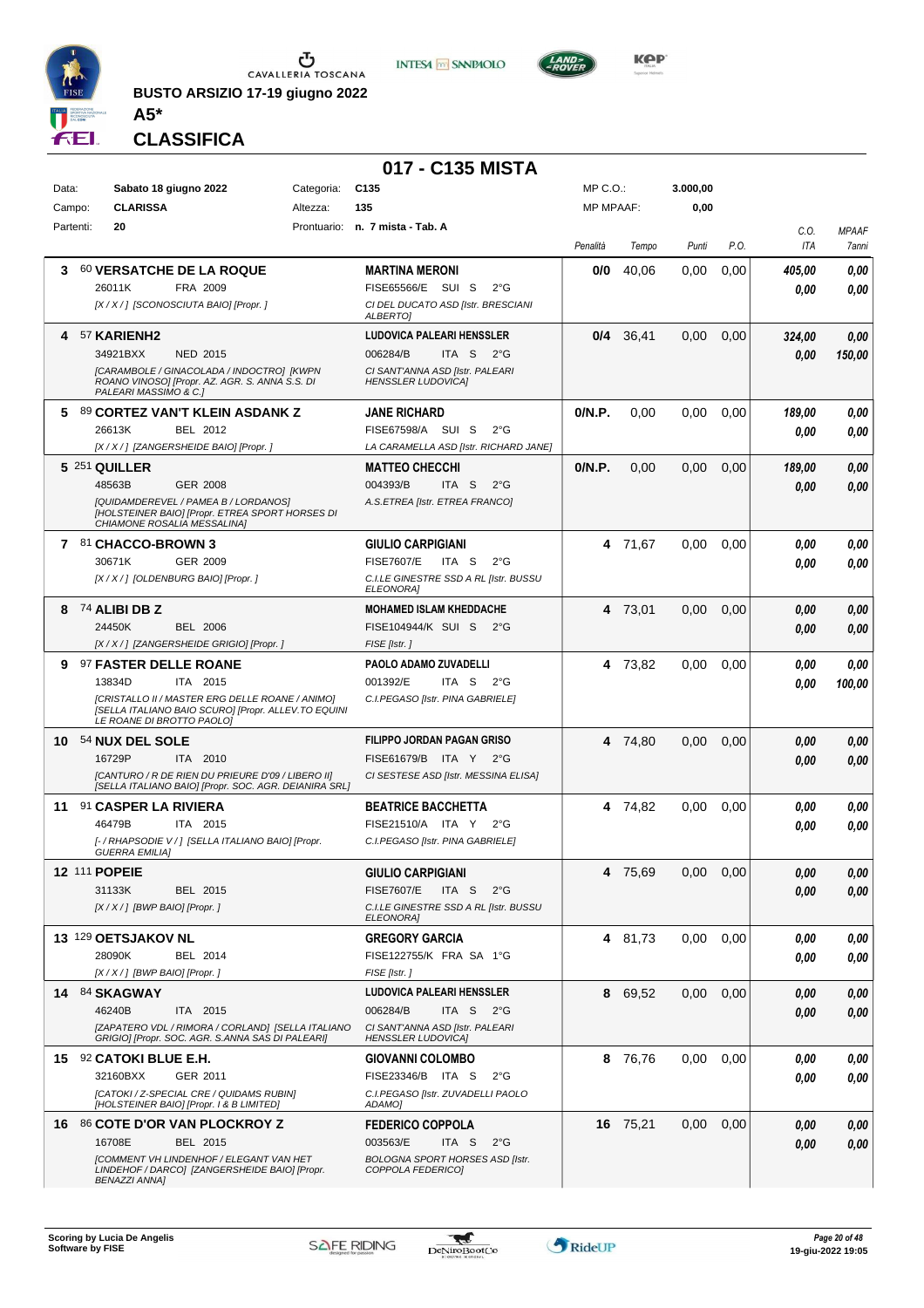

**BUSTO ARSIZIO 17-19 giugno 2022 A5\***





**CLASSIFICA**

|           |                                                                                                                                       |             | 017 - C135 MISTA                                      |                  |           |          |      |      |              |
|-----------|---------------------------------------------------------------------------------------------------------------------------------------|-------------|-------------------------------------------------------|------------------|-----------|----------|------|------|--------------|
| Data:     | Sabato 18 giugno 2022                                                                                                                 | Categoria:  | C <sub>135</sub>                                      | MP C.O.          |           | 3.000,00 |      |      |              |
| Campo:    | <b>CLARISSA</b>                                                                                                                       | Altezza:    | 135                                                   | <b>MP MPAAF:</b> |           | 0,00     |      |      |              |
| Partenti: | 20                                                                                                                                    | Prontuario: | n. 7 mista - Tab. A                                   |                  |           |          |      | C.0. | <b>MPAAF</b> |
|           |                                                                                                                                       |             |                                                       | Penalità         | Tempo     | Punti    | P.O. | ITA  | 7anni        |
|           | 17 247 BEAUTY STAR PH Z                                                                                                               |             | <b>MATTEO CHECCHI</b>                                 | 28               | 93,20     | 0,00     | 0,00 | 0.00 | 0,00         |
|           | 34592BXX<br>BEL 2014                                                                                                                  |             | ITA S<br>004393/B<br>$2^{\circ}$ G                    |                  |           |          |      | 0.00 | 0.00         |
|           | [BIG STAR JR K Z / MRS. BLUE Z / MR. BLUE]<br>[ZANGERSHEIDE BAIO] [Propr. INTERNATIONAL HORSES<br>SRL1                                |             | A.S.ETREA [Istr. ETREA FRANCO]                        |                  |           |          |      |      |              |
| 18        | 67 HURACAN                                                                                                                            |             | PAOLO ADAMO ZUVADELLI                                 |                  | 45 102,91 | 0,00     | 0,00 | 0,00 | 0,00         |
|           | 34052BXX<br>ITA 2014                                                                                                                  |             | <b>ITA</b><br>-S<br>001392/E<br>$2^{\circ}G$          |                  |           |          |      | 0,00 | 0,00         |
|           | [KANNAN / THIO / INDOCTRO] [SELLA ITALIANO BAIO<br>SCUROI IPropr. AZ. AGR. FERRARI MARCOI                                             |             | C.I.PEGASO [Istr. PINA GABRIELE]                      |                  |           |          |      |      |              |
|           | 112 BLACK JACK GDR                                                                                                                    |             | PAOLO ADAMO ZUVADELLI                                 | Elim.            | 0,00      | 0,00     | 0,00 | 0.00 | 0,00         |
|           | 46482B<br>ITA 2015                                                                                                                    |             | ITA S<br>001392/E<br>$2^{\circ}G$                     |                  |           |          |      | 0.00 | 0.00         |
|           | [-/-/] [ZANGERSHEIDE BAIO SCURO] [Propr. GABRIELE<br>DAMIANO1                                                                         |             | C.I.PEGASO [Istr. PINA GABRIELE]                      |                  |           |          |      |      |              |
|           | 83 CHEESECAKE                                                                                                                         |             | <b>ROBERTA GUENZANI</b>                               | Rit.             | 0,00      | 0,00     | 0,00 | 0,00 | 0,00         |
|           | ITA 2013<br>32657BXX                                                                                                                  |             | <b>ITA</b><br>006920/B<br>-S<br>$2^{\circ}$ G         |                  |           |          |      | 0,00 | 0,00         |
|           | [KANNAN / CERBIATTA DI VAL LITARA / AVENIR] [SELLA<br>ITALIANO SAURO BRUCIATO] [Propr. AZ. AGR. DEL<br>RONCHETTO DI GUENZANI ROBERTA] |             | SCUDERIA LE QUERCE [Istr. DANESE LIVIA<br>IMMACOLATA] |                  |           |          |      |      |              |

Collegio Giudicante *Presidente SUSANNA PISANO LORETTA BELUSSI GIADA IACOMELLI ADRIANA SPINOSO MARIA GIOVANNA VIGNATI*

## **018 - C130 A FASI RISER. 2° GR.**

| Data:     | Sabato 18 giugno 2022            |                                                                                                       | Categoria:  | C <sub>130</sub>                  |                  |                                              | $MP C. O.$ :     |       | 1.300,00 |      |            |              |
|-----------|----------------------------------|-------------------------------------------------------------------------------------------------------|-------------|-----------------------------------|------------------|----------------------------------------------|------------------|-------|----------|------|------------|--------------|
| Campo:    | <b>CLARISSA</b>                  |                                                                                                       | Altezza:    | 130                               |                  |                                              | <b>MP MPAAF:</b> |       | 0,00     |      |            |              |
| Partenti: | 23                               |                                                                                                       | Prontuario: |                                   |                  | n. 19.2 speciale a fasi consecutive - Tab. A |                  |       |          |      | C.O.       | <b>MPAAF</b> |
|           |                                  |                                                                                                       |             |                                   |                  |                                              | Penalità         | Tempo | Punti    | P.O. | <b>ITA</b> | <b>7anni</b> |
| 1         | 72 IGEA DEIANIRA                 |                                                                                                       |             | <b>FILIPPO JORDAN PAGAN GRISO</b> |                  |                                              | 0/0              | 29,08 | 0,00     | 0,00 | 273,00     | 0.00         |
|           | 32140BXX                         | ITA 2013                                                                                              |             | FISE61679/B ITA Y 2°G             |                  |                                              |                  |       |          |      | 130.00     | 0.00         |
|           |                                  | [BYCICLE RACE / LIDANA / RHEINGOLD DE LUYNE]<br>[SELLA ITALIANO BAIO] [Propr. SOC. AGR. DEIANIRA SRL] |             |                                   |                  | CI SESTESE ASD [Istr. MESSINA ELISA]         |                  |       |          |      |            |              |
|           | 2 118 LIMMERICK E.H.             |                                                                                                       |             | <b>MARTINA DEL CARRO</b>          |                  |                                              | 0/0              | 30,73 | 0,00     | 0,00 | 196,56     | 0,00         |
|           | 28733BXX                         | GER 2009                                                                                              |             | 016803/B                          | ITA S            | $2^{\circ}G$                                 |                  |       |          |      | 0.00       | 0.00         |
|           |                                  | [LORDANOS / UNA PERFETTA / CASSINI II] [HOLSTEINER<br>GRIGIO] [Propr. DEL CARRO PIETRO]               |             | C.I.PEGASO [Istr. PINA GABRIELE]  |                  |                                              |                  |       |          |      |            |              |
| 3         | 67 HURACAN                       |                                                                                                       |             | PAOLO ADAMO ZUVADELLI             |                  |                                              | 0/0              | 35.18 | 0.00     | 0.00 | 163,80     | 0.00         |
|           | 34052BXX                         | ITA 2014                                                                                              |             | 001392/E                          | ITA S            | $2^{\circ}$ G                                |                  |       |          |      | 78,00      | 0.00         |
|           |                                  | [KANNAN / THIO / INDOCTRO] [SELLA ITALIANO BAIO<br>SCURO] [Propr. AZ. AGR. FERRARI MARCO]             |             | C.I.PEGASO [Istr. PINA GABRIELE]  |                  |                                              |                  |       |          |      |            |              |
|           | 4 103 CINDERELLA Z               |                                                                                                       |             | <b>FRANCESCA GRIXONI</b>          |                  |                                              | 0/0              | 35,31 | 0.00     | 0.00 | 131,04     | 0,00         |
|           | 30109K                           | BEL 2015                                                                                              |             | 001942/N                          | ITA <sub>S</sub> | $2^{\circ}$ G                                |                  |       |          |      | 0.00       | 0.00         |
|           |                                  | [X / X / ] [ZANGERSHEIDE BAIO] [Propr. ]                                                              |             | <b>BELLOLI CLAUDIA]</b>           |                  | CENTRO IPPICO BELLOLI SSD A R.L. [Istr.      |                  |       |          |      |            |              |
|           | 5 254 GEESKE VS                  |                                                                                                       |             | <b>MASSIMILIANO CHIATANTE</b>     |                  |                                              | 0/0              | 35.84 | 0.00     | 0.00 | 109,20     | 0.00         |
|           | 48538B                           | <b>NED 2011</b>                                                                                       |             | 002450/B                          | ITA S            | $2^{\circ}$ G                                |                  |       |          |      | 0.00       | 0.00         |
|           | <b>EQUIMEX SRLI</b>              | <b>IELDORADO VAN DE ZESHOEK / TUVELLE D M / MISTER</b><br>CONCORDE B J] [SELLA OLANDESE BAIO] [Propr. |             | <b>MASSIMILIANO1</b>              |                  | VOLTA DE MURR A.S.D. [Istr. CHIATANTE        |                  |       |          |      |            |              |
| 6         | 51 DICENLOU PS                   |                                                                                                       |             | <b>GIULIO CARPIGIANI</b>          |                  |                                              | 0/0              | 36,53 | 0.00     | 0.00 | 43.68      | 0.00         |
|           | 29745G                           | GER 2014                                                                                              |             | <b>FISE7607/E</b>                 | ITA <sub>S</sub> | $2^{\circ}$ G                                |                  |       |          |      | 0.00       | 0.00         |
|           |                                  | [DIARADO'S BOY / COCENTA / CENTO] [OLDENBURG<br>BAIO] [Propr. EUCALIPTO GREEN CLUB ASD]               |             | ELEONORA]                         |                  | C.I.LE GINESTRE SSD A RL [Istr. BUSSU        |                  |       |          |      |            |              |
|           | 7 102 KASPERANTO                 |                                                                                                       |             | <b>ELISA CASATI</b>               |                  |                                              | 0/0              | 37,20 | 0,00     | 0.00 | 43,68      | 0.00         |
|           | 34001BXX                         | BEL 2010                                                                                              |             | FISE11023/A                       | ITA S            | $2^{\circ}G$                                 |                  |       |          |      | 0.00       | 0.00         |
|           | [BWP BAIO] [Propr. CASATI ELISA] | [ESPERANTO VAN PAEMEL / DAGANA R. / NAGANO]                                                           |             | CROCE ALDOI                       |                  | JUMPING VILLA SCHEIBLER ASD [Istr.           |                  |       |          |      |            |              |

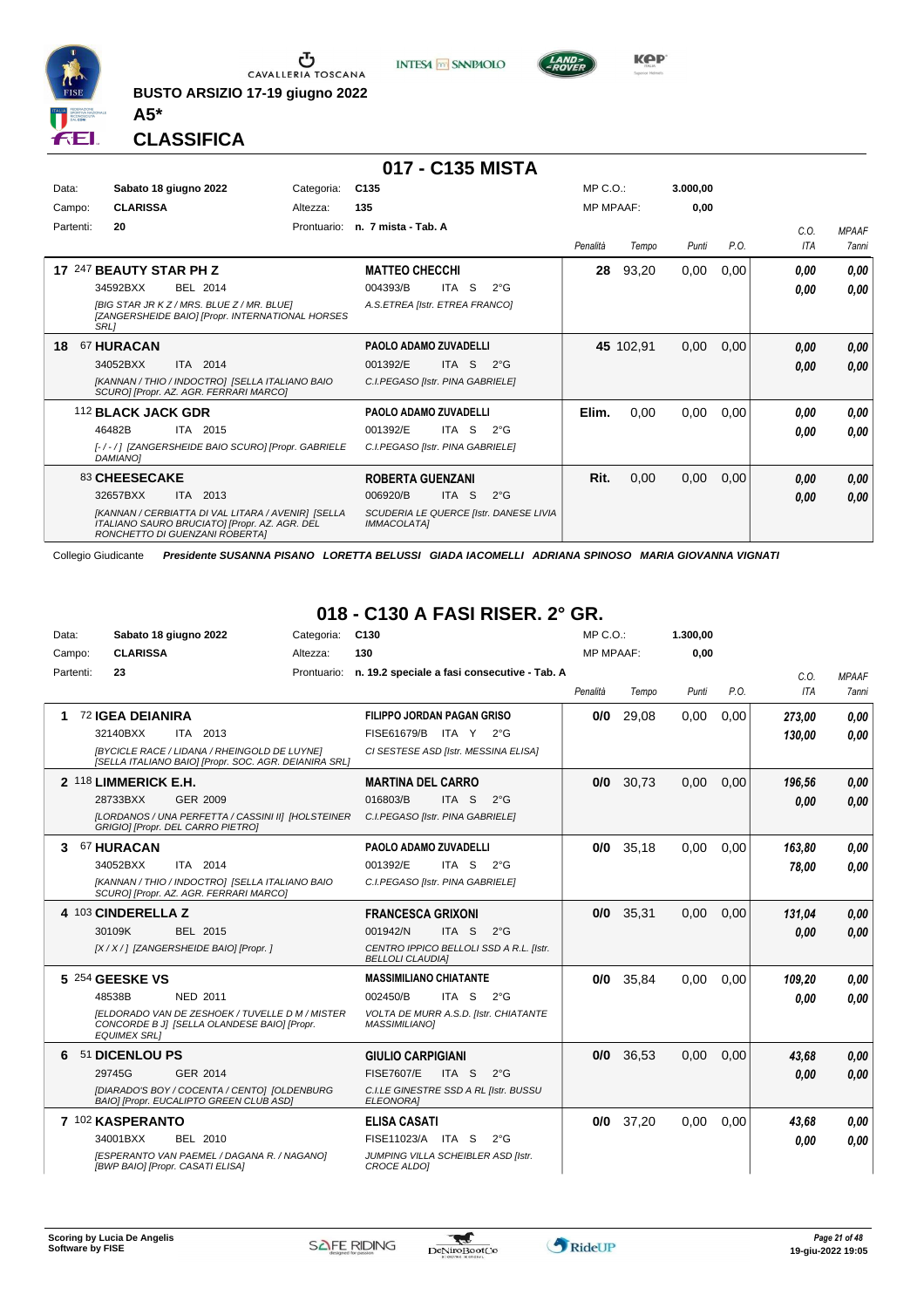

**BUSTO ARSIZIO 17-19 giugno 2022**





**Kep** 

**CLASSIFICA**

**A5\***

## **018 - C130 A FASI RISER. 2° GR.**

| Data:     | Sabato 18 giugno 2022                                                                                                                  | Categoria: | C <sub>130</sub>                                                   | $MP C. O.$ :     |             | 1.300,00 |      |              |                       |
|-----------|----------------------------------------------------------------------------------------------------------------------------------------|------------|--------------------------------------------------------------------|------------------|-------------|----------|------|--------------|-----------------------|
| Campo:    | <b>CLARISSA</b>                                                                                                                        | Altezza:   | 130                                                                | <b>MP MPAAF:</b> |             | 0,00     |      |              |                       |
| Partenti: | 23                                                                                                                                     |            | Prontuario: n. 19.2 speciale a fasi consecutive - Tab. A           | Penalità         | Tempo       | Punti    | P.O. | C.O.<br>ITA  | <b>MPAAF</b><br>7anni |
| 8         | 85 PANDORA DI SANTA PAOLA                                                                                                              |            | <b>LUCA FONTANELLA</b>                                             | 0/4              | 27,77       | 0,00     | 0,00 | 0.00         | 0,00                  |
|           | ITA 2014<br>21825A                                                                                                                     |            | 002395/B<br>ITA S<br>$2^{\circ}$ G                                 |                  |             |          |      | 0.00         | 0,00                  |
|           | [CASCARI / NIXE / CONTENDER] [SELLA ITALIANO BAIO]<br>[Propr. FONTANELLA MARCO]                                                        |            | SCUDERIA SANTA PAOLA ASD [Istr.]                                   |                  |             |          |      |              |                       |
|           | 9 108 MARMOTTA DEIANIRA                                                                                                                |            | <b>FILIPPO JORDAN PAGAN GRISO</b>                                  | 0/4              | 29,92       | 0.00     | 0.00 | 0.00         | 0,00                  |
|           | 46051B<br>ITA 2015                                                                                                                     |            | FISE61679/B ITA Y<br>$2^{\circ}$ G                                 |                  |             |          |      | 0.00         | 0.00                  |
|           | [FOBOS DEIANIRA / FARADHIBA / RHEINGOLD DE LUYNE]<br>[SELLA ITALIANO GRIGIO] [Propr. SOC. AGR. DEIANIRA<br>S.R.L.1                     |            | CI SESTESE ASD [Istr. MESSINA ELISA]                               |                  |             |          |      |              |                       |
|           | <b>10 200 IN DE ACHT</b>                                                                                                               |            | <b>GIULIA GANDOLFI</b>                                             |                  | $0/4$ 35,19 | 0,00     | 0,00 | 0.00         | 0,00                  |
|           | 49262B<br><b>NED 2013</b>                                                                                                              |            | <b>FISE6731/E</b><br>ITA S<br>$2^{\circ}$ G                        |                  |             |          |      | 0.00         | 0,00                  |
|           | [CORLAND / SYDNEY V / ] [KWPN GRIGIO] [Propr. AB<br>LOGISTIC S.R.L.]                                                                   |            | CI LA MORGANA ASD [Istr. GRIMALDI<br><b>MATTEO ANDREA MARCO]</b>   |                  |             |          |      |              |                       |
|           | 11 256 KEKINA FIELD                                                                                                                    |            | <b>GIULIO CARPIGIANI</b>                                           | 0/4              | 35,26       | 0,00     | 0,00 | 0.00         | 0,00                  |
|           | 04779C<br><b>NED 2015</b>                                                                                                              |            | <b>FISE7607/E</b><br>ITA S<br>$2^{\circ}$ G                        |                  |             |          |      | 0.00         | 0,00                  |
|           | [ATOULON VDL / GIKINA FIELD / UKATO] [KWPN BAIO]<br>[Propr. LANZA PIER PAOLO]                                                          |            | C.I.LE GINESTRE SSD A RL [Istr. BUSSU<br>ELEONORA]                 |                  |             |          |      |              |                       |
|           | 12 55 LONDON BIG BANG                                                                                                                  |            | <b>BEATRICE BACCHETTA</b>                                          | 4                | 47,03       | 0.00     | 0,00 | 0,00         | 0,00                  |
|           | 28969BXX<br>ITA 2010                                                                                                                   |            | FISE21510/A ITA Y<br>$2^{\circ}G$                                  |                  |             |          |      | 0,00         | 0.00                  |
|           | [LINCOLM L / SANTA FE / SINGULAR JOTER II] [SELLA<br>ITALIANO BAIO] [Propr. SUCIU DORINA SILVIA]                                       |            | C.I.PEGASO [Istr. PINA GABRIELE]                                   |                  |             |          |      |              |                       |
| 13        | <b>68 EMIRO DELLE SEMENTARECCE</b>                                                                                                     |            | <b>CLEMENTINA GROSSI</b>                                           | 4                | 50,31       | 0,00     | 0,00 | 0.00         | 0,00                  |
|           | 16365F<br>ITA 2015                                                                                                                     |            | 006303/C<br>ITA S<br>$2^{\circ}$ G                                 |                  |             |          |      | 0.00         | 0.00                  |
|           | [NONSTOP / GATTAGARISTA DELLE SEMENTARECCE /<br>QUIDAM DE REVEL] [SELLA ITALIANO BAIO] [Propr. CG                                      |            | G.S.FIAMME AZZURRE [Istr. BERTOLI<br>EVELINA]                      |                  |             |          |      |              |                       |
|           | <b>SPORTHORSES SRLI</b>                                                                                                                |            |                                                                    | 4                |             | 0,00     |      |              |                       |
|           | 14 59 LIGHT BLUE DEL PIETRICCIO ROSSO<br>13091F<br>ITA 2008                                                                            |            | <b>FEDERICO COPPOLA</b><br>003563/E<br>ITA S<br>$2^{\circ}$ G      |                  | 50,44       |          | 0,00 | 0.00<br>0.00 | 0,00<br>0.00          |
|           | [ZIROCCO BLUE VDL / ZWANIQUE / INDOCTRO] [SELLA                                                                                        |            | <b>BOLOGNA SPORT HORSES ASD [Istr.</b>                             |                  |             |          |      |              |                       |
|           | ITALIANO GRIGIO] [Propr. C.I.CASA BASSA ]<br>15 245 DALOUBET DEL COLLE                                                                 |            | COPPOLA FEDERICO]<br><b>MATTEO CHECCHI</b>                         | 4                |             | 0.00     | 0,00 | 0.00         | 0,00                  |
|           | 15628F<br>FRA 2013                                                                                                                     |            | 004393/B<br>ITA S<br>$2^{\circ}$ G                                 |                  | 51,29       |          |      | 0.00         | 0.00                  |
|           | <b>[COROFINO / JUMP CORDELOUBET / COR DE LA</b>                                                                                        |            | A.S.ETREA [Istr. ETREA FRANCO]                                     |                  |             |          |      |              |                       |
|           | BRYERE] [SELLA FRANCESE GRIGIO] [Propr. DEL<br><b>SIGNORE MICHOLI</b>                                                                  |            |                                                                    |                  |             |          |      |              |                       |
|           | 16 249 PICCADILLY                                                                                                                      |            | <b>MATTEO CHECCHI</b>                                              |                  | 4 57,04     | 0,00     | 0,00 | 0,00         | 0,00                  |
|           | 48567B<br>BEL 2015                                                                                                                     |            | 004393/B<br>$2^{\circ}$ G<br>ITA S                                 |                  |             |          |      | 0.00         | 0,00                  |
|           | <b>[ERAS STE HERMELLE / VISA / CLINTON] [BEL.</b><br>WARMBLOEDPAARD BAIO] [Propr. ETREA SPORT<br>HORSES DI CHIAMONE ROSALIA MESSALINA] |            | A.S.ETREA [Istr. ETREA FRANCO]                                     |                  |             |          |      |              |                       |
|           | 17 116 ILANA VAN'T PRINSENVELD                                                                                                         |            | <b>ALESSANDRO ANZANI</b>                                           |                  | 8 51,39     | 0,00     | 0,00 | 0.00         | 0,00                  |
|           | 29775BXX<br><b>BEL 2008</b>                                                                                                            |            | FISE12619/B ITA S<br>$2^{\circ}$ G                                 |                  |             |          |      | 0.00         | 0,00                  |
|           | [VERDI / TOP GUN VAN'T PRINSENVELD / GOTSPE] [BEL.<br>WARMBLOEDPAARD BAIO] [Propr. ANZANI ALESSANDRO]                                  |            | CI LA STELLA ASD [Istr. MAZZA DIEGO]                               |                  |             |          |      |              |                       |
|           | 18 <sup>128</sup> CELTHICO OXER                                                                                                        |            | PIERPAOLO ADDIS                                                    |                  | 36 78,62    | 0,00     | 0,00 | 0.00         | 0,00                  |
|           | 25226G<br>ITA 2011                                                                                                                     |            | 001241/N<br>ITA S<br>$2^{\circ}G$                                  |                  |             |          |      | 0,00         | 0,00                  |
|           | ITOULON / CHLOE Z / CHELLANO Z] [SELLA ITALIANO<br>BAIO] [Propr. MARIANESCHI STEPHANIE]                                                |            | CENTRO IPPICO BELLOLI SSD A R.L. [Istr.<br><b>BELLOLI CLAUDIA]</b> |                  |             |          |      |              |                       |
|           | 48 HARENA MB                                                                                                                           |            | <b>GIULIA GANDOLFI</b>                                             | Elim.            | 0,00        | 0,00     | 0,00 | 0.00         | 0,00                  |
|           | 49521B<br><b>NED 2012</b>                                                                                                              |            | <b>FISE6731/E</b><br>ITA S<br>$2^{\circ}$ G                        |                  |             |          |      | 0.00         | 0,00                  |
|           | [ANDIAMO / DARENA MB / CANTURANO] [KWPN BAIO]<br>[Propr. AB LOGISTIC S.R.L.]                                                           |            | CI LA MORGANA ASD [Istr. GRIMALDI<br><b>MATTEO ANDREA MARCO]</b>   |                  |             |          |      |              |                       |
|           | 76 ALL THAT GLITTERS TH                                                                                                                |            | <b>CHIARA DELLA CAGNOLETTA</b>                                     | Elim.            | 0,00        | 0,00     | 0,00 | 0,00         | 0,00                  |
|           | GBR 2012<br>47575B                                                                                                                     |            | FISE78685/B ITA J<br>$2^{\circ}$ G                                 |                  |             |          |      | 0,00         | 0,00                  |
|           | [BILLY CONGO / VALARINA / MILL REEF VDL] [ANGLO<br>NORMANNO SAURO] [Propr. MELZI SARA]                                                 |            | C.I.PEGASO [Istr. PINA GABRIELE]                                   |                  |             |          |      |              |                       |
|           | <b>87 CANOSO</b>                                                                                                                       |            | <b>VIOLA MONTANELLI</b>                                            | Elim.            | 0,00        | 0,00     | 0,00 | 0.00         | 0,00                  |
|           | 31782BXX<br>GER 2008                                                                                                                   |            | FISE31818/B ITA S<br>$2^{\circ}$ G                                 |                  |             |          |      | 0.00         | 0,00                  |
|           | [CASSINI II / CELIA / CONTENDER] [HANNOVER GRIGIO]<br>[Propr. CIRCOLO IPPICO VITTORI A.S.D.]                                           |            | C.I.PEGASO [Istr. PINA GABRIELE]                                   |                  |             |          |      |              |                       |
|           |                                                                                                                                        |            |                                                                    |                  |             |          |      |              |                       |

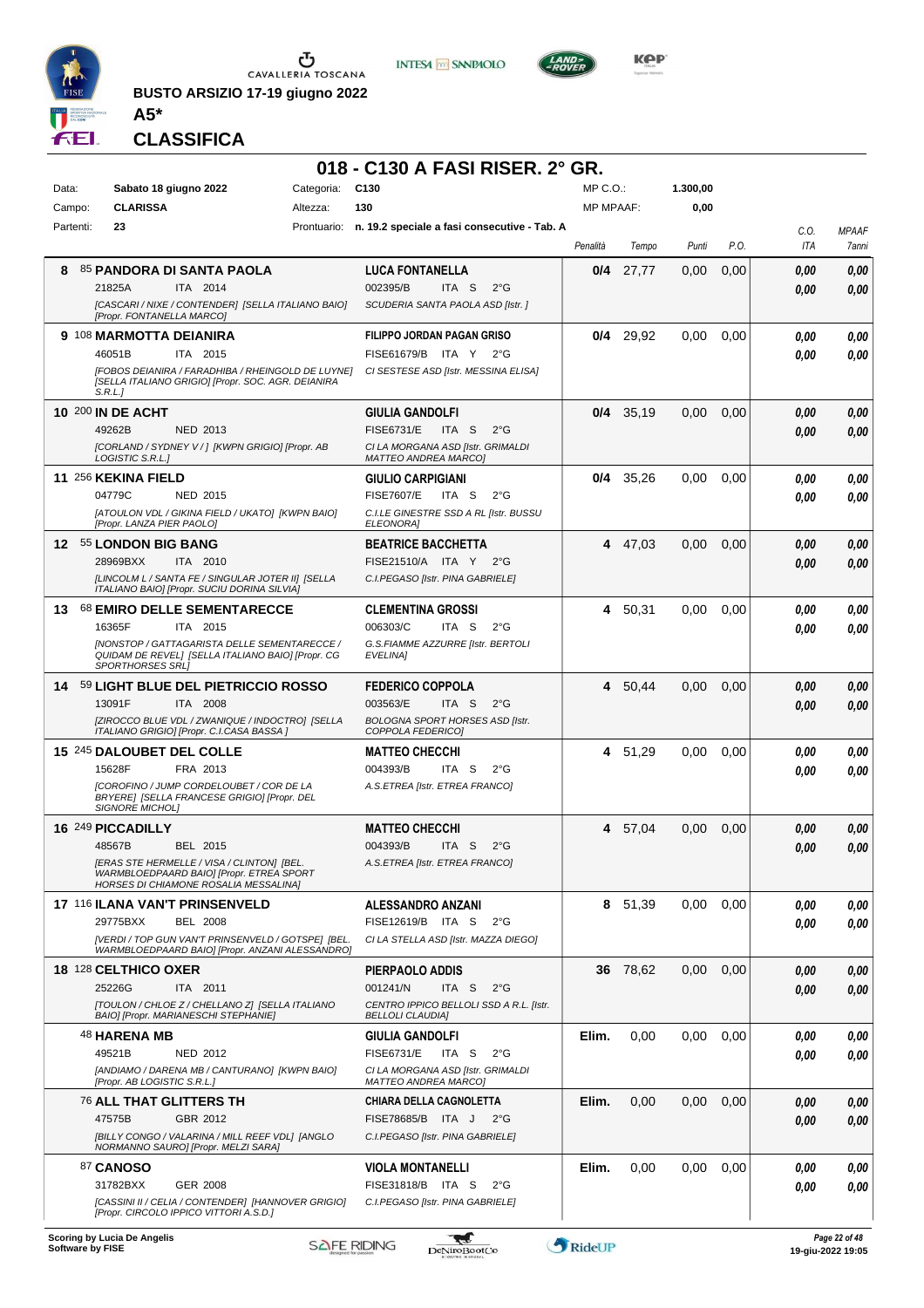

**INTESA M** SANPAOLO



**KPP** 

**CLASSIFICA**

**A5\***

## **018 - C130 A FASI RISER. 2° GR.**

| Data:     | Sabato 18 giugno 2022                                                                          | Categoria:  | C <sub>130</sub>                             |           |                                        | $MP C. O.$ :     |       | 1.300.00 |      |      |              |
|-----------|------------------------------------------------------------------------------------------------|-------------|----------------------------------------------|-----------|----------------------------------------|------------------|-------|----------|------|------|--------------|
| Campo:    | <b>CLARISSA</b>                                                                                | Altezza:    | 130                                          |           |                                        | <b>MP MPAAF:</b> |       | 0,00     |      |      |              |
| Partenti: | 23                                                                                             | Prontuario: | n. 19.2 speciale a fasi consecutive - Tab. A |           |                                        |                  |       |          |      | C.O  | <b>MPAAF</b> |
|           |                                                                                                |             |                                              |           |                                        | Penalità         | Tempo | Punti    | P.O. | ITA  | 7anni        |
|           | 17 CORNET ROUET PS                                                                             |             | <b>ANNALISA RENZI</b>                        |           |                                        | Rit.             | 0.00  | 0,00     | 0.00 | 0.00 | 0.00         |
|           | 48753B<br>GER 2015                                                                             |             | 002694/A                                     | S<br>ITA. | $2^{\circ}$ G                          |                  |       |          |      | 0.00 | 0.00         |
|           | [CORNET OBOLENSKY / RAMANUJA / ] [OLDENBURG<br>BAIO SCUROI [Propr. RENZI ALBERTO]              |             | <b>NATALEI</b>                               |           | SIMPLY HORSE SSD A RL [Istr. CHIAUDANI |                  |       |          |      |      |              |
|           | 58 CRISTAL DI SANTA PAOLA                                                                      |             | <b>LUCA FONTANELLA</b>                       |           |                                        | Rit.             | 0.00  | 0.00     | 0.00 | 0.00 | 0.00         |
|           | 21824A<br>ITA 2014                                                                             |             | 002395/B                                     | -S<br>ITA | $2^{\circ}G$                           |                  |       |          |      | 0.00 | 0.00         |
|           | [CRISTALLO I / CAMELY Z / CANABIS Z] [SELLA ITALIANO<br><b>BAIOI IPropr. FONTANELLA MARCOI</b> |             | <b>SCUDERIA SANTA PAOLA ASD IIstr. 1</b>     |           |                                        |                  |       |          |      |      |              |

Collegio Giudicante *Presidente SUSANNA PISANO LORETTA BELUSSI GIADA IACOMELLI ADRIANA SPINOSO MARIA GIOVANNA VIGNATI*

## **019 - C130 A FASI RISER. 1° GR. - QUALIFICANTE**

| Data:               | Sabato 18 giugno 2022                                                                                                      | Categoria:              | C <sub>130</sub>                                                       | MP C.O.:         |         | 1.000,00 |      |                    |                                    |
|---------------------|----------------------------------------------------------------------------------------------------------------------------|-------------------------|------------------------------------------------------------------------|------------------|---------|----------|------|--------------------|------------------------------------|
| Campo:<br>Partenti: | <b>CLARISSA</b><br>20                                                                                                      | Altezza:<br>Prontuario: | 130<br>n. 19.2 speciale a fasi consecutive - Tab. A                    | <b>MP MPAAF:</b> |         | 0,00     |      |                    |                                    |
|                     |                                                                                                                            |                         |                                                                        | Penalità         | Tempo   | Punti    | P.O. | C.O.<br><b>ITA</b> | <b>MPAAF</b><br>7anni              |
|                     | 1 154 STAR WITHE                                                                                                           |                         | <b>SIDNEY PAGAN GRISO</b>                                              | 0/0              | 30,00   | 0.00     | 0,00 | 200,00             | 0.00                               |
|                     | 25917BXX<br>ITA 2007                                                                                                       |                         | FISE62545/B ITA Y<br>$1^{\circ}G$                                      |                  |         |          |      | 100,00             | 0,00                               |
|                     | [STARON / STARLIGHT / DOMINO] [SELLA ITALIANO<br>BAIO] [Propr. ROSSI PAOLO]                                                |                         | CI SESTESE ASD [Istr. MESSINA ELISA]                                   |                  |         |          |      |                    |                                    |
|                     | 2 144 POLITICO                                                                                                             |                         | <b>ALBERTO MOYERSOEN</b>                                               | 0/0              | 32,31   | 0.00     | 0,00 | 144,00             | 0,00                               |
|                     | 19346A<br>ITA 2013                                                                                                         |                         | FISE85502/B ITA S<br>1°G                                               |                  |         |          |      | 60,00              | 0.00                               |
|                     | [ATHLETICO I / POLINESIA / BURG'S PIONER] [SELLA<br>ITALIANO GRIGIO] [Propr. RUFFINO SIMONE]                               |                         | ASIM CLUB LA VISCONTEA AID [Istr.<br><b>LUPINETTI GIANLUCA]</b>        |                  |         |          |      |                    |                                    |
|                     | 3 134 JOY DU GENTRY                                                                                                        |                         | <b>ALESSANDRA SOFIA PICCHIO</b>                                        | 4                | 49,05   | 0,00     | 0,00 | 120,00             | 0,00                               |
|                     | 21978A<br><b>BEL 2009</b>                                                                                                  |                         | FISE38129/A ITA J<br>1°G                                               |                  |         |          |      | 0.00               | 0.00                               |
|                     | [WANDOR VAN DE MISPELAERE / NOREE D'HARMONIE /<br>EROS PLATIERE] [BWP SAURO] [Propr. S.A. JUMPING<br><b>HORSES S.R.L.1</b> |                         | LA CARAMELLA ASD [Istr. RICHARD JANE]                                  |                  |         |          |      |                    |                                    |
|                     | 4 137 QUICK ME                                                                                                             |                         | <b>SILVIA GUERCILENA</b>                                               | 4                | 49.95   | 0.00     | 0.00 | 96.00              | 0,00                               |
|                     | 28544K<br>GER 2013                                                                                                         |                         | FISE103937/B ITA J<br>$1^{\circ}G$                                     |                  |         |          |      | 0.00               | 0.00                               |
|                     | [QUICK STAR IV / VIENNA / ] [OLDENBURG ROANO<br>SCURO] [Propr. GUERCILENA ANDREA]                                          |                         | C.I.PEGASO [Istr. PINA GABRIELE]                                       |                  |         |          |      |                    |                                    |
|                     | 5 257 VALESCA                                                                                                              |                         | <b>GRETA LAURORA</b>                                                   | 4                | 50,03   | 0,00     | 0,00 | 80,00              | 0,00                               |
|                     | <b>GER 2008</b><br>29787BXX                                                                                                |                         | <b>FISE27286/B</b><br>ITA S<br>$1^{\circ}G$                            |                  |         |          |      | 0,00               | 0,00                               |
|                     | [VALENTINO / STAPIRA / STAKKATO] [HANNOVER<br>SAURO] [Propr. IL BOSCHETTO SOCIETA' AGRICOLA SRL]                           |                         | A.S.ETREA [Istr. ETREA FRANCO]                                         |                  |         |          |      |                    |                                    |
|                     | 6 168 CRISTALGIO                                                                                                           |                         | <b>ROBERTO CARNIO</b>                                                  | 4                | 50,62   | 0.00     | 0,00 | 32,00              | 0.00                               |
|                     | 34231BXX<br>ITA 2014                                                                                                       |                         | 007068/B<br>ITA SA 1°G                                                 |                  |         |          |      | 40,00              | 0.00                               |
|                     | [CRISTALLO II / ZOLFATIC / ZOLA DADY] [SELLA ITALIANO<br>GRIGIO] [Propr. AZ. AGR. CARNIO ROBERTO]                          |                         | ASD SCUDERIA MUNEL [Istr. NEBULONI<br><b>ALESSIA1</b>                  |                  |         |          |      |                    |                                    |
|                     | 7 167 FAUSTO VAN 'T VERAHOF                                                                                                |                         | <b>GAIA LAZZARINI</b>                                                  | 4                | 51,09   | 0,00     | 0,00 | 0.00               | 0,00                               |
|                     | 28347K<br><b>NED 2005</b>                                                                                                  |                         | FISE29798/A ITA J<br>$1^{\circ}G$                                      |                  |         |          |      | 0.00               | 0.00                               |
|                     | $[X/X/]$ [BWP BAIO] [Propr.]                                                                                               |                         | A.S.SPORT IPPICI VALDOSTANI [Istr.                                     |                  |         |          |      |                    |                                    |
|                     |                                                                                                                            |                         | BARROVECCHIO BALDASSARREJ                                              |                  |         |          |      |                    |                                    |
|                     | 8 131 ORANGE STAR DB                                                                                                       |                         | <b>GAIA LAZZARINI</b>                                                  | 4                | 52,09   | 0,00     | 0,00 | 0.00               | 0,00                               |
|                     | 21110A<br>BEL 2014                                                                                                         |                         | FISE29798/A ITA J<br>$1^{\circ}$ G                                     |                  |         |          |      | 0.00               | 0.00                               |
|                     | [KANNAN / RAINA Z / RAMIRO] [BWP SAURO] [Propr.<br><b>HORSESHOP SRL1</b>                                                   |                         | A.S.SPORT IPPICI VALDOSTANI [Istr.<br><b>BARROVECCHIO BALDASSARREI</b> |                  |         |          |      |                    |                                    |
|                     | 9 188 LADY MIMOSA                                                                                                          |                         | <b>FEDERICO LEGNANI</b>                                                | 4                | 57,39   | 0.00     | 0.00 | 0,00               | 0,00                               |
|                     | 34864BXX<br>ITA 2015                                                                                                       |                         | FISE84415/B ITA J<br>$1^{\circ}G$                                      |                  |         |          |      | 0.00               | 0.00                               |
|                     | [ODEON / BRENDA DELLA MONICA / CACAO<br>COURCELLE] [SELLA ITALIANO SAURO] [Propr. LEGNANI<br><b>FABIO]</b>                 |                         | C.I.SAN MARCO [Istr. LEGNANI FABIO]                                    |                  |         |          |      |                    |                                    |
|                     | 10 158 ETAMINE JACOB                                                                                                       |                         | <b>GRAZIA MARIA AULETTA</b>                                            |                  | 8 51,03 | 0,00     | 0,00 | 0.00               | 0,00                               |
|                     | 47466B<br>FRA 2014                                                                                                         |                         | FISE45036/B ITA S<br>1°G                                               |                  |         |          |      | 0.00               | 0.00                               |
|                     | [UTRILLO VD HEFFINCK / POURSUITE JACOB / ] [SELLA<br>FRANCESE GRIGIO] [Propr. AULETTA GRAZIA MARIA]                        |                         | C.I.PEGASO [Istr. PINA GABRIELE]                                       |                  |         |          |      |                    |                                    |
| Software by FISE    | <b>Scoring by Lucia De Angelis</b>                                                                                         | <b>SAFE RIDING</b>      | DeNiroBootCo                                                           | RideUP           |         |          |      |                    | Page 23 of 48<br>19-aiu-2022 19:05 |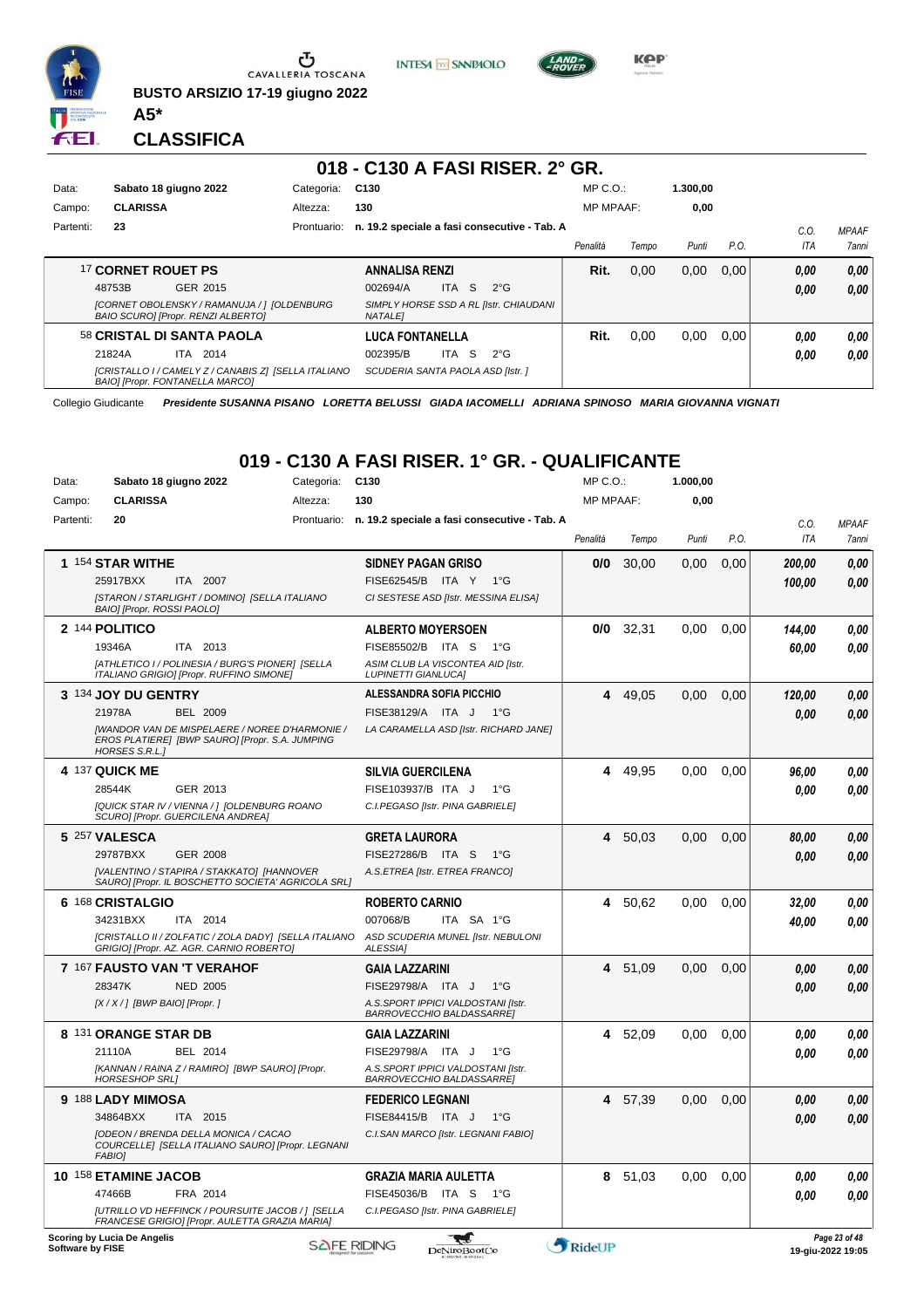

CAVALLERIA TOSCANA

**BUSTO ARSIZIO 17-19 giugno 2022**





KOP

**CLASSIFICA**

**A5\***

#### **019 - C130 A FASI RISER. 1° GR. - QUALIFICANTE** Data: Sabato 18 giugno 2022 Categoria: C130 Prontuario: **n. 19.2 speciale a fasi consecutive - Tab. A** Campo: **CLARISSA** Partenti: **20** Altezza: **130**  $MP \cap \bigcap$ MP MPAAF: **1.000,00 0,00** *Penalità Tempo Punti P.O. C.O. ITA MPAAF 7anni* **11** 159 **FALCON DE SEMILLY** BEL 2005 **FEDERICA ANGIOLELLA** *[DIAMANT DE SEMILLY / ODA / LORD Z] [BEL. WARMBLOEDPAARD BAIO] [Propr. ESPOSITO LUIGI] LA PRATERIA SOCIETA' COOP. SOC. [Istr. JANSSON REISSMULLER HANNA JANINA MARIA]* 27590M BEL 2005 FISE40922/B ITA S 1°G **0,00 0,00 8** 51,62 0,00 0,00 *0,00 0,00 0,00* **12** 132 **CAY ONE** GER 2010 **BEATRICE OREGIONI** *[CAN DO L / SYLVI / SPACEMAN] [WESTFALEN BAIO] [Propr. ETREA SPORT HORSES DI CHIAMONE ROSALIA MESSALINA] ASD SCUDERIA MUNEL [Istr. PINO GIOVANBATTISTA]* FISE70839/R ITA Y 1°G **8** 51,92 0,00 0,00 *0,00 0,00 0,00* 33371BXX GER\_2010 FISE70839/B ITA Y 1°G <mark> 0,00 0,00</mark> **13** 147 **CHINZANO Z** BEL 2007 **NICOLA BORGHI** *[CINQUECENTO Z / ANGIE L'AMOUR Z / ACALWAH BY ZYX] [ZANGERSHEIDE GRIGIO] [Propr. AZ. AGR. SANTA CRISTINA DI CORINI CARLO] BOLOGNA SPORT HORSES ASD [Istr. COPPOLA FEDERICO]* ITA J 1°G 28330T FISE37540/E *0,00* **12** 47,47 0,00 0,00 *0,00 0,00 0,00* **14** 193 **UDARCO SON V ROSSEMHOF Z** BEL 2009 **GIORGIO BORGHI** *[UDARCO VAN OVERIS / IDEAL D'ADIEU / ADIEU Z] [ZANGERSHEIDE BAIO] [Propr. FERRARI GINO ALESSIA] BOLOGNA SPORT HORSES ASD [Istr. COPPOLA FEDERICO]* ITA SA 1°G **12** 50,16 0,00 0,00 *0,00 0,00 0,00* 14965E BEL 2009 003308/E ITA SA 1°G <mark> *0,00 0,00*</mark> **15** 196 **DIRA** GER 2011 **CECILE CHRISTIANE JOSEPHINE** *[CHIN CHAMP / ZIRA / CRAWFORD] [HOLSTEINER BAIO] [Propr. AUGUSTO CECILE CHRISTIANE JOSEPHINE] C.I.BRIANTEO ASD [Istr. NICOLOSO PAOLO]* ITA S 1°G **13** 67,94 0,00 0,00 *0,00 0,00 0,00* 33483BXX GER\_2011 006558/A ITA S 1°G <mark> 0,00 0,00</mark> 171 **GINA** NED 2011 **NICOLE LOCATELLI** *[OPIUM / WAIKIKI / CANTOS] [KWPN BAIO] [Propr. LOCATELLI NICOLE] C.I.BRIANTEO ASD [Istr. NICOLOSO PAOLO]* ITA S 1°G 33687BXX FISE26919/B *0,00* **Elim.** 0,00 0,00 0,00 *0,00 0,00 0,00* 185 **VYBORG** FRA 2009 **GIULIA ARTIOLI** *[HUPPYDAM DES HORTS / OAN DU VERY / QUICK STAR] [SELLA FRANCESE BAIO] [Propr. MARITAN FRANCESCA] C.I.PEGASO [Istr. ZUVADELLI PAOLO ADAMO]* ITA S 1°G **Elim.** 0,00 0,00 0,00 *0,00 0,00 0,00* 32055BXX FRA 2009 009071/B ITA S 1°G <mark>0 ,00 0,00</mark> 169 **VIXY DU CHENOIS** FRA 2009 **GENNARO BRUNO SCOTTI** *[IDEAL DE LA LOGE / NATSOUS DE FRANCE / QUAT' SOUS] [SELLA FRANCESE BAIO] [Propr. BARDELLI FILIPPO] SCUD. IL CRISTALLO ASD [Istr. BEATA CRISTINA NOVELLA]* ITA S 1°G **Rit.** 0,00 0,00 0,00 *0,00 0,00 0,00* 17585F FRA 2009 003958/A ITA S 1°G <mark> *0,00 0,00*</mark> **FC** 76 **PAOLO ADAMO ZUVADELLI** *C.I.PEGASO [Istr. PINA GABRIELE]* ITA S 2°G **Partito** *0,00 0,00 0,00* 001392/E *0,00* **FC** 117 **MARGHERITA ROCCA** *JUMP C.I. DELLA BRIANZA ASD [Istr. ROCCA MARGHERITA]* ITA S 2°G 019379/B *0,00* **Partito** *0,00 0,00 0,00*

Collegio Giudicante *Presidente SUSANNA PISANO LORETTA BELUSSI GIADA IACOMELLI ADRIANA SPINOSO MARIA GIOVANNA VIGNATI*

#### **020 - C120 A FASI**

| Data:                   |                                  | Sabato 18 giugno 2022                    | Categoria:  | C <sub>120</sub>      |                                                                | $MP C. O.$ :     |       | 700.00 |      |       |                                    |
|-------------------------|----------------------------------|------------------------------------------|-------------|-----------------------|----------------------------------------------------------------|------------------|-------|--------|------|-------|------------------------------------|
| Campo:                  | <b>CLARISSA</b>                  |                                          | Altezza:    | 120                   |                                                                | <b>MP MPAAF:</b> |       | 0,00   |      |       |                                    |
| Partenti:               | 32                               |                                          | Prontuario: |                       | n. 19.2 speciale a fasi consecutive - Tab. A                   |                  |       |        |      | C.0   | <b>MPAAF</b>                       |
|                         |                                  |                                          |             |                       |                                                                | Penalità         | Tempo | Punti  | P.O. | ITA   | 7anni                              |
|                         |                                  | 165 AEQUITUS VH BERGERHOF Z              |             |                       | <b>GREGORY GARCIA</b>                                          | 0/0              | 28.93 | 0,00   | 0.00 | 87,50 | 0,00                               |
|                         | 28931K                           | SCN 2015                                 |             |                       | FISE122755/K FRA SA 1°G                                        |                  |       |        |      | 0,00  | 0,00                               |
|                         |                                  | [X / X / ] [ZANGERSHEIDE BAIO] [Propr. ] |             | FISE [Istr.]          |                                                                |                  |       |        |      |       |                                    |
|                         |                                  | 2 156 MAGIC STAR VAN DE EEDTHOEK         |             | <b>MATTIA BOTTINO</b> |                                                                | 0/0              | 29.19 | 0,00   | 0.00 | 63,00 | 0.00                               |
|                         | 28811K                           | BEL 2012                                 |             | FISE10111/C           | ITA Y<br>$1^{\circ}G$                                          |                  |       |        |      | 0.00  | 0.00                               |
|                         | [X / X / ] [BWP ROANO] [Propr. ] |                                          |             |                       | C.I. GEN. CACCIANDRA ASD [Istr.<br><b>LAZZARINI FRANCESCO1</b> |                  |       |        |      |       |                                    |
| <b>Software by FISE</b> | Scoring by Lucia De Angelis      |                                          |             | <b>SAFE RIDING</b>    | DeNiroBootCo                                                   | RideUP           |       |        |      |       | Page 24 of 48<br>19-aiu-2022 19:05 |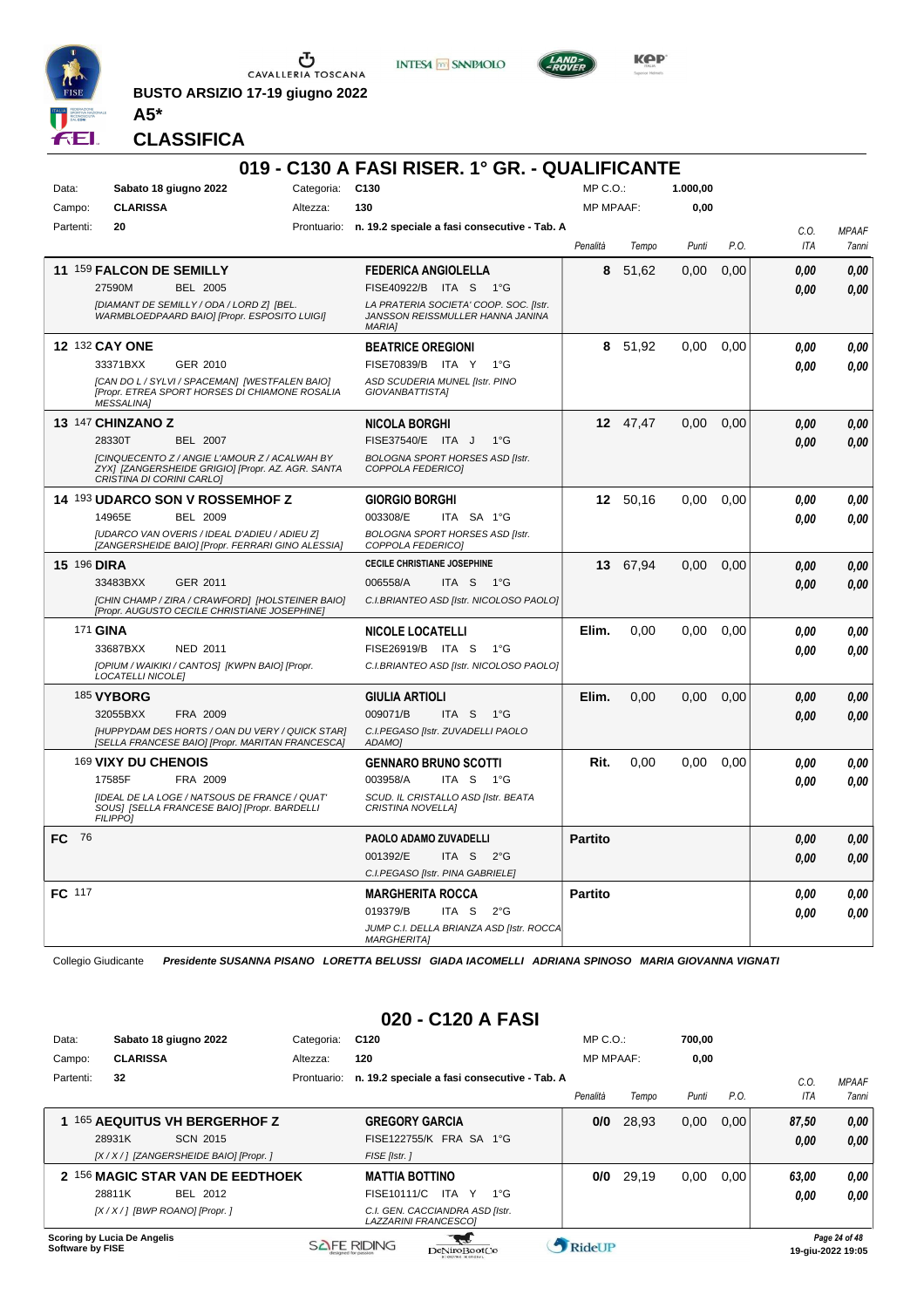

**BUSTO ARSIZIO 17-19 giugno 2022 A5\***





**CLASSIFICA**

## **020 - C120 A FASI**

| Data:     | Sabato 18 giugno 2022                                                                           | Categoria:  | C <sub>120</sub>                                          | $MP C. O.$ :     |             | 700,00 |      |            |              |
|-----------|-------------------------------------------------------------------------------------------------|-------------|-----------------------------------------------------------|------------------|-------------|--------|------|------------|--------------|
| Campo:    | <b>CLARISSA</b>                                                                                 | Altezza:    | 120                                                       | <b>MP MPAAF:</b> |             | 0,00   |      |            |              |
| Partenti: | 32                                                                                              | Prontuario: | n. 19.2 speciale a fasi consecutive - Tab. A              |                  |             |        |      | C.0.       | <b>MPAAF</b> |
|           |                                                                                                 |             |                                                           | Penalità         | Tempo       | Punti  | P.O. | <b>ITA</b> | 7anni        |
|           | 3 124 CABERLINA RV                                                                              |             | <b>GIACOMO LANZI</b>                                      | 0/0              | 29,78       | 0,00   | 0,00 | 52,50      | 0,00         |
|           | 04028C<br><b>NED 2007</b>                                                                       |             | FISE13217/C ITA J<br>$1^{\circ}G$                         |                  |             |        |      | 0,00       | 0,00         |
|           | [CAROLUS II / WABERLINA R / LUPICUR] [KWPN BAIO]<br>[Propr. MERENGONE FLAVIA]                   |             | C.I.LO SCRIVIA ASD [Istr. LANZI FABIANO]                  |                  |             |        |      |            |              |
|           | 4 125 MAOLELE                                                                                   |             | <b>VIKTOR SARTOR</b>                                      | 0/0              | 30,75       | 0,00   | 0,00 | 42,00      | 0,00         |
|           | 25588BXX<br>ITA 2006                                                                            |             | FISE97727/B ITA C<br>1°G                                  |                  |             |        |      | 175,00     | 0,00         |
|           | [FREDERIC DEGLI ASSERI / MAOLA / DAMIRO] [SELLA                                                 |             | JURIBELLO [Istr. MAZZOLA DENIS]                           |                  |             |        |      |            |              |
|           | ITALIANO BAIO] [Propr. SARTOR VIKTOR]                                                           |             |                                                           |                  |             |        |      |            |              |
|           | 5 160 LITLE KING<br>24976BXX<br>ITA 2006                                                        |             | <b>ELISA MESSINA</b><br>FISE40298/B ITA S<br>$1^{\circ}G$ | 0/0              | 30,98       | 0,00   | 0,00 | 35,00      | 0,00         |
|           | [DOHITZUN GUERNICA / INKA D'04 / WENGO] [SELLA                                                  |             | CI SESTESE ASD [Istr. MESSINA ELISA]                      |                  |             |        |      | 105,00     | 0,00         |
|           | ITALIANO SAURO] [Propr. MESSINA ELISA]                                                          |             |                                                           |                  |             |        |      |            |              |
|           | 6 186 PENELOPE DI BOSCOCHIARO                                                                   |             | ELENA MARTINALLI                                          | 0/0              | 31,47       | 0,00   | 0,00 | 14,00      | 0,00         |
|           | ITA 2012<br>12673D                                                                              |             | 006103/B<br>ITA <sub>S</sub><br>$1^{\circ}G$              |                  |             |        |      | 70,00      | 0,00         |
|           | [NABAB DE REVE / DENISE DI BOSCOCHIARO / ] [SELLA<br>ITALIANO BAIO] [Propr. MARTINALLI ELENA]   |             | C.I.LA CICOGNETTA ASD [Istr. TROMBETTA<br>ANDREA]         |                  |             |        |      |            |              |
|           | 7 164 KINAH VAN DE NACHTEGAAL                                                                   |             | <b>CARLOTTA SELLA</b>                                     |                  | $0/0$ 31,97 | 0,00   | 0,00 | 14,00      | 0,00         |
|           | BEL 2010<br>32668BXX                                                                            |             | FISE18026/A ITA S<br>1°G                                  |                  |             |        |      | 0,00       | 0,00         |
|           | <b>ICONTE BELLINI / HANOI VAN DE NACHTEGAAL / LORD ZI</b>                                       |             | CI SESTESE ASD [Istr. PAGAN GRISO                         |                  |             |        |      |            |              |
|           | [BEL. WARMBLOEDPAARD BAIO] [Propr. SELLA<br>CARLOTTA]                                           |             | <b>CELESTE</b>                                            |                  |             |        |      |            |              |
| 8         | 94 CARLOTTA IX                                                                                  |             | ALBA CAMPONOVO                                            | 0/0              | 33,33       | 0,00   | 0,00 | 14,00      | 0,00         |
|           | 47183B<br>GER 2014                                                                              |             | FISE117995/K SUI J<br>1°G                                 |                  |             |        |      | 0.00       | 0.00         |
|           | [CASTINO / QUICKI NICKI / QUO VADOS] [WESTFALEN<br>BAIO] [Propr. ALBERTANO PAOLA]               |             | [Istr. RAGIONE FRANCESCO]                                 |                  |             |        |      |            |              |
|           | 9 157 ASCOT                                                                                     |             | ELENA DALLAGIOVANNA                                       | 0/0              | 33,36       | 0,00   | 0,00 | 14,00      | 0,00         |
|           | RO 2008<br>28155BXX                                                                             |             | FISE48862/B ITA S<br>1°G                                  |                  |             |        |      | 0.00       | 0,00         |
|           | [ASCOT / LANDINA / LANDO] [SELLA ROMANIA GRIGIO]                                                |             | JUMPING VILLA SCHEIBLER ASD [Istr.                        |                  |             |        |      |            |              |
|           | [Propr. BRASCA BEATRICE]                                                                        |             | <b>CROCE ALDO]</b>                                        |                  |             |        |      |            |              |
|           | <b>10 241 QUIRINA</b><br>30380K<br>GER 2010                                                     |             | <b>VERA SENONER</b><br>FISE4023/V<br>ITA S<br>1°G         | 0/0              | 33,87       | 0,00   | 0,00 | 0.00       | 0,00         |
|           | [X / X / ] [HOLSTEINER BAIO] [Propr. ]                                                          |             | CE VAL GARDENA ASD [Istr. MARKART                         |                  |             |        |      | 0.00       | 0.00         |
|           |                                                                                                 |             | <b>JOSEF1</b>                                             |                  |             |        |      |            |              |
|           | 11 258 FLUBBER DELLA CORTE                                                                      |             | <b>GRETA LAURORA</b>                                      | 0/0              | 35,59       | 0,00   | 0,00 | 0.00       | 0,00         |
|           | 15903E<br>ITA 2012                                                                              |             | FISE27286/B ITA S<br>1°G                                  |                  |             |        |      | 0.00       | 0,00         |
|           | [CONTENDRO / ALBA NASCENTE / OLYMPIQUE LONDON]<br>[SELLA ITALIANO BAIO] [Propr. AZ.AGR. RAINERI |             | A.S.ETREA [Istr. ETREA FRANCO]                            |                  |             |        |      |            |              |
|           | <b>GIOVANNII</b>                                                                                |             |                                                           |                  |             |        |      |            |              |
|           | 12 181 BELLE DU STREMBERG                                                                       |             | CRISTINA PRUSSIANI                                        | 0/0              | 36,54       | 0,00   | 0,00 | 0,00       | 0,00         |
|           | FRA 2011<br>14214D                                                                              |             | FISE19026/B ITA S<br>1°G                                  |                  |             |        |      | 0.00       | 0,00         |
|           | ICANADIAN RIVER / GAZELLE DU LUOT / SOCRATE DE<br>CHIVRE] [SELLA FRANCESE ROANO] [Propr. A-TEAM |             | C.I.PEGASO [Istr. PINA GABRIELE]                          |                  |             |        |      |            |              |
|           | <b>HORSES SRL]</b><br>13 166 HABIBI D.Z.I.D.W.J                                                 |             | BELAL MOHAMED IBRAHIM ATTOUT                              |                  |             |        |      |            |              |
|           | 30566K<br><b>NED 2015</b>                                                                       |             | FISE67492/A EGY C 1°G                                     |                  | $0/4$ 28,25 | 0,00   | 0,00 | 0.00       | 0,00         |
|           | [VERDI / DIDE Z.I.D.J. / CICEROY T.] [KWPN BAIO] [Propr.                                        |             | S.I.TORINESE [Istr. GIORDANO NICOLAS]                     |                  |             |        |      | 0,00       | 0,00         |
|           | RASHED BELAL MOHAMED]                                                                           |             |                                                           |                  |             |        |      |            |              |
|           | 14 175 AVOURNEEN                                                                                |             | <b>QUAN GIOIA CRESPI</b>                                  |                  | $0/4$ 34,61 | 0,00   | 0,00 | 0.00       | 0,00         |
|           | 47310B<br>GER 2008                                                                              |             | FISE96280/B ITA J<br>1°G                                  |                  |             |        |      | 0.00       | 0,00         |
|           | [CARENTAN / LARA LOUISA / ] [HOLSTEINER BAIO] [Propr.<br><b>CRESPI STEFANO]</b>                 |             | NRCP [Istr. GOULU OSCAR F J]                              |                  |             |        |      |            |              |
|           | <b>15 162 ALL STAR</b>                                                                          |             | BARBARA DEMARCHI                                          |                  | $0/4$ 35,35 | 0,00   | 0,00 | 0.00       | 0,00         |
|           | 31292BXX<br>ITA 2012                                                                            |             | FISE37454/B ITA S<br>$1^{\circ}G$                         |                  |             |        |      | 0,00       | 0,00         |
|           | [CATOKI / PIRANHA 0005 / POPCORN] [SELLA ITALIANO<br>BAIO] [Propr. DEMARCHI BARBARA]            |             | C.I.LA CICOGNETTA ASD [Istr. TROMBETTA<br>ANDREA]         |                  |             |        |      |            |              |
|           | 16 99 SPRING BLOSSOM                                                                            |             | SABRINA CAIMI                                             |                  | $0/4$ 37,97 | 0,00   | 0,00 | 0.00       | 0,00         |
|           | 34695BXX<br>GER 2014                                                                            |             | 005762/B<br>ITA S<br>1°G                                  |                  |             |        |      | 0,00       | 0,00         |
|           | [STALYPSO / ESPERANZA / ESPRI] [HANNOVER BAIO]                                                  |             | C.E.L. ASD [Istr. CASTELLI ENRICO]                        |                  |             |        |      |            |              |
|           | [Propr. CAIMI DARIO]                                                                            |             |                                                           |                  |             |        |      |            |              |

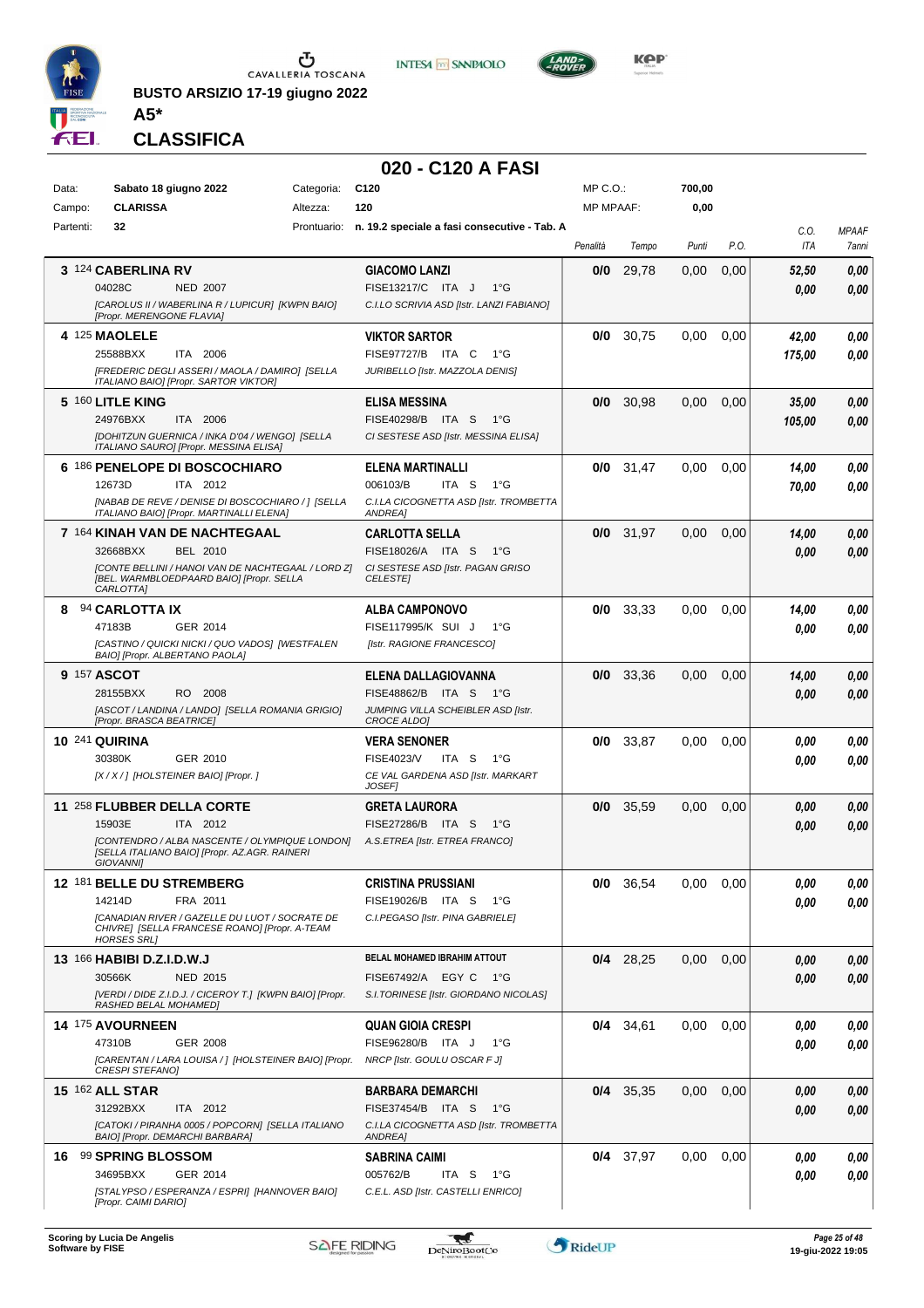

**INTESA M** SANPAOLO



**KOP** 

**CLASSIFICA**

**A5\***

## **020 - C120 A FASI**

| Data: |           | Sabato 18 giugno 2022                                                                                                     | Categoria: | C <sub>120</sub>                                                | MP C.O.:         |         | 700,00 |      |      |              |
|-------|-----------|---------------------------------------------------------------------------------------------------------------------------|------------|-----------------------------------------------------------------|------------------|---------|--------|------|------|--------------|
|       | Campo:    | <b>CLARISSA</b>                                                                                                           | Altezza:   | 120                                                             | <b>MP MPAAF:</b> |         | 0,00   |      |      |              |
|       | Partenti: | 32                                                                                                                        |            | Prontuario: n. 19.2 speciale a fasi consecutive - Tab. A        |                  |         |        |      | C.O. | <b>MPAAF</b> |
|       |           |                                                                                                                           |            |                                                                 | Penalità         | Tempo   | Punti  | P.O. | ITA  | 7anni        |
|       |           | 17 155 EASTVILLE                                                                                                          |            | <b>FRANCESCA VALLINO</b>                                        | 4                | 44,71   | 0,00   | 0,00 | 0.00 | 0,00         |
|       |           | 19678A<br><b>NED 2009</b>                                                                                                 |            | FISE26705/A ITA S<br>$1^{\circ}G$                               |                  |         |        |      | 0.00 | 0.00         |
|       |           | [FARMER / WAMPUM / BURGGRAAF] [NEDERLANDS<br>RIJPAAR. BAIO] [Propr. VALLINO FRANCESCA]                                    |            | SCUD. IL CRISTALLO ASD [Istr. BEATA<br><b>CRISTINA NOVELLA]</b> |                  |         |        |      |      |              |
|       |           | <b>18 172 GUSTAV</b>                                                                                                      |            | <b>FRANCESCA DETRAGIACHE</b>                                    | 4                | 46,02   | 0.00   | 0,00 | 0.00 | 0,00         |
|       |           | 15506A<br>ITA 2008                                                                                                        |            | FISE14953/A ITA S<br>1°G                                        |                  |         |        |      | 0.00 | 0.00         |
|       |           | [CHICAGO Z / UGLY / OPAN] [SELLA ITALIANO SAURO]<br>[Propr. FONTANELLA MARCO]                                             |            | SCUD. IL CRISTALLO ASD [Istr. BEATA<br>CRISTINA NOVELLA]        |                  |         |        |      |      |              |
|       |           | 19 139 AMBARABA' D'ACHERONTE                                                                                              |            | <b>GIULIA MILANI</b>                                            |                  | 4 46,18 | 0,00   | 0,00 | 0.00 | 0,00         |
|       |           | 14188D<br><b>ITA 2013</b>                                                                                                 |            | FISE94077/B ITA Y<br>1°G                                        |                  |         |        |      | 0.00 | 0.00         |
|       |           | [LORD Z / ANEMOON / INDORADO] [SELLA ITALIANO<br>BAIO] [Propr. DALLA RIZZA CHIARA]                                        |            | C.I.PEGASO [Istr. PINA GABRIELE]                                |                  |         |        |      |      |              |
|       |           | 20 161 HOLLAND'S PRIDE OMHG                                                                                               |            | <b>VIKTOR SARTOR</b>                                            | 4                | 46,77   | 0,00   | 0,00 | 0.00 | 0,00         |
|       |           | 32480BXX<br>NED 2012                                                                                                      |            | FISE97727/B ITA C<br>1°G                                        |                  |         |        |      | 0.00 | 0.00         |
|       |           | [BRAINPOWER / SHILAVSCA FORTUNA / CORLAND]                                                                                |            | JURIBELLO [Istr. MAZZOLA DENIS]                                 |                  |         |        |      |      |              |
|       |           | [KWPN BAIO SCURO] [Propr. MAZZOLA DENIS]                                                                                  |            |                                                                 |                  |         |        |      |      |              |
|       |           | 21 148 PORTOS D'ARCHONFOSSE                                                                                               |            | <b>MATILDE GANDINI</b>                                          |                  | 4 47,61 | 0,00   | 0,00 | 0.00 | 0,00         |
|       |           | 22507A<br>BEL 2011<br><b>IPALOUBET DU CHATEAU / HIVAGE / RIVAGE DU</b>                                                    |            | FISE76955/B ITA J<br>$1^{\circ}G$                               |                  |         |        |      | 0.00 | 0,00         |
|       |           | PONCEL] [SELLE LUXEMBURGEOIS BAIO] [Propr.<br>CAPOFERRI DARIO]                                                            |            | LA CARAMELLA ASD [Istr. RICHARD JANE]                           |                  |         |        |      |      |              |
|       |           | 21 170 CORIENNE IL PALAZZETTO                                                                                             |            | <b>VALENTINA SIMI</b>                                           |                  | 4 47,61 | 0,00   | 0,00 | 0.00 | 0,00         |
|       |           | 09011D<br>ITA 2009                                                                                                        |            | FISE28996/B ITA SA 1°G                                          |                  |         |        |      | 0.00 | 0.00         |
|       |           | [CORIANO / LENNEKE / NIMMERDOR] [SELLA ITALIANO                                                                           |            | C.I.PEGASO [Istr. PINA GABRIELE]                                |                  |         |        |      |      |              |
|       |           | BAIO] [Propr. PASOTTI LUCIA]                                                                                              |            |                                                                 |                  |         |        |      |      |              |
|       |           | 23 173 CASTILLY                                                                                                           |            | <b>AURELIA ERNIANI</b>                                          |                  | 4 52,97 | 0,00   | 0,00 | 0.00 | 0,00         |
|       |           | 33351BXX<br>GER 2013                                                                                                      |            | FISE14664/A ITA S<br>1°G                                        |                  |         |        |      | 0.00 | 0.00         |
|       |           | [CASTELAN II / ORNELLA XV / CONTENDER]<br>[HOLSTEINER BAIO] [Propr. ERNIANI AURELIA]                                      |            | SCUD. IL CRISTALLO ASD [Istr. BEATA<br>CRISTINA NOVELLA]        |                  |         |        |      |      |              |
|       |           | 24 134 JOY DU GENTRY                                                                                                      |            | YUN-CHEN HSIEH                                                  | 6.               | 56,86   | 0,00   | 0,00 | 0.00 | 0,00         |
|       |           | 21978A<br><b>BEL 2009</b>                                                                                                 |            | FISE123317/K CHN J<br>$1^{\circ}$ G                             |                  |         |        |      | 0.00 | 0.00         |
|       |           | [WANDOR VAN DE MISPELAERE / NOREE D'HARMONIE /<br>EROS PLATIERE] [BWP SAURO] [Propr. S.A. JUMPING                         |            | FISE [Istr.]                                                    |                  |         |        |      |      |              |
|       |           | HORSES S.R.L.]                                                                                                            |            |                                                                 |                  |         |        |      |      |              |
|       |           | 25 141 MUCHO MOJITO                                                                                                       |            | <b>MARIA VITTORIA MAZZOLA</b>                                   | 8                | 47,75   | 0,00   | 0,00 | 0.00 | 0,00         |
|       |           | 14364E<br>ITA 2010                                                                                                        |            | FISE42302/E ITA S<br>− 1°G                                      |                  |         |        |      | 0.00 | 0.00         |
|       |           | [ACODETTO / NO LIMIT / J.LIBERATO] [SELLA ITALIANO<br>BAIO] [Propr. BENAZZI ANNA]                                         |            | <b>BOLOGNA SPORT HORSES ASD [Istr.</b><br>COPPOLA FEDERICO]     |                  |         |        |      |      |              |
|       |           | <b>26 136 MAGIC C</b>                                                                                                     |            | <b>ALICE MAPELLI</b>                                            | 9                | 59,79   | 0,00   | 0,00 | 0,00 | 0,00         |
|       |           | 04084C<br>BEL 2012                                                                                                        |            | FISE104684/B ITA J<br>$1^{\circ}G$                              |                  |         |        |      | 0,00 | 0,00         |
|       |           | [NABAB DE REVE / MA JULY / JULIO MARINER XX] [BWP<br>BAIO] [Propr. JOLANDA DI SAGLIETTO LORENZA]                          |            | C.I.PEGASO [Istr. PINA GABRIELE]                                |                  |         |        |      |      |              |
|       |           | 27 182 UTHAT DE LA ROQUE                                                                                                  |            | <b>CHIARA ELISABETTA BIELLA</b>                                 | 19               | 69,23   | 0,00   | 0,00 | 0,00 | 0,00         |
|       |           | 33927BXX<br>FRA 2008                                                                                                      |            | FISE16980/B ITA S<br>− 1°G                                      |                  |         |        |      | 0,00 | 0,00         |
|       |           | [CAPITAL / KALISTE DE BACON / QUERCUS DU MAURY]                                                                           |            | C.I.SAN MARCO [Istr. AGOSTINI LORIS                             |                  |         |        |      |      |              |
|       |           | ISELLA FRANCESE GRIGIO] [Propr. TREZZI PAOLO<br>FRANCESCO]                                                                |            | <b>GIOVANNII</b>                                                |                  |         |        |      |      |              |
|       |           | <b>126 LA BERTA</b>                                                                                                       |            | <b>SARA CAMPIONE</b>                                            | Elim.            | 0,00    | 0,00   | 0,00 | 0.00 | 0,00         |
|       |           | 48195B<br>ITA 2014                                                                                                        |            | FISE100571/B ITA J<br>1°G                                       |                  |         |        |      | 0.00 | 0.00         |
|       |           | [-/-/] [SCONOSCIUTA BAIO] [Propr. AZ. AGR. I SALICI DI<br>RAMAZZINI SONIA ANNAJ                                           |            | CI I SALICI ASD [Istr. COMENDULI<br>LORENZO1                    |                  |         |        |      |      |              |
|       |           | 130 ALENTEJO Z                                                                                                            |            | BELAL MOHAMED IBRAHIM ATTOUT                                    | Elim.            | 0,00    | 0,00   | 0,00 | 0,00 | 0,00         |
|       |           | 30565K<br>NED 2013                                                                                                        |            | FISE67492/A EGY C<br>1°G                                        |                  |         |        |      | 0.00 | 0.00         |
|       |           | [X / X / ] [ZANGERSHEIDE BAIO] [Propr. ]                                                                                  |            | S.I.TORINESE [Istr. GIORDANO NICOLAS]                           |                  |         |        |      |      |              |
|       |           | 142 SANDRINA D'OR                                                                                                         |            | <b>LUDOVICA AGOSTINI</b>                                        | Elim.            | 0,00    | 0,00   | 0,00 | 0,00 | 0,00         |
|       |           | 47707B<br><b>GER 2006</b>                                                                                                 |            | FISE85534/B ITA C<br>1°G                                        |                  |         |        |      | 0.00 | 0,00         |
|       |           | <b>ISILVIO I/ HAUPTSTUTBUCH GRACIA PATRICIA /</b><br>GRANNOX] [HANNOVER SAURO] [Propr. AGOSTINI LORIS<br><b>GIOVANNII</b> |            | C.I.SAN MARCO [Istr. AGOSTINI LORIS<br><b>GIOVANNII</b>         |                  |         |        |      |      |              |

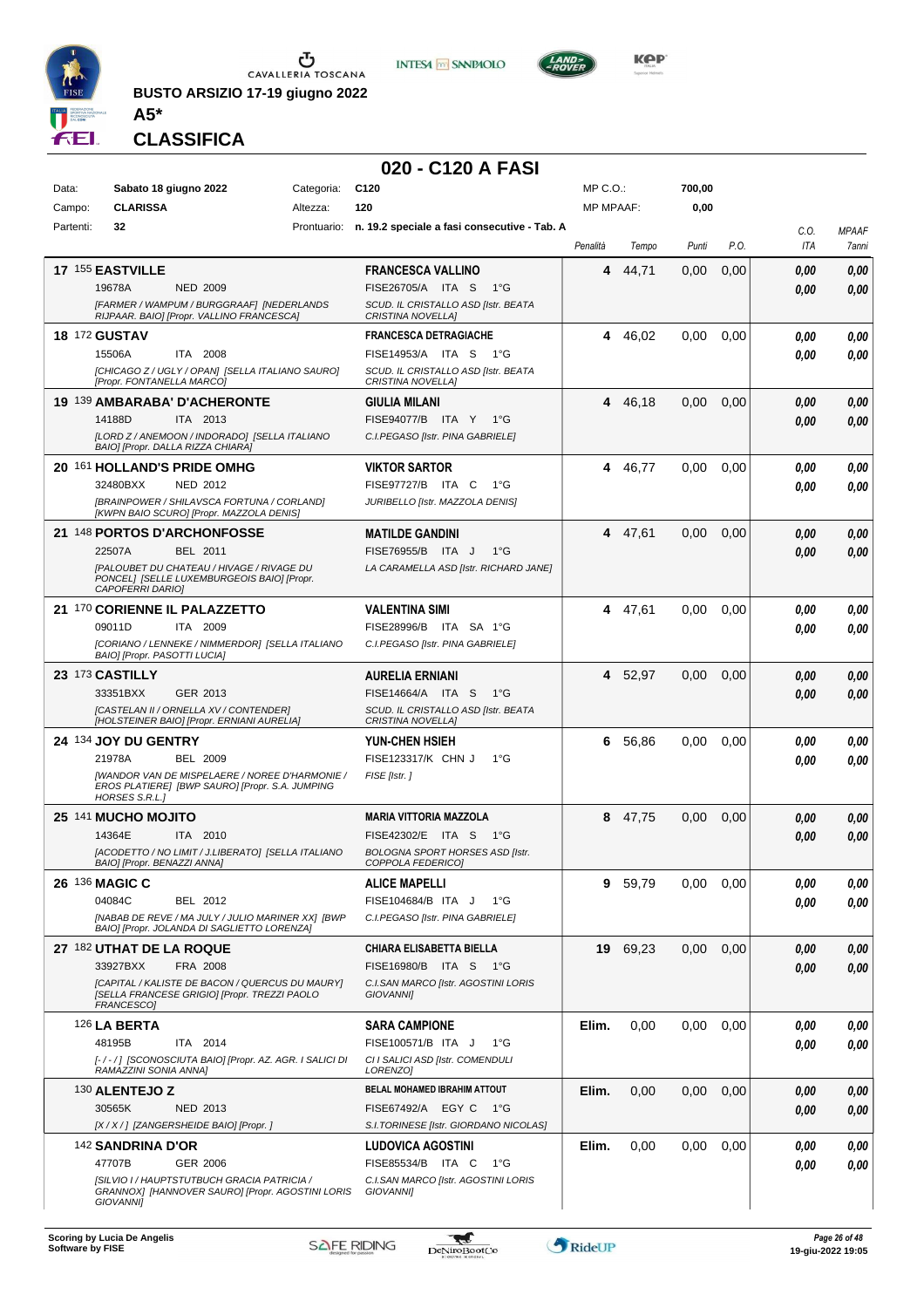

Ⴠ CAVALLERIA TOSCANA

**BUSTO ARSIZIO 17-19 giugno 2022**

**INTESA** M SANPAOLO



**CLASSIFICA**

**A5\***

#### **020 - C120 A FASI**

| Data:     |                        | Sabato 18 giugno 2022                                                                          | Categoria:  | C <sub>120</sub>                                                |       |    |              | $MP C. O.$ :     |       | 700.00 |       |      |              |
|-----------|------------------------|------------------------------------------------------------------------------------------------|-------------|-----------------------------------------------------------------|-------|----|--------------|------------------|-------|--------|-------|------|--------------|
| Campo:    | <b>CLARISSA</b>        |                                                                                                | Altezza:    | 120                                                             |       |    |              | <b>MP MPAAF:</b> |       | 0,00   |       |      |              |
| Partenti: | 32                     |                                                                                                | Prontuario: | n. 19.2 speciale a fasi consecutive - Tab. A                    |       |    |              |                  |       |        |       | C.0  | <b>MPAAF</b> |
|           |                        |                                                                                                |             |                                                                 |       |    |              | Penalità         | Tempo | Punti  | P.O.  | ITA  | 7anni        |
|           |                        | 191 OFELIA DEL CASTEGNO                                                                        |             | <b>IRENE GUGLIELMO</b>                                          |       |    |              | Elim.            | 0.00  | 0,00   | 0.001 | 0,00 | 0,00         |
|           | 15353A                 | 2008<br>ITA.                                                                                   |             | 006085/A                                                        | ITA I | S. | $1^{\circ}G$ |                  |       |        |       | 0,00 | 0.00         |
|           |                        | [ACOBAT II / PANSCHA TANTRA / PYTHAGORAS Z]<br>[SELLA ITALIANO BAIO] [Propr. SAVIOZZI GERMANA] |             | SCUD. IL CRISTALLO ASD [Istr. BEATA<br><b>CRISTINA NOVELLAI</b> |       |    |              |                  |       |        |       |      |              |
|           | 195 ZADENA             |                                                                                                |             | TATIANA TIGANI                                                  |       |    |              | Elim.            | 0.00  | 0,00   | 0.00  | 0,00 | 0,00         |
|           | 20636A                 | 2008<br>IRL.                                                                                   |             | 002512/Y                                                        | ITA   | -S | $1^{\circ}G$ |                  |       |        |       | 0,00 | 0,00         |
|           | <b>GOLDIN EUGENIOI</b> | IEASTERN HERO / AURRORA BOREALIS / VDL<br>ARKANSAS] [IRISH HORSE SAURO] [Propr. SCUDERIA       |             | SCUD. IL CRISTALLO ASD [Istr. BEATA<br>CRISTINA NOVELLAI        |       |    |              |                  |       |        |       |      |              |

Collegio Giudicante *Presidente SUSANNA PISANO LORETTA BELUSSI GIADA IACOMELLI ADRIANA SPINOSO MARIA GIOVANNA VIGNATI*

| Data:<br>Campo: | <b>SOFIA</b>                   | Sabato 18 giugno 2022                                                                                   | Categoria:<br>Altezza: | C <sub>115</sub><br>115                                        | MP C. O.<br><b>MP MPAAF:</b> |       | 600,00<br>0,00 |      |                    |                       |
|-----------------|--------------------------------|---------------------------------------------------------------------------------------------------------|------------------------|----------------------------------------------------------------|------------------------------|-------|----------------|------|--------------------|-----------------------|
| Partenti:       | 34                             |                                                                                                         |                        | Prontuario: n. 3 a tempo - Tab. A                              |                              |       |                |      |                    |                       |
|                 |                                |                                                                                                         |                        |                                                                | Penalità                     | Tempo | Punti          | P.O. | C.0.<br><b>ITA</b> | <b>MPAAF</b><br>7anni |
|                 | 1 198 FLY MY PRINCESS          |                                                                                                         |                        | <b>CAMILLA PAGAN GRISO</b>                                     | 0                            | 54,73 | 0,00           | 0,00 | 75,00              | 0,00                  |
|                 | 46909B                         | ITA 2016                                                                                                |                        | FISE73499/B ITA J<br>$1^{\circ}G$                              |                              |       |                |      | 150,00             | 0.00                  |
|                 |                                | [SINGULORD JOTER / FIONA 251 / FLORESTAN I] [SELLA<br>ITALIANO BAIO SCURO] [Propr. PAGAN GRISO CELESTE] |                        | CI SESTESE ASD [Istr. PAGAN GRISO<br><b>CELESTEI</b>           |                              |       |                |      |                    |                       |
|                 | 2 220 TEMPESTAORANE            |                                                                                                         |                        | <b>PENELOPE SCARPA</b>                                         | 0                            | 54,95 | 0.00           | 0.00 | 54,00              | 0.00                  |
|                 | 31555BXX                       | ITA 2012                                                                                                |                        | FISE90628/B ITA J<br>Brev.                                     |                              |       |                |      | 90,00              | 0,00                  |
|                 | [Propr. ROCCA ANDREA]          | [PUPILLO DELL'ESERCITO ITALIANO / MARIPOSIA /<br>RHEINGOLD DE LUYNE] [SELLA ITALIANO GRIGIO]            |                        | C.I.MILANESE [Istr. SCARPA MARCO]                              |                              |       |                |      |                    |                       |
|                 | 3 140 CADOC                    |                                                                                                         |                        | YANA ZUCCHETTI                                                 | $\mathbf{0}$                 | 64,15 | 0.00           | 0,00 | 45,00              | 0,00                  |
|                 | 47024B                         | GER 2013                                                                                                |                        | FISE103388/K SUI S<br>$1^{\circ}G$                             |                              |       |                |      | 0.00               | 0,00                  |
|                 |                                | [CORMINT / HERTHA III / ] [HOLSTEINER BAIO] [Propr.<br><b>ZUCCHETTI YANA MARINA EMMYI</b>               |                        | FISE [Istr.]                                                   |                              |       |                |      |                    |                       |
|                 | 4 174 CESARIUS                 |                                                                                                         |                        | <b>SARA CAMPIONE</b>                                           | 0                            | 64,30 | 0.00           | 0.00 | 36,00              | 0,00                  |
|                 | 49410B                         | GER 2010                                                                                                |                        | FISE100571/B ITA J<br>$1^{\circ}G$                             |                              |       |                |      | 0.00               | 0.00                  |
|                 |                                | [CELLESTIAN / SARDULA / ] [SELLA TEDESCA GRIGIO]<br>[Propr. RAMAZZINI SONIA ANNA]                       |                        | CI I SALICI ASD [Istr. COMENDULI<br>LORENZO1                   |                              |       |                |      |                    |                       |
|                 | 5 138 OASI DE LA FOLGORE       |                                                                                                         |                        | <b>ANNA GREGOLIN</b>                                           | $\mathbf{0}$                 | 64,31 | 0.00           | 0,00 | 30,00              | 0,00                  |
|                 | 14520A                         | ITA 2007                                                                                                |                        | FISE44131/D ITA J<br>$1^{\circ}$ G                             |                              |       |                |      | 60,00              | 0,00                  |
|                 |                                | [ALLORO / BOCCIOLO / PHOSPH'OR] [SELLA ITALIANO<br><b>BAIOI [Propr. REPETTO MATTEO]</b>                 |                        | SCUOLA PAD. DI EQUITAZIONE ASD [Istr.<br><b>PAVAN GIORGIOI</b> |                              |       |                |      |                    |                       |
|                 | <b>6 209 BYOTIFULL D'OTHON</b> |                                                                                                         |                        | <b>MICHELLE GAETANO</b>                                        | 0                            | 65,42 | 0.00           | 0.00 | 12,00              | 0,00                  |
|                 | 22381A                         | FRA 2011 Pony                                                                                           |                        | FISE47377/A ITA C<br>Brev.                                     |                              |       |                |      | 0.00               | 0.00                  |
|                 | PANCRAZIO1                     | [MON CHOU D'OTHON / JALOUSIE DU JARDIN / URIEL DE<br>NEUVILLE] [SELLA FRANCESE BAIO] [Propr. GAETANO    |                        | C.I. GEN. CACCIANDRA ASD [Istr.<br>LAZZARINI FRANCESCO]        |                              |       |                |      |                    |                       |
|                 | 7 194 CONCORDIA                |                                                                                                         |                        | <b>ANNA BENAZZI</b>                                            | $\bf{0}$                     | 65,81 | 0.00           | 0.00 | 12,00              | 0,00                  |
|                 | 32591BXX                       | <b>GER 2006</b>                                                                                         |                        | 002338/E<br>ITA S<br>$1^{\circ}G$                              |                              |       |                |      | 0.00               | 0.00                  |
|                 | [Propr. PETTINARI ALICE]       | [CONCRETO / FRESJA / CARBANO] [WESTFALEN BAIO]                                                          |                        | <b>BOLOGNA SPORT HORSES ASD [Istr.</b><br>COPPOLA FEDERICOI    |                              |       |                |      |                    |                       |
|                 | 8 226 FA COLANDER              |                                                                                                         |                        | GIORGIA LABRICCIOSA                                            | 0                            | 66,48 | 0.00           | 0,00 | 12,00              | 0.00                  |
|                 | 29750BXX                       | <b>DEN 2007</b>                                                                                         |                        | FISE75372/B ITA J<br>Brev.                                     |                              |       |                |      | 0.00               | 0.00                  |
|                 |                                | [COLMAN / RUANDA I / QUINAR] [DANISH WARMBLOOD<br>S. BAIO] [Propr. LABRICCIOSA GIORGIA]                 |                        | CI LA STELLA ASD [Istr. MAZZA DIEGO]                           |                              |       |                |      |                    |                       |
|                 | 9 225 FINESSE                  |                                                                                                         |                        | <b>SVEVA ARDIZZONI</b>                                         | $\bf{0}$                     | 68,49 | 0.00           | 0,00 | 12,00              | 0,00                  |
|                 | 29194T                         | <b>NED 2010</b>                                                                                         |                        | FISE77344/B<br>ITA J<br>Brev.                                  |                              |       |                |      | 0.00               | 0,00                  |
|                 | JARA]                          | [LORD Z / HAISY / CASIMIR] [KWPN BAIO] [Propr. KOSUTA                                                   |                        | PENTAGON R.C. SSD A RL [Istr. PURICELLI<br>FRANCESCO]          |                              |       |                |      |                    |                       |

## **021 - C115 A TEMPO**

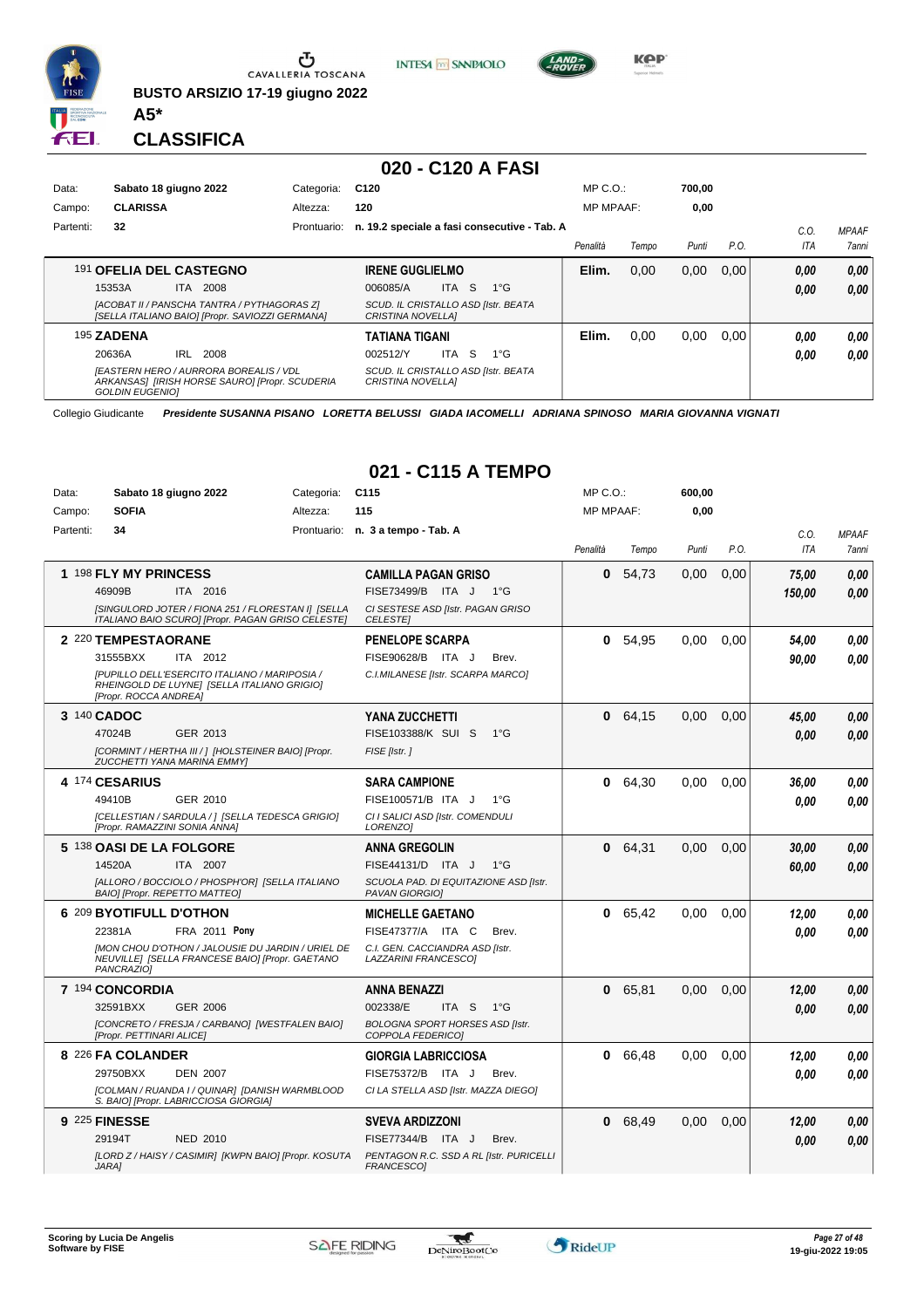

CAVALLERIA TOSCANA

**BUSTO ARSIZIO 17-19 giugno 2022**





#### **CLASSIFICA**

**A5\***

#### **021 - C115 A TEMPO** Data: Sabato 18 giugno 2022 Categoria: C115 Prontuario: **n. 3 a tempo - Tab. A** Campo: **SOFIA** Partenti: **34** Altezza: **115** MP C.O.: MP MPAAF: **600,00 0,00** *Penalità Tempo Punti P.O. C.O. ITA MPAAF 7anni* **10** 213 **DARE** CZE 2012 **ASIA DI NOTO** *[OTEC / MATKA / JERSEY] [CESKY - CECO BAIO] [Propr. DI NOTO ASIA] CI SANT'ANNA ASD [Istr. FENILI DAVIDE]* ITA J Brev. 47949B FISE100473/B *0,00* **0** 69,68 0,00 0,00 *0,00 0,00 0,00* **11** 222 **ELDORADO VAN DE ZEILHOEK** NED 2009 **LUIGIA FEDERICA ALBANESE** *[DIARADO / CHAQUIRA DE MESSITERT / ] [KWPN BAIO] [Propr. ALBANESE LUIGIA FEDERICA] JUMPING VILLA SCHEIBLER ASD [Istr. CROCE ALDO]* ITA S 1°G **0** 69,91 0,00 0,00 *0,00 0,00 0,00* 46818B 008476/B *0,00* **12** 233 **COMME COURTIER Z** BEL 2016 **ILARIA MENNELLA** *[COMME IL FAUT / CORDEKA T / ] [ZANGERSHEIDE SAURO] [Propr. LASAGNI PAOLO ATTILIO] JUMPING VILLA SCHEIBLER ASD [Istr. CROCE ALDO]* FISE45762/B ITA Y Brev. **0** 77,10 0,00 0,00 *0,00 0,00 0,00* 45987B BEL 2016 FISE45762/B ITA Y Brev. **0,00 0,00 13** 212 **UPSILONE SAINTROCH FRA 2008 Pony FRANCESCA MALISON** *[LEOPARD DE MAHOUD / BRASILIA ST MARTIN / QUARTZ IV] [PONY BAIO] [Propr. MALISON MARTINA] C.I.PEGASO [Istr. PINA GABRIELE]* 03884C FRA 2008 Pony FISE100551/B ITA C Brev. *0,00 0,00* **4** 52,55 0,00 0,00 *0,00 0,00 0,00* **14** 214 **ALESSIA DE DOUVRAIN** BEL 2006 **GIACOMO NEBULONI** *[OGANO SITTE / GOLDEN MELODY / GONFARON] [SELLA BELGA SAURO] [Propr. BETTELLA EDOARDO] NRCP [Istr. GOULU OSCAR F J]* FISE98917/B ITA J Brev. **4** 58,35 0,00 0,00 *0,00 0,00 0,00* 09146D BEL 2006 FISE98917/B ITA J Brev. *0,00 0,00* **15** 197 **A. ADORETTE** NED 2005 **MATTIA BOTTINO** *[CESANO II / VANCOUVER / RAPHAEL] [KWPN GRIGIO] [Propr. BOTTINO MATTIA] C.I. GEN. CACCIANDRA ASD [Istr. LAZZARINI FRANCESCO]* ITA Y 1°G 29157BXX FISE10111/C *0,00* **4** 58,66 0,00 0,00 *0,00 0,00 0,00* **16** 239 **QUANTA COSTA** GER 2008 **ALICE MOCELLIN** *[QUASIMODO / CONDOLEEZZA / CONCETTO] [OLDENBURG BAIO] [Propr. EQUI IMPEX S.R.L.] C.I.MILANESE [Istr. SCARPA BARBARA]* ITA SA Brev. **4** 63,61 0,00 0,00 *0,00 0,00 0,00* 22838G GER\_2008 001659/D ITA SA Brev. **0,00 0,00 17** 184 **FEHU PRAIRIE D'ARGENTEUIL** BEL 2011 **PAOLO CESARETTO** *[CHURCHILL / SCHARONE DE LA HAUTE SURE / GRIGNOTEUR DE LA FONTANE] [SELLA BELGA SAURO] [Propr. CESARETTO PAOLO] SCUD S. TERESA ASD [Istr. MINARDI CLAUDIO]* ITA SA 1°G **4** 66,04 0,00 0,00 *0,00 0,00 0,00* 26077K BEL 2011 020971/B ITA SA 1°G <mark> 0,00 0,00</mark> **18** 135 **NANDO VAN HAAGEM** BEL 2013 **NOAH PHILIPS DE VUYST** *[X / X / ] [BWP BAIO] [Propr. ] IPPICA LA MADONNINA SSD A RL [Istr. PHILIPS DE VUYST IGNACE MARC EMILE]* 29078K BEL 2013 FISE49982/A SUI G 1°G **0,00 0,00 4** 67,08 0,00 0,00 *0,00 0,00 0,00* **19** 227 **TIBET SKY** ITA 2014 **ASIA FUMAGALLI** *[TORNESCH / RIMORA / CORLAND] [SELLA ITALIANO GRIGIO] [Propr. AZ. AGR. S. ANNA DI PALEARI HENSSLER M. & E. S.S.] CI SANT'ANNA ASD [Istr. MONETA LUCA MARIA]* 33911BXX ITA 2014 FISE73761/B ITA J Brev. **0,00 0,00 4** 67,44 0,00 0,00 *0,00 0,00 0,00* **20** 187 **ICE FOS** ISL 2009 **SARA CUCCHI** *[- / - / ] [SCONOSCIUTA GRIGIO] [Propr. MAZZOLA FOSCA GIUSEPPINA] CI SANT'ANNA ASD [Istr. FENILI DAVIDE]* ITA S 1°G **4** 68,00 0,00 0,00 *0,00 0,00 0,00* 30599BXX ISL 2009 005661/B ITA S 1°G <mark> *0,00 0,00*</mark> **21** 178 **NIGHTMARE 15** GER 2007 **MATILDA AMATI** *[NIGHT AND DAY / HAUPTSTUTBUCH UTINA / GRANDEUR] [OLDENBURG MORELLO] [Propr. AMATI MATILDA] CI SANT'ANNA ASD [Istr. FENILI DAVIDE]* ITA S 1°G 45564B FISE20912/B *0,00* **4** 75,49 0,00 0,00 *0,00 0,00 0,00* **22** 190 **D'AMOUR CL** NED 2008 **ITALO VEZZOLI** *[DOUGLAS / WAMOSE CL / QUIDAM DE REVEL] [KWPN BAIO] [Propr. VEDOVATO CLAUDIA] C.I.LUCCHETTI ASD [Istr. LUCCHETTI GIOVANNI]* ITA SA 1°G **4** 78,48 0,00 0,00 *0,00 0,00 0,00* 09587D NED 2008 000187/B ITA SA 1°G <mark> *0,00 0,00*</mark> **23** 215 **KNAB** NED 2015 **ALICE STEFANIA ROMANELLA** *[GODIN / EZETTE HBC / ] [KWPN BAIO] [Propr. ROMANELLA ALICE STEFANIA] C.I.PEGASO [Istr. PINA GABRIELE]* 46576B NED 2015 FISE94273/B ITA S Brev. *0,00 0,00* **4** 79,83 0,00 0,00 *0,00 0,00 0,00*



т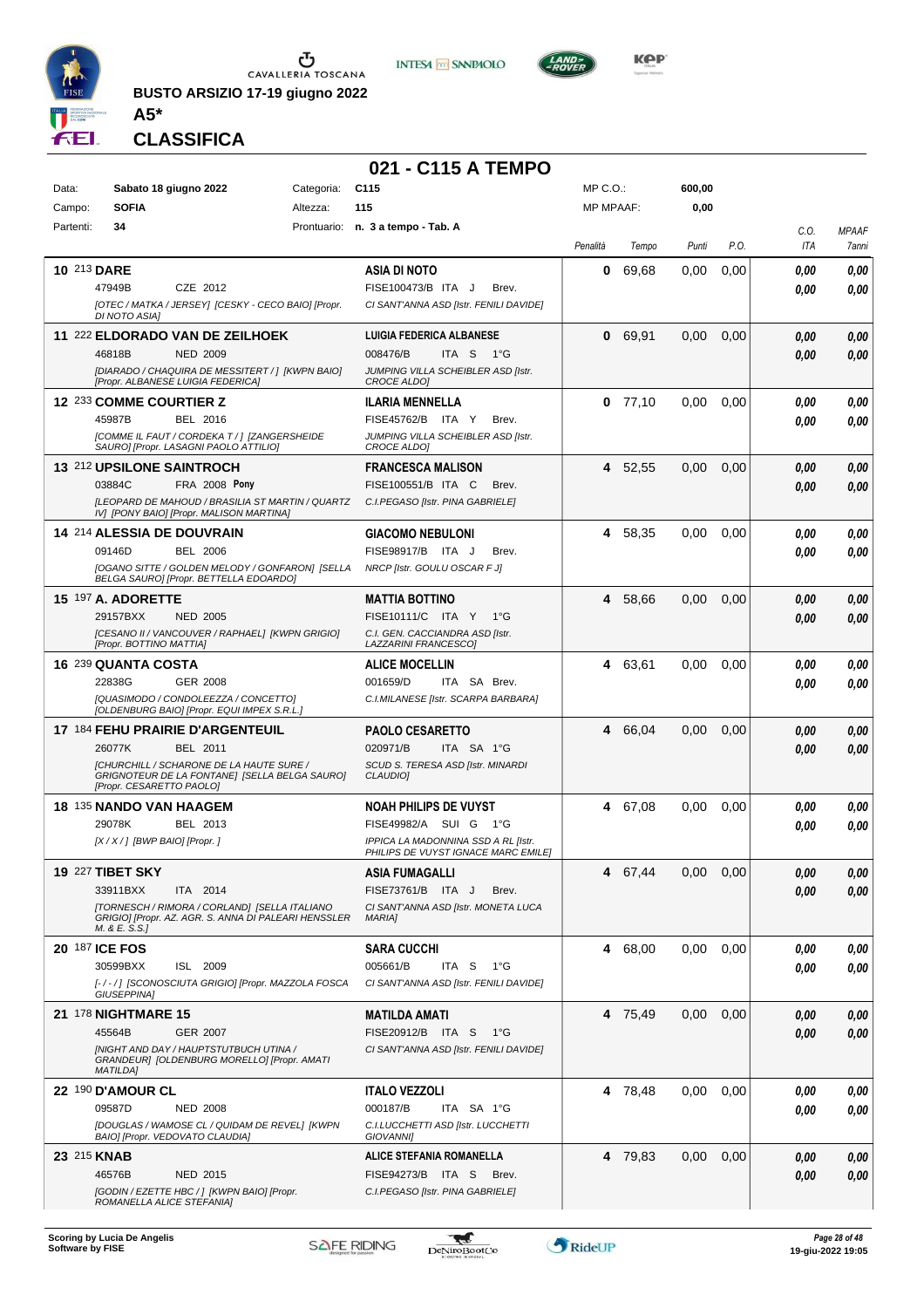

**BUSTO ARSIZIO 17-19 giugno 2022**





**A5\* CLASSIFICA**

|              |                                                                                                                        |            | 021 - C115 A TEMPO                                                 |                  |          |        |      |                    |                       |
|--------------|------------------------------------------------------------------------------------------------------------------------|------------|--------------------------------------------------------------------|------------------|----------|--------|------|--------------------|-----------------------|
| Data:        | Sabato 18 giugno 2022                                                                                                  | Categoria: | C <sub>115</sub>                                                   | MP C.O.:         |          | 600,00 |      |                    |                       |
| Campo:       | <b>SOFIA</b>                                                                                                           | Altezza:   | 115                                                                | <b>MP MPAAF:</b> |          | 0,00   |      |                    |                       |
| Partenti:    | 34                                                                                                                     |            | Prontuario: n. 3 a tempo - Tab. A                                  | Penalità         | Tempo    | Punti  | P.O. | C.O.<br><b>ITA</b> | <b>MPAAF</b><br>7anni |
| 24           | <b>19 IBAN VAN HET GRAVEHOF</b>                                                                                        |            | <b>SILVANO MEIER</b>                                               | 8                | 69,16    | 0,00   | 0,00 | 0.00               | 0,00                  |
|              | 18380A<br><b>BEL 2008</b>                                                                                              |            | FISE46897/A ITA S<br>1°G                                           |                  |          |        |      | 0.00               | 0,00                  |
|              | [NABAB DE REVE / QUINTE / A LUCKY ONE] [BWP BAIO]<br>[Propr. PRONO BIANCA]                                             |            | ASD [Istr. LINFOZZI FILIPPO MARIA]                                 |                  |          |        |      |                    |                       |
| 25 153 VICKY |                                                                                                                        |            | <b>CAMILLA PAGAN GRISO</b>                                         |                  | 8 80,42  | 0,00   | 0,00 | 0,00               | 0,00                  |
|              | 46305B<br>ITA 2015                                                                                                     |            | FISE73499/B ITA J<br>1°G                                           |                  |          |        |      | 0.00               | 0,00                  |
|              | [CASINO BERLIN / VICTORIA / 1 [SELLA ITALIANO GRIGIO]<br>[Propr. GUERRA EMILIA]                                        |            | CI SESTESE ASD [Istr. PAGAN GRISO<br><b>CELESTE</b>                |                  |          |        |      |                    |                       |
|              | 26 151 CALGARY EH                                                                                                      |            | <b>QUAN GIOIA CRESPI</b>                                           |                  | 14 95,12 | 0,00   | 0,00 | 0.00               | 0,00                  |
|              | 26834K<br>GER 2008                                                                                                     |            | FISE96280/B ITA J<br>1°G                                           |                  |          |        |      | 0.00               | 0,00                  |
|              | [X / X / ] [HOLSTEINER GRIGIO] [Propr. ]                                                                               |            | NRCP [Istr. GOULU OSCAR F J]                                       |                  |          |        |      |                    |                       |
|              | 42 CAMPARI                                                                                                             |            | <b>MARCELLO IUVARA</b>                                             | Elim.            | 0,00     | 0,00   | 0,00 | 0.00               | 0,00                  |
|              | 30571K<br>GER 2012                                                                                                     |            | 152096/M<br>ITA S<br>1°G                                           |                  |          |        |      | 0.00               | 0,00                  |
|              | [X / X / ] [HOLSTEINER BAIO] [Propr. ]                                                                                 |            | C.I.LE GINESTRE SSD A RL [Istr. BUSSU<br><b>ELEONORA]</b>          |                  |          |        |      |                    |                       |
|              | 177 GLAMOUR BOY TER MEERSEN Z                                                                                          |            | <b>ALESSIA MANZONI</b>                                             | Elim.            | 0,00     | 0,00   | 0,00 | 0,00               | 0,00                  |
|              | 16642F<br>BEL 2011                                                                                                     |            | FISE22307/B ITA S<br>1°G                                           |                  |          |        |      | 0.00               | 0,00                  |
|              | <b>IGLASGOW W VH MERELSNEST / HAPPY HERO /</b><br>NONSTOP] [ZANGERSHEIDE BAIO SCURO] [Propr.<br><b>MANZONI FRANCOI</b> |            | C.I.SAN MARCO [Istr. AGOSTINI LORIS<br><b>GIOVANNII</b>            |                  |          |        |      |                    |                       |
|              | 201 MONETTE VB                                                                                                         |            | ALESSANDRA SOFIA PICCHIO                                           | Elim.            | 0,00     | 0,00   | 0,00 | 0.00               | 0,00                  |
|              | 30361K<br><b>NED 2017</b>                                                                                              |            | FISE38129/A ITA J<br>− 1°G                                         |                  |          |        |      | 0.00               | 0,00                  |
|              | $[X/X/$ ] [KWPN BAIO] [Propr.]                                                                                         |            | LA CARAMELLA ASD [Istr. RICHARD JANE]                              |                  |          |        |      |                    |                       |
|              | 145 VERRAZANO DE LAYE                                                                                                  |            | <b>MATILDE FUMAGALLI</b>                                           | Rit.             | 0,00     | 0,00   | 0,00 | 0.00               | 0,00                  |
|              | 34442BXX<br>FRA 2009                                                                                                   |            | FISE84943/B ITA J<br>$1^{\circ}G$                                  |                  |          |        |      | 0.00               | 0.00                  |
|              | [KANNAN / MANDOLYNE / CINQ SOUS II] [SELLA<br>FRANCESE SAURO] [Propr. FUMAGALLI MATILDE]                               |            | C.I.PEGASO [Istr. PINA GABRIELE]                                   |                  |          |        |      |                    |                       |
|              | 176 HERMYDOR                                                                                                           |            | ATHINA SCHMID                                                      | Rit.             | 0,00     | 0,00   | 0,00 | 0.00               | 0,00                  |
|              | 47820B<br>GER 2013                                                                                                     |            | 014309/B<br>ITA S<br>1°G                                           |                  |          |        |      | 0.00               | 0,00                  |
|              | [HERMES DE LUX / PIA / POLYDOR] [WESTFALEN<br>GRIGIO] [Propr. SCHIMD ATHINA PRISCA]                                    |            | CENTRO IPPICO BELLOLI SSD A R.L. [Istr.<br><b>BELLOLI CLAUDIA]</b> |                  |          |        |      |                    |                       |
| FC 216       |                                                                                                                        |            | <b>ALDO CROCE</b>                                                  | <b>Partito</b>   |          |        |      | 0.00               | 0,00                  |
|              |                                                                                                                        |            | 006639/B<br>ITA S<br>$2^{\circ}$ G                                 |                  |          |        |      | 0.00               | 0.00                  |
|              |                                                                                                                        |            | JUMPING VILLA SCHEIBLER ASD [Istr.<br>CROCE ALDO]                  |                  |          |        |      |                    |                       |
| FC 203       |                                                                                                                        |            | <b>FILIPPO MOYERSOEN</b>                                           | Partito          |          |        |      | 0.00               | 0.00                  |
|              |                                                                                                                        |            | 001637/B<br>ITA S<br>$2^{\circ}$ G                                 |                  |          |        |      | 0,00               | 0,00                  |
|              |                                                                                                                        |            | ASIM CLUB LA VISCONTEA AID [Istr.<br><b>LUPINETTI GIANLUCA]</b>    |                  |          |        |      |                    |                       |
| FC 163       |                                                                                                                        |            | <b>SERENA CAUCINO</b>                                              | <b>Partito</b>   |          |        |      | 0.00               | 0,00                  |
|              |                                                                                                                        |            | FISE20214/A ITA Y 1°G                                              |                  |          |        |      | 0.00               | 0,00                  |
|              |                                                                                                                        |            | SCUDERIA SANTA PAOLA ASD [Istr.<br><b>FONTANELLA LUCAI</b>         |                  |          |        |      |                    |                       |

## **022 - B110 A TEMPO**

| Data:     |              | Sabato 18 giugno 2022                                                                      | Categoria: | <b>B110</b>                          | MP C. O.         |         | 0,00  |          |            |              |
|-----------|--------------|--------------------------------------------------------------------------------------------|------------|--------------------------------------|------------------|---------|-------|----------|------------|--------------|
| Campo:    | <b>SOFIA</b> |                                                                                            | Altezza:   | 110                                  | <b>MP MPAAF:</b> |         | 0,00  |          |            |              |
| Partenti: | 11           |                                                                                            |            | Prontuario: n. 3 a tempo - Tab. A    |                  |         |       |          | C.O        | <b>MPAAF</b> |
|           |              |                                                                                            |            |                                      | Penalità         | Tempo   | Punti | $P_{.}O$ | <b>ITA</b> | 7anni        |
|           |              | 1 219 FAN CLUB DU HOUMIER                                                                  |            | ALESSIA SINOPOLI                     |                  | 0 62.55 | 0.00  | 0.00     | 0.00       | 0.00         |
|           | 47809B       | BEL 2011                                                                                   |            | ITA J<br>FISE92034/B<br>Brev.        |                  |         |       |          | 0.00       | 0.00         |
|           |              | [PUCCINI / LANAKEN DE LA DRIE / ] [SANGUE BELGA<br>BAIO MARRONE] [Propr. SINOPOLI ALESSIA] |            | CI LA STELLA ASD [Istr. MAZZA DIEGO] |                  |         |       |          |            |              |

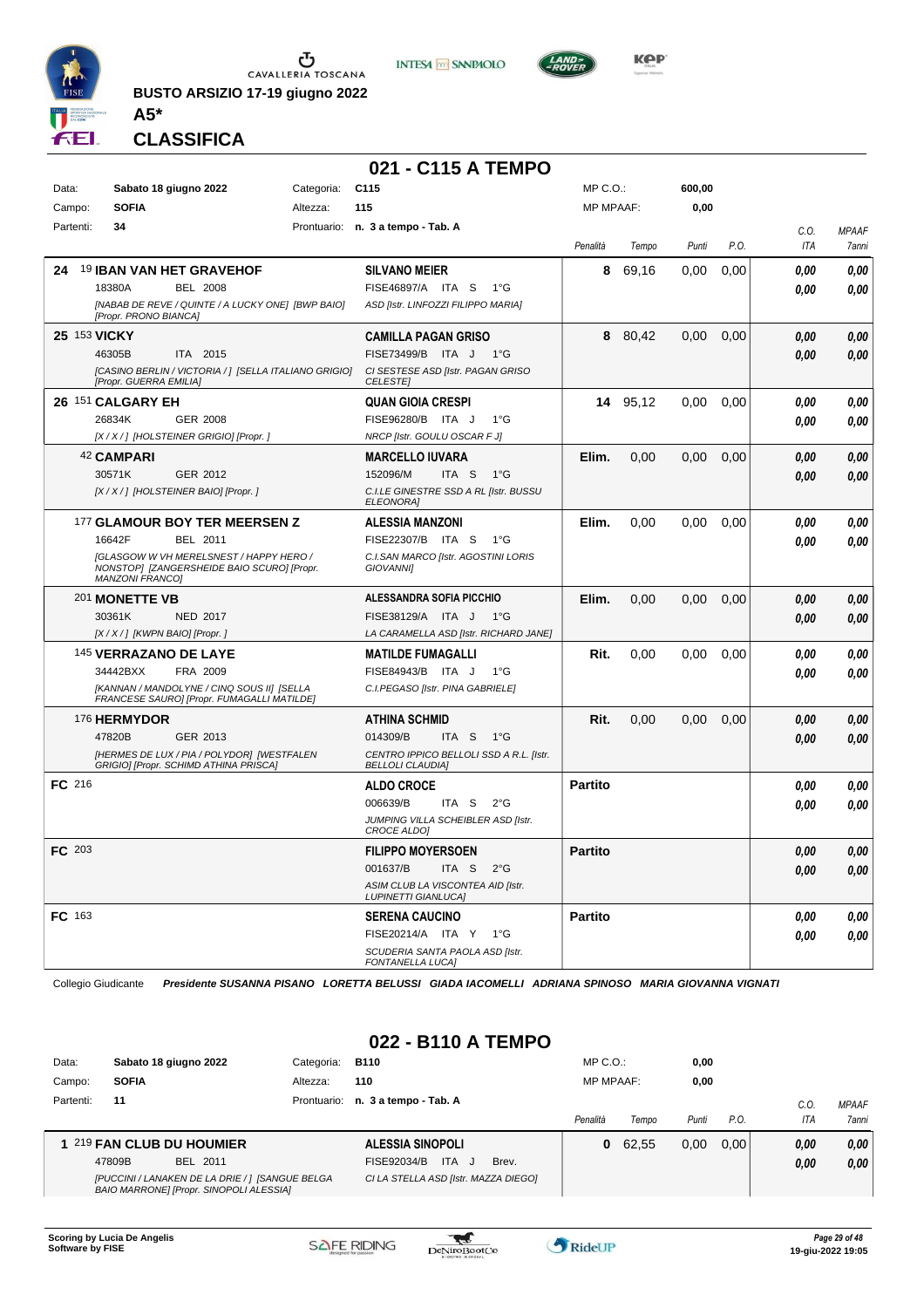

**BUSTO ARSIZIO 17-19 giugno 2022 A5\***





**CLASSIFICA**

|           |                                                                                                                     |            | 022 - B110 A TEMPO                                               |                  |           |       |      |                    |                              |
|-----------|---------------------------------------------------------------------------------------------------------------------|------------|------------------------------------------------------------------|------------------|-----------|-------|------|--------------------|------------------------------|
| Data:     | Sabato 18 giugno 2022                                                                                               | Categoria: | <b>B110</b>                                                      | MP C. O.         |           | 0,00  |      |                    |                              |
| Campo:    | <b>SOFIA</b>                                                                                                        | Altezza:   | 110                                                              | <b>MP MPAAF:</b> |           | 0,00  |      |                    |                              |
| Partenti: | 11                                                                                                                  |            | Prontuario: n. 3 a tempo - Tab. A                                | Penalità         | Tempo     | Punti | P.O. | C.O.<br><b>ITA</b> | <b>MPAAF</b><br><b>7anni</b> |
|           | 2 218 PRESIDENT GRIGIO                                                                                              |            | <b>BEATRICE FERRARI</b>                                          | 0                | 70,73     | 0,00  | 0.00 | 0.00               | 0,00                         |
|           | 26267BXX<br>ITA 2008                                                                                                |            | FISE92505/B ITA J<br>Brev.                                       |                  |           |       |      | 0.00               | 0.00                         |
|           | [CATOKI / ROXANA I / LANCER II] [SELLA ITALIANO<br>GRIGIO] [Propr. PAGNONCELLI FOLCIERI SERENA<br><b>VALENTINA1</b> |            | C.I.LA PINETINA [Istr. BUSSU FRANCESCO]                          |                  |           |       |      |                    |                              |
|           | 3 210 EAU DE VIE DU PECA CH                                                                                         |            | <b>MAYA FERRISE</b>                                              |                  | $0$ 72,38 | 0,00  | 0,00 | 0.00               | 0,00                         |
|           | 30479K<br>SUI 2011                                                                                                  |            | FISE103410/B ITA C<br>Brev.                                      |                  |           |       |      | 0.00               | 0,00                         |
|           | [X / X / ] [SELLA SVIZZERO BAIO] [Propr. ]                                                                          |            | C.I.PEGASO [Istr. PINA GABRIELE]                                 |                  |           |       |      |                    |                              |
|           | 4 205 KINGSTON                                                                                                      |            | <b>EUGENIO SAMMALI</b>                                           | 0                | 75,28     | 0.00  | 0.00 | 0.00               | 0.00                         |
|           | 47541B<br>NED 2015                                                                                                  |            | FISE114180/B ITA J<br>Brev.                                      |                  |           |       |      | 0.00               | 0.00                         |
|           | [DAKAR VDL / UNITY / ROYAL BRAVOUR] [KWPN BAIO]<br>[Propr. SAMMALI EUGENIO]                                         |            | C.I.LA CICOGNETTA ASD [Istr. TROMBETTA<br><b>ANDREA1</b>         |                  |           |       |      |                    |                              |
|           | 5 206 SIBBIA                                                                                                        |            | <b>GABRIELE LIBONI</b>                                           |                  | 4 65,99   | 0,00  | 0,00 | 0.00               | 0.00                         |
|           | 09271D<br>ITA 2010                                                                                                  |            | FISE112027/B ITA C<br>Brev.                                      |                  |           |       |      | 0,00               | 0.00                         |
|           | [SILVANER DC / FIBBIA DEL TERRICCIO / RISKETOU]<br>[SELLA ITALIANO BAIO] [Propr. CORONA ALICE]                      |            | C.I.SAN MARCO [Istr. AGOSTINI LORIS<br><b>GIOVANNII</b>          |                  |           |       |      |                    |                              |
|           | 6 230 SOLIDAGO DES COEURIES                                                                                         |            | <b>IRENE MARFORIO</b>                                            | 5                | 86,88     | 0,00  | 0,00 | 0.00               | 0,00                         |
|           | FRA 2006<br>25581BXX                                                                                                |            | FISE27749/A ITA Y<br>Brev.                                       |                  |           |       |      | 0.00               | 0.00                         |
|           | [ERUDIT / ESABEL PIERREVILLE / LAEKEN] [SELLA<br>FRANCESE SAURO] [Propr. DONATI STEFANO]                            |            | A.S.D. C.I. LA VIGNA [Istr. SCOGNAMIGLIO<br><b>MASSIMILIANOI</b> |                  |           |       |      |                    |                              |
|           | 7 234 FAVONIA                                                                                                       |            | <b>GIULIA TETTAMANTI</b>                                         |                  | 8 78,82   | 0,00  | 0,00 | 0.00               | 0,00                         |
|           | 32215BXX<br>ITA 2013                                                                                                |            | FISE34029/B ITA S<br>Brev.                                       |                  |           |       |      | 0.00               | 0,00                         |
|           | [FILIPIN / JALNA D'ALEMY / AZUR DE NOUVOLIEU]<br>[SELLA ITALIANO SAURO] [Propr. BUIZZA OSCAR]                       |            | C.I.LA CICOGNETTA ASD [Istr. TROMBETTA<br>ANDREA]                |                  |           |       |      |                    |                              |
|           | 8 145 VERRAZANO DE LAYE                                                                                             |            | <b>MATILDE FUMAGALLI</b>                                         |                  | 17 94,40  | 0,00  | 0,00 | 0.00               | 0,00                         |
|           | 34442BXX<br>FRA 2009                                                                                                |            | FISE84943/B ITA J<br>$1^{\circ}$ G                               |                  |           |       |      | 0.00               | 0.00                         |
|           | <b>IKANNAN / MANDOLYNE / CINQ SOUS III ISELLA</b><br>FRANCESE SAURO] [Propr. FUMAGALLI MATILDE]                     |            | C.I.PEGASO [Istr. PINA GABRIELE]                                 |                  |           |       |      |                    |                              |
|           | 207 <b>VIRGINIA 216</b>                                                                                             |            | <b>GRETA GUAINERI</b>                                            | Elim.            | 0,00      | 0,00  | 0,00 | 0.00               | 0,00                         |
|           | 48441B<br>GER 2012                                                                                                  |            | FISE108249/B ITA J<br>Brev.                                      |                  |           |       |      | 0.00               | 0.00                         |
|           | [VALENTINO / LAVITA / ] [HANNOVER SAURO] [Propr.<br><b>GUAINERI GRETAI</b>                                          |            | C.I.LA PINETINA [Istr. BUSSU FRANCESCO]                          |                  |           |       |      |                    |                              |
|           | 235 INDOHA VAN DE KAPEL                                                                                             |            | <b>MARCELLO FLORIS</b>                                           | Elim.            | 0,00      | 0,00  | 0,00 | 0.00               | 0,00                         |
|           | 30480K<br><b>SCN 2014</b>                                                                                           |            | 024824/B<br>ITA SA Brev.                                         |                  |           |       |      | 0.00               | 0.00                         |
|           | [X / X / ] [SELLA BELGA BAIO] [Propr. ]                                                                             |            | JUMP C.I. DELLA BRIANZA ASD [Istr. ROCCA<br><b>MARGHERITAI</b>   |                  |           |       |      |                    |                              |
|           | <b>236 CUALITYS BY WISBECQ</b>                                                                                      |            | <b>LETIZIA DE LUCA</b>                                           | Rit.             | 0,00      | 0,00  | 0,00 | 0,00               | 0,00                         |
|           | 34051BXX<br><b>BEL 2008</b>                                                                                         |            | 010578/B<br>ITA <sub>S</sub><br>Brev.                            |                  |           |       |      | 0.00               | 0.00                         |
|           | [INDORADO / HEIDI DE BORNIVAL / JOKINAL DE<br>BORNIVAL] [SELLA BELGA GRIGIO] [Propr. DE LUCA<br><b>LETIZIA1</b>     |            | JUMPING VILLA SCHEIBLER ASD [Istr.<br>CROCE ALDOI                |                  |           |       |      |                    |                              |

Collegio Giudicante *Presidente SUSANNA PISANO LORETTA BELUSSI GIADA IACOMELLI ADRIANA SPINOSO MARIA GIOVANNA VIGNATI*

## **023 - B100 A FASI**

| Data:     |                                 | Sabato 18 giugno 2022                                                                   | Categoria:  | <b>B100</b>                                                                 |              | $MP C. O.$ :     |       | 0,00  |      |            |               |
|-----------|---------------------------------|-----------------------------------------------------------------------------------------|-------------|-----------------------------------------------------------------------------|--------------|------------------|-------|-------|------|------------|---------------|
| Campo:    | <b>SOFIA</b>                    |                                                                                         | Altezza:    | 100                                                                         |              | <b>MP MPAAF:</b> |       | 0,00  |      |            |               |
| Partenti: | 6                               |                                                                                         | Prontuario: | n. 19 speciale a fasi consecutive (tempo della II fase) - Tab. A            |              |                  |       |       |      | C.0        | <b>MPAAF</b>  |
|           |                                 |                                                                                         |             |                                                                             |              | Penalità         | Tempo | Punti | P.O. | <b>ITA</b> | 7anni         |
|           | <b>232 CARINA</b>               |                                                                                         |             | <b>ALICE SAGLIO TROMBONE</b>                                                |              | 0/Elim.          | 0,00  | 0,00  | 0,00 | 0,00       | 0.00          |
|           | 21264A                          | GER 2013                                                                                |             | ITA S<br>FISE24799/A                                                        | Brev.        |                  |       |       |      | 0,00       | 0.00          |
|           | <b>IPropr. MONTERSINO LUCA1</b> | [CARRICO / DOLINA / COOPER]  [WESTFALEN BAIO]                                           |             | C.I.BOSCO TENSO [Istr. BORIOLI GIORGIO]                                     |              |                  |       |       |      |            |               |
|           | 2 255 HURANT D.D.               |                                                                                         |             | <b>ELEONORA BRUNO</b>                                                       |              | 4                | 0.00  | 0,00  | 0.00 | 0,00       | 0,00          |
|           | 23038A                          | NED 2012                                                                                |             | ITA.<br><b>FISE6484/Y</b><br>- J                                            | Brev.        |                  |       |       |      | 0,00       | 0.00          |
|           |                                 | [CHARISMA / GURANTE / G.RAMIRO Z] [NEDERLANDS<br>RIJPAAR. BAIO] [Propr. BRUNO ELEONORA] |             | SCUD. IL CRISTALLO ASD [Istr. BEATA<br><b>CRISTINA NOVELLAI</b>             |              |                  |       |       |      |            |               |
|           | Scoring by Lucia De Angelis     |                                                                                         |             | the property of the company's company's property of the company's company's | <b>Allen</b> |                  |       |       |      |            | Page 30 of 48 |

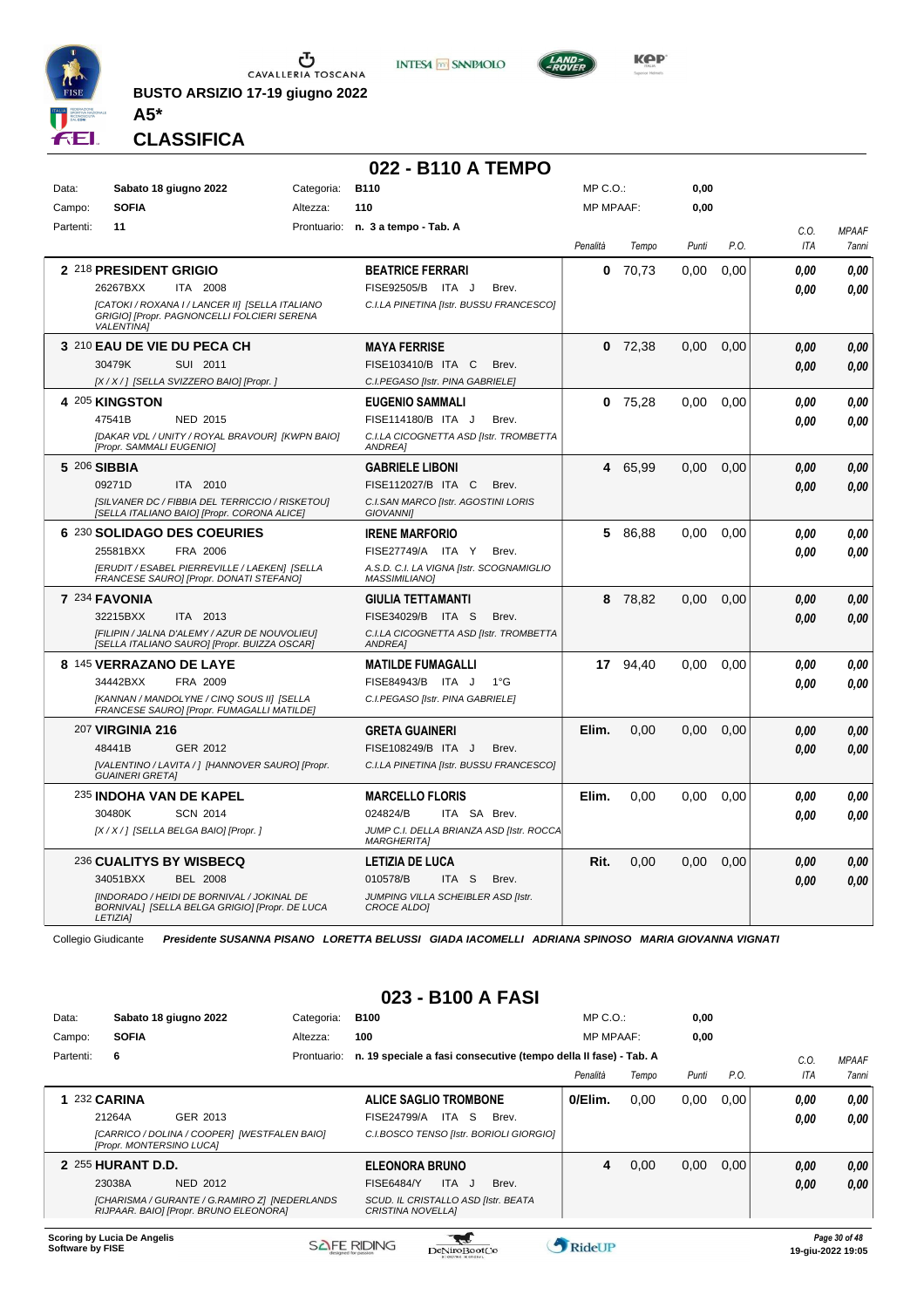

**INTESA** M SANPAOLO



**Kep** 

#### **CLASSIFICA**

**A5\***

#### **023 - B100 A FASI**

| Data:<br>Campo: | <b>SOFIA</b>          | Sabato 18 giugno 2022                                                                                  | Categoria:<br>Altezza: | <b>B100</b><br>100                                                 |               | MP C. O.<br><b>MP MPAAF:</b> |       | 0,00<br>0,00 |      |      |              |
|-----------------|-----------------------|--------------------------------------------------------------------------------------------------------|------------------------|--------------------------------------------------------------------|---------------|------------------------------|-------|--------------|------|------|--------------|
| Partenti:       | 6                     |                                                                                                        | Prontuario:            | n. 19 speciale a fasi consecutive (tempo della II fase) - Tab. A   |               |                              |       |              |      | C.0. | <b>MPAAF</b> |
|                 |                       |                                                                                                        |                        |                                                                    |               | Penalità                     | Tempo | Punti        | P.O. | ITA  | 7anni        |
|                 | 3 217 BELLE DE ROUHET |                                                                                                        |                        | ANGELICA RIVOLTA                                                   |               | 5                            | 0,00  | 0,00         | 0,00 | 0.00 | 0.00         |
|                 | 31080BXX              | FRA 2011                                                                                               |                        | FISE92583/B<br>ITA C                                               | Brev.         |                              |       |              |      | 0,00 | 0.00         |
|                 |                       | [FOR HERO / ELSENA DE ROUHET / IAGO C] [SELLA<br>FRANCESE SAURO] [Propr. DE LUCA CRISTINA]             |                        | C.I.LA CICOGNETTA ASD [Istr. TROMBETTA<br>ANDREA1                  |               |                              |       |              |      |      |              |
|                 | 208 QUALTEA           |                                                                                                        |                        | <b>CHIARA LINDO</b>                                                |               | Elim.                        | 0,00  | 0,00         | 0,00 | 0.00 | 0.00         |
|                 | 23985BXX              | ITA 2006                                                                                               |                        | FISE47904/A ITA J                                                  | Brev.         |                              |       |              |      | 0,00 | 0,00         |
|                 |                       | [QUITE CAPITOL / ALTEA DU LOUP / NELFO DU MESNIL]<br>[SELLA ITALIANO BAIO] [Propr. NAPOLITANO ALESSIA] |                        | C.I. GEN. CACCIANDRA ASD [Istr.<br>LAZZARINI FRANCESCOI            |               |                              |       |              |      |      |              |
| FC 176          |                       |                                                                                                        |                        | PIERPAOLO ADDIS                                                    |               | <b>Partito</b>               |       |              |      | 0.00 | 0.00         |
|                 |                       |                                                                                                        |                        | 001241/N<br>ITA S                                                  | $2^{\circ}$ G |                              |       |              |      | 0.00 | 0.00         |
|                 |                       |                                                                                                        |                        | CENTRO IPPICO BELLOLI SSD A R.L. [Istr.<br><b>BELLOLI CLAUDIAI</b> |               |                              |       |              |      |      |              |
| FC 114          |                       |                                                                                                        |                        | <b>SABRINA THEA</b>                                                |               | <b>Partito</b>               |       |              |      | 0.00 | 0.00         |
|                 |                       |                                                                                                        |                        | 005520/A                                                           | ITA SA 1°G    |                              |       |              |      | 0.00 | 0,00         |
|                 |                       |                                                                                                        |                        | SCUDERIA SANTA PAOLA ASD [Istr.<br><b>FONTANELLA LUCAI</b>         |               |                              |       |              |      |      |              |

Collegio Giudicante *Presidente SUSANNA PISANO LORETTA BELUSSI GIADA IACOMELLI ADRIANA SPINOSO MARIA GIOVANNA VIGNATI*

#### **024 - B90 A FASI**

| Data:            |                                    | Sabato 18 giugno 2022                                                                                    | Categoria:  | <b>B90</b>                                                                  |               | MP C.O.:         |             | 0,00  |      |            |                                    |
|------------------|------------------------------------|----------------------------------------------------------------------------------------------------------|-------------|-----------------------------------------------------------------------------|---------------|------------------|-------------|-------|------|------------|------------------------------------|
| Campo:           | <b>SOFIA</b>                       |                                                                                                          | Altezza:    | 90                                                                          |               | <b>MP MPAAF:</b> |             | 0,00  |      |            |                                    |
| Partenti:        | 10                                 |                                                                                                          | Prontuario: | n. 19 speciale a fasi consecutive (tempo della II fase) - Tab. A            |               |                  |             |       |      | C.O.       | <b>MPAAF</b>                       |
|                  |                                    |                                                                                                          |             |                                                                             |               | Penalità         | Tempo       | Punti | P.O. | <b>ITA</b> | 7anni                              |
|                  | 1 229 CARACAS                      |                                                                                                          |             | <b>GRETA CARRERA</b>                                                        |               | 0/0              | 31,25       | 0,00  | 0,00 | 0.00       | 0.00                               |
|                  | 28662T                             | GER 2011                                                                                                 |             | FISE12374/C ITA J                                                           | Brev.         |                  |             |       |      | 0.00       | 0.00                               |
|                  |                                    | [CACHAS / WE-BETTINA / CONTENDER] [HOLSTEINER<br>BAIO SCURO] [Propr. AZ.AGR.DELL'EMME]                   |             | C.I.MILANESE [Istr. SCARPA MARCO]                                           |               |                  |             |       |      |            |                                    |
|                  | 2 208 QUALTEA                      |                                                                                                          |             | <b>CHIARA LINDO</b>                                                         |               |                  | $0/0$ 32,69 | 0.00  | 0.00 | 0.00       | 0,00                               |
|                  | 23985BXX                           | ITA 2006                                                                                                 |             | FISE47904/A ITA J                                                           | Brev.         |                  |             |       |      | 0.00       | 0.00                               |
|                  |                                    | [QUITE CAPITOL / ALTEA DU LOUP / NELFO DU MESNIL]<br>[SELLA ITALIANO BAIO] [Propr. NAPOLITANO ALESSIA]   |             | C.I. GEN. CACCIANDRA ASD [Istr.<br>LAZZARINI FRANCESCOI                     |               |                  |             |       |      |            |                                    |
|                  |                                    | 3 238 CLINTON'S BOY DES TERDRIX Z                                                                        |             | <b>ROBERTA MATERAZZO</b>                                                    |               | 0/0              | 40.55       | 0.00  | 0.00 | 0.00       | 0.00                               |
|                  | 48464B                             | BEL 2013                                                                                                 |             | 000023/H<br>ITA SA Brev.                                                    |               |                  |             |       |      | 0.00       | 0.00                               |
|                  | [Propr. MATERAZZO ROBERTA]         | [CLINTON / APRIL LOVE M / ] [ZANGERSHEIDE GRIGIO]                                                        |             | C.I.PEGASO [Istr. PINA GABRIELE]                                            |               |                  |             |       |      |            |                                    |
|                  | 4 223 LA VIE T                     |                                                                                                          |             | <b>MARIA STELLA CHIAPPETTA</b>                                              |               |                  | 0/12 79.09  | 0,00  | 0,00 | 0.00       | 0,00                               |
|                  | 48501B                             | GER 2016                                                                                                 |             | FISE77348/B ITA J                                                           | Brev.         |                  |             |       |      | 0.00       | 0.00                               |
|                  |                                    | [NUMERO UNO / ATHINA / ACORADO] [HANNOVER BAIO]<br>[Propr. CHIAPPETTA HANZ GIOVANNI]                     |             | JUMPING VILLA SCHEIBLER ASD [Istr.<br><b>OLGIATI ROSSELLAI</b>              |               |                  |             |       |      |            |                                    |
|                  | 211 <b>BLOSOM</b>                  |                                                                                                          |             | <b>ELISA GAGLIONE</b>                                                       |               | Elim.            | 0.00        | 0.00  | 0.00 | 0.00       | 0.00                               |
|                  | 48265B                             | IRL 2012                                                                                                 |             | FISE103327/B ITA J                                                          | Brev.         |                  |             |       |      | 0.00       | 0.00                               |
|                  | <b>MARIA1</b>                      | <b>IBLUE VELVET N / THE SHOWGIRL /   IIRISH SPORT</b><br>HORSE GRIGIO] [Propr. SAVAROLA AVELLA FRANCESCA |             | <b>SCUD. LE ALI DI GARBAGNATE MILANESE</b><br>ASD [Istr. PRANDONI VITTORIA] |               |                  |             |       |      |            |                                    |
|                  | <b>228 WESTERHAAR</b>              |                                                                                                          |             | <b>MICOL BRUNATI</b>                                                        |               | Elim.            | 0.00        | 0.00  | 0,00 | 0.00       | 0,00                               |
|                  | 02977N                             | <b>NED 2003</b>                                                                                          |             | FISE71169/B ITA Y                                                           | Brev.         |                  |             |       |      | 0.00       | 0.00                               |
|                  | <b>TOCCO NICOLETTA]</b>            | [CHIN CHIN / KMPARI / EMILION] [KWPN BAIO] [Propr.                                                       |             | JUMP C.I. DELLA BRIANZA ASD [Istr. ROCCA<br><b>MARGHERITA1</b>              |               |                  |             |       |      |            |                                    |
|                  | 231 MISTER ILLUSION                |                                                                                                          |             | <b>BIANCA LUDOVICI</b>                                                      |               | Elim.            | 0.00        | 0.00  | 0.00 | 0.00       | 0.00                               |
|                  | 30291BXX                           | ITA 2010                                                                                                 |             | FISE52235/B ITA S                                                           | Brev.         |                  |             |       |      | 0.00       | 0.00                               |
|                  |                                    | [BLUE NIGHT / MISS GOODNIGHT / PRINS DRUM] [SELLA<br>ITALIANO SAUROI [Propr. ZANINI SAMANTHA]            |             | C.I.MILANESE [Istr. SCARPA BARBARA]                                         |               |                  |             |       |      |            |                                    |
| 27<br>FC.        |                                    |                                                                                                          |             | <b>MARGHERITA ROCCA</b>                                                     |               | <b>Partito</b>   |             |       |      | 0.00       | 0,00                               |
|                  |                                    |                                                                                                          |             | 019379/B<br>ITA S                                                           | $2^{\circ}$ G |                  |             |       |      | 0.00       | 0.00                               |
|                  |                                    |                                                                                                          |             | JUMP C.I. DELLA BRIANZA ASD [Istr. ROCCA<br><b>MARGHERITA1</b>              |               |                  |             |       |      |            |                                    |
| Software by FISE | <b>Scoring by Lucia De Angelis</b> |                                                                                                          |             | <b>SAFE RIDING</b><br>DeNiroBootCo                                          |               | RideUP           |             |       |      |            | Page 31 of 48<br>19-giu-2022 19:05 |



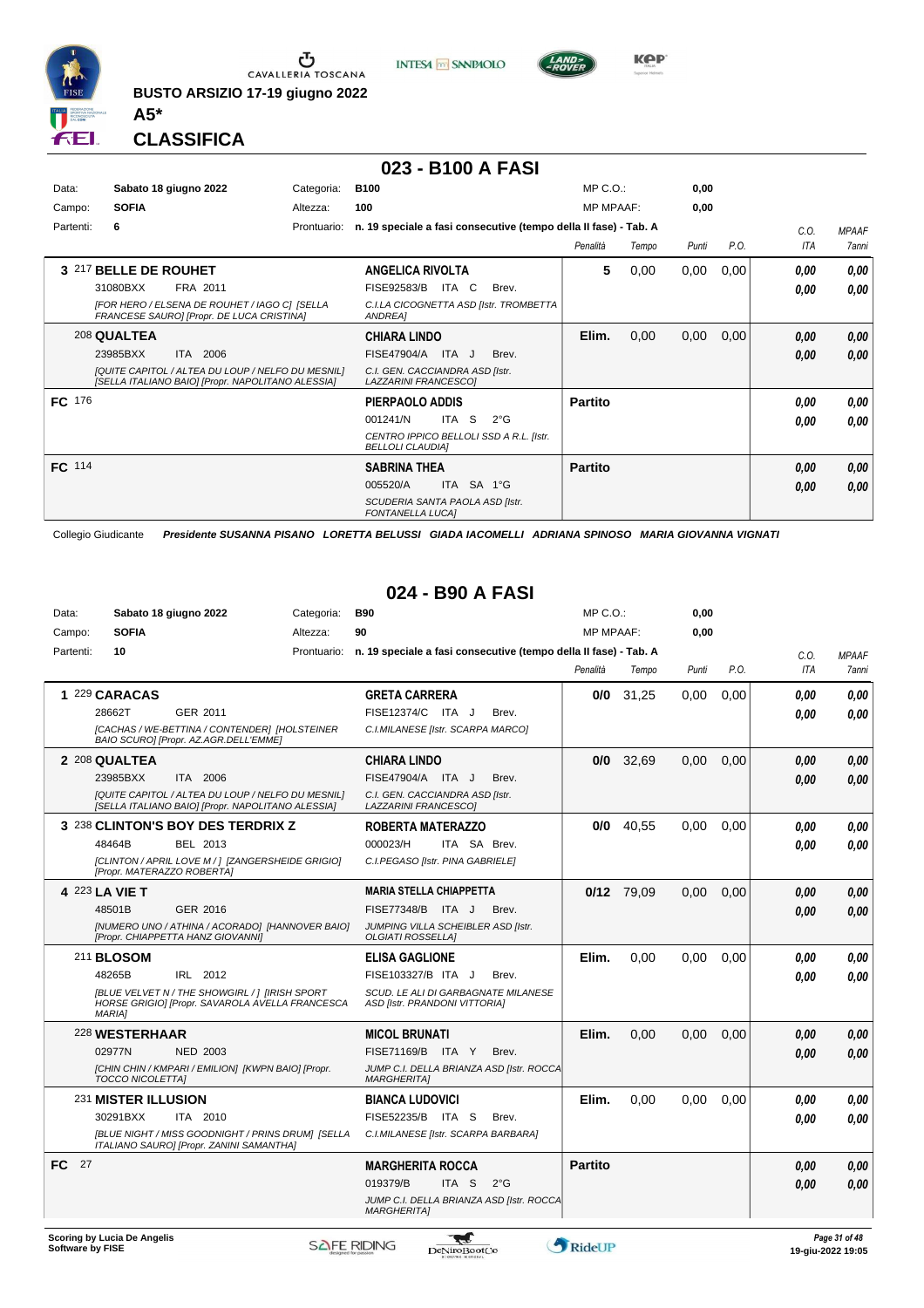

**INTESA M** SANPAOLO



**Kep** 

#### **CLASSIFICA**

**A5\***

#### **024 - B90 A FASI**

| Data:<br>Campo: | Sabato 18 giugno 2022<br><b>SOFIA</b> | Categoria:<br>Altezza: | B90<br>90                                                                                                   | $MP C. O.$ :<br><b>MP MPAAF:</b> | 0,00<br>0,00 |      |              |                              |
|-----------------|---------------------------------------|------------------------|-------------------------------------------------------------------------------------------------------------|----------------------------------|--------------|------|--------------|------------------------------|
| Partenti:       | 10                                    | Prontuario:            | n. 19 speciale a fasi consecutive (tempo della II fase) - Tab. A                                            | Penalità<br>Tempo                | Punti        | P.O. | C.0<br>ITA   | <b>MPAAF</b><br><b>7anni</b> |
| <b>FC</b> 221   |                                       |                        | <b>ITALO VEZZOLI</b><br>ITA<br>000187/B<br>SA 1°G<br>C.I.LUCCHETTI ASD [Istr. LUCCHETTI<br><b>GIOVANNII</b> | <b>Partito</b>                   |              |      | 0.00<br>0.00 | 0,00<br>0,00                 |
| FC 237          |                                       |                        | <b>SABRINA THEA</b><br>ITA SA 1°G<br>005520/A<br>SCUDERIA SANTA PAOLA ASD [Istr.<br><b>FONTANELLA LUCAI</b> | <b>Partito</b>                   |              |      | 0,00<br>0,00 | 0,00<br>0,00                 |

Collegio Giudicante *Presidente SUSANNA PISANO LORETTA BELUSSI GIADA IACOMELLI ADRIANA SPINOSO MARIA GIOVANNA VIGNATI*

## **025 - 4 ANNI DI PRECISIONE**

| Data:     |      | Domenica 19 giugno 2022                                                                                                       | Categoria: | 4 Anni                                                         | MP C.O.:         |       | 0,00  |      |      |              |
|-----------|------|-------------------------------------------------------------------------------------------------------------------------------|------------|----------------------------------------------------------------|------------------|-------|-------|------|------|--------------|
| Campo:    |      | <b>SOFIA</b>                                                                                                                  | Altezza:   | 110                                                            | <b>MP MPAAF:</b> |       | 0.00  |      |      |              |
| Partenti: |      | 18                                                                                                                            |            | Prontuario: n. 1 di Precisione - Tab. A                        |                  |       |       |      | C.0. | <b>MPAAF</b> |
|           |      |                                                                                                                               |            |                                                                | Penalità         | Tempo | Punti | P.O. | ITA  | 7anni        |
| 1         |      | <b>38 ICARO DEIANIRA</b>                                                                                                      |            | PIETRO MAJOLINO                                                | $\bf{0}$         | 0.00  | 0.00  | 0.00 | 0.00 | 0,00         |
|           |      | 18520E<br>ITA 2018                                                                                                            |            | FISE12255/E ITA S<br>$2^{\circ}G$                              |                  |       |       |      | 0.00 | 0.00         |
|           |      | [IO DEIANIRA / ROXANA I / LANCER II] [SELLA ITALIANO<br>BAIO] [Propr. GUERRA EMILIA]                                          |            | PODERE TORRE ASD [Istr. ARRIGHI<br><b>MATTEO1</b>              |                  |       |       |      |      |              |
| 1         |      | 39 C'EST BLUE                                                                                                                 |            | <b>LORENZO COMENDULI</b>                                       | $\bf{0}$         | 0,00  | 0,00  | 0,00 | 0.00 | 0.00         |
|           |      | 48602B<br>GER 2018                                                                                                            |            | 022221/B<br>ITA S<br>$2^{\circ}G$                              |                  |       |       |      | 0,00 | 0.00         |
|           |      | [CHACCO-BLUE / ROYAL BRAVOUR / ] [OLDENBURG<br>BAIO] [Propr. CASE ANGELO]                                                     |            | <b>GEMINI RIDING CLUB [Istr. COMENDULI</b><br>LORENZO1         |                  |       |       |      |      |              |
| 1         |      | 40 NECKAR                                                                                                                     |            | <b>MARTINA MERONI</b>                                          | 0                | 0,00  | 0.00  | 0.00 | 0.00 | 0.00         |
|           |      | 48619B<br><b>NED 2018</b>                                                                                                     |            | FISE65566/E SUI S<br>$2^{\circ}G$                              |                  |       |       |      | 0.00 | 0.00         |
|           |      | [DAKAR VDL / WOLOMA / ] [KWPN GRIGIO SCURO] [Propr.<br>ZANONI ALESSANDRO]                                                     |            | CI DEL DUCATO ASD [Istr. BRESCIANI<br><b>ALBERTOI</b>          |                  |       |       |      |      |              |
| 1         |      | 44 NICO VAN DE SENT                                                                                                           |            | <b>LORENZO COMENDULI</b>                                       | $\bf{0}$         | 0,00  | 0,00  | 0,00 | 0,00 | 0,00         |
|           |      | 48605B<br><b>NED 2018</b>                                                                                                     |            | 022221/B<br>ITA S<br>$2^{\circ}G$                              |                  |       |       |      | 0,00 | 0,00         |
|           |      | [GLASGOW-W VH MERELSNEST / ZUDINE / ] [KWPN<br>BAIO] [Propr. CASE ANGELO]                                                     |            | <b>GEMINI RIDING CLUB [Istr. COMENDULI</b><br>LORENZO1         |                  |       |       |      |      |              |
|           |      | 1 133 DRAGONSTONE                                                                                                             |            | <b>GENNARO BRUNO SCOTTI</b>                                    | $\bf{0}$         | 0,00  | 0,00  | 0,00 | 0.00 | 0,00         |
|           |      | ITA 2018<br>22813A                                                                                                            |            | 003958/A<br>ITA <sub>S</sub><br>$1^{\circ}G$                   |                  |       |       |      | 0.00 | 0.00         |
|           |      | [COUPE DE COEUR / DAKOTA SPIRIT / CHICAGO Z]<br>[SELLA ITALIANO GRIGIO] [Propr. NEGRO GILIOLA]                                |            | SCUD. IL CRISTALLO ASD [Istr. BEATA<br>CRISTINA NOVELLA)       |                  |       |       |      |      |              |
| 6.        |      | 46 DENBER                                                                                                                     |            | <b>FILIPPO MARANGON</b>                                        | 4                | 0,00  | 0.00  | 0,00 | 0,00 | 0,00         |
|           |      | 22809A<br>GER 2018                                                                                                            |            | FISE30830/A ITA S<br>1°G                                       |                  |       |       |      | 0.00 | 0.00         |
|           |      | [DEMBELE L / ARAGNA / ARS VIVENDI] [WESTFALEN                                                                                 |            | SCUDERIA SANTA PAOLA ASD [Istr.                                |                  |       |       |      |      |              |
|           |      | BAIO] [Propr. MARANGON FILIPPO]                                                                                               |            | <b>FONTANELLA LUCA]</b>                                        |                  |       |       |      |      |              |
| 6         |      | 47 S-LUCY BLUE JEAC                                                                                                           |            | <b>ALDO CROCE</b>                                              | 4                | 0,00  | 0.00  | 0,00 | 0.00 | 0,00         |
|           |      | 49145B<br><b>BEL 2018</b>                                                                                                     |            | 006639/B<br>ITA S<br>$2^{\circ}$ G                             |                  |       |       |      | 0.00 | 0.00         |
|           |      | [LE BLUE DIAMOND VAN ' T RUY-TERSHOF / TRILANDA / ]<br>[BEL. WARMBLOEDPAARD BAIO BRUNO] [Propr.<br><b>MONTEMARANO MARIKA]</b> |            | JUMPING VILLA SCHEIBLER ASD [Istr.<br><b>CROCE ALDOI</b>       |                  |       |       |      |      |              |
| FC.       | - 27 |                                                                                                                               |            | <b>MARGHERITA ROCCA</b>                                        | <b>Partito</b>   |       |       |      | 0.00 | 0,00         |
|           |      |                                                                                                                               |            | 019379/B<br>ITA S<br>$2^{\circ}G$                              |                  |       |       |      | 0.00 | 0.00         |
|           |      |                                                                                                                               |            | JUMP C.I. DELLA BRIANZA ASD [Istr. ROCCA<br><b>MARGHERITA1</b> |                  |       |       |      |      |              |
| FC.       | 33   |                                                                                                                               |            | <b>CLAUDIO MINARDI</b>                                         | <b>Partito</b>   |       |       |      | 0.00 | 0.00         |
|           |      |                                                                                                                               |            | 000704/A<br>ITA S<br>$2^{\circ}$ G                             |                  |       |       |      | 0.00 | 0.00         |
|           |      |                                                                                                                               |            | SCUD S. TERESA ASD [Istr. MINARDI<br><b>CLAUDIO]</b>           |                  |       |       |      |      |              |
| FC.       | 41   |                                                                                                                               |            | <b>MARTINA CARRIROLO</b>                                       | <b>Partito</b>   |       |       |      | 0.00 | 0,00         |
|           |      |                                                                                                                               |            | FISE51578/A ITA J<br>1°G                                       |                  |       |       |      | 0.00 | 0.00         |
|           |      |                                                                                                                               |            | SCUDERIA SANTA PAOLA ASD [Istr.<br><b>FONTANELLA LUCA]</b>     |                  |       |       |      |      |              |
|           |      |                                                                                                                               |            |                                                                |                  |       |       |      |      |              |

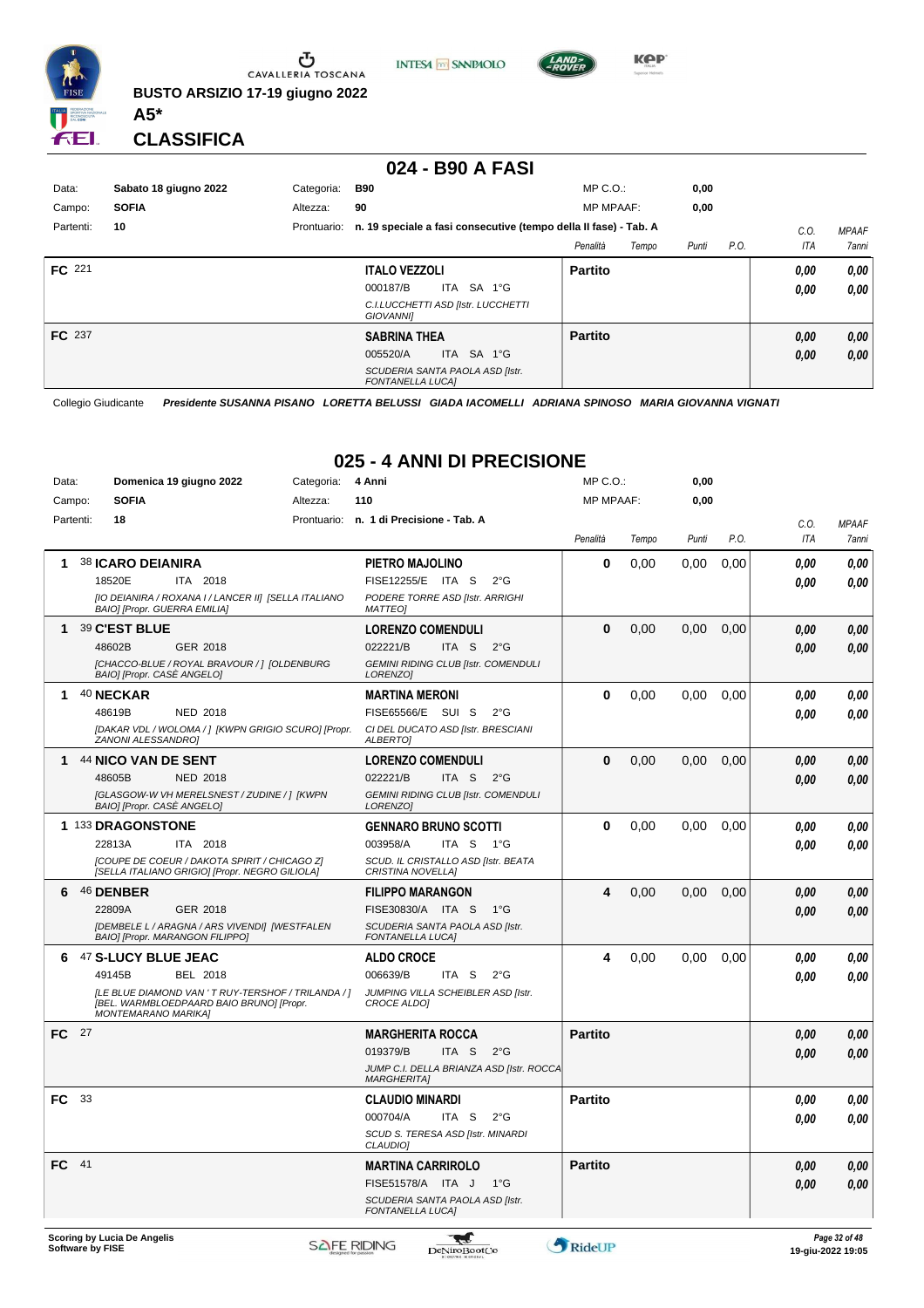

**INTESA** M SANPAOLO



**Kep** 

**CLASSIFICA**

**A5\***

#### **025 - 4 ANNI DI PRECISIONE**

| Data:<br>Campo: | Domenica 19 giugno 2022<br><b>SOFIA</b> | Categoria: 4 Anni<br>Altezza: | 110                                                                                                                                         | $MP C. O.$ :<br><b>MP MPAAF:</b> | 0,00<br>0,00 |      |              |                       |
|-----------------|-----------------------------------------|-------------------------------|---------------------------------------------------------------------------------------------------------------------------------------------|----------------------------------|--------------|------|--------------|-----------------------|
| Partenti:       | 18                                      |                               | Prontuario: n. 1 di Precisione - Tab. A                                                                                                     | Penalità<br>Tempo                | Punti        | P.O. | C.O.<br>ITA  | <b>MPAAF</b><br>7anni |
| $FC$ 45         |                                         |                               | <b>VALENTINA TEGLIO</b><br>FISE14689/C ITA SA 1°G<br>SCUD S. TERESA ASD [Istr. MINARDI<br>CLAUDIO]                                          | <b>Partito</b>                   |              |      | 0.00<br>0,00 | 0,00<br>0,00          |
| FC 120          |                                         |                               | <b>CAMILLA PRINI</b><br>009569/B<br>ITA S<br>$2^{\circ}$ G<br>JUMP C.I. DELLA BRIANZA ASD [Istr. PRINI<br>CAMILLA]                          | <b>Partito</b>                   |              |      | 0.00<br>0.00 | 0,00<br>0,00          |
| FC 150          |                                         |                               | <b>LORENZO COMENDULI</b><br>022221/B<br>ITA S<br>$2^{\circ}$ G<br><b>GEMINI RIDING CLUB [Istr. COMENDULI</b><br>LORENZO]                    | <b>Partito</b>                   |              |      | 0.00<br>0,00 | 0,00<br>0,00          |
| FC 203          |                                         |                               | <b>FILIPPO MOYERSOEN</b><br>001637/B<br>ITA <sub>S</sub><br>$2^{\circ}G$<br>ASIM CLUB LA VISCONTEA AID [Istr.<br><b>LUPINETTI GIANLUCA]</b> | <b>Partito</b>                   |              |      | 0.00<br>0,00 | 0,00<br>0,00          |
| FC 189          |                                         |                               | <b>MASSIMILIANO D'ANTUONO</b><br>002797/B<br>ITA SA 1°G<br>CI SESTESE ASD [Istr. PAGAN GRISO<br><b>CELESTE</b>                              | <b>Partito</b>                   |              |      | 0,00<br>0.00 | 0,00<br>0.00          |
| FC 221          |                                         |                               | <b>ITALO VEZZOLI</b><br>000187/B<br>ITA SA 1°G<br>C.I.LUCCHETTI ASD [Istr. LUCCHETTI<br><b>GIOVANNII</b>                                    | <b>Partito</b>                   |              |      | 0.00<br>0.00 | 0,00<br>0.00          |
| FC 235          |                                         |                               | <b>MARGHERITA ROCCA</b><br>019379/B<br>ITA S<br>$2^{\circ}G$<br>JUMP C.I. DELLA BRIANZA ASD [Istr. ROCCA<br><b>MARGHERITA]</b>              | <b>Partito</b>                   |              |      | 0.00<br>0.00 | 0,00<br>0,00          |
| FC 253          |                                         |                               | <b>GIACOMO LANZI</b><br>FISE13217/C ITA J<br>$1^{\circ}G$<br>C.I.LO SCRIVIA ASD [Istr. LANZI FABIANO]                                       | <b>Partito</b>                   |              |      | 0.00<br>0.00 | 0,00<br>0,00          |

Collegio Giudicante *Presidente SUSANNA PISANO LORETTA BELUSSI GIADA IACOMELLI ADRIANA SPINOSO MARIA GIOVANNA VIGNATI*

## **026 - 5 ANNI PRECISIONE**

| Data:     | Domenica 19 giugno 2022                                                                                                                  | Categoria:  | 5 Anni                                                             | $MP C. O.$ :     |       | 0,00  |      |      |              |
|-----------|------------------------------------------------------------------------------------------------------------------------------------------|-------------|--------------------------------------------------------------------|------------------|-------|-------|------|------|--------------|
| Campo:    | <b>CLARISSA</b>                                                                                                                          | Altezza:    | 120                                                                | <b>MP MPAAF:</b> |       | 0,00  |      |      |              |
| Partenti: | 15                                                                                                                                       | Prontuario: | n. 1 di Precisione - Tab. A                                        |                  |       |       |      | C.0. | <b>MPAAF</b> |
|           |                                                                                                                                          |             |                                                                    | Penalità         | Tempo | Punti | P.O. | ITA  | 7anni        |
|           | 18 <b>DIVA Z</b>                                                                                                                         |             | <b>CARLO SPAGGIARI</b>                                             | 0                | 0,00  | 0,00  | 0,00 | 0.00 | 0.00         |
|           | 30869K<br>BEL 2017                                                                                                                       |             | FISE66811/B<br>ITA Y<br>$2^{\circ}G$                               |                  |       |       |      | 0.00 | 0.00         |
|           | [X / X / ] [ZANGERSHEIDE BAIO] [Propr. ]                                                                                                 |             | C.I.LE GINESTRE SSD A RL [Istr. TARANTINI<br>GUIDO]                |                  |       |       |      |      |              |
|           | <b>34 MYFAIRLADYM</b>                                                                                                                    |             | <b>MARCELLO IUVARA</b>                                             | $\bf{0}$         | 0,00  | 0,00  | 0,00 | 0,00 | 0,00         |
|           | 2017<br>47227B<br><b>ITA</b>                                                                                                             |             | 152096/M<br>ITA S<br>$1^{\circ}$ G                                 |                  |       |       |      | 0,00 | 0,00         |
|           | <b>IMY LORD CARTHENDER DEI FOLLETTI / LADY</b><br>GREENFIELD / TRIOMPHE DE MUZE] [SELLA ITALIANO<br>BAIO SCUROI [Propr. IUVARA MARCELLO] |             | C.I.LE GINESTRE SSD A RL [Istr. BUSSU<br><b>ELEONORAI</b>          |                  |       |       |      |      |              |
|           | 36 MADE OF GOLD                                                                                                                          |             | PIERPAOLO ADDIS                                                    | 0                | 0,00  | 0.00  | 0,00 | 0.00 | 0,00         |
|           | 48727B<br><b>NED 2017</b>                                                                                                                |             | ITA S<br>$2^{\circ}G$<br>001241/N                                  |                  |       |       |      | 0.00 | 0.00         |
|           | [HEART TOUCH / DIE DA / DROSSELKLANG II] [KWPN<br>BAIO] [Propr. AZ. AGR. ZANETTI FRANCA]                                                 |             | CENTRO IPPICO BELLOLI SSD A R.L. [Istr.<br><b>BELLOLI CLAUDIAI</b> |                  |       |       |      |      |              |
|           | 1 243 CALOUBET                                                                                                                           |             | <b>GIULIA GANDOLFI</b>                                             | 0                | 0,00  | 0,00  | 0,00 | 0,00 | 0,00         |
|           | 49281B<br>GER 2017                                                                                                                       |             | FISE6731/E<br>ITA S<br>$2^{\circ}G$                                |                  |       |       |      | 0.00 | 0,00         |
|           | [CORNET OBOLENSKY / BALISSIMA / 1 [OLDENBURG<br><b>BAIO] [Propr. GAUDIANO SPORT HORSES SRL]</b>                                          |             | CI LA MORGANA ASD [Istr. GRIMALDI<br><b>MATTEO ANDREA MARCOI</b>   |                  |       |       |      |      |              |

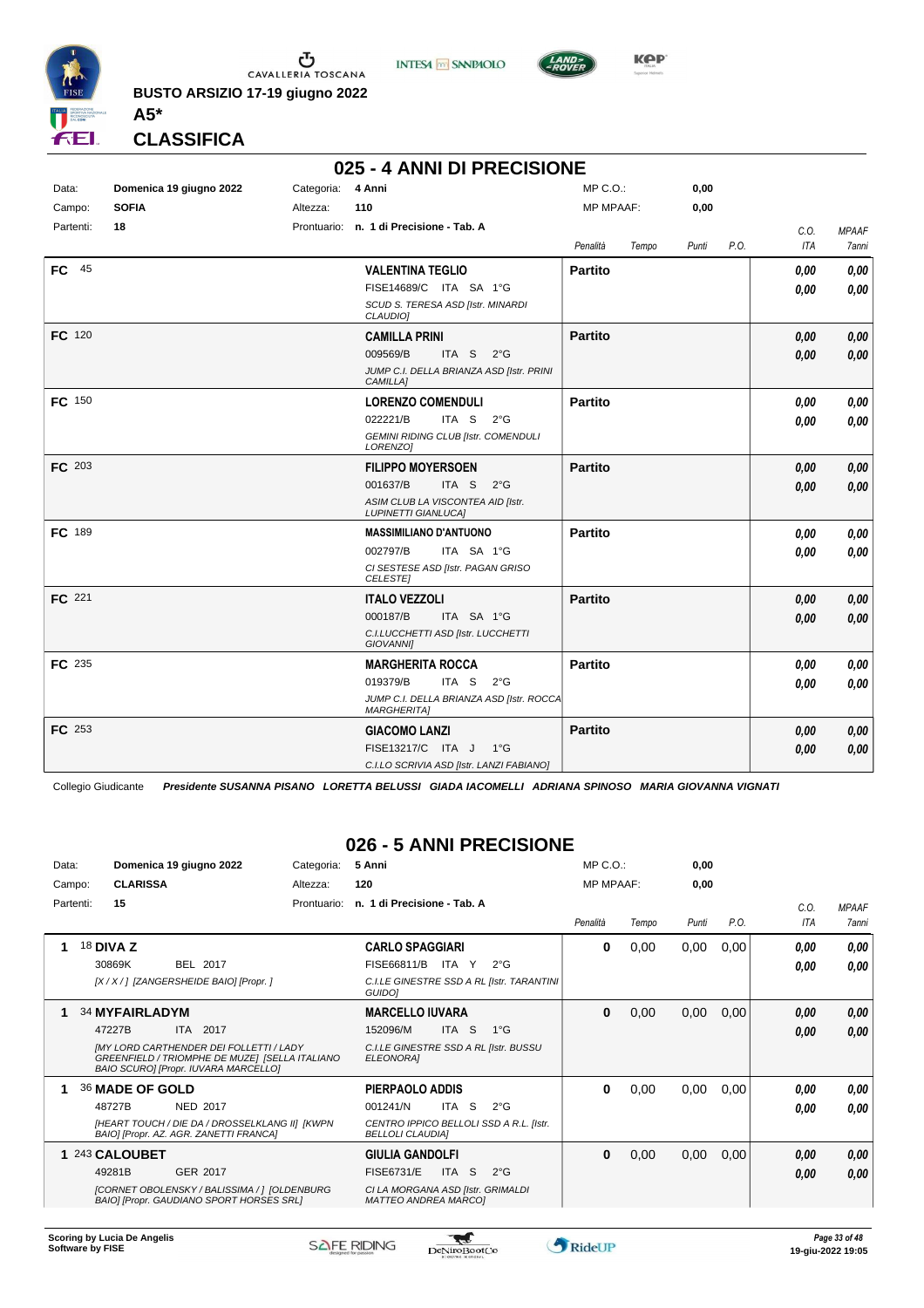

CAVALLERIA TOSCANA **BUSTO ARSIZIO 17-19 giugno 2022** **INTESA** M SANPAOLO



KOP

#### **CLASSIFICA**

**A5\***

#### **026 - 5 ANNI PRECISIONE** Data: **Domenica 19 giugno 2022** Categoria: 5 Anni Prontuario: **n. 1 di Precisione - Tab. A** Campo: **CLARISSA** Partenti: **15** Altezza: **120** MP C.O.: MP MPAAF: **0,00 0,00** *Penalità Tempo Punti P.O. C.O. ITA MPAAF 7anni* **5** 20 **HURDY GURDY MAN** FRA 2017 **MOHAMED ISLAM KHEDDACHE** *[X / X / ] [SCONOSCIUTA GRIGIO] [Propr. ] FISE [Istr. ]* 30452K FRA 2017 FISE104944/K SUI S 2°G **0,00 0,00 4** 0,00 0,00 0,00 *0,00 0,00 0,00* **5** 23 **HELENA DU PRATEL** FRA 2017 **MATTEO SOLERI** *[LAUTERBACH / QUINA DE COQUERIE / FEOFAR DE RHODES] [SELLA FRANCESE BAIO] [Propr. ULTRAMAR HORSES SRL] ASD [Istr. LINFOZZI FILIPPO MARIA]* ITA S 2°G 17609P FISE9993/C *0,00* **4** 0,00 0,00 0,00 *0,00 0,00 0,00* **5** 26 **VIGOROSE** ITA 2017 **LORENZO COMENDULI** *[VIGO D'ARSOUILLES / DUKA'S VESTA / ] [SELLA ITALIANO GRIGIO] [Propr. RAIMONDI CAMILLA] GEMINI RIDING CLUB [Istr. COMENDULI LORENZO]* ITA S 2°G **4** 0,00 0,00 0,00 *0,00 0,00 0,00* 48591B 022221/B *0,00* **8** 30 **GRACE O' MALLEY** ITA 2017 **LUDOVICA PALEARI HENSSLER** *[VERDI / RIMORA / CORLAND] [SELLA ITALIANO GRIGIO] [Propr. SOC. AGR. S.ANNA SAS DI PALEARI] CI SANT'ANNA ASD [Istr. PALEARI HENSSLER LUDOVICA]* ITA S 2°G **8** 0,00 0,00 0,00 *0,00 0,00 0,00* 49345B 006284/B *0,00* **FC** 5 **MATTEO SOLERI** *ASD [Istr. LINFOZZI FILIPPO MARIA]* ITA S 2°G FISE9993/C *0,00* **Partito** *0,00 0,00 0,00* **FC** 16 **BEATRICE BACCHETTA** *C.I.PEGASO [Istr. PINA GABRIELE]* ITA Y 2°G FISE21510/A *0,00* **Partito** *0,00 0,00 0,00* **FC** 78 **GRETA BALLARATI** *JUMP C.I. DELLA BRIANZA ASD [Istr. ROCCA MARGHERITA]* FISE33704/B ITA S 2°G <mark>0,00 0,00</mark> **Partito** *0,00 0,00 0,00* **FC** 150 **LORENZO COMENDULI** *GEMINI RIDING CLUB [Istr. COMENDULI LORENZO]* ITA S 2°G **Partito** *0,00 0,00 0,00* 022221/B *0,00* **FC** 35 **FEDERICO COPPOLA** *BOLOGNA SPORT HORSES ASD [Istr. COPPOLA FEDERICO]* ITA S 2°G **Partito** *0,00 0,00 0,00* 003563/E *0,00* **FC** 22 **FILIPPO JORDAN PAGAN GRISO** *CI SESTESE ASD [Istr. MESSINA ELISA]* ITA Y 2°G FISE61679/B *0,00* **Partito** *0,00 0,00 0,00* **FC** 31 **MANUELA SILVANA BEDINI** *C.I.BRIANTEO ASD [Istr. NICOLOSO PAOLO]* ITA S 2°G **Partito** *0,00 0,00 0,00* 001702/B *0,00*

Collegio Giudicante *Presidente SUSANNA PISANO LORETTA BELUSSI GIADA IACOMELLI ADRIANA SPINOSO MARIA GIOVANNA VIGNATI*

## **027 - 6 ANNI MISTA**

| Data:     |                             | Domenica 19 giugno 2022                    | Categoria:  | 6 Anni                                                | $MP C. O.$ :     |       | 1.140.00 |      |        |              |
|-----------|-----------------------------|--------------------------------------------|-------------|-------------------------------------------------------|------------------|-------|----------|------|--------|--------------|
| Campo:    | <b>CLARISSA</b>             |                                            | Altezza:    | 130                                                   | <b>MP MPAAF:</b> |       | 0,00     |      |        |              |
| Partenti: | 15                          |                                            | Prontuario: | n. 7 mista - Tab. A                                   |                  |       |          |      | C.0    | <b>MPAAF</b> |
|           |                             |                                            |             |                                                       | Penalità         | Tempo | Punti    | P.O. | ITA    | 7anni        |
|           | <b>14 S.M. MOSES</b>        |                                            |             | <b>PAOLO ADAMO ZUVADELLI</b>                          | 0/0              | 41,73 | 0,00     | 0.00 | 285,00 | 0.00         |
|           | 29054K                      | SUI 2016                                   |             | 001392/E<br>ITA S<br>$2^{\circ}G$                     |                  |       |          |      | 0,00   | 0.00         |
|           |                             | [X / X / ] [SELLA SVIZZERO BAIO] [Propr. ] |             | C.I.PEGASO [Istr. PINA GABRIELE]                      |                  |       |          |      |        |              |
| 2         | 2 KRAMIK D'ALPHI            |                                            |             | <b>MARTINA MERONI</b>                                 | 0/0              | 42,21 | 0,00     | 0.00 | 205,20 | 0,00         |
|           | 29052K                      | <b>BEL 2016</b>                            |             | SUI S<br>FISE65566/E<br>$2^{\circ}$ G                 |                  |       |          |      | 0,00   | 0.00         |
|           |                             | [X / X / ] [SELLA BELGA GRIGIO] [Propr. ]  |             | CI DEL DUCATO ASD [Istr. BRESCIANI<br><b>ALBERTOI</b> |                  |       |          |      |        |              |
|           | Scoring by Lucia De Angelie |                                            |             |                                                       |                  |       |          |      |        | Dao 2A of A9 |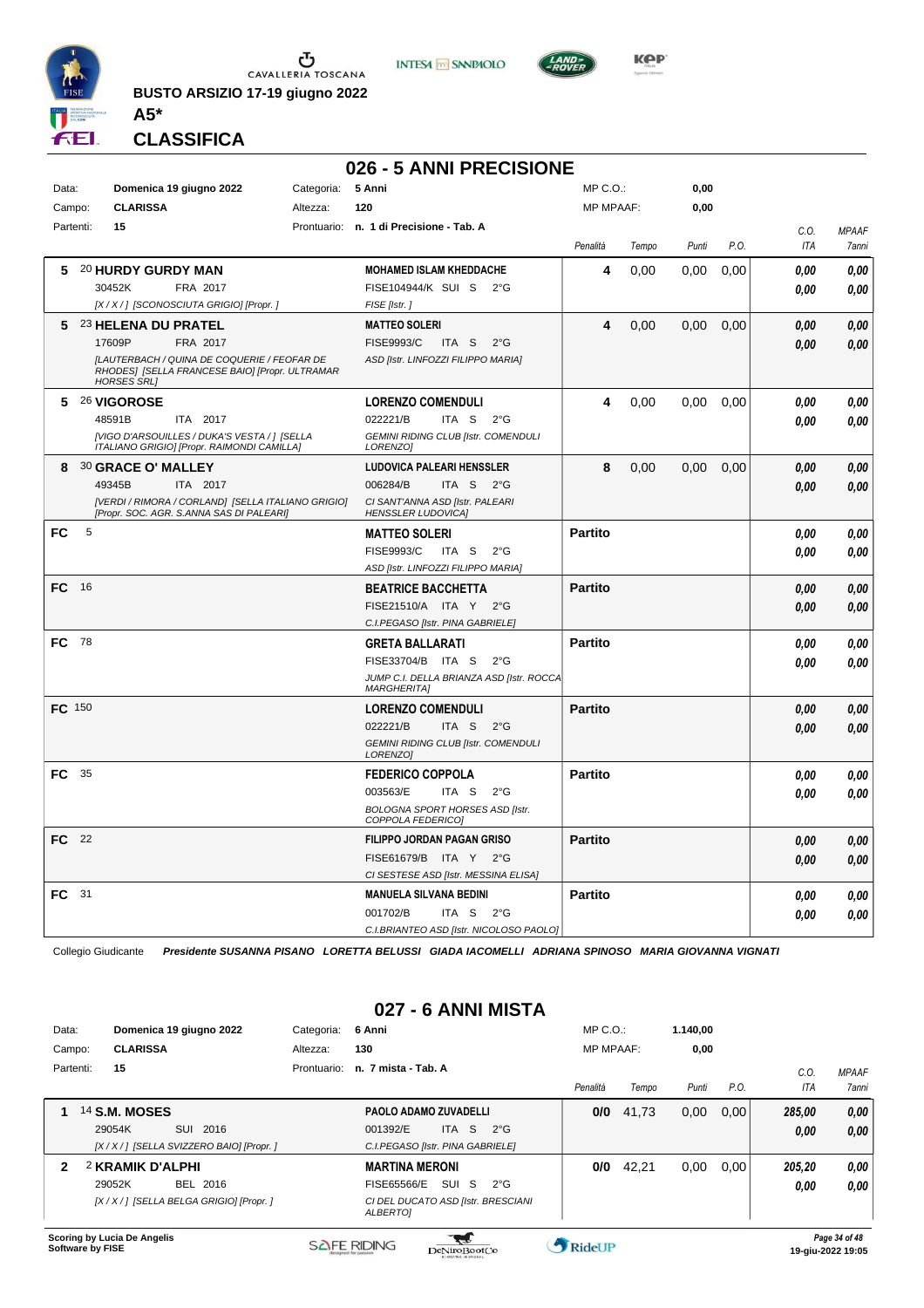

**INTESA** M SANPAOLO



**KPP** 

**CLASSIFICA**

**A5\***

## **027 - 6 ANNI MISTA**

| Data:         | Domenica 19 giugno 2022                                                                                           | Categoria: | 6 Anni                                                    | MP C.O.:         |             | 1.140,00 |      |        |              |
|---------------|-------------------------------------------------------------------------------------------------------------------|------------|-----------------------------------------------------------|------------------|-------------|----------|------|--------|--------------|
| Campo:        | <b>CLARISSA</b>                                                                                                   | Altezza:   | 130                                                       | <b>MP MPAAF:</b> |             | 0,00     |      |        |              |
| Partenti:     | 15                                                                                                                |            | Prontuario: n. 7 mista - Tab. A                           |                  |             |          |      | C.O.   | <b>MPAAF</b> |
|               |                                                                                                                   |            |                                                           | Penalità         | Tempo       | Punti    | P.O. | ITA    | 7anni        |
| 3             | 4 CASTEL BLU                                                                                                      |            | <b>EMMA INVERNIZZI</b>                                    | 0/4              | 42,68       | 0,00     | 0,00 | 171,00 | 0,00         |
|               | 30433K<br><b>USA 2016</b>                                                                                         |            | FISE94205/B ITA Y<br>$2^{\circ}$ G                        |                  |             |          |      | 0.00   | 0,00         |
|               | [ZIROCCO BLU / DONA BELLA / ] [HOLSTEINER BAIO<br>SCURO] [Propr. MARFIN SRL]                                      |            | C.I.PEGASO [Istr. PINA GABRIELE]                          |                  |             |          |      |        |              |
| 4             | <b>13 ANNYALLA KANSAS</b>                                                                                         |            | <b>ANDREA TROMBETTA</b>                                   | 0/4              | 45,18       | 0,00     | 0,00 | 136,80 | 0,00         |
|               | 46778B<br>IRL 2016                                                                                                |            | 013064/B<br>ITA S<br>$2^{\circ}$ G                        |                  |             |          |      | 0.00   | 0,00         |
|               | [KANNAN / ANNYALLA THREE SEAS / CAVALIER ROYALE]<br>[IRISH HORSE BAIO] [Propr. TROMBETTA ANDREA]                  |            | C.I.LA CICOGNETTA ASD [Istr. TROMBETTA<br>ANDREA]         |                  |             |          |      |        |              |
| 5             | <sup>11</sup> CHA LA BAMBA PS                                                                                     |            | <b>GIULIO CARPIGIANI</b>                                  |                  | $0/8$ 42,94 | 0,00     | 0,00 | 0,00   | 0,00         |
|               | 30980K<br>GER 2016                                                                                                |            | <b>FISE7607/E</b><br>ITA S<br>$2^{\circ}$ G               |                  |             |          |      | 0,00   | 0,00         |
|               | [X / X / ] [OLDENBURG SAURO] [Propr. ]                                                                            |            | C.I.LE GINESTRE SSD A RL [Istr. BUSSU<br><b>ELEONORAI</b> |                  |             |          |      |        |              |
| 6             | <b>7 NICKE DEIANIRA</b>                                                                                           |            | PIETRO MAJOLINO                                           |                  | 4 64,13     | 0,00     | 0,00 | 0.00   | 0,00         |
|               | 49119B<br>ITA 2016                                                                                                |            | FISE12255/E ITA S<br>$2^{\circ}$ G                        |                  |             |          |      | 0.00   | $\it 0,00$   |
|               | [GALBY / CLIO BELLA / ] [SELLA ITALIANO BAIO<br>ORDINARIO] [Propr. GUERRA EMILIA]                                 |            | PODERE TORRE ASD [Istr. ARRIGHI<br><b>MATTEO1</b>         |                  |             |          |      |        |              |
|               | 7 199 LONDO PS                                                                                                    |            | <b>CAMILLA MAZZOCCO</b>                                   | 4                | 65,47       | 0,00     | 0,00 | 0,00   | 0,00         |
|               | 49205B<br>GER 2016                                                                                                |            | <b>FISE6156/D</b><br>ITA S<br>$2^{\circ}$ G               |                  |             |          |      | 0.00   | 0,00         |
|               | [CAREMBAR DE MUZE / CANERA / ] [OLDENBURG<br>SAURO] [Propr. MAZZOCCO CAMILLA]                                     |            | IL GHIRO SSARLD [Istr. CARBONELLI<br><b>VALENTINA]</b>    |                  |             |          |      |        |              |
| 8             | <b>3 QEVITA VD BISSCHOP</b>                                                                                       |            | <b>GREGORY GARCIA</b>                                     |                  | 8 67,24     | 0,00     | 0,00 | 0,00   | 0,00         |
|               | 30328K<br>BEL 2016                                                                                                |            | FISE122755/K FRA SA 1°G                                   |                  |             |          |      | 0.00   | 0.00         |
|               | [X / X / ] [BWP SAURO] [Propr. ]                                                                                  |            | FISE [Istr.]                                              |                  |             |          |      |        |              |
| 9             | <b>10 S M TABACCO</b>                                                                                             |            | <b>CLINT SULMONI</b>                                      | 8                | 67,28       | 0,00     | 0,00 | 0,00   | 0,00         |
|               | 29168K<br>SUI 2016                                                                                                |            | FISE54195/B SUI S<br>$2^{\circ}$ G                        |                  |             |          |      | 0.00   | 0.00         |
|               | [X / X / ] [SELLA SVIZZERO BAIO] [Propr. ]                                                                        |            | C.I.BREGNANO [Istr. CATTANEO ANTONIO]                     |                  |             |          |      |        |              |
|               | 12 DAFNE                                                                                                          |            | <b>LORENZO COMENDULI</b>                                  | Rit.             | 0,00        | 0,00     | 0,00 | 0.00   | 0,00         |
|               | ITA 2016<br>47318B                                                                                                |            | 022221/B<br>ITA <sub>S</sub><br>$2^{\circ}$ G             |                  |             |          |      | 0.00   | 0,00         |
|               | [MAXIMO DEL CAASTEGNO / FRAMBOYSE / QUIDAM DE<br>REVEL] [SELLA ITALIANO BAIO] [Propr. ANDREIS<br><b>GIOVANNII</b> |            | <b>GEMINI RIDING CLUB [Istr. COMENDULI</b><br>LORENZO]    |                  |             |          |      |        |              |
| <b>FC</b> 244 |                                                                                                                   |            | <b>JACK BRENNAN</b>                                       | <b>Partito</b>   |             |          |      | 0,00   | 0,00         |
|               |                                                                                                                   |            | LOS2000<br>IRL S<br>$2^{\circ}$ G                         |                  |             |          |      |        |              |
|               |                                                                                                                   |            | $I$ <i>Istr.</i> $I$                                      |                  |             |          |      | 0.00   | 0.00         |
| 28<br>FC      |                                                                                                                   |            | <b>LORENZO COMENDULI</b>                                  | <b>Partito</b>   |             |          |      | 0.00   | 0,00         |
|               |                                                                                                                   |            | 022221/B<br>ITA <sub>S</sub><br>$2^{\circ}$ G             |                  |             |          |      |        | 0.00         |
|               |                                                                                                                   |            | <b>GEMINI RIDING CLUB [Istr. COMENDULI</b>                |                  |             |          |      | 0.00   |              |
|               |                                                                                                                   |            | LORENZO]                                                  |                  |             |          |      |        |              |
| FC 146        |                                                                                                                   |            | <b>MATILDE SPADA</b>                                      | <b>Partito</b>   |             |          |      | 0,00   | 0,00         |
|               |                                                                                                                   |            | FISE83195/B ITA Y<br>$2^{\circ}$ G                        |                  |             |          |      | 0,00   | 0,00         |
|               |                                                                                                                   |            | C.I.PEGASO [Istr. PINA GABRIELE]                          |                  |             |          |      |        |              |
| FC 152        |                                                                                                                   |            | <b>JACK BRENNAN</b>                                       | <b>Partito</b>   |             |          |      | 0,00   | 0,00         |
|               |                                                                                                                   |            | LOS2000<br>IRL S<br>$2^{\circ}$ G                         |                  |             |          |      | 0,00   | 0,00         |
|               |                                                                                                                   |            | [ $\lfloor$ str.]                                         |                  |             |          |      |        |              |
| FC 87         |                                                                                                                   |            | <b>VIOLA MONTANELLI</b>                                   | <b>Partito</b>   |             |          |      | 0,00   | 0,00         |
|               |                                                                                                                   |            | FISE31818/B ITA S<br>$2^{\circ}$ G                        |                  |             |          |      | 0,00   | 0,00         |
|               |                                                                                                                   |            | C.I.PEGASO [Istr. PINA GABRIELE]                          |                  |             |          |      |        |              |
|               |                                                                                                                   |            |                                                           |                  |             |          |      |        |              |

Collegio Giudicante *Presidente SUSANNA PISANO LORETTA BELUSSI GIADA IACOMELLI ADRIANA SPINOSO MARIA GIOVANNA VIGNATI*

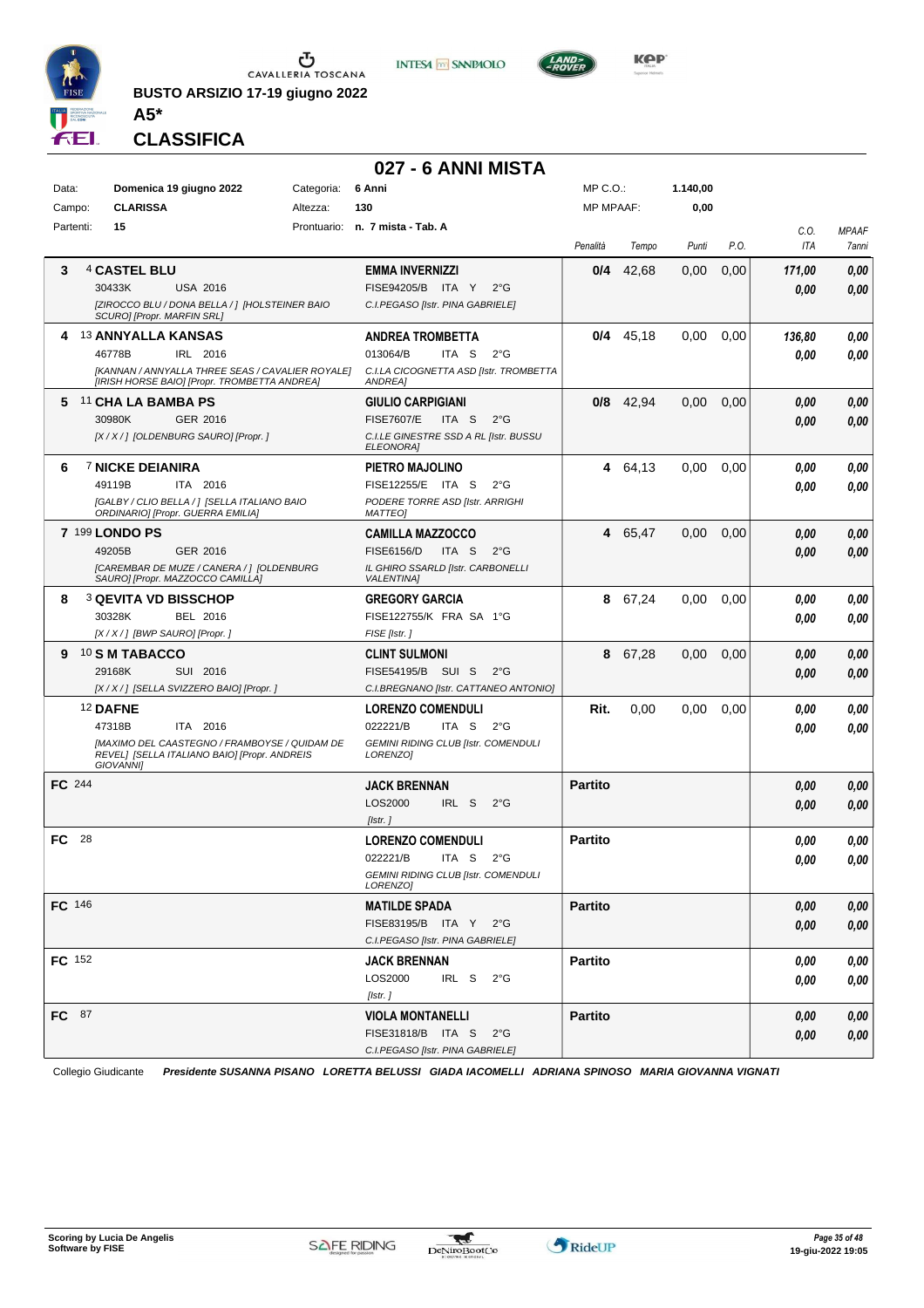

**BUSTO ARSIZIO 17-19 giugno 2022 A5\***





**CLASSIFICA**

| Data:     | Domenica 19 giugno 2022                                                                                                                                                          | Categoria: C120 | 028 - C120 A 2 MANCHES 1° GR. G.P. QUALIF. X ETREA MASTER RIDER 1°GR.                                                               | MP C.O.:         |             | 1.500,00 |      |                 |                       |
|-----------|----------------------------------------------------------------------------------------------------------------------------------------------------------------------------------|-----------------|-------------------------------------------------------------------------------------------------------------------------------------|------------------|-------------|----------|------|-----------------|-----------------------|
| Campo:    | <b>CLARISSA</b>                                                                                                                                                                  | Altezza:        | 120                                                                                                                                 | <b>MP MPAAF:</b> |             | 0,00     |      |                 |                       |
| Partenti: | 27                                                                                                                                                                               |                 | Prontuario: n. 8 a due manches - Tab. A                                                                                             | Penalità         | Tempo       | Punti    | P.O. | C.O.<br>ITA     | <b>MPAAF</b><br>7anni |
|           | 1 166 HABIBI D.Z.I.D.W.J<br>30566K<br><b>NED 2015</b><br>[VERDI / DIDE Z.I.D.J. / CICEROY T.] [KWPN BAIO] [Propr.<br>RASHED BELAL MOHAMED]                                       |                 | BELAL MOHAMED IBRAHIM ATTOUT<br>FISE67492/A EGY C<br>− 1°G<br>S.I.TORINESE [Istr. GIORDANO NICOLAS]                                 | 0/0              | 37,50       | 0.00     | 0,00 | 225,00<br>0.00  | 0,00<br>0,00          |
|           | 2 185 VYBORG<br>32055BXX<br>FRA 2009<br><b>IHUPPYDAM DES HORTS / OAN DU VERY / QUICK STARI</b><br>[SELLA FRANCESE BAIO] [Propr. MARITAN FRANCESCA]                               |                 | <b>GIULIA ARTIOLI</b><br>009071/B<br>ITA S<br>1°G<br>C.I.PEGASO [Istr. ZUVADELLI PAOLO<br>ADAMO]                                    | 0/0              | 39,69       | 0,00     | 0,00 | 162,00<br>0.00  | 0,00<br>0.00          |
|           | 3 94 CARLOTTA IX<br>47183B<br>GER 2014<br>[CASTINO / QUICKI NICKI / QUO VADOS] [WESTFALEN<br>BAIO] [Propr. ALBERTANO PAOLA]                                                      |                 | <b>ALBA CAMPONOVO</b><br>FISE117995/K SUI J<br>$1^{\circ}G$<br>[Istr. RAGIONE FRANCESCO]                                            | 0/0              | 42,17       | 0,00     | 0.00 | 135,00<br>0.00  | 0,00<br>0.00          |
|           | 4 165 AEQUITUS VH BERGERHOF Z<br>28931K<br><b>SCN 2015</b><br>[X / X / ] [ZANGERSHEIDE BAIO] [Propr. ]                                                                           |                 | <b>GREGORY GARCIA</b><br>FISE122755/K FRA SA 1°G<br>FISE [Istr.]                                                                    | 0/0              | 49,29       | 0,00     | 0,00 | 108,00<br>0,00  | 0,00<br>0,00          |
|           | 5 132 CAY ONE<br>33371BXX<br>GER 2010<br>[CAN DO L / SYLVI / SPACEMAN] [WESTFALEN BAIO]<br><b>IPropr. ETREA SPORT HORSES DI CHIAMONE ROSALIA</b><br><b>MESSALINA1</b>            |                 | <b>BEATRICE OREGIONI</b><br>FISE70839/B ITA Y<br>1°G<br>ASD SCUDERIA MUNEL [Istr. PINO<br>GIOVANBATTISTA]                           |                  | $0/4$ 37,52 | 0,00     | 0,00 | 90,00<br>0.00   | 0,00<br>0.00          |
|           | 6 147 CHINZANO Z<br>28330T<br><b>BEL 2007</b><br>[CINQUECENTO Z / ANGIE L'AMOUR Z / ACALWAH BY<br>ZYX] [ZANGERSHEIDE GRIGIO] [Propr. AZ. AGR. SANTA<br>CRISTINA DI CORINI CARLO] |                 | <b>NICOLA BORGHI</b><br>FISE37540/E ITA J<br>$1^{\circ}G$<br><b>BOLOGNA SPORT HORSES ASD [Istr.</b><br>COPPOLA FEDERICO1            | 0/4              | 40,10       | 0,00     | 0,00 | 36,00<br>0.00   | 0,00<br>0,00          |
|           | 7 186 PENELOPE DI BOSCOCHIARO<br>12673D<br>ITA 2012<br>[NABAB DE REVE / DENISE DI BOSCOCHIARO / ] [SELLA<br>ITALIANO BAIO] [Propr. MARTINALLI ELENA]                             |                 | ELENA MARTINALLI<br>006103/B<br>ITA S<br>$1^{\circ}G$<br>C.I.LA CICOGNETTA ASD [Istr. TROMBETTA<br><b>ANDREA1</b>                   | 0/4              | 42,10       | 0.00     | 0,00 | 36,00<br>375,00 | 0,00<br>0,00          |
|           | 8 162 ALL STAR<br>31292BXX<br>ITA 2012<br>[CATOKI / PIRANHA 0005 / POPCORN] [SELLA ITALIANO<br>BAIO] [Propr. DEMARCHI BARBARA]                                                   |                 | <b>BARBARA DEMARCHI</b><br>FISE37454/B ITA S<br>1°G<br>C.I.LA CICOGNETTA ASD [Istr. TROMBETTA<br>ANDREA]                            | 0/4              | 45,48       | 0,00     | 0,00 | 36,00<br>225,00 | 0,00<br>0.00          |
|           | 9 193 UDARCO SON V ROSSEMHOF Z<br>BEL 2009<br>14965E<br>[UDARCO VAN OVERIS / IDEAL D'ADIEU / ADIEU Z]<br>[ZANGERSHEIDE BAIO] [Propr. FERRARI GINO ALESSIA]                       |                 | <b>GIORGIO BORGHI</b><br>003308/E<br>ITA SA 1°G<br><b>BOLOGNA SPORT HORSES ASD [Istr.</b><br>COPPOLA FEDERICO]                      | 0/8              | 42,13       | 0.00     | 0,00 | 0,00<br>0.00    | 0,00<br>0,00          |
|           | 10 135 NANDO VAN HAAGEM<br>29078K<br>BEL 2013<br>[X / X / ] [BWP BAIO] [Propr. ]                                                                                                 |                 | <b>NOAH PHILIPS DE VUYST</b><br>FISE49982/A SUI G 1°G<br>IPPICA LA MADONNINA SSD A RL [Istr.<br>PHILIPS DE VUYST IGNACE MARC EMILE] | 4                | 60,20       | 0,00     | 0,00 | 0,00<br>0,00    | 0,00<br>0,00          |
|           | 11 156 MAGIC STAR VAN DE EEDTHOEK<br>28811K<br>BEL 2012<br>[X / X / ] [BWP ROANO] [Propr. ]                                                                                      |                 | <b>MATTIA BOTTINO</b><br>FISE10111/C ITA Y 1°G<br>C.I. GEN. CACCIANDRA ASD [Istr.<br>LAZZARINI FRANCESCO]                           | 4                | 63,00       | 0,00     | 0,00 | 0,00<br>0,00    | 0,00<br>0,00          |
|           | 12 127 CHARLES G 2<br>03494R<br><b>GER 2009</b><br>[CONTENDRO I / IMPRESSION / IBIKUS] [OLDENBURG<br>BAIO] [Propr. VANOLI ANTONIO]                                               |                 | <b>QUAN GIOIA CRESPI</b><br>FISE96280/B ITA J<br>$1^{\circ}G$<br>NRCP [Istr. GOULU OSCAR F J]                                       |                  | 4 65,22     | 0,00     | 0,00 | 0,00<br>0,00    | 0,00<br>0,00          |
|           | <b>13 136 MAGIC C</b><br>04084C<br>BEL 2012<br>[NABAB DE REVE / MA JULY / JULIO MARINER XX] [BWP<br>BAIO] [Propr. JOLANDA DI SAGLIETTO LORENZA]                                  |                 | <b>ALICE MAPELLI</b><br>FISE104684/B ITA J<br>$1^{\circ}G$<br>C.I.PEGASO [Istr. PINA GABRIELE]                                      |                  | 4 65,35     | 0,00     | 0,00 | 0,00<br>0,00    | 0,00<br>0,00          |
|           | 14 99 SPRING BLOSSOM<br>34695BXX<br>GER 2014<br>[STALYPSO / ESPERANZA / ESPRI] [HANNOVER BAIO]<br>[Propr. CAIMI DARIO]                                                           |                 | <b>SABRINA CAIMI</b><br>005762/B<br>ITA S<br>1°G<br>C.E.L. ASD [Istr. CASTELLI ENRICO]                                              |                  | 4 67,59     | 0,00     | 0,00 | 0,00<br>0,00    | 0,00<br>0,00          |

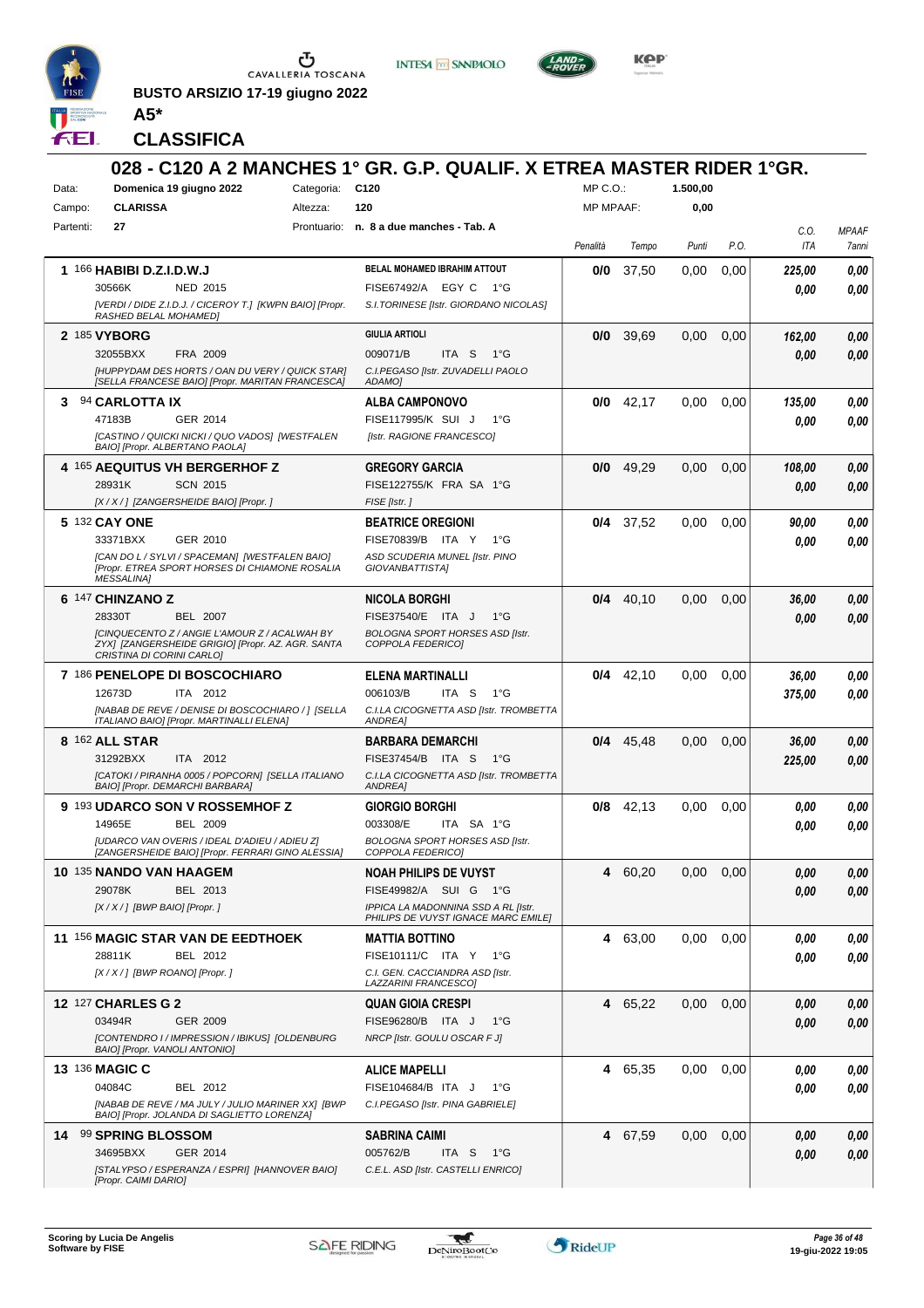

**BUSTO ARSIZIO 17-19 giugno 2022 A5\***





**CLASSIFICA**

| Data:        | Domenica 19 giugno 2022                                                                                               | Categoria: C120 | 028 - C120 A 2 MANCHES 1° GR. G.P. QUALIF. X ETREA MASTER RIDER 1°GR.                                | $MP C. O.$ :     |          | 1.500,00 |      |      |              |
|--------------|-----------------------------------------------------------------------------------------------------------------------|-----------------|------------------------------------------------------------------------------------------------------|------------------|----------|----------|------|------|--------------|
| Campo:       | <b>CLARISSA</b>                                                                                                       | Altezza:        | 120                                                                                                  | <b>MP MPAAF:</b> |          | 0,00     |      |      |              |
| Partenti:    | 27                                                                                                                    |                 | Prontuario: n. 8 a due manches - Tab. A                                                              |                  |          |          |      | C.O. | <b>MPAAF</b> |
|              |                                                                                                                       |                 |                                                                                                      | Penalità         | Tempo    | Punti    | P.O. | ITA  | 7anni        |
|              | 15 160 LITLE KING<br>24976BXX<br>ITA 2006                                                                             |                 | <b>ELISA MESSINA</b><br>FISE40298/B ITA S<br>$1^{\circ}G$                                            | 4                | 70.32    | 0,00     | 0,00 | 0.00 | 0,00         |
|              | [DOHITZUN GUERNICA / INKA D'04 / WENGO] [SELLA<br>ITALIANO SAURO] [Propr. MESSINA ELISA]                              |                 | CI SESTESE ASD [Istr. MESSINA ELISA]                                                                 |                  |          |          |      | 0.00 | 0.00         |
| 16.          | 42 CAMPARI                                                                                                            |                 | <b>MARCELLO IUVARA</b>                                                                               |                  | 5 74,87  | 0,00     | 0,00 | 0,00 | 0,00         |
|              | 30571K<br>GER 2012                                                                                                    |                 | 152096/M<br>ITA <sub>S</sub><br>$1^{\circ}G$                                                         |                  |          |          |      | 0.00 | 0.00         |
|              | [X/X/] [HOLSTEINER BAIO] [Propr. ]                                                                                    |                 | C.I.LE GINESTRE SSD A RL [Istr. BUSSU<br><b>ELEONORA1</b>                                            |                  |          |          |      |      |              |
|              | 17 141 MUCHO MOJITO                                                                                                   |                 | <b>MARIA VITTORIA MAZZOLA</b>                                                                        | 8                | 64,97    | 0,00     | 0,00 | 0.00 | 0,00         |
|              | 14364E<br>ITA 2010                                                                                                    |                 | FISE42302/E ITA S<br>$1^{\circ}G$                                                                    |                  |          |          |      | 0.00 | 0.00         |
|              | [ACODETTO / NO LIMIT / J.LIBERATO] [SELLA ITALIANO<br>BAIO] [Propr. BENAZZI ANNA]                                     |                 | <b>BOLOGNA SPORT HORSES ASD [Istr.</b><br>COPPOLA FEDERICO]                                          |                  |          |          |      |      |              |
|              | 18 222 ELDORADO VAN DE ZEILHOEK                                                                                       |                 | <b>LUIGIA FEDERICA ALBANESE</b>                                                                      | 8                | 66,16    | 0,00     | 0,00 | 0,00 | 0,00         |
|              | <b>NED 2009</b><br>46818B                                                                                             |                 | 008476/B<br>ITA S 1°G                                                                                |                  |          |          |      | 0.00 | 0.00         |
|              | [DIARADO / CHAQUIRA DE MESSITERT / ] [KWPN BAIO]<br>[Propr. ALBANESE LUIGIA FEDERICA]                                 |                 | JUMPING VILLA SCHEIBLER ASD [Istr.<br><b>CROCE ALDOI</b>                                             |                  |          |          |      |      |              |
|              | 19 139 AMBARABA' D'ACHERONTE                                                                                          |                 | GIULIA MILANI                                                                                        |                  | 12 65,60 | 0,00     | 0,00 | 0.00 | 0,00         |
|              | ITA 2013<br>14188D                                                                                                    |                 | FISE94077/B ITA Y<br>1°G                                                                             |                  |          |          |      | 0.00 | 0.00         |
|              | [LORD Z / ANEMOON / INDORADO] [SELLA ITALIANO<br>BAIO] [Propr. DALLA RIZZA CHIARA]                                    |                 | C.I.PEGASO [Istr. PINA GABRIELE]                                                                     |                  |          |          |      |      |              |
| 20 179 CANDY |                                                                                                                       |                 | <b>VIKTOR SARTOR</b>                                                                                 |                  | 12 77,26 | 0,00     | 0,00 | 0.00 | 0,00         |
|              | 28244G<br>GER 2010                                                                                                    |                 | FISE97727/B ITA C<br>1°G                                                                             |                  |          |          |      | 0.00 | 0.00         |
|              | [STAKKATO / WHY ME / CHIN CHIN] [HOLSTEINER<br>GRIGIO] [Propr. MAGGI SIMONE]                                          |                 | JURIBELLO [Istr. MAZZOLA DENIS]                                                                      |                  |          |          |      |      |              |
|              | 21 170 CORIENNE IL PALAZZETTO                                                                                         |                 | <b>VALENTINA SIMI</b>                                                                                |                  | 18 87,04 | 0,00     | 0,00 | 0.00 | 0,00         |
|              | 09011D<br>ITA 2009                                                                                                    |                 | FISE28996/B ITA SA 1°G                                                                               |                  |          |          |      | 0.00 | 0.00         |
|              | [CORIANO / LENNEKE / NIMMERDOR] [SELLA ITALIANO<br>BAIO] [Propr. PASOTTI LUCIA]                                       |                 | C.I.PEGASO [Istr. PINA GABRIELE]                                                                     |                  |          |          |      |      |              |
|              | 164 KINAH VAN DE NACHTEGAAL                                                                                           |                 | <b>CARLOTTA SELLA</b>                                                                                | Elim.            | 0.00     | 0,00     | 0,00 | 0.00 | 0,00         |
|              | 32668BXX<br>BEL 2010                                                                                                  |                 | FISE18026/A ITA S<br>$1^{\circ}G$                                                                    |                  |          |          |      | 0.00 | 0.00         |
|              | [CONTE BELLINI / HANOI VAN DE NACHTEGAAL / LORD Z]<br>IBEL. WARMBLOEDPAARD BAIO] [Propr. SELLA<br>CARLOTTA]           |                 | CI SESTESE ASD [Istr. PAGAN GRISO<br><b>CELESTE</b>                                                  |                  |          |          |      |      |              |
|              | 168 CRISTALGIO                                                                                                        |                 | <b>ROBERTO CARNIO</b>                                                                                | Elim.            | 0,00     | 0,00     | 0,00 | 0,00 | 0,00         |
|              | 34231BXX<br>ITA 2014                                                                                                  |                 | 007068/B<br>ITA SA 1°G                                                                               |                  |          |          |      | 0.00 | 0.00         |
|              | GRIGIO] [Propr. AZ. AGR. CARNIO ROBERTO]                                                                              |                 | [CRISTALLO II / ZOLFATIC / ZOLA DADY] [SELLA ITALIANO ASD SCUDERIA MUNEL [Istr. NEBULONI<br>ALESSIA] |                  |          |          |      |      |              |
|              | 171 <b>GINA</b>                                                                                                       |                 | <b>NICOLE LOCATELLI</b>                                                                              | Elim.            | 0,00     | 0,00     | 0,00 | 0,00 | 0,00         |
|              | NED 2011<br>33687BXX                                                                                                  |                 | FISE26919/B ITA S 1°G                                                                                |                  |          |          |      | 0,00 | 0,00         |
|              | [OPIUM / WAIKIKI / CANTOS] [KWPN BAIO] [Propr.<br>LOCATELLI NICOLE]                                                   |                 | C.I.BRIANTEO ASD [Istr. NICOLOSO PAOLO]                                                              |                  |          |          |      |      |              |
|              | 181 BELLE DU STREMBERG                                                                                                |                 | <b>CRISTINA PRUSSIANI</b>                                                                            | Elim.            | 0,00     | 0,00     | 0,00 | 0,00 | 0,00         |
|              | 14214D<br>FRA 2011                                                                                                    |                 | FISE19026/B ITA S<br>1°G                                                                             |                  |          |          |      | 0,00 | 0,00         |
|              | [CANADIAN RIVER / GAZELLE DU LUOT / SOCRATE DE<br>CHIVRE] [SELLA FRANCESE ROANO] [Propr. A-TEAM<br><b>HORSES SRLI</b> |                 | C.I.PEGASO [Istr. PINA GABRIELE]                                                                     |                  |          |          |      |      |              |
|              | 241 QUIRINA                                                                                                           |                 | <b>VERA SENONER</b>                                                                                  | Rit.             | 0,00     | 0,00     | 0,00 | 0,00 | 0,00         |
|              | 30380K<br>GER 2010                                                                                                    |                 | FISE4023/V<br>ITA S<br>1°G                                                                           |                  |          |          |      | 0,00 | 0,00         |
|              | [X / X / ] [HOLSTEINER BAIO] [Propr. ]                                                                                |                 | CE VAL GARDENA ASD [Istr. MARKART<br><b>JOSEF1</b>                                                   |                  |          |          |      |      |              |
| FC 48        |                                                                                                                       |                 | <b>GIULIA GANDOLFI</b>                                                                               | <b>Partito</b>   |          |          |      | 0.00 | 0,00         |
|              |                                                                                                                       |                 | <b>FISE6731/E</b><br>ITA S 2°G                                                                       |                  |          |          |      | 0.00 | 0,00         |
|              |                                                                                                                       |                 | CI LA MORGANA ASD [Istr. GRIMALDI<br><b>MATTEO ANDREA MARCO]</b>                                     |                  |          |          |      |      |              |

Collegio Giudicante *Presidente SUSANNA PISANO LORETTA BELUSSI GIADA IACOMELLI ADRIANA SPINOSO MARIA GIOVANNA VIGNATI*

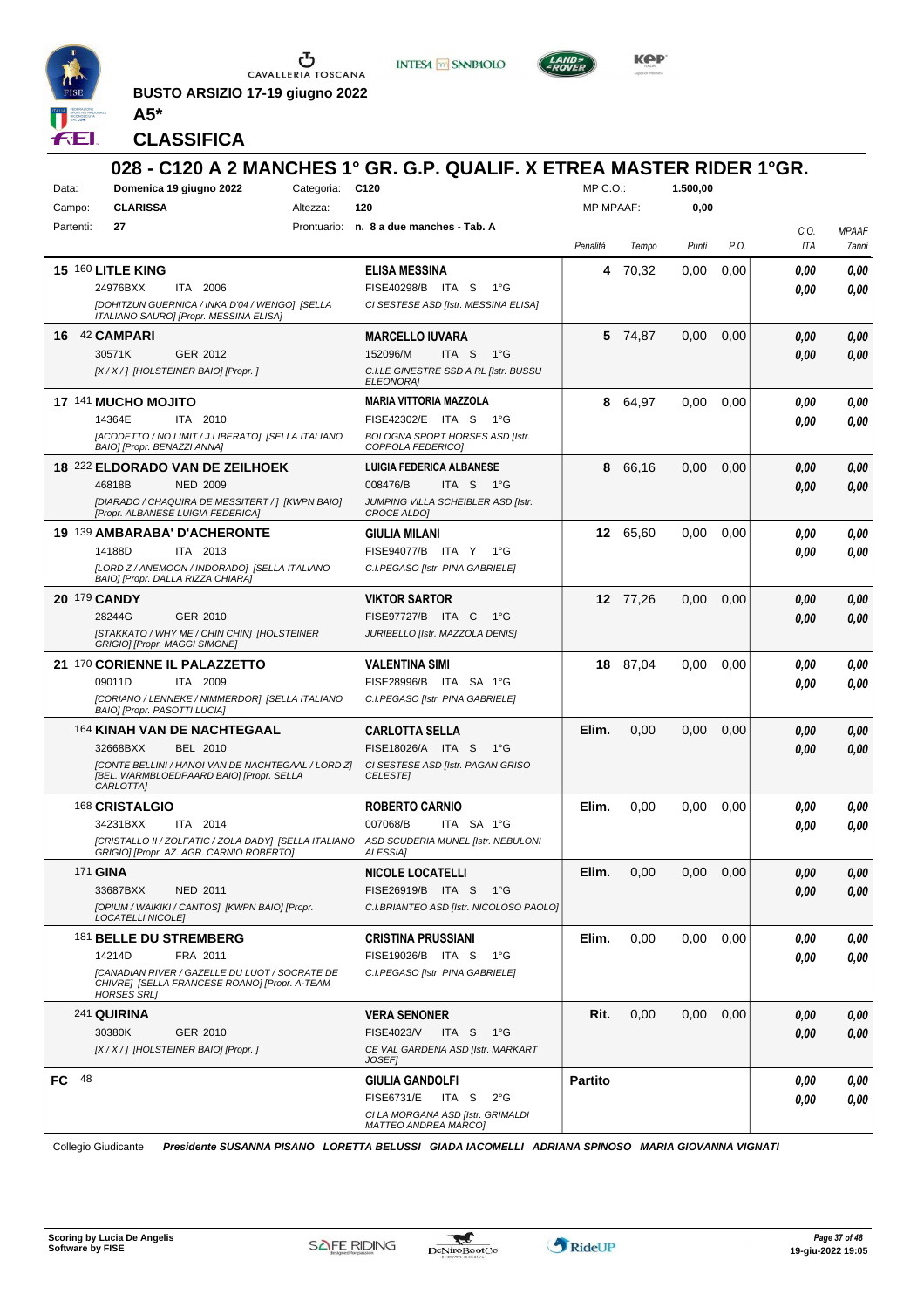

**BUSTO ARSIZIO 17-19 giugno 2022 A5\***





**KOP** 

## **CLASSIFICA**

| Domenica 19 giugno 2022<br>C <sub>130</sub><br>MP C.O.:<br>1.400,00<br>Data:<br>Categoria:<br><b>CLARISSA</b><br>130<br><b>MP MPAAF:</b><br>0,00<br>Campo:<br>Altezza:<br>Partenti:<br>25<br>Prontuario: n. 3 a tempo - Tab. A<br>C.O.<br><b>MPAAF</b><br>P.O.<br>ITA<br>Penalità<br>Tempo<br>Punti<br>7anni<br>55 LONDON BIG BANG<br>59,46<br>0,00<br>1<br><b>BEATRICE BACCHETTA</b><br>0<br>0,00<br>0,00<br>280,00<br>28969BXX<br>FISE21510/A ITA Y 2°G<br><b>ITA 2010</b><br>140,00<br>0.00<br>[LINCOLM L / SANTA FE / SINGULAR JOTER II] [SELLA<br>C.I.PEGASO [Istr. PINA GABRIELE]<br>ITALIANO BAIO] [Propr. SUCIU DORINA SILVIA]<br>2 59 LIGHT BLUE DEL PIETRICCIO ROSSO<br>60,22<br>$0.00\,$<br>0,00<br><b>FEDERICO COPPOLA</b><br>0<br>201,60<br><b>ITA 2008</b><br>003563/E<br>ITA <sub>S</sub><br>$2^{\circ}$ G<br>13091F<br>84,00<br>[ZIROCCO BLUE VDL / ZWANIQUE / INDOCTRO] [SELLA<br><b>BOLOGNA SPORT HORSES ASD [Istr.</b><br>ITALIANO GRIGIO] [Propr. C.I.CASA BASSA]<br>COPPOLA FEDERICO]<br>3 256 KEKINA FIELD<br>60,94<br>0,00<br><b>GIULIO CARPIGIANI</b><br>0<br>0,00<br>0,00<br>168,00<br>04779C<br>NED 2015<br><b>FISE7607/E</b><br>ITA S<br>$2^{\circ}$ G<br>0,00<br>0.00<br>[ATOULON VDL / GIKINA FIELD / UKATO] [KWPN BAIO]<br>C.I.LE GINESTRE SSD A RL [Istr. BUSSU<br>[Propr. LANZA PIER PAOLO]<br><b>ELEONORA]</b><br><b>FILIPPO JORDAN PAGAN GRISO</b><br>4 72 IGEA DEIANIRA<br>0 62,21<br>$0.00\,$<br>134,40<br>0,00<br>32140BXX<br>FISE61679/B ITA Y 2°G<br><b>ITA 2013</b><br>56,00<br><b>IBYCICLE RACE / LIDANA / RHEINGOLD DE LUYNET</b><br>CI SESTESE ASD [Istr. MESSINA ELISA]<br>[SELLA ITALIANO BAIO] [Propr. SOC. AGR. DEIANIRA SRL]<br>5 245 DALOUBET DEL COLLE<br>62,27<br>0,00<br><b>MATTEO CHECCHI</b><br>0<br>0,00<br>0,00<br>112,00<br>15628F<br>FRA 2013<br>004393/B<br>ITA S<br>$2^{\circ}$ G<br>0.00<br>0,00<br>[COROFINO / JUMP CORDELOUBET / COR DE LA<br>A.S.ETREA [Istr. ETREA FRANCO]<br>BRYERE] [SELLA FRANCESE GRIGIO] [Propr. DEL<br><b>SIGNORE MICHOLI</b><br>6 257 VALESCA<br><b>GRETA LAURORA</b><br>0 63,90<br>0.00<br>0,00<br>44.80<br><b>GER 2008</b><br>FISE27286/B ITA S<br>29787BXX<br>1°G<br>0.00<br>[VALENTINO / STAPIRA / STAKKATO] [HANNOVER<br>A.S.ETREA [Istr. ETREA FRANCO]<br>SAURO] [Propr. IL BOSCHETTO SOCIETA' AGRICOLA SRL]<br>7 249 PICCADILLY<br><b>MATTEO CHECCHI</b><br>0 66,52<br>0,00<br>0,00<br>44,80<br>48567B<br>BEL 2015<br>004393/B<br>ITA S<br>$2^{\circ}$ G<br>0.00<br>[ERAS STE HERMELLE / VISA / CLINTON] [BEL.<br>A.S.ETREA [Istr. ETREA FRANCO]<br>WARMBLOEDPAARD BAIO] [Propr. ETREA SPORT<br>HORSES DI CHIAMONE ROSALIA MESSALINA]<br><b>EMILIE RAVERDINO KHEDDACHE</b><br>8 70 GIPSY BABE 15 DU PETIT VIVIER<br>$0$ 72,30<br>0.00<br>0,00<br>0,00<br>30453K<br>BEL 2015<br>FISE112271/B SUI S<br>$2^{\circ}G$<br>0.00<br>[X / X / ] [SELLE LUXEMBURGEOIS SAURO] [Propr. ]<br>A.S.ETREA [Istr. CHECCHI MATTEO]<br>9 102 KASPERANTO<br>$0$ 76,01<br><b>ELISA CASATI</b><br>0.00<br>0,00<br>0,00<br>0,00<br>34001BXX<br>FISE11023/A ITA S<br>BEL 2010<br>$2^{\circ}$ G<br>0.00<br>0,00<br>[ESPERANTO VAN PAEMEL / DAGANA R. / NAGANO]<br>JUMPING VILLA SCHEIBLER ASD [Istr.<br>[BWP BAIO] [Propr. CASATI ELISA]<br>CROCE ALDO]<br>FILIPPO JORDAN PAGAN GRISO<br>10 108 MARMOTTA DEIANIRA<br>4 63,53<br>$0.00 \quad 0.00$<br>0,00<br>0,00<br>46051B<br>ITA 2015<br>FISE61679/B ITA Y 2°G<br>0,00<br>0.00<br>[FOBOS DEIANIRA / FARADHIBA / RHEINGOLD DE LUYNE]<br>CI SESTESE ASD [Istr. MESSINA ELISA]<br>[SELLA ITALIANO GRIGIO] [Propr. SOC. AGR. DEIANIRA<br>S.R.L.<br>11 158 ETAMINE JACOB<br>4 64,94<br>$0.00\,$<br>0,00<br><b>GRAZIA MARIA AULETTA</b><br>0,00<br>47466B<br>FISE45036/B ITA S<br>FRA 2014<br>− 1°G<br>0.00<br>[UTRILLO VD HEFFINCK / POURSUITE JACOB / ] [SELLA<br>C.I.PEGASO [Istr. PINA GABRIELE]<br>FRANCESE GRIGIO] [Propr. AULETTA GRAZIA MARIA]<br><b>12 167 FAUSTO VAN 'T VERAHOF</b><br>4 69,17<br>0,00<br>0,00<br><b>GAIA LAZZARINI</b><br>0,00<br>28347K<br><b>NED 2005</b><br>FISE29798/A ITA J<br>1°G<br>0.00<br>[ $X/X$ /] [BWP BAIO] [Propr.]<br>A.S.SPORT IPPICI VALDOSTANI [Istr.<br>BARROVECCHIO BALDASSARRE]<br>13 258 FLUBBER DELLA CORTE<br>4 70,61<br><b>GRETA LAURORA</b><br>$0.00\,$<br>0,00<br>0.00<br>15903E<br>ITA 2012<br>FISE27286/B ITA S<br>− 1°G<br>0.00<br>[CONTENDRO / ALBA NASCENTE / OLYMPIQUE LONDON]<br>A.S.ETREA [Istr. ETREA FRANCO]<br>[SELLA ITALIANO BAIO] [Propr. AZ.AGR. RAINERI<br><b>GIOVANNI</b><br><b>14 148 PORTOS D'ARCHONFOSSE</b><br>0.00<br>0,00<br><b>MATILDE GANDINI</b><br>4 74,38<br>0,00<br>22507A<br>BEL 2011<br>FISE76955/B ITA J<br>$1^{\circ}G$<br>0.00<br>[PALOUBET DU CHATEAU / HIVAGE / RIVAGE DU<br>LA CARAMELLA ASD [Istr. RICHARD JANE]<br>PONCEL] [SELLE LUXEMBURGEOIS BAIO] [Propr. |  | 029 - C130 A TEMPO |  |  |      |
|-------------------------------------------------------------------------------------------------------------------------------------------------------------------------------------------------------------------------------------------------------------------------------------------------------------------------------------------------------------------------------------------------------------------------------------------------------------------------------------------------------------------------------------------------------------------------------------------------------------------------------------------------------------------------------------------------------------------------------------------------------------------------------------------------------------------------------------------------------------------------------------------------------------------------------------------------------------------------------------------------------------------------------------------------------------------------------------------------------------------------------------------------------------------------------------------------------------------------------------------------------------------------------------------------------------------------------------------------------------------------------------------------------------------------------------------------------------------------------------------------------------------------------------------------------------------------------------------------------------------------------------------------------------------------------------------------------------------------------------------------------------------------------------------------------------------------------------------------------------------------------------------------------------------------------------------------------------------------------------------------------------------------------------------------------------------------------------------------------------------------------------------------------------------------------------------------------------------------------------------------------------------------------------------------------------------------------------------------------------------------------------------------------------------------------------------------------------------------------------------------------------------------------------------------------------------------------------------------------------------------------------------------------------------------------------------------------------------------------------------------------------------------------------------------------------------------------------------------------------------------------------------------------------------------------------------------------------------------------------------------------------------------------------------------------------------------------------------------------------------------------------------------------------------------------------------------------------------------------------------------------------------------------------------------------------------------------------------------------------------------------------------------------------------------------------------------------------------------------------------------------------------------------------------------------------------------------------------------------------------------------------------------------------------------------------------------------------------------------------------------------------------------------------------------------------------------------------------------------------------------------------------------------------------------------------------------------------------------------------------------------------------------------------------------------------------------------------------------------------------------------------------------------------------------------------------------------------------------------------------------------------------------------------------------------------------------------------------------------------------------------------------------------------------------------------------------------------------------------------------------------------------------------------------------------------------------------------------------------------------------------------------------------------------------------------------------------------------------------------------------------------------------------|--|--------------------|--|--|------|
|                                                                                                                                                                                                                                                                                                                                                                                                                                                                                                                                                                                                                                                                                                                                                                                                                                                                                                                                                                                                                                                                                                                                                                                                                                                                                                                                                                                                                                                                                                                                                                                                                                                                                                                                                                                                                                                                                                                                                                                                                                                                                                                                                                                                                                                                                                                                                                                                                                                                                                                                                                                                                                                                                                                                                                                                                                                                                                                                                                                                                                                                                                                                                                                                                                                                                                                                                                                                                                                                                                                                                                                                                                                                                                                                                                                                                                                                                                                                                                                                                                                                                                                                                                                                                                                                                                                                                                                                                                                                                                                                                                                                                                                                                                                                                                               |  |                    |  |  |      |
|                                                                                                                                                                                                                                                                                                                                                                                                                                                                                                                                                                                                                                                                                                                                                                                                                                                                                                                                                                                                                                                                                                                                                                                                                                                                                                                                                                                                                                                                                                                                                                                                                                                                                                                                                                                                                                                                                                                                                                                                                                                                                                                                                                                                                                                                                                                                                                                                                                                                                                                                                                                                                                                                                                                                                                                                                                                                                                                                                                                                                                                                                                                                                                                                                                                                                                                                                                                                                                                                                                                                                                                                                                                                                                                                                                                                                                                                                                                                                                                                                                                                                                                                                                                                                                                                                                                                                                                                                                                                                                                                                                                                                                                                                                                                                                               |  |                    |  |  |      |
|                                                                                                                                                                                                                                                                                                                                                                                                                                                                                                                                                                                                                                                                                                                                                                                                                                                                                                                                                                                                                                                                                                                                                                                                                                                                                                                                                                                                                                                                                                                                                                                                                                                                                                                                                                                                                                                                                                                                                                                                                                                                                                                                                                                                                                                                                                                                                                                                                                                                                                                                                                                                                                                                                                                                                                                                                                                                                                                                                                                                                                                                                                                                                                                                                                                                                                                                                                                                                                                                                                                                                                                                                                                                                                                                                                                                                                                                                                                                                                                                                                                                                                                                                                                                                                                                                                                                                                                                                                                                                                                                                                                                                                                                                                                                                                               |  |                    |  |  |      |
|                                                                                                                                                                                                                                                                                                                                                                                                                                                                                                                                                                                                                                                                                                                                                                                                                                                                                                                                                                                                                                                                                                                                                                                                                                                                                                                                                                                                                                                                                                                                                                                                                                                                                                                                                                                                                                                                                                                                                                                                                                                                                                                                                                                                                                                                                                                                                                                                                                                                                                                                                                                                                                                                                                                                                                                                                                                                                                                                                                                                                                                                                                                                                                                                                                                                                                                                                                                                                                                                                                                                                                                                                                                                                                                                                                                                                                                                                                                                                                                                                                                                                                                                                                                                                                                                                                                                                                                                                                                                                                                                                                                                                                                                                                                                                                               |  |                    |  |  |      |
|                                                                                                                                                                                                                                                                                                                                                                                                                                                                                                                                                                                                                                                                                                                                                                                                                                                                                                                                                                                                                                                                                                                                                                                                                                                                                                                                                                                                                                                                                                                                                                                                                                                                                                                                                                                                                                                                                                                                                                                                                                                                                                                                                                                                                                                                                                                                                                                                                                                                                                                                                                                                                                                                                                                                                                                                                                                                                                                                                                                                                                                                                                                                                                                                                                                                                                                                                                                                                                                                                                                                                                                                                                                                                                                                                                                                                                                                                                                                                                                                                                                                                                                                                                                                                                                                                                                                                                                                                                                                                                                                                                                                                                                                                                                                                                               |  |                    |  |  |      |
|                                                                                                                                                                                                                                                                                                                                                                                                                                                                                                                                                                                                                                                                                                                                                                                                                                                                                                                                                                                                                                                                                                                                                                                                                                                                                                                                                                                                                                                                                                                                                                                                                                                                                                                                                                                                                                                                                                                                                                                                                                                                                                                                                                                                                                                                                                                                                                                                                                                                                                                                                                                                                                                                                                                                                                                                                                                                                                                                                                                                                                                                                                                                                                                                                                                                                                                                                                                                                                                                                                                                                                                                                                                                                                                                                                                                                                                                                                                                                                                                                                                                                                                                                                                                                                                                                                                                                                                                                                                                                                                                                                                                                                                                                                                                                                               |  |                    |  |  |      |
|                                                                                                                                                                                                                                                                                                                                                                                                                                                                                                                                                                                                                                                                                                                                                                                                                                                                                                                                                                                                                                                                                                                                                                                                                                                                                                                                                                                                                                                                                                                                                                                                                                                                                                                                                                                                                                                                                                                                                                                                                                                                                                                                                                                                                                                                                                                                                                                                                                                                                                                                                                                                                                                                                                                                                                                                                                                                                                                                                                                                                                                                                                                                                                                                                                                                                                                                                                                                                                                                                                                                                                                                                                                                                                                                                                                                                                                                                                                                                                                                                                                                                                                                                                                                                                                                                                                                                                                                                                                                                                                                                                                                                                                                                                                                                                               |  |                    |  |  | 0,00 |
|                                                                                                                                                                                                                                                                                                                                                                                                                                                                                                                                                                                                                                                                                                                                                                                                                                                                                                                                                                                                                                                                                                                                                                                                                                                                                                                                                                                                                                                                                                                                                                                                                                                                                                                                                                                                                                                                                                                                                                                                                                                                                                                                                                                                                                                                                                                                                                                                                                                                                                                                                                                                                                                                                                                                                                                                                                                                                                                                                                                                                                                                                                                                                                                                                                                                                                                                                                                                                                                                                                                                                                                                                                                                                                                                                                                                                                                                                                                                                                                                                                                                                                                                                                                                                                                                                                                                                                                                                                                                                                                                                                                                                                                                                                                                                                               |  |                    |  |  | 0,00 |
|                                                                                                                                                                                                                                                                                                                                                                                                                                                                                                                                                                                                                                                                                                                                                                                                                                                                                                                                                                                                                                                                                                                                                                                                                                                                                                                                                                                                                                                                                                                                                                                                                                                                                                                                                                                                                                                                                                                                                                                                                                                                                                                                                                                                                                                                                                                                                                                                                                                                                                                                                                                                                                                                                                                                                                                                                                                                                                                                                                                                                                                                                                                                                                                                                                                                                                                                                                                                                                                                                                                                                                                                                                                                                                                                                                                                                                                                                                                                                                                                                                                                                                                                                                                                                                                                                                                                                                                                                                                                                                                                                                                                                                                                                                                                                                               |  |                    |  |  |      |
|                                                                                                                                                                                                                                                                                                                                                                                                                                                                                                                                                                                                                                                                                                                                                                                                                                                                                                                                                                                                                                                                                                                                                                                                                                                                                                                                                                                                                                                                                                                                                                                                                                                                                                                                                                                                                                                                                                                                                                                                                                                                                                                                                                                                                                                                                                                                                                                                                                                                                                                                                                                                                                                                                                                                                                                                                                                                                                                                                                                                                                                                                                                                                                                                                                                                                                                                                                                                                                                                                                                                                                                                                                                                                                                                                                                                                                                                                                                                                                                                                                                                                                                                                                                                                                                                                                                                                                                                                                                                                                                                                                                                                                                                                                                                                                               |  |                    |  |  |      |
|                                                                                                                                                                                                                                                                                                                                                                                                                                                                                                                                                                                                                                                                                                                                                                                                                                                                                                                                                                                                                                                                                                                                                                                                                                                                                                                                                                                                                                                                                                                                                                                                                                                                                                                                                                                                                                                                                                                                                                                                                                                                                                                                                                                                                                                                                                                                                                                                                                                                                                                                                                                                                                                                                                                                                                                                                                                                                                                                                                                                                                                                                                                                                                                                                                                                                                                                                                                                                                                                                                                                                                                                                                                                                                                                                                                                                                                                                                                                                                                                                                                                                                                                                                                                                                                                                                                                                                                                                                                                                                                                                                                                                                                                                                                                                                               |  |                    |  |  |      |
|                                                                                                                                                                                                                                                                                                                                                                                                                                                                                                                                                                                                                                                                                                                                                                                                                                                                                                                                                                                                                                                                                                                                                                                                                                                                                                                                                                                                                                                                                                                                                                                                                                                                                                                                                                                                                                                                                                                                                                                                                                                                                                                                                                                                                                                                                                                                                                                                                                                                                                                                                                                                                                                                                                                                                                                                                                                                                                                                                                                                                                                                                                                                                                                                                                                                                                                                                                                                                                                                                                                                                                                                                                                                                                                                                                                                                                                                                                                                                                                                                                                                                                                                                                                                                                                                                                                                                                                                                                                                                                                                                                                                                                                                                                                                                                               |  |                    |  |  |      |
|                                                                                                                                                                                                                                                                                                                                                                                                                                                                                                                                                                                                                                                                                                                                                                                                                                                                                                                                                                                                                                                                                                                                                                                                                                                                                                                                                                                                                                                                                                                                                                                                                                                                                                                                                                                                                                                                                                                                                                                                                                                                                                                                                                                                                                                                                                                                                                                                                                                                                                                                                                                                                                                                                                                                                                                                                                                                                                                                                                                                                                                                                                                                                                                                                                                                                                                                                                                                                                                                                                                                                                                                                                                                                                                                                                                                                                                                                                                                                                                                                                                                                                                                                                                                                                                                                                                                                                                                                                                                                                                                                                                                                                                                                                                                                                               |  |                    |  |  | 0,00 |
|                                                                                                                                                                                                                                                                                                                                                                                                                                                                                                                                                                                                                                                                                                                                                                                                                                                                                                                                                                                                                                                                                                                                                                                                                                                                                                                                                                                                                                                                                                                                                                                                                                                                                                                                                                                                                                                                                                                                                                                                                                                                                                                                                                                                                                                                                                                                                                                                                                                                                                                                                                                                                                                                                                                                                                                                                                                                                                                                                                                                                                                                                                                                                                                                                                                                                                                                                                                                                                                                                                                                                                                                                                                                                                                                                                                                                                                                                                                                                                                                                                                                                                                                                                                                                                                                                                                                                                                                                                                                                                                                                                                                                                                                                                                                                                               |  |                    |  |  | 0,00 |
|                                                                                                                                                                                                                                                                                                                                                                                                                                                                                                                                                                                                                                                                                                                                                                                                                                                                                                                                                                                                                                                                                                                                                                                                                                                                                                                                                                                                                                                                                                                                                                                                                                                                                                                                                                                                                                                                                                                                                                                                                                                                                                                                                                                                                                                                                                                                                                                                                                                                                                                                                                                                                                                                                                                                                                                                                                                                                                                                                                                                                                                                                                                                                                                                                                                                                                                                                                                                                                                                                                                                                                                                                                                                                                                                                                                                                                                                                                                                                                                                                                                                                                                                                                                                                                                                                                                                                                                                                                                                                                                                                                                                                                                                                                                                                                               |  |                    |  |  |      |
|                                                                                                                                                                                                                                                                                                                                                                                                                                                                                                                                                                                                                                                                                                                                                                                                                                                                                                                                                                                                                                                                                                                                                                                                                                                                                                                                                                                                                                                                                                                                                                                                                                                                                                                                                                                                                                                                                                                                                                                                                                                                                                                                                                                                                                                                                                                                                                                                                                                                                                                                                                                                                                                                                                                                                                                                                                                                                                                                                                                                                                                                                                                                                                                                                                                                                                                                                                                                                                                                                                                                                                                                                                                                                                                                                                                                                                                                                                                                                                                                                                                                                                                                                                                                                                                                                                                                                                                                                                                                                                                                                                                                                                                                                                                                                                               |  |                    |  |  |      |
|                                                                                                                                                                                                                                                                                                                                                                                                                                                                                                                                                                                                                                                                                                                                                                                                                                                                                                                                                                                                                                                                                                                                                                                                                                                                                                                                                                                                                                                                                                                                                                                                                                                                                                                                                                                                                                                                                                                                                                                                                                                                                                                                                                                                                                                                                                                                                                                                                                                                                                                                                                                                                                                                                                                                                                                                                                                                                                                                                                                                                                                                                                                                                                                                                                                                                                                                                                                                                                                                                                                                                                                                                                                                                                                                                                                                                                                                                                                                                                                                                                                                                                                                                                                                                                                                                                                                                                                                                                                                                                                                                                                                                                                                                                                                                                               |  |                    |  |  |      |
|                                                                                                                                                                                                                                                                                                                                                                                                                                                                                                                                                                                                                                                                                                                                                                                                                                                                                                                                                                                                                                                                                                                                                                                                                                                                                                                                                                                                                                                                                                                                                                                                                                                                                                                                                                                                                                                                                                                                                                                                                                                                                                                                                                                                                                                                                                                                                                                                                                                                                                                                                                                                                                                                                                                                                                                                                                                                                                                                                                                                                                                                                                                                                                                                                                                                                                                                                                                                                                                                                                                                                                                                                                                                                                                                                                                                                                                                                                                                                                                                                                                                                                                                                                                                                                                                                                                                                                                                                                                                                                                                                                                                                                                                                                                                                                               |  |                    |  |  |      |
|                                                                                                                                                                                                                                                                                                                                                                                                                                                                                                                                                                                                                                                                                                                                                                                                                                                                                                                                                                                                                                                                                                                                                                                                                                                                                                                                                                                                                                                                                                                                                                                                                                                                                                                                                                                                                                                                                                                                                                                                                                                                                                                                                                                                                                                                                                                                                                                                                                                                                                                                                                                                                                                                                                                                                                                                                                                                                                                                                                                                                                                                                                                                                                                                                                                                                                                                                                                                                                                                                                                                                                                                                                                                                                                                                                                                                                                                                                                                                                                                                                                                                                                                                                                                                                                                                                                                                                                                                                                                                                                                                                                                                                                                                                                                                                               |  |                    |  |  | 0,00 |
|                                                                                                                                                                                                                                                                                                                                                                                                                                                                                                                                                                                                                                                                                                                                                                                                                                                                                                                                                                                                                                                                                                                                                                                                                                                                                                                                                                                                                                                                                                                                                                                                                                                                                                                                                                                                                                                                                                                                                                                                                                                                                                                                                                                                                                                                                                                                                                                                                                                                                                                                                                                                                                                                                                                                                                                                                                                                                                                                                                                                                                                                                                                                                                                                                                                                                                                                                                                                                                                                                                                                                                                                                                                                                                                                                                                                                                                                                                                                                                                                                                                                                                                                                                                                                                                                                                                                                                                                                                                                                                                                                                                                                                                                                                                                                                               |  |                    |  |  | 0,00 |
|                                                                                                                                                                                                                                                                                                                                                                                                                                                                                                                                                                                                                                                                                                                                                                                                                                                                                                                                                                                                                                                                                                                                                                                                                                                                                                                                                                                                                                                                                                                                                                                                                                                                                                                                                                                                                                                                                                                                                                                                                                                                                                                                                                                                                                                                                                                                                                                                                                                                                                                                                                                                                                                                                                                                                                                                                                                                                                                                                                                                                                                                                                                                                                                                                                                                                                                                                                                                                                                                                                                                                                                                                                                                                                                                                                                                                                                                                                                                                                                                                                                                                                                                                                                                                                                                                                                                                                                                                                                                                                                                                                                                                                                                                                                                                                               |  |                    |  |  |      |
|                                                                                                                                                                                                                                                                                                                                                                                                                                                                                                                                                                                                                                                                                                                                                                                                                                                                                                                                                                                                                                                                                                                                                                                                                                                                                                                                                                                                                                                                                                                                                                                                                                                                                                                                                                                                                                                                                                                                                                                                                                                                                                                                                                                                                                                                                                                                                                                                                                                                                                                                                                                                                                                                                                                                                                                                                                                                                                                                                                                                                                                                                                                                                                                                                                                                                                                                                                                                                                                                                                                                                                                                                                                                                                                                                                                                                                                                                                                                                                                                                                                                                                                                                                                                                                                                                                                                                                                                                                                                                                                                                                                                                                                                                                                                                                               |  |                    |  |  | 0,00 |
|                                                                                                                                                                                                                                                                                                                                                                                                                                                                                                                                                                                                                                                                                                                                                                                                                                                                                                                                                                                                                                                                                                                                                                                                                                                                                                                                                                                                                                                                                                                                                                                                                                                                                                                                                                                                                                                                                                                                                                                                                                                                                                                                                                                                                                                                                                                                                                                                                                                                                                                                                                                                                                                                                                                                                                                                                                                                                                                                                                                                                                                                                                                                                                                                                                                                                                                                                                                                                                                                                                                                                                                                                                                                                                                                                                                                                                                                                                                                                                                                                                                                                                                                                                                                                                                                                                                                                                                                                                                                                                                                                                                                                                                                                                                                                                               |  |                    |  |  | 0,00 |
|                                                                                                                                                                                                                                                                                                                                                                                                                                                                                                                                                                                                                                                                                                                                                                                                                                                                                                                                                                                                                                                                                                                                                                                                                                                                                                                                                                                                                                                                                                                                                                                                                                                                                                                                                                                                                                                                                                                                                                                                                                                                                                                                                                                                                                                                                                                                                                                                                                                                                                                                                                                                                                                                                                                                                                                                                                                                                                                                                                                                                                                                                                                                                                                                                                                                                                                                                                                                                                                                                                                                                                                                                                                                                                                                                                                                                                                                                                                                                                                                                                                                                                                                                                                                                                                                                                                                                                                                                                                                                                                                                                                                                                                                                                                                                                               |  |                    |  |  |      |
|                                                                                                                                                                                                                                                                                                                                                                                                                                                                                                                                                                                                                                                                                                                                                                                                                                                                                                                                                                                                                                                                                                                                                                                                                                                                                                                                                                                                                                                                                                                                                                                                                                                                                                                                                                                                                                                                                                                                                                                                                                                                                                                                                                                                                                                                                                                                                                                                                                                                                                                                                                                                                                                                                                                                                                                                                                                                                                                                                                                                                                                                                                                                                                                                                                                                                                                                                                                                                                                                                                                                                                                                                                                                                                                                                                                                                                                                                                                                                                                                                                                                                                                                                                                                                                                                                                                                                                                                                                                                                                                                                                                                                                                                                                                                                                               |  |                    |  |  | 0,00 |
|                                                                                                                                                                                                                                                                                                                                                                                                                                                                                                                                                                                                                                                                                                                                                                                                                                                                                                                                                                                                                                                                                                                                                                                                                                                                                                                                                                                                                                                                                                                                                                                                                                                                                                                                                                                                                                                                                                                                                                                                                                                                                                                                                                                                                                                                                                                                                                                                                                                                                                                                                                                                                                                                                                                                                                                                                                                                                                                                                                                                                                                                                                                                                                                                                                                                                                                                                                                                                                                                                                                                                                                                                                                                                                                                                                                                                                                                                                                                                                                                                                                                                                                                                                                                                                                                                                                                                                                                                                                                                                                                                                                                                                                                                                                                                                               |  |                    |  |  | 0,00 |
|                                                                                                                                                                                                                                                                                                                                                                                                                                                                                                                                                                                                                                                                                                                                                                                                                                                                                                                                                                                                                                                                                                                                                                                                                                                                                                                                                                                                                                                                                                                                                                                                                                                                                                                                                                                                                                                                                                                                                                                                                                                                                                                                                                                                                                                                                                                                                                                                                                                                                                                                                                                                                                                                                                                                                                                                                                                                                                                                                                                                                                                                                                                                                                                                                                                                                                                                                                                                                                                                                                                                                                                                                                                                                                                                                                                                                                                                                                                                                                                                                                                                                                                                                                                                                                                                                                                                                                                                                                                                                                                                                                                                                                                                                                                                                                               |  |                    |  |  |      |
|                                                                                                                                                                                                                                                                                                                                                                                                                                                                                                                                                                                                                                                                                                                                                                                                                                                                                                                                                                                                                                                                                                                                                                                                                                                                                                                                                                                                                                                                                                                                                                                                                                                                                                                                                                                                                                                                                                                                                                                                                                                                                                                                                                                                                                                                                                                                                                                                                                                                                                                                                                                                                                                                                                                                                                                                                                                                                                                                                                                                                                                                                                                                                                                                                                                                                                                                                                                                                                                                                                                                                                                                                                                                                                                                                                                                                                                                                                                                                                                                                                                                                                                                                                                                                                                                                                                                                                                                                                                                                                                                                                                                                                                                                                                                                                               |  |                    |  |  |      |
|                                                                                                                                                                                                                                                                                                                                                                                                                                                                                                                                                                                                                                                                                                                                                                                                                                                                                                                                                                                                                                                                                                                                                                                                                                                                                                                                                                                                                                                                                                                                                                                                                                                                                                                                                                                                                                                                                                                                                                                                                                                                                                                                                                                                                                                                                                                                                                                                                                                                                                                                                                                                                                                                                                                                                                                                                                                                                                                                                                                                                                                                                                                                                                                                                                                                                                                                                                                                                                                                                                                                                                                                                                                                                                                                                                                                                                                                                                                                                                                                                                                                                                                                                                                                                                                                                                                                                                                                                                                                                                                                                                                                                                                                                                                                                                               |  |                    |  |  |      |
|                                                                                                                                                                                                                                                                                                                                                                                                                                                                                                                                                                                                                                                                                                                                                                                                                                                                                                                                                                                                                                                                                                                                                                                                                                                                                                                                                                                                                                                                                                                                                                                                                                                                                                                                                                                                                                                                                                                                                                                                                                                                                                                                                                                                                                                                                                                                                                                                                                                                                                                                                                                                                                                                                                                                                                                                                                                                                                                                                                                                                                                                                                                                                                                                                                                                                                                                                                                                                                                                                                                                                                                                                                                                                                                                                                                                                                                                                                                                                                                                                                                                                                                                                                                                                                                                                                                                                                                                                                                                                                                                                                                                                                                                                                                                                                               |  |                    |  |  |      |
|                                                                                                                                                                                                                                                                                                                                                                                                                                                                                                                                                                                                                                                                                                                                                                                                                                                                                                                                                                                                                                                                                                                                                                                                                                                                                                                                                                                                                                                                                                                                                                                                                                                                                                                                                                                                                                                                                                                                                                                                                                                                                                                                                                                                                                                                                                                                                                                                                                                                                                                                                                                                                                                                                                                                                                                                                                                                                                                                                                                                                                                                                                                                                                                                                                                                                                                                                                                                                                                                                                                                                                                                                                                                                                                                                                                                                                                                                                                                                                                                                                                                                                                                                                                                                                                                                                                                                                                                                                                                                                                                                                                                                                                                                                                                                                               |  |                    |  |  |      |
|                                                                                                                                                                                                                                                                                                                                                                                                                                                                                                                                                                                                                                                                                                                                                                                                                                                                                                                                                                                                                                                                                                                                                                                                                                                                                                                                                                                                                                                                                                                                                                                                                                                                                                                                                                                                                                                                                                                                                                                                                                                                                                                                                                                                                                                                                                                                                                                                                                                                                                                                                                                                                                                                                                                                                                                                                                                                                                                                                                                                                                                                                                                                                                                                                                                                                                                                                                                                                                                                                                                                                                                                                                                                                                                                                                                                                                                                                                                                                                                                                                                                                                                                                                                                                                                                                                                                                                                                                                                                                                                                                                                                                                                                                                                                                                               |  |                    |  |  |      |
|                                                                                                                                                                                                                                                                                                                                                                                                                                                                                                                                                                                                                                                                                                                                                                                                                                                                                                                                                                                                                                                                                                                                                                                                                                                                                                                                                                                                                                                                                                                                                                                                                                                                                                                                                                                                                                                                                                                                                                                                                                                                                                                                                                                                                                                                                                                                                                                                                                                                                                                                                                                                                                                                                                                                                                                                                                                                                                                                                                                                                                                                                                                                                                                                                                                                                                                                                                                                                                                                                                                                                                                                                                                                                                                                                                                                                                                                                                                                                                                                                                                                                                                                                                                                                                                                                                                                                                                                                                                                                                                                                                                                                                                                                                                                                                               |  |                    |  |  |      |
|                                                                                                                                                                                                                                                                                                                                                                                                                                                                                                                                                                                                                                                                                                                                                                                                                                                                                                                                                                                                                                                                                                                                                                                                                                                                                                                                                                                                                                                                                                                                                                                                                                                                                                                                                                                                                                                                                                                                                                                                                                                                                                                                                                                                                                                                                                                                                                                                                                                                                                                                                                                                                                                                                                                                                                                                                                                                                                                                                                                                                                                                                                                                                                                                                                                                                                                                                                                                                                                                                                                                                                                                                                                                                                                                                                                                                                                                                                                                                                                                                                                                                                                                                                                                                                                                                                                                                                                                                                                                                                                                                                                                                                                                                                                                                                               |  |                    |  |  | 0,00 |
|                                                                                                                                                                                                                                                                                                                                                                                                                                                                                                                                                                                                                                                                                                                                                                                                                                                                                                                                                                                                                                                                                                                                                                                                                                                                                                                                                                                                                                                                                                                                                                                                                                                                                                                                                                                                                                                                                                                                                                                                                                                                                                                                                                                                                                                                                                                                                                                                                                                                                                                                                                                                                                                                                                                                                                                                                                                                                                                                                                                                                                                                                                                                                                                                                                                                                                                                                                                                                                                                                                                                                                                                                                                                                                                                                                                                                                                                                                                                                                                                                                                                                                                                                                                                                                                                                                                                                                                                                                                                                                                                                                                                                                                                                                                                                                               |  |                    |  |  | 0,00 |
|                                                                                                                                                                                                                                                                                                                                                                                                                                                                                                                                                                                                                                                                                                                                                                                                                                                                                                                                                                                                                                                                                                                                                                                                                                                                                                                                                                                                                                                                                                                                                                                                                                                                                                                                                                                                                                                                                                                                                                                                                                                                                                                                                                                                                                                                                                                                                                                                                                                                                                                                                                                                                                                                                                                                                                                                                                                                                                                                                                                                                                                                                                                                                                                                                                                                                                                                                                                                                                                                                                                                                                                                                                                                                                                                                                                                                                                                                                                                                                                                                                                                                                                                                                                                                                                                                                                                                                                                                                                                                                                                                                                                                                                                                                                                                                               |  |                    |  |  |      |
|                                                                                                                                                                                                                                                                                                                                                                                                                                                                                                                                                                                                                                                                                                                                                                                                                                                                                                                                                                                                                                                                                                                                                                                                                                                                                                                                                                                                                                                                                                                                                                                                                                                                                                                                                                                                                                                                                                                                                                                                                                                                                                                                                                                                                                                                                                                                                                                                                                                                                                                                                                                                                                                                                                                                                                                                                                                                                                                                                                                                                                                                                                                                                                                                                                                                                                                                                                                                                                                                                                                                                                                                                                                                                                                                                                                                                                                                                                                                                                                                                                                                                                                                                                                                                                                                                                                                                                                                                                                                                                                                                                                                                                                                                                                                                                               |  |                    |  |  | 0,00 |
|                                                                                                                                                                                                                                                                                                                                                                                                                                                                                                                                                                                                                                                                                                                                                                                                                                                                                                                                                                                                                                                                                                                                                                                                                                                                                                                                                                                                                                                                                                                                                                                                                                                                                                                                                                                                                                                                                                                                                                                                                                                                                                                                                                                                                                                                                                                                                                                                                                                                                                                                                                                                                                                                                                                                                                                                                                                                                                                                                                                                                                                                                                                                                                                                                                                                                                                                                                                                                                                                                                                                                                                                                                                                                                                                                                                                                                                                                                                                                                                                                                                                                                                                                                                                                                                                                                                                                                                                                                                                                                                                                                                                                                                                                                                                                                               |  |                    |  |  | 0,00 |
|                                                                                                                                                                                                                                                                                                                                                                                                                                                                                                                                                                                                                                                                                                                                                                                                                                                                                                                                                                                                                                                                                                                                                                                                                                                                                                                                                                                                                                                                                                                                                                                                                                                                                                                                                                                                                                                                                                                                                                                                                                                                                                                                                                                                                                                                                                                                                                                                                                                                                                                                                                                                                                                                                                                                                                                                                                                                                                                                                                                                                                                                                                                                                                                                                                                                                                                                                                                                                                                                                                                                                                                                                                                                                                                                                                                                                                                                                                                                                                                                                                                                                                                                                                                                                                                                                                                                                                                                                                                                                                                                                                                                                                                                                                                                                                               |  |                    |  |  |      |
|                                                                                                                                                                                                                                                                                                                                                                                                                                                                                                                                                                                                                                                                                                                                                                                                                                                                                                                                                                                                                                                                                                                                                                                                                                                                                                                                                                                                                                                                                                                                                                                                                                                                                                                                                                                                                                                                                                                                                                                                                                                                                                                                                                                                                                                                                                                                                                                                                                                                                                                                                                                                                                                                                                                                                                                                                                                                                                                                                                                                                                                                                                                                                                                                                                                                                                                                                                                                                                                                                                                                                                                                                                                                                                                                                                                                                                                                                                                                                                                                                                                                                                                                                                                                                                                                                                                                                                                                                                                                                                                                                                                                                                                                                                                                                                               |  |                    |  |  | 0,00 |
|                                                                                                                                                                                                                                                                                                                                                                                                                                                                                                                                                                                                                                                                                                                                                                                                                                                                                                                                                                                                                                                                                                                                                                                                                                                                                                                                                                                                                                                                                                                                                                                                                                                                                                                                                                                                                                                                                                                                                                                                                                                                                                                                                                                                                                                                                                                                                                                                                                                                                                                                                                                                                                                                                                                                                                                                                                                                                                                                                                                                                                                                                                                                                                                                                                                                                                                                                                                                                                                                                                                                                                                                                                                                                                                                                                                                                                                                                                                                                                                                                                                                                                                                                                                                                                                                                                                                                                                                                                                                                                                                                                                                                                                                                                                                                                               |  |                    |  |  | 0,00 |
|                                                                                                                                                                                                                                                                                                                                                                                                                                                                                                                                                                                                                                                                                                                                                                                                                                                                                                                                                                                                                                                                                                                                                                                                                                                                                                                                                                                                                                                                                                                                                                                                                                                                                                                                                                                                                                                                                                                                                                                                                                                                                                                                                                                                                                                                                                                                                                                                                                                                                                                                                                                                                                                                                                                                                                                                                                                                                                                                                                                                                                                                                                                                                                                                                                                                                                                                                                                                                                                                                                                                                                                                                                                                                                                                                                                                                                                                                                                                                                                                                                                                                                                                                                                                                                                                                                                                                                                                                                                                                                                                                                                                                                                                                                                                                                               |  |                    |  |  |      |
|                                                                                                                                                                                                                                                                                                                                                                                                                                                                                                                                                                                                                                                                                                                                                                                                                                                                                                                                                                                                                                                                                                                                                                                                                                                                                                                                                                                                                                                                                                                                                                                                                                                                                                                                                                                                                                                                                                                                                                                                                                                                                                                                                                                                                                                                                                                                                                                                                                                                                                                                                                                                                                                                                                                                                                                                                                                                                                                                                                                                                                                                                                                                                                                                                                                                                                                                                                                                                                                                                                                                                                                                                                                                                                                                                                                                                                                                                                                                                                                                                                                                                                                                                                                                                                                                                                                                                                                                                                                                                                                                                                                                                                                                                                                                                                               |  |                    |  |  | 0,00 |
|                                                                                                                                                                                                                                                                                                                                                                                                                                                                                                                                                                                                                                                                                                                                                                                                                                                                                                                                                                                                                                                                                                                                                                                                                                                                                                                                                                                                                                                                                                                                                                                                                                                                                                                                                                                                                                                                                                                                                                                                                                                                                                                                                                                                                                                                                                                                                                                                                                                                                                                                                                                                                                                                                                                                                                                                                                                                                                                                                                                                                                                                                                                                                                                                                                                                                                                                                                                                                                                                                                                                                                                                                                                                                                                                                                                                                                                                                                                                                                                                                                                                                                                                                                                                                                                                                                                                                                                                                                                                                                                                                                                                                                                                                                                                                                               |  |                    |  |  | 0,00 |
| CAPOFERRI DARIO]                                                                                                                                                                                                                                                                                                                                                                                                                                                                                                                                                                                                                                                                                                                                                                                                                                                                                                                                                                                                                                                                                                                                                                                                                                                                                                                                                                                                                                                                                                                                                                                                                                                                                                                                                                                                                                                                                                                                                                                                                                                                                                                                                                                                                                                                                                                                                                                                                                                                                                                                                                                                                                                                                                                                                                                                                                                                                                                                                                                                                                                                                                                                                                                                                                                                                                                                                                                                                                                                                                                                                                                                                                                                                                                                                                                                                                                                                                                                                                                                                                                                                                                                                                                                                                                                                                                                                                                                                                                                                                                                                                                                                                                                                                                                                              |  |                    |  |  |      |

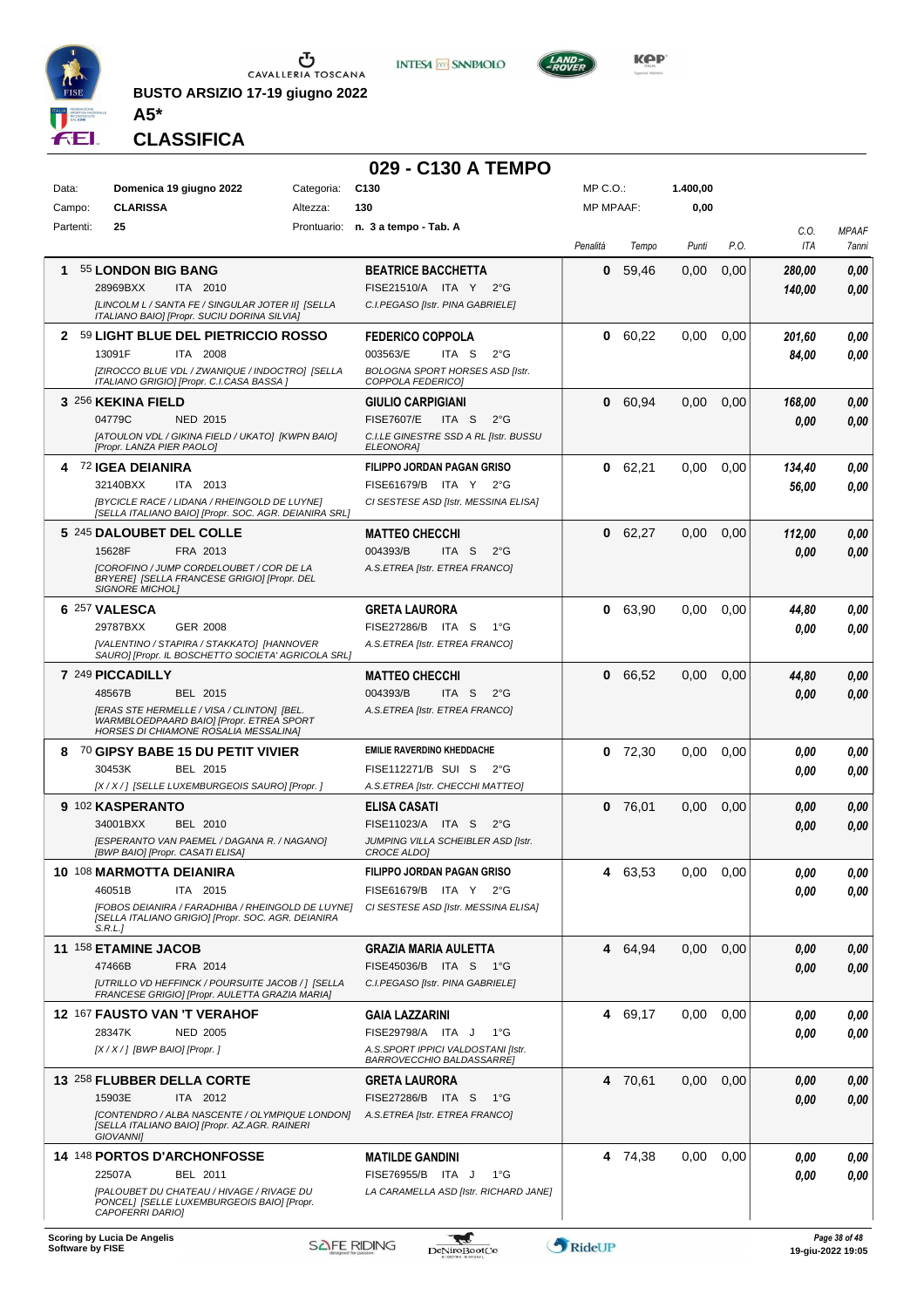

**BUSTO ARSIZIO 17-19 giugno 2022 A5\***





**CLASSIFICA**

#### **029 - C130 A TEMPO**

| <b>CLARISSA</b><br>130<br>0,00<br>Campo:<br>Altezza:<br><b>MP MPAAF:</b><br>25<br>Partenti:<br>Prontuario:<br>n. 3 a tempo - Tab. A<br>C.O.<br><b>MPAAF</b><br>Penalità<br>P.O.<br>ITA<br>Tempo<br>Punti<br>7anni<br><b>CECILE CHRISTIANE JOSEPHINE</b><br><b>15 196 DIRA</b><br>75,15<br>0,00<br>0,00<br>0,00<br>4<br>0.00<br>33483BXX<br>GER 2011<br>006558/A<br>ITA S<br>− 1°G<br>0.00<br>0.00<br>[CHIN CHAMP / ZIRA / CRAWFORD] [HOLSTEINER BAIO]<br>C.I.BRIANTEO ASD [Istr. NICOLOSO PAOLO]<br>[Propr. AUGUSTO CECILE CHRISTIANE JOSEPHINE]<br><b>ANNALISA RENZI</b><br>17 CORNET ROUET PS<br>0,00<br>4 76.52<br>0,00<br>0.00<br>0,00<br>16<br>48753B<br>GER 2015<br>002694/A<br>ITA S<br>$2^{\circ}$ G<br>0.00<br>0.00<br>[CORNET OBOLENSKY / RAMANUJA / ] [OLDENBURG<br>SIMPLY HORSE SSD A RL [Istr. CHIAUDANI<br>BAIO SCURO] [Propr. RENZI ALBERTO]<br><b>NATALEI</b><br>58 CRISTAL DI SANTA PAOLA<br><b>LUCA FONTANELLA</b><br>67,19<br>0,00<br>0,00<br>17<br>8<br>0,00<br>0,00<br>ITA 2014<br>002395/B<br>ITA S<br>21824A<br>$2^{\circ}$ G<br>0,00<br>0.00<br>[CRISTALLO I / CAMELY Z / CANABIS Z] [SELLA ITALIANO<br>SCUDERIA SANTA PAOLA ASD [Istr. ]<br>BAIO] [Propr. FONTANELLA MARCO]<br>18 131 ORANGE STAR DB<br><b>GAIA LAZZARINI</b><br>70,57<br>0,00<br>0.00<br>0,00<br>8<br>0,00<br>21110A<br>BEL 2014<br>FISE29798/A ITA J<br>$1^{\circ}G$<br>0.00<br>0.00<br>A.S.SPORT IPPICI VALDOSTANI [Istr.<br>[KANNAN / RAINA Z / RAMIRO] [BWP SAURO] [Propr.<br><b>HORSESHOP SRLI</b><br>BARROVECCHIO BALDASSARREJ<br>19 134 JOY DU GENTRY<br>77,49<br>0,00<br>0,00<br><b>YUN-CHEN HSIEH</b><br>8<br>0.00<br>0,00<br>21978A<br>FISE123317/K CHN J<br><b>BEL 2009</b><br>$1^{\circ}G$<br>0.00<br>0.00<br>[WANDOR VAN DE MISPELAERE / NOREE D'HARMONIE /<br>FISE [Istr.]<br>EROS PLATIERE] [BWP SAURO] [Propr. S.A. JUMPING<br><b>HORSES S.R.L.]</b><br><sup>76</sup> ALL THAT GLITTERS TH<br><b>CHIARA DELLA CAGNOLETTA</b><br>13 90,13<br>0,00<br>0,00<br>0,00<br>0.00<br>20<br>GBR 2012<br>FISE78685/B ITA J<br>47575B<br>$2^{\circ}$ G<br>0,00<br>0.00<br>[BILLY CONGO / VALARINA / MILL REEF VDL] [ANGLO<br>C.I.PEGASO [Istr. PINA GABRIELE]<br>NORMANNO SAURO] [Propr. MELZI SARA]<br>21 169 VIXY DU CHENOIS<br><b>GENNARO BRUNO SCOTTI</b><br>16 71,22<br>0,00<br>0,00<br>0,00<br>0,00<br>FRA 2009<br>003958/A<br>ITA S<br>17585F<br>− 1°G<br>0.00<br>0.00<br>[IDEAL DE LA LOGE / NATSOUS DE FRANCE / QUAT'<br>SCUD. IL CRISTALLO ASD [Istr. BEATA<br>SOUS] [SELLA FRANCESE BAIO] [Propr. BARDELLI<br>CRISTINA NOVELLA]<br><b>FILIPPO]</b><br>22 116 ILANA VAN'T PRINSENVELD<br>ALESSANDRO ANZANI<br>95,26<br>0,00<br>0.00<br>0,00<br>34<br>0,00<br>29775BXX<br>BEL 2008<br>FISE12619/B ITA S<br>$2^{\circ}G$<br>0.00<br>0.00<br>[VERDI / TOP GUN VAN'T PRINSENVELD / GOTSPE] [BEL.<br>CI LA STELLA ASD [Istr. MAZZA DIEGO]<br>WARMBLOEDPAARD BAIO] [Propr. ANZANI ALESSANDRO]<br>173 CASTILLY<br><b>AURELIA ERNIANI</b><br>Elim.<br>0,00<br>0,00<br>0,00<br>0,00<br>0.00<br>33351BXX<br>GER 2013<br>FISE14664/A ITA S<br>1°G<br>0,00<br>0.00<br>[CASTELAN II / ORNELLA XV / CONTENDER]<br>SCUD. IL CRISTALLO ASD [Istr. BEATA<br>[HOLSTEINER BAIO] [Propr. ERNIANI AURELIA]<br>CRISTINA NOVELLA]<br>118 LIMMERICK E.H.<br>Rit.<br>0,00<br>$0,00$ $0,00$<br><b>MARTINA DEL CARRO</b><br>0,00<br>0,00<br>28733BXX<br>GER 2009<br>016803/B<br>ITA S<br>$2^{\circ}$ G<br>0,00<br>0,00<br>[LORDANOS / UNA PERFETTA / CASSINI II] [HOLSTEINER<br>C.I.PEGASO [Istr. PINA GABRIELE]<br>GRIGIO] [Propr. DEL CARRO PIETRO]<br><b>Partito</b><br><b>FC</b> 117<br><b>MARGHERITA ROCCA</b><br>0,00<br>0,00<br>019379/B<br>ITA S<br>$2^{\circ}G$<br>0,00<br>0,00<br>JUMP C.I. DELLA BRIANZA ASD [Istr. ROCCA<br><b>MARGHERITA]</b> | Data: | Domenica 19 giugno 2022 | Categoria: | C <sub>130</sub> | MP C.O.: | 1.400,00 |  |  |
|-----------------------------------------------------------------------------------------------------------------------------------------------------------------------------------------------------------------------------------------------------------------------------------------------------------------------------------------------------------------------------------------------------------------------------------------------------------------------------------------------------------------------------------------------------------------------------------------------------------------------------------------------------------------------------------------------------------------------------------------------------------------------------------------------------------------------------------------------------------------------------------------------------------------------------------------------------------------------------------------------------------------------------------------------------------------------------------------------------------------------------------------------------------------------------------------------------------------------------------------------------------------------------------------------------------------------------------------------------------------------------------------------------------------------------------------------------------------------------------------------------------------------------------------------------------------------------------------------------------------------------------------------------------------------------------------------------------------------------------------------------------------------------------------------------------------------------------------------------------------------------------------------------------------------------------------------------------------------------------------------------------------------------------------------------------------------------------------------------------------------------------------------------------------------------------------------------------------------------------------------------------------------------------------------------------------------------------------------------------------------------------------------------------------------------------------------------------------------------------------------------------------------------------------------------------------------------------------------------------------------------------------------------------------------------------------------------------------------------------------------------------------------------------------------------------------------------------------------------------------------------------------------------------------------------------------------------------------------------------------------------------------------------------------------------------------------------------------------------------------------------------------------------------------------------------------------------------------------------------------------------------------------------------------------------------------------------------------------------------------------------------------------------------------------------------------------------------------------------------------------------------------------------------------------------------------------------------------------------------------------------------------------------------------------------------------------------------------------------------------|-------|-------------------------|------------|------------------|----------|----------|--|--|
|                                                                                                                                                                                                                                                                                                                                                                                                                                                                                                                                                                                                                                                                                                                                                                                                                                                                                                                                                                                                                                                                                                                                                                                                                                                                                                                                                                                                                                                                                                                                                                                                                                                                                                                                                                                                                                                                                                                                                                                                                                                                                                                                                                                                                                                                                                                                                                                                                                                                                                                                                                                                                                                                                                                                                                                                                                                                                                                                                                                                                                                                                                                                                                                                                                                                                                                                                                                                                                                                                                                                                                                                                                                                                                                                         |       |                         |            |                  |          |          |  |  |
|                                                                                                                                                                                                                                                                                                                                                                                                                                                                                                                                                                                                                                                                                                                                                                                                                                                                                                                                                                                                                                                                                                                                                                                                                                                                                                                                                                                                                                                                                                                                                                                                                                                                                                                                                                                                                                                                                                                                                                                                                                                                                                                                                                                                                                                                                                                                                                                                                                                                                                                                                                                                                                                                                                                                                                                                                                                                                                                                                                                                                                                                                                                                                                                                                                                                                                                                                                                                                                                                                                                                                                                                                                                                                                                                         |       |                         |            |                  |          |          |  |  |
|                                                                                                                                                                                                                                                                                                                                                                                                                                                                                                                                                                                                                                                                                                                                                                                                                                                                                                                                                                                                                                                                                                                                                                                                                                                                                                                                                                                                                                                                                                                                                                                                                                                                                                                                                                                                                                                                                                                                                                                                                                                                                                                                                                                                                                                                                                                                                                                                                                                                                                                                                                                                                                                                                                                                                                                                                                                                                                                                                                                                                                                                                                                                                                                                                                                                                                                                                                                                                                                                                                                                                                                                                                                                                                                                         |       |                         |            |                  |          |          |  |  |
|                                                                                                                                                                                                                                                                                                                                                                                                                                                                                                                                                                                                                                                                                                                                                                                                                                                                                                                                                                                                                                                                                                                                                                                                                                                                                                                                                                                                                                                                                                                                                                                                                                                                                                                                                                                                                                                                                                                                                                                                                                                                                                                                                                                                                                                                                                                                                                                                                                                                                                                                                                                                                                                                                                                                                                                                                                                                                                                                                                                                                                                                                                                                                                                                                                                                                                                                                                                                                                                                                                                                                                                                                                                                                                                                         |       |                         |            |                  |          |          |  |  |
|                                                                                                                                                                                                                                                                                                                                                                                                                                                                                                                                                                                                                                                                                                                                                                                                                                                                                                                                                                                                                                                                                                                                                                                                                                                                                                                                                                                                                                                                                                                                                                                                                                                                                                                                                                                                                                                                                                                                                                                                                                                                                                                                                                                                                                                                                                                                                                                                                                                                                                                                                                                                                                                                                                                                                                                                                                                                                                                                                                                                                                                                                                                                                                                                                                                                                                                                                                                                                                                                                                                                                                                                                                                                                                                                         |       |                         |            |                  |          |          |  |  |
|                                                                                                                                                                                                                                                                                                                                                                                                                                                                                                                                                                                                                                                                                                                                                                                                                                                                                                                                                                                                                                                                                                                                                                                                                                                                                                                                                                                                                                                                                                                                                                                                                                                                                                                                                                                                                                                                                                                                                                                                                                                                                                                                                                                                                                                                                                                                                                                                                                                                                                                                                                                                                                                                                                                                                                                                                                                                                                                                                                                                                                                                                                                                                                                                                                                                                                                                                                                                                                                                                                                                                                                                                                                                                                                                         |       |                         |            |                  |          |          |  |  |
|                                                                                                                                                                                                                                                                                                                                                                                                                                                                                                                                                                                                                                                                                                                                                                                                                                                                                                                                                                                                                                                                                                                                                                                                                                                                                                                                                                                                                                                                                                                                                                                                                                                                                                                                                                                                                                                                                                                                                                                                                                                                                                                                                                                                                                                                                                                                                                                                                                                                                                                                                                                                                                                                                                                                                                                                                                                                                                                                                                                                                                                                                                                                                                                                                                                                                                                                                                                                                                                                                                                                                                                                                                                                                                                                         |       |                         |            |                  |          |          |  |  |
|                                                                                                                                                                                                                                                                                                                                                                                                                                                                                                                                                                                                                                                                                                                                                                                                                                                                                                                                                                                                                                                                                                                                                                                                                                                                                                                                                                                                                                                                                                                                                                                                                                                                                                                                                                                                                                                                                                                                                                                                                                                                                                                                                                                                                                                                                                                                                                                                                                                                                                                                                                                                                                                                                                                                                                                                                                                                                                                                                                                                                                                                                                                                                                                                                                                                                                                                                                                                                                                                                                                                                                                                                                                                                                                                         |       |                         |            |                  |          |          |  |  |
|                                                                                                                                                                                                                                                                                                                                                                                                                                                                                                                                                                                                                                                                                                                                                                                                                                                                                                                                                                                                                                                                                                                                                                                                                                                                                                                                                                                                                                                                                                                                                                                                                                                                                                                                                                                                                                                                                                                                                                                                                                                                                                                                                                                                                                                                                                                                                                                                                                                                                                                                                                                                                                                                                                                                                                                                                                                                                                                                                                                                                                                                                                                                                                                                                                                                                                                                                                                                                                                                                                                                                                                                                                                                                                                                         |       |                         |            |                  |          |          |  |  |
|                                                                                                                                                                                                                                                                                                                                                                                                                                                                                                                                                                                                                                                                                                                                                                                                                                                                                                                                                                                                                                                                                                                                                                                                                                                                                                                                                                                                                                                                                                                                                                                                                                                                                                                                                                                                                                                                                                                                                                                                                                                                                                                                                                                                                                                                                                                                                                                                                                                                                                                                                                                                                                                                                                                                                                                                                                                                                                                                                                                                                                                                                                                                                                                                                                                                                                                                                                                                                                                                                                                                                                                                                                                                                                                                         |       |                         |            |                  |          |          |  |  |
|                                                                                                                                                                                                                                                                                                                                                                                                                                                                                                                                                                                                                                                                                                                                                                                                                                                                                                                                                                                                                                                                                                                                                                                                                                                                                                                                                                                                                                                                                                                                                                                                                                                                                                                                                                                                                                                                                                                                                                                                                                                                                                                                                                                                                                                                                                                                                                                                                                                                                                                                                                                                                                                                                                                                                                                                                                                                                                                                                                                                                                                                                                                                                                                                                                                                                                                                                                                                                                                                                                                                                                                                                                                                                                                                         |       |                         |            |                  |          |          |  |  |
|                                                                                                                                                                                                                                                                                                                                                                                                                                                                                                                                                                                                                                                                                                                                                                                                                                                                                                                                                                                                                                                                                                                                                                                                                                                                                                                                                                                                                                                                                                                                                                                                                                                                                                                                                                                                                                                                                                                                                                                                                                                                                                                                                                                                                                                                                                                                                                                                                                                                                                                                                                                                                                                                                                                                                                                                                                                                                                                                                                                                                                                                                                                                                                                                                                                                                                                                                                                                                                                                                                                                                                                                                                                                                                                                         |       |                         |            |                  |          |          |  |  |
|                                                                                                                                                                                                                                                                                                                                                                                                                                                                                                                                                                                                                                                                                                                                                                                                                                                                                                                                                                                                                                                                                                                                                                                                                                                                                                                                                                                                                                                                                                                                                                                                                                                                                                                                                                                                                                                                                                                                                                                                                                                                                                                                                                                                                                                                                                                                                                                                                                                                                                                                                                                                                                                                                                                                                                                                                                                                                                                                                                                                                                                                                                                                                                                                                                                                                                                                                                                                                                                                                                                                                                                                                                                                                                                                         |       |                         |            |                  |          |          |  |  |
|                                                                                                                                                                                                                                                                                                                                                                                                                                                                                                                                                                                                                                                                                                                                                                                                                                                                                                                                                                                                                                                                                                                                                                                                                                                                                                                                                                                                                                                                                                                                                                                                                                                                                                                                                                                                                                                                                                                                                                                                                                                                                                                                                                                                                                                                                                                                                                                                                                                                                                                                                                                                                                                                                                                                                                                                                                                                                                                                                                                                                                                                                                                                                                                                                                                                                                                                                                                                                                                                                                                                                                                                                                                                                                                                         |       |                         |            |                  |          |          |  |  |
|                                                                                                                                                                                                                                                                                                                                                                                                                                                                                                                                                                                                                                                                                                                                                                                                                                                                                                                                                                                                                                                                                                                                                                                                                                                                                                                                                                                                                                                                                                                                                                                                                                                                                                                                                                                                                                                                                                                                                                                                                                                                                                                                                                                                                                                                                                                                                                                                                                                                                                                                                                                                                                                                                                                                                                                                                                                                                                                                                                                                                                                                                                                                                                                                                                                                                                                                                                                                                                                                                                                                                                                                                                                                                                                                         |       |                         |            |                  |          |          |  |  |
|                                                                                                                                                                                                                                                                                                                                                                                                                                                                                                                                                                                                                                                                                                                                                                                                                                                                                                                                                                                                                                                                                                                                                                                                                                                                                                                                                                                                                                                                                                                                                                                                                                                                                                                                                                                                                                                                                                                                                                                                                                                                                                                                                                                                                                                                                                                                                                                                                                                                                                                                                                                                                                                                                                                                                                                                                                                                                                                                                                                                                                                                                                                                                                                                                                                                                                                                                                                                                                                                                                                                                                                                                                                                                                                                         |       |                         |            |                  |          |          |  |  |
|                                                                                                                                                                                                                                                                                                                                                                                                                                                                                                                                                                                                                                                                                                                                                                                                                                                                                                                                                                                                                                                                                                                                                                                                                                                                                                                                                                                                                                                                                                                                                                                                                                                                                                                                                                                                                                                                                                                                                                                                                                                                                                                                                                                                                                                                                                                                                                                                                                                                                                                                                                                                                                                                                                                                                                                                                                                                                                                                                                                                                                                                                                                                                                                                                                                                                                                                                                                                                                                                                                                                                                                                                                                                                                                                         |       |                         |            |                  |          |          |  |  |
|                                                                                                                                                                                                                                                                                                                                                                                                                                                                                                                                                                                                                                                                                                                                                                                                                                                                                                                                                                                                                                                                                                                                                                                                                                                                                                                                                                                                                                                                                                                                                                                                                                                                                                                                                                                                                                                                                                                                                                                                                                                                                                                                                                                                                                                                                                                                                                                                                                                                                                                                                                                                                                                                                                                                                                                                                                                                                                                                                                                                                                                                                                                                                                                                                                                                                                                                                                                                                                                                                                                                                                                                                                                                                                                                         |       |                         |            |                  |          |          |  |  |
|                                                                                                                                                                                                                                                                                                                                                                                                                                                                                                                                                                                                                                                                                                                                                                                                                                                                                                                                                                                                                                                                                                                                                                                                                                                                                                                                                                                                                                                                                                                                                                                                                                                                                                                                                                                                                                                                                                                                                                                                                                                                                                                                                                                                                                                                                                                                                                                                                                                                                                                                                                                                                                                                                                                                                                                                                                                                                                                                                                                                                                                                                                                                                                                                                                                                                                                                                                                                                                                                                                                                                                                                                                                                                                                                         |       |                         |            |                  |          |          |  |  |
|                                                                                                                                                                                                                                                                                                                                                                                                                                                                                                                                                                                                                                                                                                                                                                                                                                                                                                                                                                                                                                                                                                                                                                                                                                                                                                                                                                                                                                                                                                                                                                                                                                                                                                                                                                                                                                                                                                                                                                                                                                                                                                                                                                                                                                                                                                                                                                                                                                                                                                                                                                                                                                                                                                                                                                                                                                                                                                                                                                                                                                                                                                                                                                                                                                                                                                                                                                                                                                                                                                                                                                                                                                                                                                                                         |       |                         |            |                  |          |          |  |  |
|                                                                                                                                                                                                                                                                                                                                                                                                                                                                                                                                                                                                                                                                                                                                                                                                                                                                                                                                                                                                                                                                                                                                                                                                                                                                                                                                                                                                                                                                                                                                                                                                                                                                                                                                                                                                                                                                                                                                                                                                                                                                                                                                                                                                                                                                                                                                                                                                                                                                                                                                                                                                                                                                                                                                                                                                                                                                                                                                                                                                                                                                                                                                                                                                                                                                                                                                                                                                                                                                                                                                                                                                                                                                                                                                         |       |                         |            |                  |          |          |  |  |
|                                                                                                                                                                                                                                                                                                                                                                                                                                                                                                                                                                                                                                                                                                                                                                                                                                                                                                                                                                                                                                                                                                                                                                                                                                                                                                                                                                                                                                                                                                                                                                                                                                                                                                                                                                                                                                                                                                                                                                                                                                                                                                                                                                                                                                                                                                                                                                                                                                                                                                                                                                                                                                                                                                                                                                                                                                                                                                                                                                                                                                                                                                                                                                                                                                                                                                                                                                                                                                                                                                                                                                                                                                                                                                                                         |       |                         |            |                  |          |          |  |  |
|                                                                                                                                                                                                                                                                                                                                                                                                                                                                                                                                                                                                                                                                                                                                                                                                                                                                                                                                                                                                                                                                                                                                                                                                                                                                                                                                                                                                                                                                                                                                                                                                                                                                                                                                                                                                                                                                                                                                                                                                                                                                                                                                                                                                                                                                                                                                                                                                                                                                                                                                                                                                                                                                                                                                                                                                                                                                                                                                                                                                                                                                                                                                                                                                                                                                                                                                                                                                                                                                                                                                                                                                                                                                                                                                         |       |                         |            |                  |          |          |  |  |
|                                                                                                                                                                                                                                                                                                                                                                                                                                                                                                                                                                                                                                                                                                                                                                                                                                                                                                                                                                                                                                                                                                                                                                                                                                                                                                                                                                                                                                                                                                                                                                                                                                                                                                                                                                                                                                                                                                                                                                                                                                                                                                                                                                                                                                                                                                                                                                                                                                                                                                                                                                                                                                                                                                                                                                                                                                                                                                                                                                                                                                                                                                                                                                                                                                                                                                                                                                                                                                                                                                                                                                                                                                                                                                                                         |       |                         |            |                  |          |          |  |  |
|                                                                                                                                                                                                                                                                                                                                                                                                                                                                                                                                                                                                                                                                                                                                                                                                                                                                                                                                                                                                                                                                                                                                                                                                                                                                                                                                                                                                                                                                                                                                                                                                                                                                                                                                                                                                                                                                                                                                                                                                                                                                                                                                                                                                                                                                                                                                                                                                                                                                                                                                                                                                                                                                                                                                                                                                                                                                                                                                                                                                                                                                                                                                                                                                                                                                                                                                                                                                                                                                                                                                                                                                                                                                                                                                         |       |                         |            |                  |          |          |  |  |
|                                                                                                                                                                                                                                                                                                                                                                                                                                                                                                                                                                                                                                                                                                                                                                                                                                                                                                                                                                                                                                                                                                                                                                                                                                                                                                                                                                                                                                                                                                                                                                                                                                                                                                                                                                                                                                                                                                                                                                                                                                                                                                                                                                                                                                                                                                                                                                                                                                                                                                                                                                                                                                                                                                                                                                                                                                                                                                                                                                                                                                                                                                                                                                                                                                                                                                                                                                                                                                                                                                                                                                                                                                                                                                                                         |       |                         |            |                  |          |          |  |  |
|                                                                                                                                                                                                                                                                                                                                                                                                                                                                                                                                                                                                                                                                                                                                                                                                                                                                                                                                                                                                                                                                                                                                                                                                                                                                                                                                                                                                                                                                                                                                                                                                                                                                                                                                                                                                                                                                                                                                                                                                                                                                                                                                                                                                                                                                                                                                                                                                                                                                                                                                                                                                                                                                                                                                                                                                                                                                                                                                                                                                                                                                                                                                                                                                                                                                                                                                                                                                                                                                                                                                                                                                                                                                                                                                         |       |                         |            |                  |          |          |  |  |
|                                                                                                                                                                                                                                                                                                                                                                                                                                                                                                                                                                                                                                                                                                                                                                                                                                                                                                                                                                                                                                                                                                                                                                                                                                                                                                                                                                                                                                                                                                                                                                                                                                                                                                                                                                                                                                                                                                                                                                                                                                                                                                                                                                                                                                                                                                                                                                                                                                                                                                                                                                                                                                                                                                                                                                                                                                                                                                                                                                                                                                                                                                                                                                                                                                                                                                                                                                                                                                                                                                                                                                                                                                                                                                                                         |       |                         |            |                  |          |          |  |  |
|                                                                                                                                                                                                                                                                                                                                                                                                                                                                                                                                                                                                                                                                                                                                                                                                                                                                                                                                                                                                                                                                                                                                                                                                                                                                                                                                                                                                                                                                                                                                                                                                                                                                                                                                                                                                                                                                                                                                                                                                                                                                                                                                                                                                                                                                                                                                                                                                                                                                                                                                                                                                                                                                                                                                                                                                                                                                                                                                                                                                                                                                                                                                                                                                                                                                                                                                                                                                                                                                                                                                                                                                                                                                                                                                         |       |                         |            |                  |          |          |  |  |
|                                                                                                                                                                                                                                                                                                                                                                                                                                                                                                                                                                                                                                                                                                                                                                                                                                                                                                                                                                                                                                                                                                                                                                                                                                                                                                                                                                                                                                                                                                                                                                                                                                                                                                                                                                                                                                                                                                                                                                                                                                                                                                                                                                                                                                                                                                                                                                                                                                                                                                                                                                                                                                                                                                                                                                                                                                                                                                                                                                                                                                                                                                                                                                                                                                                                                                                                                                                                                                                                                                                                                                                                                                                                                                                                         |       |                         |            |                  |          |          |  |  |
|                                                                                                                                                                                                                                                                                                                                                                                                                                                                                                                                                                                                                                                                                                                                                                                                                                                                                                                                                                                                                                                                                                                                                                                                                                                                                                                                                                                                                                                                                                                                                                                                                                                                                                                                                                                                                                                                                                                                                                                                                                                                                                                                                                                                                                                                                                                                                                                                                                                                                                                                                                                                                                                                                                                                                                                                                                                                                                                                                                                                                                                                                                                                                                                                                                                                                                                                                                                                                                                                                                                                                                                                                                                                                                                                         |       |                         |            |                  |          |          |  |  |
|                                                                                                                                                                                                                                                                                                                                                                                                                                                                                                                                                                                                                                                                                                                                                                                                                                                                                                                                                                                                                                                                                                                                                                                                                                                                                                                                                                                                                                                                                                                                                                                                                                                                                                                                                                                                                                                                                                                                                                                                                                                                                                                                                                                                                                                                                                                                                                                                                                                                                                                                                                                                                                                                                                                                                                                                                                                                                                                                                                                                                                                                                                                                                                                                                                                                                                                                                                                                                                                                                                                                                                                                                                                                                                                                         |       |                         |            |                  |          |          |  |  |
|                                                                                                                                                                                                                                                                                                                                                                                                                                                                                                                                                                                                                                                                                                                                                                                                                                                                                                                                                                                                                                                                                                                                                                                                                                                                                                                                                                                                                                                                                                                                                                                                                                                                                                                                                                                                                                                                                                                                                                                                                                                                                                                                                                                                                                                                                                                                                                                                                                                                                                                                                                                                                                                                                                                                                                                                                                                                                                                                                                                                                                                                                                                                                                                                                                                                                                                                                                                                                                                                                                                                                                                                                                                                                                                                         |       |                         |            |                  |          |          |  |  |
|                                                                                                                                                                                                                                                                                                                                                                                                                                                                                                                                                                                                                                                                                                                                                                                                                                                                                                                                                                                                                                                                                                                                                                                                                                                                                                                                                                                                                                                                                                                                                                                                                                                                                                                                                                                                                                                                                                                                                                                                                                                                                                                                                                                                                                                                                                                                                                                                                                                                                                                                                                                                                                                                                                                                                                                                                                                                                                                                                                                                                                                                                                                                                                                                                                                                                                                                                                                                                                                                                                                                                                                                                                                                                                                                         |       |                         |            |                  |          |          |  |  |
|                                                                                                                                                                                                                                                                                                                                                                                                                                                                                                                                                                                                                                                                                                                                                                                                                                                                                                                                                                                                                                                                                                                                                                                                                                                                                                                                                                                                                                                                                                                                                                                                                                                                                                                                                                                                                                                                                                                                                                                                                                                                                                                                                                                                                                                                                                                                                                                                                                                                                                                                                                                                                                                                                                                                                                                                                                                                                                                                                                                                                                                                                                                                                                                                                                                                                                                                                                                                                                                                                                                                                                                                                                                                                                                                         |       |                         |            |                  |          |          |  |  |
|                                                                                                                                                                                                                                                                                                                                                                                                                                                                                                                                                                                                                                                                                                                                                                                                                                                                                                                                                                                                                                                                                                                                                                                                                                                                                                                                                                                                                                                                                                                                                                                                                                                                                                                                                                                                                                                                                                                                                                                                                                                                                                                                                                                                                                                                                                                                                                                                                                                                                                                                                                                                                                                                                                                                                                                                                                                                                                                                                                                                                                                                                                                                                                                                                                                                                                                                                                                                                                                                                                                                                                                                                                                                                                                                         |       |                         |            |                  |          |          |  |  |

Collegio Giudicante *Presidente SUSANNA PISANO LORETTA BELUSSI GIADA IACOMELLI ADRIANA SPINOSO MARIA GIOVANNA VIGNATI*

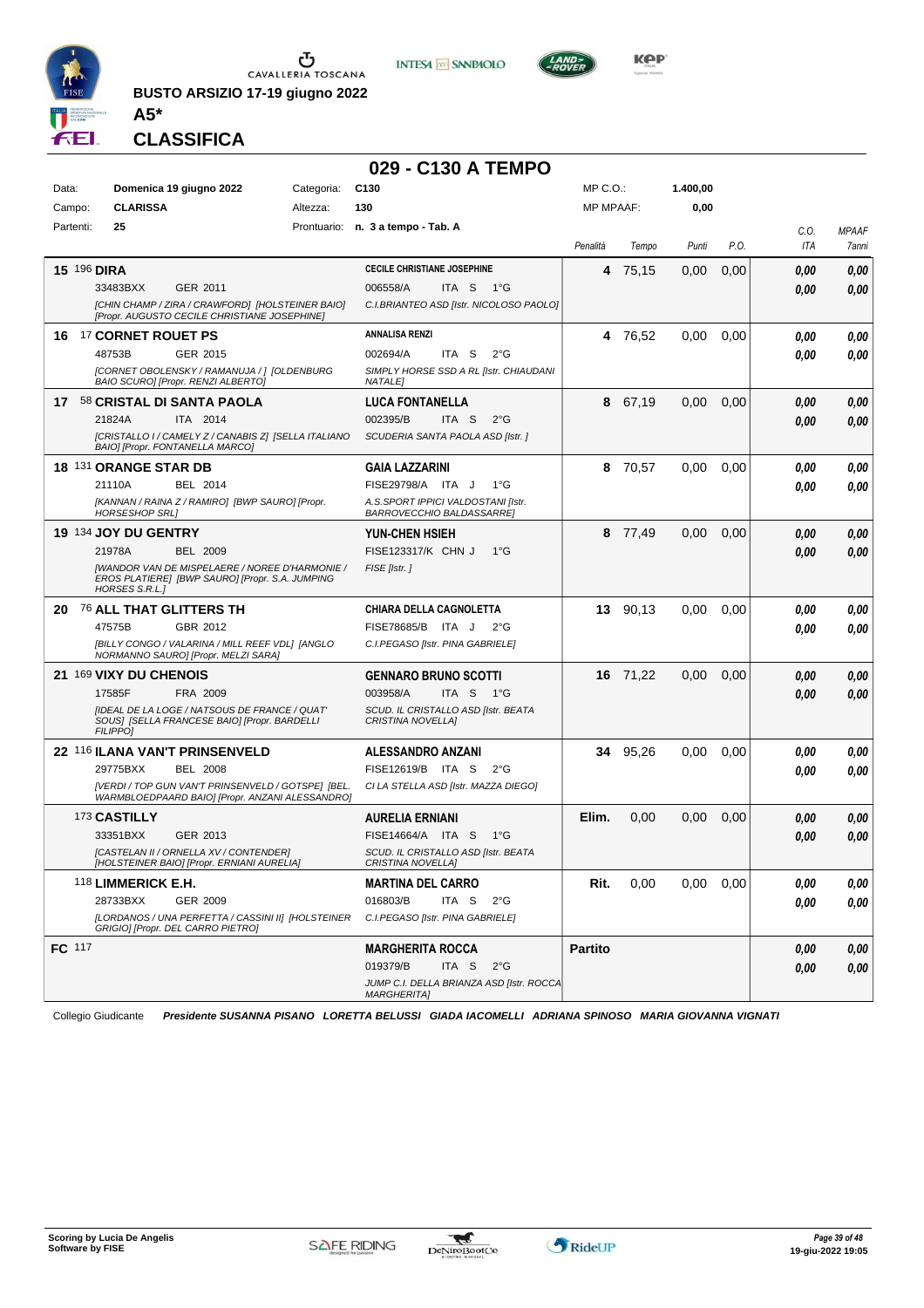

**BUSTO ARSIZIO 17-19 giugno 2022 A5\***





**CLASSIFICA**

| $MP C. O.$ :<br>Data:<br>Domenica 19 giugno 2022<br>Categoria:<br>C135<br>2.200,00<br><b>CLARISSA</b><br>Altezza:<br>135<br><b>MP MPAAF:</b><br>0,00<br>Campo:<br>Prontuario: n. 3 a tempo - Tab. A<br>Partenti:<br>28<br>C.O.<br><b>MPAAF</b><br>P.O.<br>ITA<br>Penalità<br>Punti<br>Tempo<br>7anni<br>61,01<br>1 247 BEAUTY STAR PH Z<br>0,00<br>0,00<br><b>MATTEO CHECCHI</b><br>0<br>440,00<br>0.00<br>34592BXX<br>004393/B<br>$2^{\circ}$ G<br>BEL 2014<br>ITA S<br>0.00<br>0.00<br>[BIG STAR JR K Z / MRS. BLUE Z / MR. BLUE]<br>A.S.ETREA [Istr. ETREA FRANCO]<br>[ZANGERSHEIDE BAIO] [Propr. INTERNATIONAL HORSES<br>SRL]<br>64 PST DE MUZE<br>62,16<br>0,00<br>0.00<br>0<br>$\mathbf{2}$<br><b>CLINT SULMONI</b><br>316,80<br>0.00<br>FISE54195/B SUI S<br>28833K<br>BEL 2015<br>$2^{\circ}G$<br>250,00<br>0,00<br>$[X/X/]$ [BWP BAIO] [Propr.]<br>C.I.BREGNANO [Istr. CATTANEO ANTONIO]<br>0,00<br>3 83 CHEESECAKE<br><b>ROBERTA GUENZANI</b><br>63,81<br>0.00<br>0,00<br>0<br>264,00<br>32657BXX<br>006920/B<br>ITA 2013<br>ITA S<br>$2^{\circ}G$<br>0.00<br>220,00<br>[KANNAN / CERBIATTA DI VAL LITARA / AVENIR] [SELLA<br>SCUDERIA LE QUERCE [Istr. DANESE LIVIA<br>ITALIANO SAURO BRUCIATO] [Propr. AZ. AGR. DEL<br>IMMACOLATA]<br>RONCHETTO DI GUENZANI ROBERTA]<br>97 FASTER DELLE ROANE<br>PAOLO ADAMO ZUVADELLI<br>0 67,13<br>0,00<br>0,00<br>4<br>211,20<br>0,00<br>001392/E<br>13834D<br>ITA 2015<br>ITA S<br>$2^{\circ}G$<br>150,00<br>132,00<br>[CRISTALLO II / MASTER ERG DELLE ROANE / ANIMO]<br>C.I.PEGASO [Istr. PINA GABRIELE]<br>ISELLA ITALIANO BAIO SCURO] [Propr. ALLEV.TO EQUINI<br>LE ROANE DI BROTTO PAOLOJ<br><b>MOHAMED ISLAM KHEDDACHE</b><br>5 74 ALIBI DB Z<br>0,00<br>0 68,66<br>0,00<br>176,00<br>0.00<br>24450K<br><b>BEL 2006</b><br>FISE104944/K SUI S<br>$2^{\circ}G$<br>0.00<br>0.00<br>[X / X / ] [ZANGERSHEIDE GRIGIO] [Propr.]<br>FISE [Istr.]<br>6 129 OETSJAKOV NL<br><b>GREGORY GARCIA</b><br>0,00<br>69.84<br>0,00<br>0,00<br>0<br>70,40<br>28090K<br>BEL 2014<br>FISE122755/K FRA SA 1°G<br>0.00<br>0.00<br>[X / X / ] [BWP BAIO] [Propr. ]<br>FISE [Istr.]<br>7 103 CINDERELLA Z<br>0,00<br><b>FRANCESCA GRIXONI</b><br>0, 70, 39<br>0,00<br>70,40<br>0,00<br>30109K<br>BEL 2015<br>001942/N<br>ITA S<br>$2^{\circ}G$<br>100,00<br>0.00<br>[X / X / ] [ZANGERSHEIDE BAIO] [Propr. ]<br>CENTRO IPPICO BELLOLI SSD A R.L. [Istr.<br><b>BELLOLI CLAUDIA]</b><br>8 111 POPEIE<br>$0$ 70,93<br>0,00<br>0,00<br><b>GIULIO CARPIGIANI</b><br>70,40<br>0,00<br><b>FISE7607/E</b><br>31133K<br>BEL 2015<br>ITA S<br>$2^{\circ}G$<br>0,00<br>0.00<br>C.I.LE GINESTRE SSD A RL [Istr. BUSSU<br>$[X/X/]$ [BWP BAIO] [Propr.]<br><b>ELEONORA]</b><br>68 EMIRO DELLE SEMENTARECCE<br><b>CLEMENTINA GROSSI</b><br>0,00<br>$0$ 71,16<br>0,00<br>0,00<br>0,00<br>9<br>006303/C<br>ITA S<br>16365F<br>ITA 2015<br>$2^{\circ}G$<br>88.00<br>0.00<br><b>INONSTOP / GATTAGARISTA DELLE SEMENTARECCE /</b><br>G.S.FIAMME AZZURRE [Istr. BERTOLI<br>QUIDAM DE REVEL] [SELLA ITALIANO BAIO] [Propr. CG<br>EVELINA]<br><b>SPORTHORSES SRLI</b><br>10 252 ESPRIT DE LA ROQUE<br>0,00<br><b>CLARISSA ETREA</b><br>0<br>73,50<br>0,00<br>0,00<br>0,00<br>FISE25765/B ITA S<br>30583K<br>FRA 2009<br>$2^{\circ}G$<br>0,00<br>0,00<br>[X / X / ] [KWPN MORELLO CORVINO] [Propr. ]<br>A.S.ETREA [Istr. ETREA FRANCO]<br>4 61,84<br>0,00<br>0,00<br><b>11 57 KARIENH2</b><br>LUDOVICA PALEARI HENSSLER<br>0,00<br>0,00<br>34921BXX<br>006284/B<br>ITA S<br><b>NED 2015</b><br>$2^{\circ}$ G<br>0,00<br>0.00<br>[CARAMBOLE / GINACOLADA / INDOCTRO] [KWPN<br>CI SANT'ANNA ASD [Istr. PALEARI<br>ROANO VINOSO] [Propr. AZ. AGR. S. ANNA S.S. DI<br><b>HENSSLER LUDOVICA]</b><br>PALEARI MASSIMO & C.]<br><b>12 200 IN DE ACHT</b><br>66,02<br>0,00<br>0,00<br>0,00<br>0,00<br><b>GIULIA GANDOLFI</b><br>4<br>49262B<br>NED 2013<br><b>FISE6731/E</b><br>ITA S<br>$2^{\circ}$ G<br>0,00<br>0,00<br>[CORLAND / SYDNEY V / ] [KWPN GRIGIO] [Propr. AB<br>CI LA MORGANA ASD [Istr. GRIMALDI<br>LOGISTIC S.R.L.1<br><b>MATTEO ANDREA MARCO]</b><br>13 85 PANDORA DI SANTA PAOLA<br>4 66,05<br>0,00<br>0,00<br><b>LUCA FONTANELLA</b><br>0,00<br>0,00<br>21825A<br>ITA 2014<br>002395/B<br>ITA S<br>$2^{\circ}$ G<br>0,00<br>0,00<br>[CASCARI / NIXE / CONTENDER] [SELLA ITALIANO BAIO]<br>SCUDERIA SANTA PAOLA ASD [Istr. ]<br>[Propr. FONTANELLA MARCO]<br><b>LUDOVICA PALEARI HENSSLER</b><br>14 84 SKAGWAY<br>4 66,61<br>0,00<br>0,00<br>0,00<br>0,00<br>46240B<br>ITA 2015<br>006284/B<br>ITA S<br>$2^{\circ}$ G<br>0,00<br>0,00<br>[ZAPATERO VDL / RIMORA / CORLAND] [SELLA ITALIANO<br>CI SANT'ANNA ASD [Istr. PALEARI<br>GRIGIO] [Propr. SOC. AGR. S.ANNA SAS DI PALEARI] |  | 030 - C135 A TEMPO QUALIFICANTE |  |  |  |
|---------------------------------------------------------------------------------------------------------------------------------------------------------------------------------------------------------------------------------------------------------------------------------------------------------------------------------------------------------------------------------------------------------------------------------------------------------------------------------------------------------------------------------------------------------------------------------------------------------------------------------------------------------------------------------------------------------------------------------------------------------------------------------------------------------------------------------------------------------------------------------------------------------------------------------------------------------------------------------------------------------------------------------------------------------------------------------------------------------------------------------------------------------------------------------------------------------------------------------------------------------------------------------------------------------------------------------------------------------------------------------------------------------------------------------------------------------------------------------------------------------------------------------------------------------------------------------------------------------------------------------------------------------------------------------------------------------------------------------------------------------------------------------------------------------------------------------------------------------------------------------------------------------------------------------------------------------------------------------------------------------------------------------------------------------------------------------------------------------------------------------------------------------------------------------------------------------------------------------------------------------------------------------------------------------------------------------------------------------------------------------------------------------------------------------------------------------------------------------------------------------------------------------------------------------------------------------------------------------------------------------------------------------------------------------------------------------------------------------------------------------------------------------------------------------------------------------------------------------------------------------------------------------------------------------------------------------------------------------------------------------------------------------------------------------------------------------------------------------------------------------------------------------------------------------------------------------------------------------------------------------------------------------------------------------------------------------------------------------------------------------------------------------------------------------------------------------------------------------------------------------------------------------------------------------------------------------------------------------------------------------------------------------------------------------------------------------------------------------------------------------------------------------------------------------------------------------------------------------------------------------------------------------------------------------------------------------------------------------------------------------------------------------------------------------------------------------------------------------------------------------------------------------------------------------------------------------------------------------------------------------------------------------------------------------------------------------------------------------------------------------------------------------------------------------------------------------------------------------------------------------------------------------------------------------------------------------------------------------------------------------------------------------------------------------------------------|--|---------------------------------|--|--|--|
|                                                                                                                                                                                                                                                                                                                                                                                                                                                                                                                                                                                                                                                                                                                                                                                                                                                                                                                                                                                                                                                                                                                                                                                                                                                                                                                                                                                                                                                                                                                                                                                                                                                                                                                                                                                                                                                                                                                                                                                                                                                                                                                                                                                                                                                                                                                                                                                                                                                                                                                                                                                                                                                                                                                                                                                                                                                                                                                                                                                                                                                                                                                                                                                                                                                                                                                                                                                                                                                                                                                                                                                                                                                                                                                                                                                                                                                                                                                                                                                                                                                                                                                                                                                                                                                                                                                                                                                                                                                                                                                                                                                                                                                                                                   |  |                                 |  |  |  |
|                                                                                                                                                                                                                                                                                                                                                                                                                                                                                                                                                                                                                                                                                                                                                                                                                                                                                                                                                                                                                                                                                                                                                                                                                                                                                                                                                                                                                                                                                                                                                                                                                                                                                                                                                                                                                                                                                                                                                                                                                                                                                                                                                                                                                                                                                                                                                                                                                                                                                                                                                                                                                                                                                                                                                                                                                                                                                                                                                                                                                                                                                                                                                                                                                                                                                                                                                                                                                                                                                                                                                                                                                                                                                                                                                                                                                                                                                                                                                                                                                                                                                                                                                                                                                                                                                                                                                                                                                                                                                                                                                                                                                                                                                                   |  |                                 |  |  |  |
|                                                                                                                                                                                                                                                                                                                                                                                                                                                                                                                                                                                                                                                                                                                                                                                                                                                                                                                                                                                                                                                                                                                                                                                                                                                                                                                                                                                                                                                                                                                                                                                                                                                                                                                                                                                                                                                                                                                                                                                                                                                                                                                                                                                                                                                                                                                                                                                                                                                                                                                                                                                                                                                                                                                                                                                                                                                                                                                                                                                                                                                                                                                                                                                                                                                                                                                                                                                                                                                                                                                                                                                                                                                                                                                                                                                                                                                                                                                                                                                                                                                                                                                                                                                                                                                                                                                                                                                                                                                                                                                                                                                                                                                                                                   |  |                                 |  |  |  |
|                                                                                                                                                                                                                                                                                                                                                                                                                                                                                                                                                                                                                                                                                                                                                                                                                                                                                                                                                                                                                                                                                                                                                                                                                                                                                                                                                                                                                                                                                                                                                                                                                                                                                                                                                                                                                                                                                                                                                                                                                                                                                                                                                                                                                                                                                                                                                                                                                                                                                                                                                                                                                                                                                                                                                                                                                                                                                                                                                                                                                                                                                                                                                                                                                                                                                                                                                                                                                                                                                                                                                                                                                                                                                                                                                                                                                                                                                                                                                                                                                                                                                                                                                                                                                                                                                                                                                                                                                                                                                                                                                                                                                                                                                                   |  |                                 |  |  |  |
|                                                                                                                                                                                                                                                                                                                                                                                                                                                                                                                                                                                                                                                                                                                                                                                                                                                                                                                                                                                                                                                                                                                                                                                                                                                                                                                                                                                                                                                                                                                                                                                                                                                                                                                                                                                                                                                                                                                                                                                                                                                                                                                                                                                                                                                                                                                                                                                                                                                                                                                                                                                                                                                                                                                                                                                                                                                                                                                                                                                                                                                                                                                                                                                                                                                                                                                                                                                                                                                                                                                                                                                                                                                                                                                                                                                                                                                                                                                                                                                                                                                                                                                                                                                                                                                                                                                                                                                                                                                                                                                                                                                                                                                                                                   |  |                                 |  |  |  |
|                                                                                                                                                                                                                                                                                                                                                                                                                                                                                                                                                                                                                                                                                                                                                                                                                                                                                                                                                                                                                                                                                                                                                                                                                                                                                                                                                                                                                                                                                                                                                                                                                                                                                                                                                                                                                                                                                                                                                                                                                                                                                                                                                                                                                                                                                                                                                                                                                                                                                                                                                                                                                                                                                                                                                                                                                                                                                                                                                                                                                                                                                                                                                                                                                                                                                                                                                                                                                                                                                                                                                                                                                                                                                                                                                                                                                                                                                                                                                                                                                                                                                                                                                                                                                                                                                                                                                                                                                                                                                                                                                                                                                                                                                                   |  |                                 |  |  |  |
|                                                                                                                                                                                                                                                                                                                                                                                                                                                                                                                                                                                                                                                                                                                                                                                                                                                                                                                                                                                                                                                                                                                                                                                                                                                                                                                                                                                                                                                                                                                                                                                                                                                                                                                                                                                                                                                                                                                                                                                                                                                                                                                                                                                                                                                                                                                                                                                                                                                                                                                                                                                                                                                                                                                                                                                                                                                                                                                                                                                                                                                                                                                                                                                                                                                                                                                                                                                                                                                                                                                                                                                                                                                                                                                                                                                                                                                                                                                                                                                                                                                                                                                                                                                                                                                                                                                                                                                                                                                                                                                                                                                                                                                                                                   |  |                                 |  |  |  |
|                                                                                                                                                                                                                                                                                                                                                                                                                                                                                                                                                                                                                                                                                                                                                                                                                                                                                                                                                                                                                                                                                                                                                                                                                                                                                                                                                                                                                                                                                                                                                                                                                                                                                                                                                                                                                                                                                                                                                                                                                                                                                                                                                                                                                                                                                                                                                                                                                                                                                                                                                                                                                                                                                                                                                                                                                                                                                                                                                                                                                                                                                                                                                                                                                                                                                                                                                                                                                                                                                                                                                                                                                                                                                                                                                                                                                                                                                                                                                                                                                                                                                                                                                                                                                                                                                                                                                                                                                                                                                                                                                                                                                                                                                                   |  |                                 |  |  |  |
|                                                                                                                                                                                                                                                                                                                                                                                                                                                                                                                                                                                                                                                                                                                                                                                                                                                                                                                                                                                                                                                                                                                                                                                                                                                                                                                                                                                                                                                                                                                                                                                                                                                                                                                                                                                                                                                                                                                                                                                                                                                                                                                                                                                                                                                                                                                                                                                                                                                                                                                                                                                                                                                                                                                                                                                                                                                                                                                                                                                                                                                                                                                                                                                                                                                                                                                                                                                                                                                                                                                                                                                                                                                                                                                                                                                                                                                                                                                                                                                                                                                                                                                                                                                                                                                                                                                                                                                                                                                                                                                                                                                                                                                                                                   |  |                                 |  |  |  |
|                                                                                                                                                                                                                                                                                                                                                                                                                                                                                                                                                                                                                                                                                                                                                                                                                                                                                                                                                                                                                                                                                                                                                                                                                                                                                                                                                                                                                                                                                                                                                                                                                                                                                                                                                                                                                                                                                                                                                                                                                                                                                                                                                                                                                                                                                                                                                                                                                                                                                                                                                                                                                                                                                                                                                                                                                                                                                                                                                                                                                                                                                                                                                                                                                                                                                                                                                                                                                                                                                                                                                                                                                                                                                                                                                                                                                                                                                                                                                                                                                                                                                                                                                                                                                                                                                                                                                                                                                                                                                                                                                                                                                                                                                                   |  |                                 |  |  |  |
|                                                                                                                                                                                                                                                                                                                                                                                                                                                                                                                                                                                                                                                                                                                                                                                                                                                                                                                                                                                                                                                                                                                                                                                                                                                                                                                                                                                                                                                                                                                                                                                                                                                                                                                                                                                                                                                                                                                                                                                                                                                                                                                                                                                                                                                                                                                                                                                                                                                                                                                                                                                                                                                                                                                                                                                                                                                                                                                                                                                                                                                                                                                                                                                                                                                                                                                                                                                                                                                                                                                                                                                                                                                                                                                                                                                                                                                                                                                                                                                                                                                                                                                                                                                                                                                                                                                                                                                                                                                                                                                                                                                                                                                                                                   |  |                                 |  |  |  |
|                                                                                                                                                                                                                                                                                                                                                                                                                                                                                                                                                                                                                                                                                                                                                                                                                                                                                                                                                                                                                                                                                                                                                                                                                                                                                                                                                                                                                                                                                                                                                                                                                                                                                                                                                                                                                                                                                                                                                                                                                                                                                                                                                                                                                                                                                                                                                                                                                                                                                                                                                                                                                                                                                                                                                                                                                                                                                                                                                                                                                                                                                                                                                                                                                                                                                                                                                                                                                                                                                                                                                                                                                                                                                                                                                                                                                                                                                                                                                                                                                                                                                                                                                                                                                                                                                                                                                                                                                                                                                                                                                                                                                                                                                                   |  |                                 |  |  |  |
|                                                                                                                                                                                                                                                                                                                                                                                                                                                                                                                                                                                                                                                                                                                                                                                                                                                                                                                                                                                                                                                                                                                                                                                                                                                                                                                                                                                                                                                                                                                                                                                                                                                                                                                                                                                                                                                                                                                                                                                                                                                                                                                                                                                                                                                                                                                                                                                                                                                                                                                                                                                                                                                                                                                                                                                                                                                                                                                                                                                                                                                                                                                                                                                                                                                                                                                                                                                                                                                                                                                                                                                                                                                                                                                                                                                                                                                                                                                                                                                                                                                                                                                                                                                                                                                                                                                                                                                                                                                                                                                                                                                                                                                                                                   |  |                                 |  |  |  |
|                                                                                                                                                                                                                                                                                                                                                                                                                                                                                                                                                                                                                                                                                                                                                                                                                                                                                                                                                                                                                                                                                                                                                                                                                                                                                                                                                                                                                                                                                                                                                                                                                                                                                                                                                                                                                                                                                                                                                                                                                                                                                                                                                                                                                                                                                                                                                                                                                                                                                                                                                                                                                                                                                                                                                                                                                                                                                                                                                                                                                                                                                                                                                                                                                                                                                                                                                                                                                                                                                                                                                                                                                                                                                                                                                                                                                                                                                                                                                                                                                                                                                                                                                                                                                                                                                                                                                                                                                                                                                                                                                                                                                                                                                                   |  |                                 |  |  |  |
|                                                                                                                                                                                                                                                                                                                                                                                                                                                                                                                                                                                                                                                                                                                                                                                                                                                                                                                                                                                                                                                                                                                                                                                                                                                                                                                                                                                                                                                                                                                                                                                                                                                                                                                                                                                                                                                                                                                                                                                                                                                                                                                                                                                                                                                                                                                                                                                                                                                                                                                                                                                                                                                                                                                                                                                                                                                                                                                                                                                                                                                                                                                                                                                                                                                                                                                                                                                                                                                                                                                                                                                                                                                                                                                                                                                                                                                                                                                                                                                                                                                                                                                                                                                                                                                                                                                                                                                                                                                                                                                                                                                                                                                                                                   |  |                                 |  |  |  |
|                                                                                                                                                                                                                                                                                                                                                                                                                                                                                                                                                                                                                                                                                                                                                                                                                                                                                                                                                                                                                                                                                                                                                                                                                                                                                                                                                                                                                                                                                                                                                                                                                                                                                                                                                                                                                                                                                                                                                                                                                                                                                                                                                                                                                                                                                                                                                                                                                                                                                                                                                                                                                                                                                                                                                                                                                                                                                                                                                                                                                                                                                                                                                                                                                                                                                                                                                                                                                                                                                                                                                                                                                                                                                                                                                                                                                                                                                                                                                                                                                                                                                                                                                                                                                                                                                                                                                                                                                                                                                                                                                                                                                                                                                                   |  |                                 |  |  |  |
|                                                                                                                                                                                                                                                                                                                                                                                                                                                                                                                                                                                                                                                                                                                                                                                                                                                                                                                                                                                                                                                                                                                                                                                                                                                                                                                                                                                                                                                                                                                                                                                                                                                                                                                                                                                                                                                                                                                                                                                                                                                                                                                                                                                                                                                                                                                                                                                                                                                                                                                                                                                                                                                                                                                                                                                                                                                                                                                                                                                                                                                                                                                                                                                                                                                                                                                                                                                                                                                                                                                                                                                                                                                                                                                                                                                                                                                                                                                                                                                                                                                                                                                                                                                                                                                                                                                                                                                                                                                                                                                                                                                                                                                                                                   |  |                                 |  |  |  |
|                                                                                                                                                                                                                                                                                                                                                                                                                                                                                                                                                                                                                                                                                                                                                                                                                                                                                                                                                                                                                                                                                                                                                                                                                                                                                                                                                                                                                                                                                                                                                                                                                                                                                                                                                                                                                                                                                                                                                                                                                                                                                                                                                                                                                                                                                                                                                                                                                                                                                                                                                                                                                                                                                                                                                                                                                                                                                                                                                                                                                                                                                                                                                                                                                                                                                                                                                                                                                                                                                                                                                                                                                                                                                                                                                                                                                                                                                                                                                                                                                                                                                                                                                                                                                                                                                                                                                                                                                                                                                                                                                                                                                                                                                                   |  |                                 |  |  |  |
|                                                                                                                                                                                                                                                                                                                                                                                                                                                                                                                                                                                                                                                                                                                                                                                                                                                                                                                                                                                                                                                                                                                                                                                                                                                                                                                                                                                                                                                                                                                                                                                                                                                                                                                                                                                                                                                                                                                                                                                                                                                                                                                                                                                                                                                                                                                                                                                                                                                                                                                                                                                                                                                                                                                                                                                                                                                                                                                                                                                                                                                                                                                                                                                                                                                                                                                                                                                                                                                                                                                                                                                                                                                                                                                                                                                                                                                                                                                                                                                                                                                                                                                                                                                                                                                                                                                                                                                                                                                                                                                                                                                                                                                                                                   |  |                                 |  |  |  |
|                                                                                                                                                                                                                                                                                                                                                                                                                                                                                                                                                                                                                                                                                                                                                                                                                                                                                                                                                                                                                                                                                                                                                                                                                                                                                                                                                                                                                                                                                                                                                                                                                                                                                                                                                                                                                                                                                                                                                                                                                                                                                                                                                                                                                                                                                                                                                                                                                                                                                                                                                                                                                                                                                                                                                                                                                                                                                                                                                                                                                                                                                                                                                                                                                                                                                                                                                                                                                                                                                                                                                                                                                                                                                                                                                                                                                                                                                                                                                                                                                                                                                                                                                                                                                                                                                                                                                                                                                                                                                                                                                                                                                                                                                                   |  |                                 |  |  |  |
|                                                                                                                                                                                                                                                                                                                                                                                                                                                                                                                                                                                                                                                                                                                                                                                                                                                                                                                                                                                                                                                                                                                                                                                                                                                                                                                                                                                                                                                                                                                                                                                                                                                                                                                                                                                                                                                                                                                                                                                                                                                                                                                                                                                                                                                                                                                                                                                                                                                                                                                                                                                                                                                                                                                                                                                                                                                                                                                                                                                                                                                                                                                                                                                                                                                                                                                                                                                                                                                                                                                                                                                                                                                                                                                                                                                                                                                                                                                                                                                                                                                                                                                                                                                                                                                                                                                                                                                                                                                                                                                                                                                                                                                                                                   |  |                                 |  |  |  |
|                                                                                                                                                                                                                                                                                                                                                                                                                                                                                                                                                                                                                                                                                                                                                                                                                                                                                                                                                                                                                                                                                                                                                                                                                                                                                                                                                                                                                                                                                                                                                                                                                                                                                                                                                                                                                                                                                                                                                                                                                                                                                                                                                                                                                                                                                                                                                                                                                                                                                                                                                                                                                                                                                                                                                                                                                                                                                                                                                                                                                                                                                                                                                                                                                                                                                                                                                                                                                                                                                                                                                                                                                                                                                                                                                                                                                                                                                                                                                                                                                                                                                                                                                                                                                                                                                                                                                                                                                                                                                                                                                                                                                                                                                                   |  |                                 |  |  |  |
|                                                                                                                                                                                                                                                                                                                                                                                                                                                                                                                                                                                                                                                                                                                                                                                                                                                                                                                                                                                                                                                                                                                                                                                                                                                                                                                                                                                                                                                                                                                                                                                                                                                                                                                                                                                                                                                                                                                                                                                                                                                                                                                                                                                                                                                                                                                                                                                                                                                                                                                                                                                                                                                                                                                                                                                                                                                                                                                                                                                                                                                                                                                                                                                                                                                                                                                                                                                                                                                                                                                                                                                                                                                                                                                                                                                                                                                                                                                                                                                                                                                                                                                                                                                                                                                                                                                                                                                                                                                                                                                                                                                                                                                                                                   |  |                                 |  |  |  |
|                                                                                                                                                                                                                                                                                                                                                                                                                                                                                                                                                                                                                                                                                                                                                                                                                                                                                                                                                                                                                                                                                                                                                                                                                                                                                                                                                                                                                                                                                                                                                                                                                                                                                                                                                                                                                                                                                                                                                                                                                                                                                                                                                                                                                                                                                                                                                                                                                                                                                                                                                                                                                                                                                                                                                                                                                                                                                                                                                                                                                                                                                                                                                                                                                                                                                                                                                                                                                                                                                                                                                                                                                                                                                                                                                                                                                                                                                                                                                                                                                                                                                                                                                                                                                                                                                                                                                                                                                                                                                                                                                                                                                                                                                                   |  |                                 |  |  |  |
|                                                                                                                                                                                                                                                                                                                                                                                                                                                                                                                                                                                                                                                                                                                                                                                                                                                                                                                                                                                                                                                                                                                                                                                                                                                                                                                                                                                                                                                                                                                                                                                                                                                                                                                                                                                                                                                                                                                                                                                                                                                                                                                                                                                                                                                                                                                                                                                                                                                                                                                                                                                                                                                                                                                                                                                                                                                                                                                                                                                                                                                                                                                                                                                                                                                                                                                                                                                                                                                                                                                                                                                                                                                                                                                                                                                                                                                                                                                                                                                                                                                                                                                                                                                                                                                                                                                                                                                                                                                                                                                                                                                                                                                                                                   |  |                                 |  |  |  |
|                                                                                                                                                                                                                                                                                                                                                                                                                                                                                                                                                                                                                                                                                                                                                                                                                                                                                                                                                                                                                                                                                                                                                                                                                                                                                                                                                                                                                                                                                                                                                                                                                                                                                                                                                                                                                                                                                                                                                                                                                                                                                                                                                                                                                                                                                                                                                                                                                                                                                                                                                                                                                                                                                                                                                                                                                                                                                                                                                                                                                                                                                                                                                                                                                                                                                                                                                                                                                                                                                                                                                                                                                                                                                                                                                                                                                                                                                                                                                                                                                                                                                                                                                                                                                                                                                                                                                                                                                                                                                                                                                                                                                                                                                                   |  |                                 |  |  |  |
|                                                                                                                                                                                                                                                                                                                                                                                                                                                                                                                                                                                                                                                                                                                                                                                                                                                                                                                                                                                                                                                                                                                                                                                                                                                                                                                                                                                                                                                                                                                                                                                                                                                                                                                                                                                                                                                                                                                                                                                                                                                                                                                                                                                                                                                                                                                                                                                                                                                                                                                                                                                                                                                                                                                                                                                                                                                                                                                                                                                                                                                                                                                                                                                                                                                                                                                                                                                                                                                                                                                                                                                                                                                                                                                                                                                                                                                                                                                                                                                                                                                                                                                                                                                                                                                                                                                                                                                                                                                                                                                                                                                                                                                                                                   |  |                                 |  |  |  |
|                                                                                                                                                                                                                                                                                                                                                                                                                                                                                                                                                                                                                                                                                                                                                                                                                                                                                                                                                                                                                                                                                                                                                                                                                                                                                                                                                                                                                                                                                                                                                                                                                                                                                                                                                                                                                                                                                                                                                                                                                                                                                                                                                                                                                                                                                                                                                                                                                                                                                                                                                                                                                                                                                                                                                                                                                                                                                                                                                                                                                                                                                                                                                                                                                                                                                                                                                                                                                                                                                                                                                                                                                                                                                                                                                                                                                                                                                                                                                                                                                                                                                                                                                                                                                                                                                                                                                                                                                                                                                                                                                                                                                                                                                                   |  |                                 |  |  |  |
|                                                                                                                                                                                                                                                                                                                                                                                                                                                                                                                                                                                                                                                                                                                                                                                                                                                                                                                                                                                                                                                                                                                                                                                                                                                                                                                                                                                                                                                                                                                                                                                                                                                                                                                                                                                                                                                                                                                                                                                                                                                                                                                                                                                                                                                                                                                                                                                                                                                                                                                                                                                                                                                                                                                                                                                                                                                                                                                                                                                                                                                                                                                                                                                                                                                                                                                                                                                                                                                                                                                                                                                                                                                                                                                                                                                                                                                                                                                                                                                                                                                                                                                                                                                                                                                                                                                                                                                                                                                                                                                                                                                                                                                                                                   |  |                                 |  |  |  |
|                                                                                                                                                                                                                                                                                                                                                                                                                                                                                                                                                                                                                                                                                                                                                                                                                                                                                                                                                                                                                                                                                                                                                                                                                                                                                                                                                                                                                                                                                                                                                                                                                                                                                                                                                                                                                                                                                                                                                                                                                                                                                                                                                                                                                                                                                                                                                                                                                                                                                                                                                                                                                                                                                                                                                                                                                                                                                                                                                                                                                                                                                                                                                                                                                                                                                                                                                                                                                                                                                                                                                                                                                                                                                                                                                                                                                                                                                                                                                                                                                                                                                                                                                                                                                                                                                                                                                                                                                                                                                                                                                                                                                                                                                                   |  |                                 |  |  |  |
|                                                                                                                                                                                                                                                                                                                                                                                                                                                                                                                                                                                                                                                                                                                                                                                                                                                                                                                                                                                                                                                                                                                                                                                                                                                                                                                                                                                                                                                                                                                                                                                                                                                                                                                                                                                                                                                                                                                                                                                                                                                                                                                                                                                                                                                                                                                                                                                                                                                                                                                                                                                                                                                                                                                                                                                                                                                                                                                                                                                                                                                                                                                                                                                                                                                                                                                                                                                                                                                                                                                                                                                                                                                                                                                                                                                                                                                                                                                                                                                                                                                                                                                                                                                                                                                                                                                                                                                                                                                                                                                                                                                                                                                                                                   |  |                                 |  |  |  |
|                                                                                                                                                                                                                                                                                                                                                                                                                                                                                                                                                                                                                                                                                                                                                                                                                                                                                                                                                                                                                                                                                                                                                                                                                                                                                                                                                                                                                                                                                                                                                                                                                                                                                                                                                                                                                                                                                                                                                                                                                                                                                                                                                                                                                                                                                                                                                                                                                                                                                                                                                                                                                                                                                                                                                                                                                                                                                                                                                                                                                                                                                                                                                                                                                                                                                                                                                                                                                                                                                                                                                                                                                                                                                                                                                                                                                                                                                                                                                                                                                                                                                                                                                                                                                                                                                                                                                                                                                                                                                                                                                                                                                                                                                                   |  |                                 |  |  |  |
|                                                                                                                                                                                                                                                                                                                                                                                                                                                                                                                                                                                                                                                                                                                                                                                                                                                                                                                                                                                                                                                                                                                                                                                                                                                                                                                                                                                                                                                                                                                                                                                                                                                                                                                                                                                                                                                                                                                                                                                                                                                                                                                                                                                                                                                                                                                                                                                                                                                                                                                                                                                                                                                                                                                                                                                                                                                                                                                                                                                                                                                                                                                                                                                                                                                                                                                                                                                                                                                                                                                                                                                                                                                                                                                                                                                                                                                                                                                                                                                                                                                                                                                                                                                                                                                                                                                                                                                                                                                                                                                                                                                                                                                                                                   |  |                                 |  |  |  |
|                                                                                                                                                                                                                                                                                                                                                                                                                                                                                                                                                                                                                                                                                                                                                                                                                                                                                                                                                                                                                                                                                                                                                                                                                                                                                                                                                                                                                                                                                                                                                                                                                                                                                                                                                                                                                                                                                                                                                                                                                                                                                                                                                                                                                                                                                                                                                                                                                                                                                                                                                                                                                                                                                                                                                                                                                                                                                                                                                                                                                                                                                                                                                                                                                                                                                                                                                                                                                                                                                                                                                                                                                                                                                                                                                                                                                                                                                                                                                                                                                                                                                                                                                                                                                                                                                                                                                                                                                                                                                                                                                                                                                                                                                                   |  |                                 |  |  |  |
|                                                                                                                                                                                                                                                                                                                                                                                                                                                                                                                                                                                                                                                                                                                                                                                                                                                                                                                                                                                                                                                                                                                                                                                                                                                                                                                                                                                                                                                                                                                                                                                                                                                                                                                                                                                                                                                                                                                                                                                                                                                                                                                                                                                                                                                                                                                                                                                                                                                                                                                                                                                                                                                                                                                                                                                                                                                                                                                                                                                                                                                                                                                                                                                                                                                                                                                                                                                                                                                                                                                                                                                                                                                                                                                                                                                                                                                                                                                                                                                                                                                                                                                                                                                                                                                                                                                                                                                                                                                                                                                                                                                                                                                                                                   |  |                                 |  |  |  |
|                                                                                                                                                                                                                                                                                                                                                                                                                                                                                                                                                                                                                                                                                                                                                                                                                                                                                                                                                                                                                                                                                                                                                                                                                                                                                                                                                                                                                                                                                                                                                                                                                                                                                                                                                                                                                                                                                                                                                                                                                                                                                                                                                                                                                                                                                                                                                                                                                                                                                                                                                                                                                                                                                                                                                                                                                                                                                                                                                                                                                                                                                                                                                                                                                                                                                                                                                                                                                                                                                                                                                                                                                                                                                                                                                                                                                                                                                                                                                                                                                                                                                                                                                                                                                                                                                                                                                                                                                                                                                                                                                                                                                                                                                                   |  |                                 |  |  |  |
|                                                                                                                                                                                                                                                                                                                                                                                                                                                                                                                                                                                                                                                                                                                                                                                                                                                                                                                                                                                                                                                                                                                                                                                                                                                                                                                                                                                                                                                                                                                                                                                                                                                                                                                                                                                                                                                                                                                                                                                                                                                                                                                                                                                                                                                                                                                                                                                                                                                                                                                                                                                                                                                                                                                                                                                                                                                                                                                                                                                                                                                                                                                                                                                                                                                                                                                                                                                                                                                                                                                                                                                                                                                                                                                                                                                                                                                                                                                                                                                                                                                                                                                                                                                                                                                                                                                                                                                                                                                                                                                                                                                                                                                                                                   |  |                                 |  |  |  |
|                                                                                                                                                                                                                                                                                                                                                                                                                                                                                                                                                                                                                                                                                                                                                                                                                                                                                                                                                                                                                                                                                                                                                                                                                                                                                                                                                                                                                                                                                                                                                                                                                                                                                                                                                                                                                                                                                                                                                                                                                                                                                                                                                                                                                                                                                                                                                                                                                                                                                                                                                                                                                                                                                                                                                                                                                                                                                                                                                                                                                                                                                                                                                                                                                                                                                                                                                                                                                                                                                                                                                                                                                                                                                                                                                                                                                                                                                                                                                                                                                                                                                                                                                                                                                                                                                                                                                                                                                                                                                                                                                                                                                                                                                                   |  |                                 |  |  |  |
|                                                                                                                                                                                                                                                                                                                                                                                                                                                                                                                                                                                                                                                                                                                                                                                                                                                                                                                                                                                                                                                                                                                                                                                                                                                                                                                                                                                                                                                                                                                                                                                                                                                                                                                                                                                                                                                                                                                                                                                                                                                                                                                                                                                                                                                                                                                                                                                                                                                                                                                                                                                                                                                                                                                                                                                                                                                                                                                                                                                                                                                                                                                                                                                                                                                                                                                                                                                                                                                                                                                                                                                                                                                                                                                                                                                                                                                                                                                                                                                                                                                                                                                                                                                                                                                                                                                                                                                                                                                                                                                                                                                                                                                                                                   |  |                                 |  |  |  |
|                                                                                                                                                                                                                                                                                                                                                                                                                                                                                                                                                                                                                                                                                                                                                                                                                                                                                                                                                                                                                                                                                                                                                                                                                                                                                                                                                                                                                                                                                                                                                                                                                                                                                                                                                                                                                                                                                                                                                                                                                                                                                                                                                                                                                                                                                                                                                                                                                                                                                                                                                                                                                                                                                                                                                                                                                                                                                                                                                                                                                                                                                                                                                                                                                                                                                                                                                                                                                                                                                                                                                                                                                                                                                                                                                                                                                                                                                                                                                                                                                                                                                                                                                                                                                                                                                                                                                                                                                                                                                                                                                                                                                                                                                                   |  |                                 |  |  |  |
|                                                                                                                                                                                                                                                                                                                                                                                                                                                                                                                                                                                                                                                                                                                                                                                                                                                                                                                                                                                                                                                                                                                                                                                                                                                                                                                                                                                                                                                                                                                                                                                                                                                                                                                                                                                                                                                                                                                                                                                                                                                                                                                                                                                                                                                                                                                                                                                                                                                                                                                                                                                                                                                                                                                                                                                                                                                                                                                                                                                                                                                                                                                                                                                                                                                                                                                                                                                                                                                                                                                                                                                                                                                                                                                                                                                                                                                                                                                                                                                                                                                                                                                                                                                                                                                                                                                                                                                                                                                                                                                                                                                                                                                                                                   |  |                                 |  |  |  |
|                                                                                                                                                                                                                                                                                                                                                                                                                                                                                                                                                                                                                                                                                                                                                                                                                                                                                                                                                                                                                                                                                                                                                                                                                                                                                                                                                                                                                                                                                                                                                                                                                                                                                                                                                                                                                                                                                                                                                                                                                                                                                                                                                                                                                                                                                                                                                                                                                                                                                                                                                                                                                                                                                                                                                                                                                                                                                                                                                                                                                                                                                                                                                                                                                                                                                                                                                                                                                                                                                                                                                                                                                                                                                                                                                                                                                                                                                                                                                                                                                                                                                                                                                                                                                                                                                                                                                                                                                                                                                                                                                                                                                                                                                                   |  |                                 |  |  |  |
|                                                                                                                                                                                                                                                                                                                                                                                                                                                                                                                                                                                                                                                                                                                                                                                                                                                                                                                                                                                                                                                                                                                                                                                                                                                                                                                                                                                                                                                                                                                                                                                                                                                                                                                                                                                                                                                                                                                                                                                                                                                                                                                                                                                                                                                                                                                                                                                                                                                                                                                                                                                                                                                                                                                                                                                                                                                                                                                                                                                                                                                                                                                                                                                                                                                                                                                                                                                                                                                                                                                                                                                                                                                                                                                                                                                                                                                                                                                                                                                                                                                                                                                                                                                                                                                                                                                                                                                                                                                                                                                                                                                                                                                                                                   |  |                                 |  |  |  |
|                                                                                                                                                                                                                                                                                                                                                                                                                                                                                                                                                                                                                                                                                                                                                                                                                                                                                                                                                                                                                                                                                                                                                                                                                                                                                                                                                                                                                                                                                                                                                                                                                                                                                                                                                                                                                                                                                                                                                                                                                                                                                                                                                                                                                                                                                                                                                                                                                                                                                                                                                                                                                                                                                                                                                                                                                                                                                                                                                                                                                                                                                                                                                                                                                                                                                                                                                                                                                                                                                                                                                                                                                                                                                                                                                                                                                                                                                                                                                                                                                                                                                                                                                                                                                                                                                                                                                                                                                                                                                                                                                                                                                                                                                                   |  |                                 |  |  |  |
|                                                                                                                                                                                                                                                                                                                                                                                                                                                                                                                                                                                                                                                                                                                                                                                                                                                                                                                                                                                                                                                                                                                                                                                                                                                                                                                                                                                                                                                                                                                                                                                                                                                                                                                                                                                                                                                                                                                                                                                                                                                                                                                                                                                                                                                                                                                                                                                                                                                                                                                                                                                                                                                                                                                                                                                                                                                                                                                                                                                                                                                                                                                                                                                                                                                                                                                                                                                                                                                                                                                                                                                                                                                                                                                                                                                                                                                                                                                                                                                                                                                                                                                                                                                                                                                                                                                                                                                                                                                                                                                                                                                                                                                                                                   |  |                                 |  |  |  |
|                                                                                                                                                                                                                                                                                                                                                                                                                                                                                                                                                                                                                                                                                                                                                                                                                                                                                                                                                                                                                                                                                                                                                                                                                                                                                                                                                                                                                                                                                                                                                                                                                                                                                                                                                                                                                                                                                                                                                                                                                                                                                                                                                                                                                                                                                                                                                                                                                                                                                                                                                                                                                                                                                                                                                                                                                                                                                                                                                                                                                                                                                                                                                                                                                                                                                                                                                                                                                                                                                                                                                                                                                                                                                                                                                                                                                                                                                                                                                                                                                                                                                                                                                                                                                                                                                                                                                                                                                                                                                                                                                                                                                                                                                                   |  | <b>HENSSLER LUDOVICA]</b>       |  |  |  |

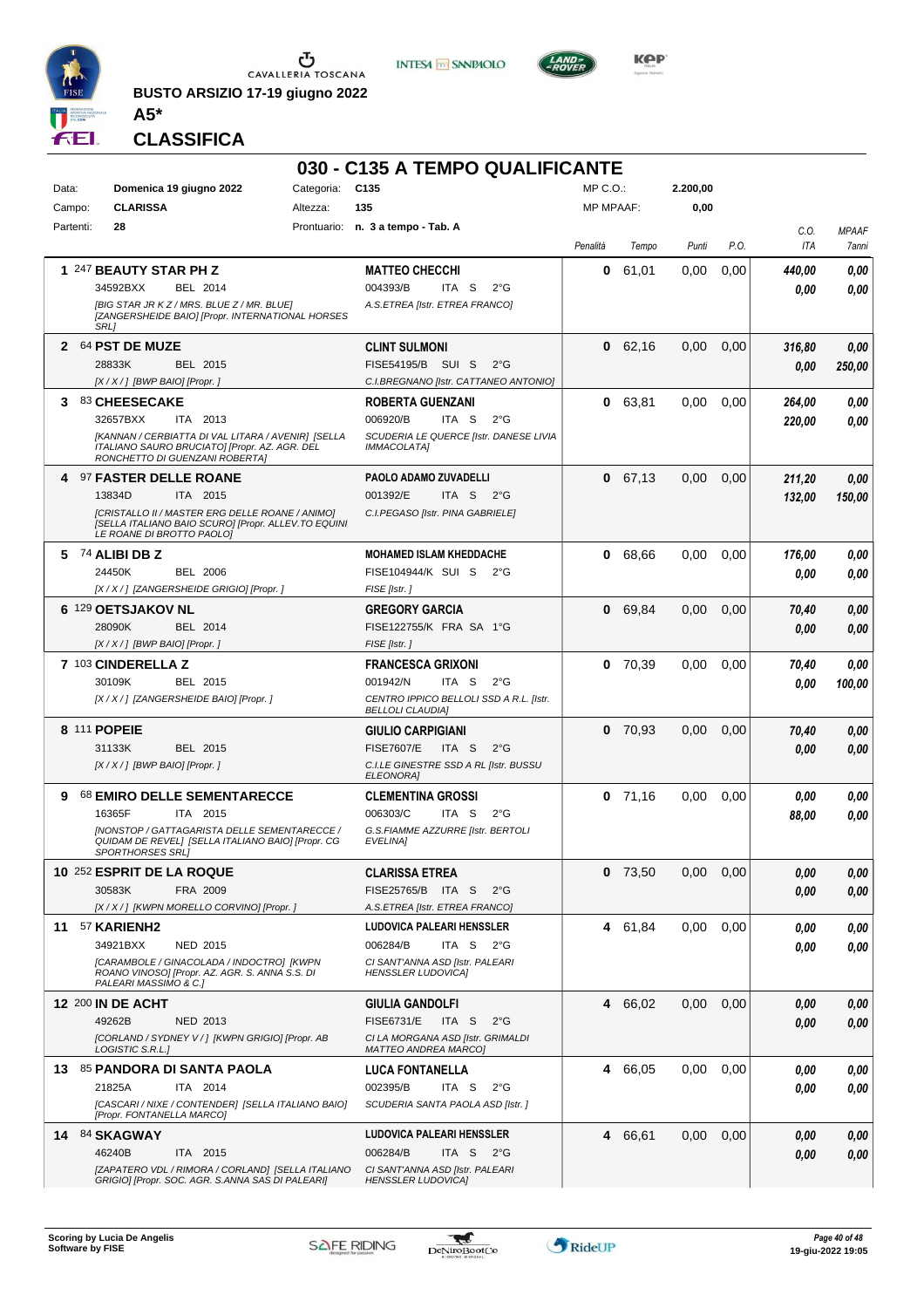

**BUSTO ARSIZIO 17-19 giugno 2022 A5\***





**KOP** 

**CLASSIFICA**

|                  |                                                                                                            |            | 030 - C135 A TEMPO QUALIFICANTE                                        |                  |          |          |      |              |                                    |
|------------------|------------------------------------------------------------------------------------------------------------|------------|------------------------------------------------------------------------|------------------|----------|----------|------|--------------|------------------------------------|
| Data:            | Domenica 19 giugno 2022                                                                                    | Categoria: | C <sub>135</sub>                                                       | $MP C. O.$ :     |          | 2.200,00 |      |              |                                    |
| Campo:           | <b>CLARISSA</b>                                                                                            | Altezza:   | 135                                                                    | <b>MP MPAAF:</b> |          | 0,00     |      |              |                                    |
| Partenti:        | 28                                                                                                         |            | Prontuario: n. 3 a tempo - Tab. A                                      |                  |          |          |      | C.O.         | <b>MPAAF</b>                       |
|                  |                                                                                                            |            |                                                                        | Penalità         | Tempo    | Punti    | P.O. | ITA          | 7anni                              |
|                  | 15 154 STAR WITHE                                                                                          |            | <b>SIDNEY PAGAN GRISO</b>                                              | 4                | 69,34    | 0.00     | 0,00 | 0.00         | 0,00                               |
|                  | 25917BXX<br>ITA 2007                                                                                       |            | FISE62545/B ITA Y<br>1°G                                               |                  |          |          |      | 0.00         | 0.00                               |
|                  | ISTARON / STARLIGHT / DOMINO] [SELLA ITALIANO<br>BAIO] [Propr. ROSSI PAOLO]                                |            | CI SESTESE ASD [Istr. MESSINA ELISA]                                   |                  |          |          |      |              |                                    |
|                  | <b>16 112 BLACK JACK GDR</b>                                                                               |            | PAOLO ADAMO ZUVADELLI                                                  |                  | 4 69,87  | 0.00     | 0,00 |              |                                    |
|                  | 46482B<br>ITA 2015                                                                                         |            | 001392/E<br>ITA S<br>$2^{\circ}G$                                      |                  |          |          |      | 0,00<br>0.00 | 0,00<br>0.00                       |
|                  | [-/-/] [ZANGERSHEIDE BAIO SCURO] [Propr. GABRIELE                                                          |            | C.I.PEGASO [Istr. PINA GABRIELE]                                       |                  |          |          |      |              |                                    |
|                  | <b>DAMIANO</b>                                                                                             |            |                                                                        |                  |          |          |      |              |                                    |
|                  | 17 144 POLITICO                                                                                            |            | <b>ALBERTO MOYERSOEN</b>                                               |                  | 4 70,83  | 0,00     | 0.00 | 0.00         | 0,00                               |
|                  | 19346A<br>ITA 2013                                                                                         |            | FISE85502/B ITA S 1°G                                                  |                  |          |          |      | 0.00         | 0.00                               |
|                  | [ATHLETICO I / POLINESIA / BURG'S PIONER] [SELLA<br>ITALIANO GRIGIO] [Propr. RUFFINO SIMONE]               |            | ASIM CLUB LA VISCONTEA AID [Istr.<br><b>LUPINETTI GIANLUCA]</b>        |                  |          |          |      |              |                                    |
| 18               | <b>91 CASPER LA RIVIERA</b>                                                                                |            | <b>BEATRICE BACCHETTA</b>                                              |                  | 4 70,85  | 0,00     | 0,00 | 0.00         | 0,00                               |
|                  | 46479B<br>ITA 2015                                                                                         |            | FISE21510/A ITA Y 2°G                                                  |                  |          |          |      | 0.00         | 0.00                               |
|                  | [- / RHAPSODIE V / ] [SELLA ITALIANO BAIO] [Propr.                                                         |            | C.I.PEGASO [Istr. PINA GABRIELE]                                       |                  |          |          |      |              |                                    |
|                  | <b>GUERRA EMILIA]</b>                                                                                      |            |                                                                        |                  |          |          |      |              |                                    |
|                  | <b>19 119 ALL IRISH</b><br>30091BXX<br>IRL 2011                                                            |            | <b>ANDREA TROMBETTA</b><br>013064/B<br>ITA S<br>$2^{\circ}G$           |                  | 4 72,48  | 0.00     | 0.00 | 0.00         | 0,00                               |
|                  | [KROONGRAAF / AIR CRUISE / CRUISING] [IRISH HORSE                                                          |            | C.I.LA CICOGNETTA ASD [Istr. TROMBETTA                                 |                  |          |          |      | 0.00         | 0.00                               |
|                  | BAIO] [Propr. TROMBETTA ANDREA]                                                                            |            | <b>ANDREA]</b>                                                         |                  |          |          |      |              |                                    |
|                  | 20 188 LADY MIMOSA                                                                                         |            | <b>FEDERICO LEGNANI</b>                                                |                  | 8 77,74  | 0,00     | 0,00 | 0,00         | 0,00                               |
|                  | 34864BXX<br>ITA 2015                                                                                       |            | FISE84415/B ITA J<br>1°G                                               |                  |          |          |      | 0.00         | 0,00                               |
|                  | [ODEON / BRENDA DELLA MONICA / CACAO<br>COURCELLE] [SELLA ITALIANO SAURO] [Propr. LEGNANI                  |            | C.I.SAN MARCO [Istr. LEGNANI FABIO]                                    |                  |          |          |      |              |                                    |
|                  | <b>FABIO]</b>                                                                                              |            |                                                                        |                  |          |          |      |              |                                    |
| 21               | 54 NUX DEL SOLE                                                                                            |            | FILIPPO JORDAN PAGAN GRISO                                             |                  | 11 80,99 | 0,00     | 0,00 | 0.00         | 0,00                               |
|                  | 16729P<br>ITA 2010                                                                                         |            | FISE61679/B ITA Y 2°G                                                  |                  |          |          |      | 0.00         | 0.00                               |
|                  | [CANTURO / R DE RIEN DU PRIEURE D'09 / LIBERO II]<br>[SELLA ITALIANO BAIO] [Propr. SOC. AGR. DEIANIRA SRL] |            | CI SESTESE ASD [Istr. MESSINA ELISA]                                   |                  |          |          |      |              |                                    |
|                  | 22 67 HURACAN                                                                                              |            | <b>PAOLO ADAMO ZUVADELLI</b>                                           |                  | 12 68,15 | 0,00     | 0,00 | 0.00         | 0,00                               |
|                  | 34052BXX<br>ITA 2014                                                                                       |            | 001392/E<br>ITA S<br>$2^{\circ}G$                                      |                  |          |          |      | 0.00         | 0.00                               |
|                  | [KANNAN / THIO / INDOCTRO] [SELLA ITALIANO BAIO                                                            |            | C.I.PEGASO [Istr. PINA GABRIELE]                                       |                  |          |          |      |              |                                    |
|                  | SCURO] [Propr. AZ. AGR. FERRARI MARCO]                                                                     |            |                                                                        |                  |          |          |      |              |                                    |
| 23.              | 86 COTE D'OR VAN PLOCKROY Z<br>16708E<br>BEL 2015                                                          |            | <b>FEDERICO COPPOLA</b><br>003563/E<br>ITA S<br>$2^{\circ}G$           |                  | 12 70,45 | 0.00     | 0,00 | 0.00         | 0,00                               |
|                  | [COMMENT VH LINDENHOF / ELEGANT VAN HET                                                                    |            | <b>BOLOGNA SPORT HORSES ASD [Istr.</b>                                 |                  |          |          |      | 0.00         | 0.00                               |
|                  | LINDEHOF / DARCO] [ZANGERSHEIDE BAIO] [Propr.<br><b>BENAZZI ANNAI</b>                                      |            | COPPOLA FEDERICOJ                                                      |                  |          |          |      |              |                                    |
|                  | 24 159 FALCON DE SEMILLY                                                                                   |            | <b>FEDERICA ANGIOLELLA</b>                                             |                  | 18 83.80 | 0,00     | 0,00 |              | 0,00                               |
|                  | 27590M<br><b>BEL 2005</b>                                                                                  |            | FISE40922/B ITA S 1°G                                                  |                  |          |          |      | 0,00<br>0,00 | 0,00                               |
|                  | [DIAMANT DE SEMILLY / ODA / LORD Z] [BEL.                                                                  |            | LA PRATERIA SOCIETA' COOP. SOC. [Istr.                                 |                  |          |          |      |              |                                    |
|                  | WARMBLOEDPAARD BAIO] [Propr. ESPOSITO LUIGI]                                                               |            | JANSSON REISSMULLER HANNA JANINA<br><b>MARIA]</b>                      |                  |          |          |      |              |                                    |
|                  | 25 128 CELTHICO OXER                                                                                       |            | PIERPAOLO ADDIS                                                        |                  | 19 88.47 | 0,00     | 0,00 | 0,00         | 0,00                               |
|                  | 25226G<br>ITA 2011                                                                                         |            | 001241/N<br>ITA S<br>$2^{\circ}$ G                                     |                  |          |          |      | 0.00         | 0.00                               |
|                  | [TOULON / CHLOE Z / CHELLANO Z] [SELLA ITALIANO                                                            |            | CENTRO IPPICO BELLOLI SSD A R.L. [Istr.                                |                  |          |          |      |              |                                    |
|                  | BAIO] [Propr. MARIANESCHI STEPHANIE]                                                                       |            | <b>BELLOLI CLAUDIA]</b>                                                |                  |          |          |      |              |                                    |
|                  | 137 QUICK ME                                                                                               |            | <b>SILVIA GUERCILENA</b>                                               | Elim.            | 0,00     | 0.00     | 0,00 | 0,00         | 0,00                               |
|                  | 28544K<br>GER 2013<br>[QUICK STAR IV / VIENNA / ] [OLDENBURG ROANO                                         |            | FISE103937/B ITA J<br>$1^{\circ}G$<br>C.I.PEGASO [Istr. PINA GABRIELE] |                  |          |          |      | 0.00         | 0.00                               |
|                  | SCURO] [Propr. GUERCILENA ANDREA]                                                                          |            |                                                                        |                  |          |          |      |              |                                    |
|                  | 93 CARLOTTA                                                                                                |            | <b>CAMILLA MAZZOCCO</b>                                                | Rit.             | 0,00     | 0,00     | 0,00 | 0.00         | 0,00                               |
|                  | 47118B<br>GER 2014                                                                                         |            | <b>FISE6156/D</b><br>ITA S<br>$2^{\circ}$ G                            |                  |          |          |      | 0.00         | 0.00                               |
|                  | [CARESSINI L / CONCIETTA / ] [OLDENBURG BAIO] [Propr.<br>MAZZOCCO CAMILLA]                                 |            | IL GHIRO SSARLD [Istr. CARBONELLI<br><b>VALENTINAI</b>                 |                  |          |          |      |              |                                    |
|                  | 254 GEESKE VS                                                                                              |            | <b>MASSIMILIANO CHIATANTE</b>                                          | Rit.             | 0,00     | 0,00     | 0,00 | 0,00         | 0,00                               |
|                  | 48538B<br>NED 2011                                                                                         |            | ITA S<br>002450/B<br>$2^{\circ}$ G                                     |                  |          |          |      | 0.00         | 0,00                               |
|                  | IELDORADO VAN DE ZESHOEK / TUVELLE D M / MISTER                                                            |            | VOLTA DE MURR A.S.D. [Istr. CHIATANTE                                  |                  |          |          |      |              |                                    |
|                  | CONCORDE B J] [SELLA OLANDESE BAIO] [Propr.<br><b>EQUIMEX SRLI</b>                                         |            | <b>MASSIMILIANO]</b>                                                   |                  |          |          |      |              |                                    |
|                  |                                                                                                            |            |                                                                        |                  |          |          |      |              |                                    |
| Software by FISE | Scoring by Lucia De Angelis                                                                                |            | لي<br><b>SAFE RIDING</b><br><b>DeNiroBootCo</b>                        | RideUP           |          |          |      |              | Page 41 of 48<br>19-giu-2022 19:05 |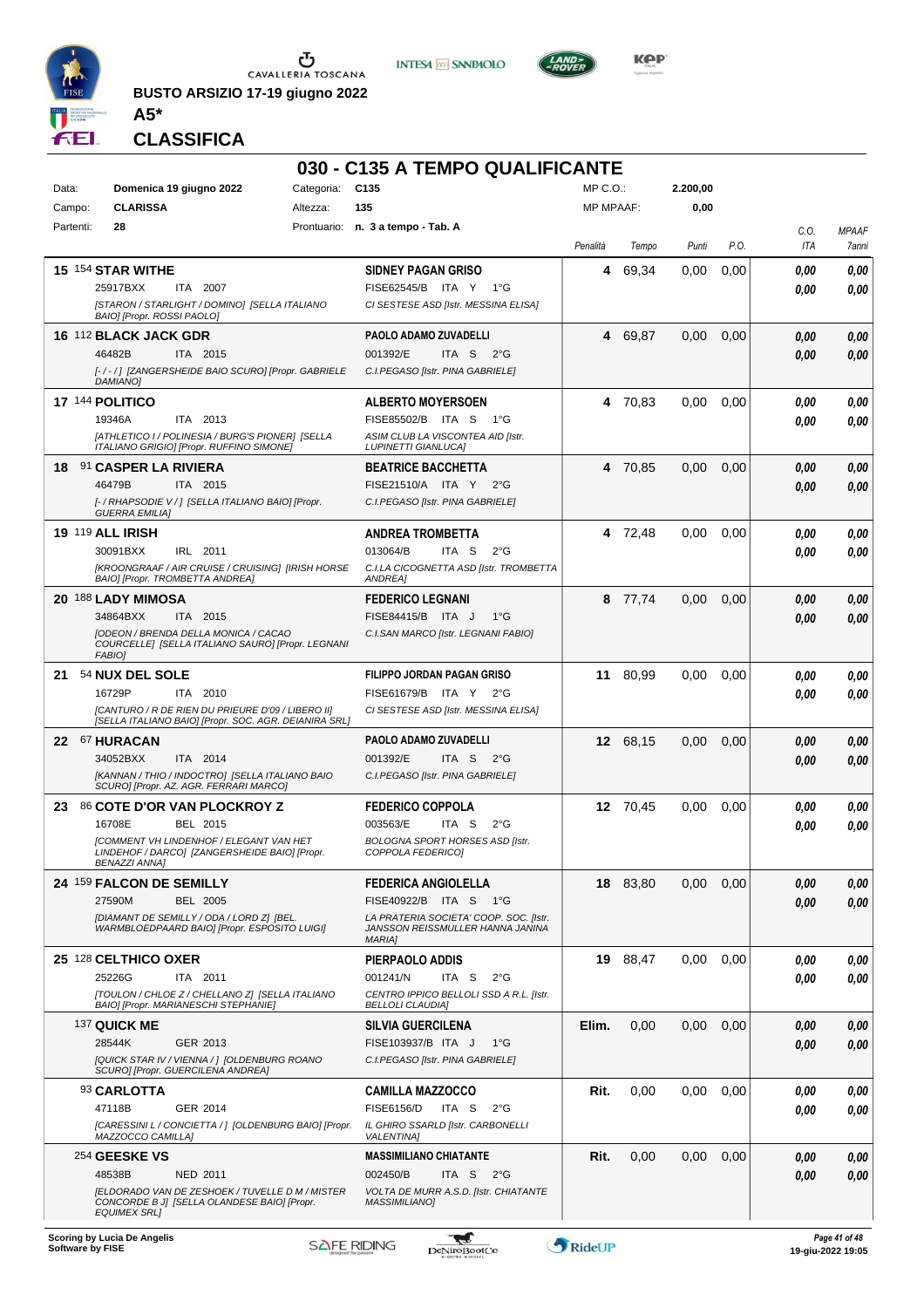

**INTESA M** SANPAOLO



**CLASSIFICA**

Collegio Giudicante *Presidente SUSANNA PISANO LORETTA BELUSSI GIADA IACOMELLI ADRIANA SPINOSO MARIA GIOVANNA VIGNATI*

# **031 - C145 GRAN PREMIO A 2 MANCHES QUALIF. X ETREA MASTER RIDER**

| Data:        | Domenica 19 giugno 2022<br>Categoria:                                                                                          | C <sub>145</sub>                                        | MP C.O.:         |              | 10.000,00 |      |          |              |
|--------------|--------------------------------------------------------------------------------------------------------------------------------|---------------------------------------------------------|------------------|--------------|-----------|------|----------|--------------|
| Campo:       | <b>CLARISSA</b><br>Altezza:                                                                                                    | 145                                                     | <b>MP MPAAF:</b> |              | 0,00      |      |          |              |
| Partenti:    | 21                                                                                                                             | Prontuario: n. 8 a due manches - Tab. A                 |                  |              |           |      | C.O.     | <b>MPAAF</b> |
|              |                                                                                                                                |                                                         | Penalità         | Tempo        | Punti     | P.O. | ITA      | 7anni        |
| 1            | 49 CASALIS                                                                                                                     | <b>CLINT SULMONI</b>                                    | 0/0              | 49,88        | 0,00      | 0,00 | 2.250,00 | 0,00         |
|              | 26995K<br>GER 2013                                                                                                             | FISE54195/B SUI S<br>$2^{\circ}$ G                      |                  |              |           |      | 0.00     | 0.00         |
|              | [X / X / ] [HOLSTEINER BAIO] [Propr.]                                                                                          | C.I.BREGNANO [Istr. CATTANEO ANTONIO]                   |                  |              |           |      |          |              |
|              | 2 71 FOUEGO DE LA CLOSIERE                                                                                                     | <b>JANE RICHARD</b>                                     |                  | $0/4$ 44,95  | 0,00      | 0,00 | 1.620,00 | 0,00         |
|              | 26400K<br>BEL 2011                                                                                                             | FISE67598/A SUI S<br>$2^{\circ}$ G                      |                  |              |           |      | 0.00     | 0.00         |
|              | [X / X / ] [SCONOSCIUTA GRIGIO] [Propr. ]                                                                                      | LA CARAMELLA ASD [Istr. RICHARD JANE]                   |                  |              |           |      |          |              |
| 3            | 90 OMAR DEL SOLE                                                                                                               | FILIPPO JORDAN PAGAN GRISO                              | 4/0              | 47,18        | 0,00      | 0,00 | 1.350,00 | 0,00         |
|              | 33472BXX<br>ITA 2011                                                                                                           | FISE61679/B ITA Y 2°G                                   |                  |              |           |      | 1.000,00 | 0.00         |
|              | ILUX Z / ININI DES HAYETTES / MAJOR DE LA COURI<br>[SELLA ITALIANO BAIO] [Propr. AZ. AGR. LA CORTE DI<br>PAGAN GRISO CELESTE]  | CI SESTESE ASD [Istr. MESSINA ELISA]                    |                  |              |           |      |          |              |
| 4            | 66 <b>IACO BLUE</b>                                                                                                            | <b>GIULIO CARPIGIANI</b>                                | 4/4              | 48,17        | 0,00      | 0,00 | 1.080,00 | 0,00         |
|              | 30369K<br><b>NED 2014</b>                                                                                                      | <b>FISE7607/E</b><br>ITA S<br>$2^{\circ}$ G             |                  |              |           |      | 0,00     | 0,00         |
|              | [X / X / ] [SCONOSCIUTA BAIO] [Propr.]                                                                                         | C.I.LE GINESTRE SSD A RL [Istr. BUSSU<br>ELEONORA]      |                  |              |           |      |          |              |
| 5            | 37 CALGARY                                                                                                                     | NICOLO' BORELLI                                         | 4/8              | 48,10        | 0,00      | 0,00 | 900,00   | 0,00         |
|              | 05196H<br><b>NED 2007</b>                                                                                                      | 006962/E<br>ITA S<br>$2^{\circ}$ G                      |                  |              |           |      | 0.00     | 0.00         |
|              | [MR. BLUE / I.TERMIE / CARETINO] [KWPN GRIGIO]<br>[Propr. DORIA GIUSEPPE]                                                      | C.I.LE GINESTRE SSD A RL [Istr. TARANTINI<br>GUIDO]     |                  |              |           |      |          |              |
|              | 6 121 THE BEST OF BEL                                                                                                          | <b>CLAUDIO MINARDI</b>                                  |                  | $0/18$ 65,47 | 0,00      | 0,00 | 360,00   | 0.00         |
|              | 30469BXX<br>FRA 2007                                                                                                           | 000704/A<br>ITA S<br>$2^{\circ}$ G                      |                  |              |           |      | 0.00     | 0.00         |
|              | [QUIDAM DE REVEL / CONTESSA / CONTENDER] [SELLA<br>FRANCESE BAIO SCURO] [Propr. FERRARIO VALENTINA]                            | SCUD S. TERESA ASD [Istr. MINARDI<br>CLAUDIO]           |                  |              |           |      |          |              |
| $\mathbf{7}$ | <b>69 IRCO ORANGE</b>                                                                                                          | <b>STEFANO LUCA MAGAGNIN</b>                            |                  | 4 78,00      | 0,00      | 0,00 | 0,00     | 0.00         |
|              | 46720B<br>NED 2013                                                                                                             | FISE22266/B ITA S 2°G                                   |                  |              |           |      | 0.00     | 0.00         |
|              | [I'M SPECIAL DE MUZE / WELLAMY / CASCO] [KWPN<br>GRIGIO POMELLATO] [Propr. ANGIOLONI PATRIZIA]                                 | C.I.SAN MARCO [Istr. AGOSTINI LORIS<br><b>GIOVANNII</b> |                  |              |           |      |          |              |
| 8            | 56 BOGOTA' BZ                                                                                                                  | <b>ROBERTA GUENZANI</b>                                 |                  | 4 79,59      | 0,00      | 0,00 | 0,00     | 0,00         |
|              | 26270BXX<br>2008<br>ITA I                                                                                                      | 006920/B<br>ITA <sub>S</sub><br>$2^{\circ}$ G           |                  |              |           |      | 0.00     | 0,00         |
|              | [EUROCOMMERCE BERLIN / UNITE / PAPILLON ROUGE]<br>[SELLA ITALIANO BAIO] [Propr. AZ. AGR. DEL<br>RONCHETTO DI GUENZANI ROBERTA] | SCUDERIA LE QUERCE [Istr. DANESE LIVIA<br>IMMACOLATA]   |                  |              |           |      |          |              |
| 9            | 82 CHICAGO 178                                                                                                                 | PAOLO ADAMO ZUVADELLI                                   |                  | 4 80,24      | 0,00      | 0,00 | 0.00     | 0,00         |
|              | 34859BXX<br>GER 2011                                                                                                           | 001392/E<br>ITA S<br>$2^{\circ}G$                       |                  |              |           |      | 0,00     | 0.00         |
|              | [CHIN CHAMP / MISS ACORA F / ACORD II] [HOLSTEINER<br>GRIGIO] [Propr. TANZI GIANCARLO]                                         | C.I.PEGASO [Istr. PINA GABRIELE]                        |                  |              |           |      |          |              |
|              | 10 104 ORGON VAN DEN HEIKANT                                                                                                   | <b>CLEMENTINA GROSSI</b>                                |                  | 4 80,27      | 0,00      | 0,00 | 0.00     | 0.00         |
|              | 21429A<br>BEL 2014                                                                                                             | 006303/C<br>ITA S $2^{\circ}G$                          |                  |              |           |      | 0,00     | 0,00         |
|              | IEDJAZ VAN'T MERELSNEST / JASMIEN VD BISSCHOP /<br>LARINO] [BWP GRIGIO] [Propr. CG SPORTHORSES SRL]                            | G.S.FIAMME AZZURRE [Istr. BERTOLI<br>EVELINA]           |                  |              |           |      |          |              |
|              | 11 107 NEPTUNE DE MUZE                                                                                                         | <b>JANE RICHARD</b>                                     |                  | 4 81,34      | 0,00      | 0,00 | 0,00     | 0,00         |
|              | 27323K<br>BEL 2013                                                                                                             | FISE67598/A SUI S 2°G                                   |                  |              |           |      | 0,00     | 0,00         |
|              | [X / X / ] [BWP SAURO] [Propr. ]                                                                                               | LA CARAMELLA ASD [Istr. RICHARD JANE]                   |                  |              |           |      |          |              |
|              | 12 79 NAVARO DE LAUBRY Z                                                                                                       | <b>CLINT SULMONI</b>                                    |                  | 8 75,30      | 0,00      | 0,00 | 0,00     | 0,00         |
|              | 47125B<br>BEL 2014                                                                                                             | FISE54195/B SUI S<br>$2^{\circ}$ G                      |                  |              |           |      | 0,00     | 0,00         |
|              | [NABAB DE REVE / COMANCHE PRACHT / ]<br>[ZANGERSHEIDE BAIO] [Propr. SULMONI CLINT]                                             | C.I.BREGNANO [Istr. CATTANEO ANTONIO]                   |                  |              |           |      |          |              |
|              | 13 73 CANTER DELLA CACCIA                                                                                                      | <b>BEATRICE BACCHETTA</b>                               |                  | 8 75,96      | 0,00      | 0.00 | 0,00     | 0,00         |
|              | 03950C<br>ITA 2012                                                                                                             | FISE21510/A ITA Y 2°G                                   |                  |              |           |      | 0,00     | 0,00         |
|              | [CASTIGO DELLA CACCIA / ZANDORA DES HAYETTES Z /<br>ZANDOR Z] [SELLA ITALIANO BAIO] [Propr. PINA<br><b>GABRIELE]</b>           | C.I.PEGASO [Istr. PINA GABRIELE]                        |                  |              |           |      |          |              |

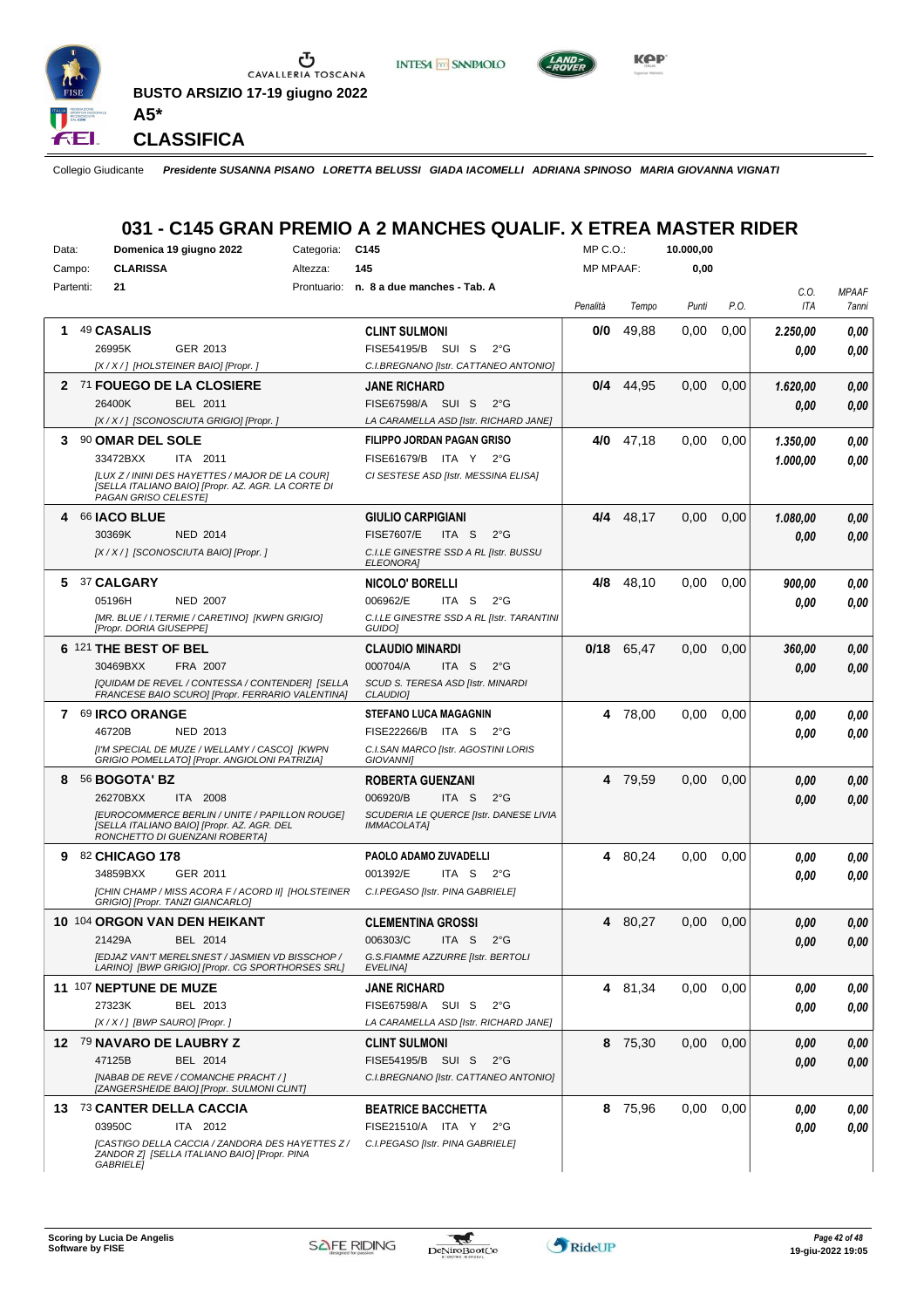

**BUSTO ARSIZIO 17-19 giugno 2022 A5\***





**CLASSIFICA**

|             |                                                                                                                          |            | 031 - C145 GRAN PREMIO A 2 MANCHES QUALIF. X ETREA MASTER RIDER |                  |         |           |      |            |              |
|-------------|--------------------------------------------------------------------------------------------------------------------------|------------|-----------------------------------------------------------------|------------------|---------|-----------|------|------------|--------------|
| Data:       | Domenica 19 giugno 2022                                                                                                  | Categoria: | C145                                                            | MP C.O.          |         | 10.000.00 |      |            |              |
| Campo:      | <b>CLARISSA</b>                                                                                                          | Altezza:   | 145                                                             | <b>MP MPAAF:</b> |         | 0,00      |      |            |              |
| Partenti:   | 21                                                                                                                       |            | Prontuario: n. 8 a due manches - Tab. A                         |                  |         |           |      | C.0.       | <b>MPAAF</b> |
|             |                                                                                                                          |            |                                                                 | Penalità         | Tempo   | Punti     | P.O. | <b>ITA</b> | 7anni        |
|             | <b>14 105 ALTO DE BOILARY</b>                                                                                            |            | <b>ROBERTA GUENZANI</b>                                         | 8                | 76,05   | 0,00      | 0,00 | 0.00       | 0,00         |
|             | 33557BXX<br>FRA 2010                                                                                                     |            | 006920/B<br>ITA S<br>$2^{\circ}$ G                              |                  |         |           |      | 0.00       | 0.00         |
|             | <b>IMYLORD CATHAGO / FERIA DU BOILARY / LEOPARD DU</b><br>CASTEL] [SELLA FRANCESE SAURO] [Propr. LUER<br>PAULINA ANNAI   |            | SCUDERIA LE QUERCE [Istr. DANESE LIVIA<br><b>IMMACOLATA1</b>    |                  |         |           |      |            |              |
| 15          | 62 CORNETS GOLDTRAUM                                                                                                     |            | <b>FILIPPO MOYERSOEN</b>                                        |                  | 8 77,52 | 0,00      | 0.00 | 0.00       | 0.00         |
|             | <b>GER 2008</b><br>16432P                                                                                                |            | 001637/B<br>ITA <sub>S</sub><br>$2^{\circ}$ G                   |                  |         |           |      | 0.00       | 0.00         |
|             | [CORNET OBOLENSKY / GRAFIN / GOLDLACK]<br>[OLDENBURG BAIO] [Propr. AZ.AGR. LA MUSCARI]                                   |            | ASIM CLUB LA VISCONTEA AID [Istr.<br><b>LUPINETTI GIANLUCA]</b> |                  |         |           |      |            |              |
|             | <b>16 246 OOST WEST VAN HET KEIZERSHOF</b>                                                                               |            | <b>MATTEO CHECCHI</b>                                           | 8                | 80,03   | 0.00      | 0.00 | 0.00       | 0.00         |
|             | 45955B<br>BEL 2014                                                                                                       |            | 004393/B<br>ITA <sub>S</sub><br>$2^{\circ}G$                    |                  |         |           |      | 0.00       | 0.00         |
|             | [HARLEY-VDL (EX URSEL) / HALLA VAN HET<br>KEIZERSHOF / OBOURG] [BWP BAIO] [Propr.<br><b>INTERNATIONAL HORSES S.R.L.]</b> |            | A.S.ETREA [Istr. ETREA FRANCO]                                  |                  |         |           |      |            |              |
| 17 52 AYOKA |                                                                                                                          |            | PAOLO ADAMO ZUVADELLI                                           | 8                | 81,03   | 0.00      | 0.00 | 0.00       | 0.00         |
|             | 31021BXX<br>ITA 2012                                                                                                     |            | 001392/E<br>ITA S $2^{\circ}$ G                                 |                  |         |           |      | 0.00       | 0.00         |
|             | [CANSTAKKO / SIRIA DI VILLAGANA / ACORADO] [SELLA<br>ITALIANO BAIO] [Propr. GELFI MARIA LUIGIA]                          |            | C.I.PEGASO [Istr. PINA GABRIELE]                                |                  |         |           |      |            |              |
|             | 18 113 ES-KY H Z                                                                                                         |            | <b>LUDOVICA PALEARI HENSSLER</b>                                | 25               | 90.97   | 0.00      | 0.00 | 0.00       | 0.00         |
|             | 47566B<br>BEL 2013                                                                                                       |            | 006284/B<br>ITA S $2^{\circ}G$                                  |                  |         |           |      | 0.00       | 0,00         |
|             | <b>IEMERALD VAN'T RUYTERSHOF / CARETANE Z /</b><br>CARETANO Z] [ZANGERSHEIDE BAIO] [Propr. TOSATO<br><b>CRISTIANA1</b>   |            | CI SANT'ANNA ASD [Istr. PALEARI<br><b>HENSSLER LUDOVICA1</b>    |                  |         |           |      |            |              |
|             | 81 CHACCO-BROWN 3                                                                                                        |            | <b>GIULIO CARPIGIANI</b>                                        | Rit.             | 0,00    | 0.00      | 0.00 | 0.00       | 0.00         |
|             | GER 2009<br>30671K                                                                                                       |            | <b>FISE7607/E</b><br>ITA S<br>$2^{\circ}G$                      |                  |         |           |      | 0.00       | 0,00         |
|             | [X / X / ] [OLDENBURG BAIO] [Propr. ]                                                                                    |            | C.I.LE GINESTRE SSD A RL [Istr. BUSSU<br><b>ELEONORAI</b>       |                  |         |           |      |            |              |
|             | 240 SO OSILESU                                                                                                           |            | NICOLO' BORELLI                                                 | Rit.             | 0.00    | 0.00      | 0.00 | 0.00       | 0.00         |
|             | 14086F<br>ITA 2011                                                                                                       |            | 006962/E<br>ITA <sub>S</sub><br>$2^{\circ}G$                    |                  |         |           |      | 0.00       | 0.00         |
|             | [KSAR SITTE / CURIEUSE ORTOS / PIRADIN] [SELLA<br>ITALIANO GRIGIO] [Propr. SAVIO DANIELA]                                |            | C.I.LE GINESTRE SSD A RL [Istr. TARANTINI<br>GUIDO]             |                  |         |           |      |            |              |
|             | 248 GRANDE DIENI                                                                                                         |            | <b>MATTEO CHECCHI</b>                                           | Rit.             | 0,00    | 0,00      | 0,00 | 0.00       | 0.00         |
|             | 33258BXX<br><b>NED 2011</b>                                                                                              |            | 004393/B<br>ITA S<br>$2^{\circ}$ G                              |                  |         |           |      | 0.00       | 0,00         |
|             | [ELDORADO VAN DE ZESHOEK / VIDIENI / PARCIVAL]<br>[KWPN BAIO] [Propr. DEL SIGNORE MICHOL]                                |            | A.S.ETREA [Istr. ETREA FRANCO]                                  |                  |         |           |      |            |              |

Collegio Giudicante *Presidente SUSANNA PISANO LORETTA BELUSSI GIADA IACOMELLI ADRIANA SPINOSO MARIA GIOVANNA VIGNATI*

#### **032 - C115 A FASI**

| Data:     | Domenica 19 giugno 2022                                                                      | Categoria:  | C <sub>115</sub>                                        | $MP C. O.$ :     |       | 600,00 |      |       |                     |
|-----------|----------------------------------------------------------------------------------------------|-------------|---------------------------------------------------------|------------------|-------|--------|------|-------|---------------------|
| Campo:    | <b>SOFIA</b>                                                                                 | Altezza:    | 115                                                     | <b>MP MPAAF:</b> |       | 0,00   |      |       |                     |
| Partenti: | 36                                                                                           | Prontuario: | n. 19.2 speciale a fasi consecutive - Tab. A            |                  |       |        |      | C.0   | <b>MPAAF</b>        |
|           |                                                                                              |             |                                                         | Penalità         | Tempo | Punti  | P.O. | ITA   | <i><b>7anni</b></i> |
|           | 212 UPSILONE SAINTROCH                                                                       |             | <b>FRANCESCA MALISON</b>                                | 0/0              | 21,05 | 0,00   | 0,00 | 90.00 | 0,00                |
|           | <b>FRA 2008 Pony</b><br>03884C                                                               |             | FISE100551/B ITA C<br>Brev.                             |                  |       |        |      | 0,00  | 0,00                |
|           | [LEOPARD DE MAHOUD / BRASILIA ST MARTIN / QUARTZ<br>IV] [PONY BAIO] [Propr. MALISON MARTINA] |             | C.I.PEGASO [Istr. PINA GABRIELE]                        |                  |       |        |      |       |                     |
|           | 2 197 A. ADORETTE                                                                            |             | <b>MATTIA BOTTINO</b>                                   | 0/0              | 21,85 | 0,00   | 0,00 | 64.80 | 0.00                |
|           | 29157BXX<br>NED 2005                                                                         |             | FISE10111/C<br>ITA Y<br>$1^{\circ}G$                    |                  |       |        |      | 0.00  | 0.00                |
|           | [CESANO II / VANCOUVER / RAPHAEL] [KWPN GRIGIO]<br>[Propr. BOTTINO MATTIA]                   |             | C.I. GEN. CACCIANDRA ASD [Istr.<br>LAZZARINI FRANCESCO] |                  |       |        |      |       |                     |
|           | 3 226 FA COLANDER                                                                            |             | <b>GIORGIA LABRICCIOSA</b>                              | 0/0              | 22,25 | 0,00   | 0,00 | 54,00 | 0,00                |
|           | 29750BXX<br><b>DEN 2007</b>                                                                  |             | <b>FISE75372/B</b><br>ITA J<br>Brev.                    |                  |       |        |      | 0,00  | 0.00                |
|           | [COLMAN / RUANDA I / QUINAR] [DANISH WARMBLOOD<br>S. BAIO] [Propr. LABRICCIOSA GIORGIA]      |             | CI LA STELLA ASD [Istr. MAZZA DIEGO]                    |                  |       |        |      |       |                     |

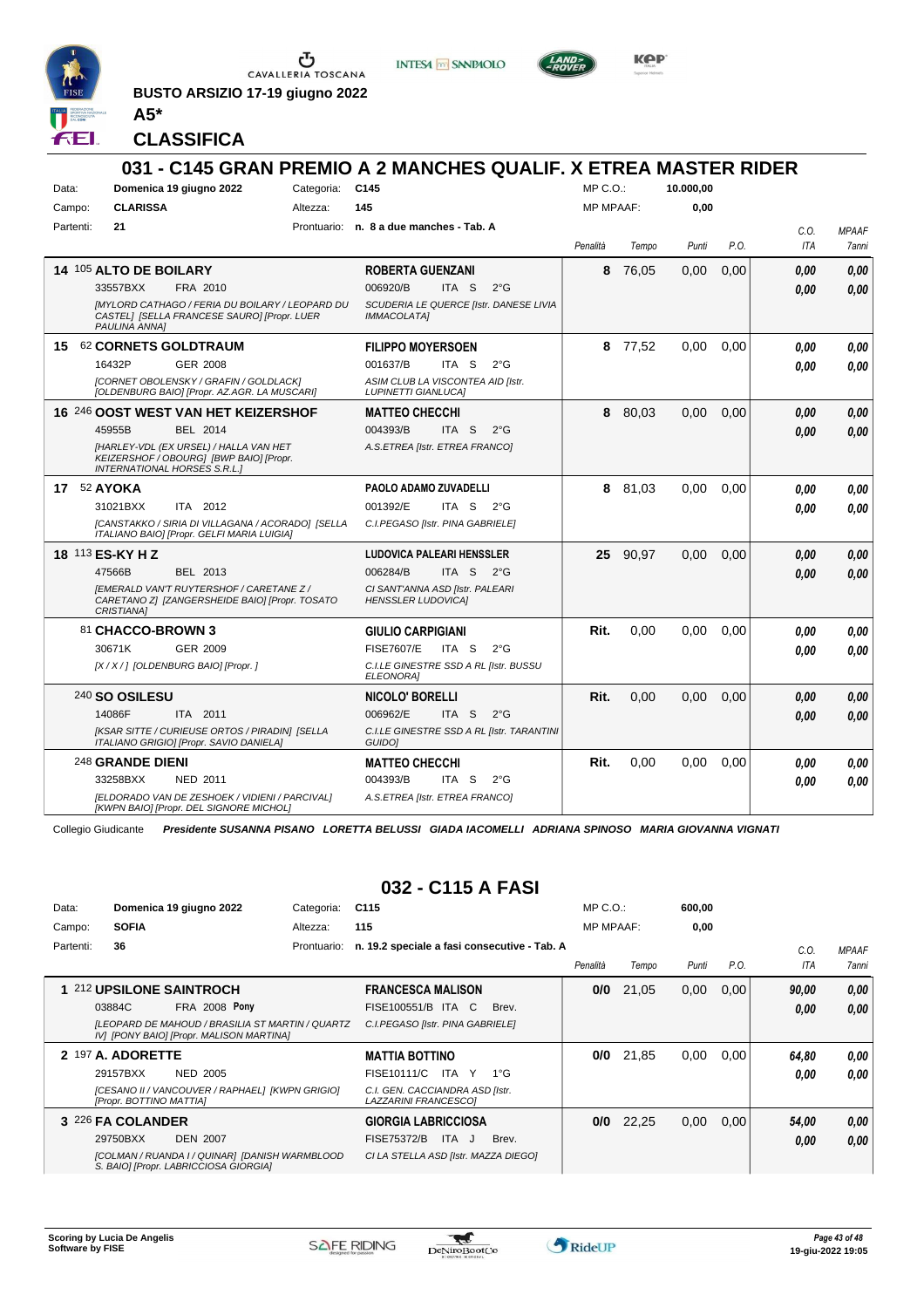

**BUSTO ARSIZIO 17-19 giugno 2022**





**KOP** 

**CLASSIFICA**

**A5\***

### **032 - C115 A FASI**

| Data:  |           | Domenica 19 giugno 2022                                                                                            | Categoria: | C <sub>115</sub>                                                   | MP C.O.:         |             | 600,00   |      |          |                     |
|--------|-----------|--------------------------------------------------------------------------------------------------------------------|------------|--------------------------------------------------------------------|------------------|-------------|----------|------|----------|---------------------|
| Campo: |           | <b>SOFIA</b>                                                                                                       | Altezza:   | 115                                                                | <b>MP MPAAF:</b> |             | 0,00     |      |          |                     |
|        | Partenti: | 36                                                                                                                 |            | Prontuario: n. 19.2 speciale a fasi consecutive - Tab. A           |                  |             |          |      | C.O.     | <b>MPAAF</b>        |
|        |           |                                                                                                                    |            |                                                                    | Penalità         | Tempo       | Punti    | P.O. | ITA      | <i><b>7anni</b></i> |
|        |           | <b>4 219 FAN CLUB DU HOUMIER</b>                                                                                   |            | <b>ALESSIA SINOPOLI</b>                                            | 0/0              | 22,62       | 0,00     | 0,00 | 43,20    | 0,00                |
|        |           | 47809B<br>BEL 2011                                                                                                 |            | FISE92034/B ITA J<br>Brev.                                         |                  |             |          |      | 0.00     | 0.00                |
|        |           | [PUCCINI / LANAKEN DE LA DRIE / ] [SANGUE BELGA<br>BAIO MARRONE] [Propr. SINOPOLI ALESSIA]                         |            | CI LA STELLA ASD [Istr. MAZZA DIEGO]                               |                  |             |          |      |          |                     |
|        |           | 5 214 ALESSIA DE DOUVRAIN                                                                                          |            | <b>GIACOMO NEBULONI</b>                                            | 0/0              | 22,79       | 0,00     | 0,00 | 36,00    | 0,00                |
|        |           | <b>BEL 2006</b><br>09146D                                                                                          |            | FISE98917/B ITA J<br>Brev.                                         |                  |             |          |      | 0.00     | 0.00                |
|        |           | [OGANO SITTE / GOLDEN MELODY / GONFARON] [SELLA<br>BELGA SAURO] [Propr. BETTELLA EDOARDO]                          |            | NRCP [Istr. GOULU OSCAR F J]                                       |                  |             |          |      |          |                     |
|        |           | 6 130 ALENTEJO Z                                                                                                   |            | <b>BELAL MOHAMED IBRAHIM ATTOUT</b>                                | 0/0              | 22,96       | 0,00     | 0,00 | 14,40    | 0,00                |
|        |           | 30565K<br>NED 2013                                                                                                 |            | FISE67492/A EGY C<br>1°G                                           |                  |             |          |      | 0.00     | 0.00                |
|        |           | [X / X / ] [ZANGERSHEIDE BAIO] [Propr. ]                                                                           |            | S.I.TORINESE [Istr. GIORDANO NICOLAS]                              |                  |             |          |      |          |                     |
|        |           | 7 138 OASI DE LA FOLGORE                                                                                           |            | <b>ANNA GREGOLIN</b>                                               |                  | $0/0$ 23,09 | 0,00     | 0,00 | 14,40    | 0,00                |
|        |           | 14520A<br>ITA 2007                                                                                                 |            | FISE44131/D ITA J<br>$1^{\circ}$ G                                 |                  |             |          |      | 150,00   | 0.00                |
|        |           | [ALLORO / BOCCIOLO / PHOSPH'OR] [SELLA ITALIANO<br>BAIO] [Propr. REPETTO MATTEO]                                   |            | SCUOLA PAD. DI EQUITAZIONE ASD [Istr.<br>PAVAN GIORGIOJ            |                  |             |          |      |          |                     |
|        |           | 8 175 AVOURNEEN                                                                                                    |            | <b>QUAN GIOIA CRESPI</b>                                           |                  | $0/0$ 23,19 | 0.00     | 0,00 | 14,40    | 0,00                |
|        |           | 47310B<br>GER 2008                                                                                                 |            | FISE96280/B ITA J<br>1°G                                           |                  |             |          |      | 0.00     | 0.00                |
|        |           | [CARENTAN / LARA LOUISA /   [HOLSTEINER BAIO] [Propr.<br><b>CRESPI STEFANO]</b>                                    |            | <b>NRCP [Istr. GOULU OSCAR F J]</b>                                |                  |             |          |      |          |                     |
|        |           | 9 155 EASTVILLE                                                                                                    |            | <b>FRANCESCA VALLINO</b>                                           | 0/0              | 23,29       | 0,00     | 0,00 | 14,40    | 0,00                |
|        |           | 19678A<br><b>NED 2009</b>                                                                                          |            | FISE26705/A ITA S<br>1°G                                           |                  |             |          |      | 0.00     | 0,00                |
|        |           | <b>IFARMER / WAMPUM / BURGGRAAFI INEDERLANDS</b>                                                                   |            | SCUD. IL CRISTALLO ASD [Istr. BEATA                                |                  |             |          |      |          |                     |
|        |           | RIJPAAR. BAIO] [Propr. VALLINO FRANCESCA]<br>10 174 CESARIUS                                                       |            | CRISTINA NOVELLA]<br><b>SARA CAMPIONE</b>                          |                  | $0/0$ 23,42 | 0,00     | 0,00 | 14,40    | 0,00                |
|        |           | 49410B<br>GER 2010                                                                                                 |            | FISE100571/B ITA J<br>1°G                                          |                  |             |          |      | 0.00     | 0.00                |
|        |           | [CELLESTIAN / SARDULA / ] [SELLA TEDESCA GRIGIO]                                                                   |            | CI I SALICI ASD [Istr. COMENDULI                                   |                  |             |          |      |          |                     |
|        |           | [Propr. RAMAZZINI SONIA ANNA]                                                                                      |            | LORENZO]                                                           |                  |             |          |      |          |                     |
|        |           | 11 220 TEMPESTAORANE                                                                                               |            | <b>PENELOPE SCARPA</b>                                             |                  | $0/0$ 23,55 | 0,00     | 0,00 | 0,00     | 0,00                |
|        |           | 31555BXX<br>ITA 2012                                                                                               |            | FISE90628/B ITA J<br>Brev.                                         |                  |             |          |      | 90,00    | 0.00                |
|        |           | [PUPILLO DELL'ESERCITO ITALIANO / MARIPOSIA /<br>RHEINGOLD DE LUYNE] [SELLA ITALIANO GRIGIO]                       |            | C.I.MILANESE [Istr. SCARPA MARCO]                                  |                  |             |          |      |          |                     |
|        |           | [Propr. ROCCA ANDREA]                                                                                              |            |                                                                    |                  |             |          |      |          |                     |
|        |           | <b>12 178 NIGHTMARE 15</b>                                                                                         |            | <b>MATILDA AMATI</b>                                               |                  | $0/0$ 23,81 | 0,00     | 0,00 | 0.00     | 0,00                |
|        |           | 45564B<br><b>GER 2007</b><br>[NIGHT AND DAY / HAUPTSTUTBUCH UTINA /                                                |            | FISE20912/B ITA S<br>1°G<br>CI SANT'ANNA ASD [Istr. FENILI DAVIDE] |                  |             |          |      | 0.00     | 0.00                |
|        |           | GRANDEUR] [OLDENBURG MORELLO] [Propr. AMATI<br><b>MATILDAI</b>                                                     |            |                                                                    |                  |             |          |      |          |                     |
|        |           | 13 182 UTHAT DE LA ROQUE                                                                                           |            | CHIARA ELISABETTA BIELLA                                           | 0/0              | 23,87       | 0,00     | 0,00 | $0,\!00$ | 0,00                |
|        |           | 33927BXX<br>FRA 2008                                                                                               |            | FISE16980/B ITA S<br>− 1°G                                         |                  |             |          |      | 0.00     | 0,00                |
|        |           | [CAPITAL / KALISTE DE BACON / QUERCUS DU MAURY]<br>[SELLA FRANCESE GRIGIO] [Propr. TREZZI PAOLO<br>FRANCESCO]      |            | C.I.SAN MARCO [Istr. AGOSTINI LORIS<br><b>GIOVANNII</b>            |                  |             |          |      |          |                     |
|        |           | 14 209 BYOTIFULL D'OTHON                                                                                           |            | <b>MICHELLE GAETANO</b>                                            |                  | $0/0$ 24,26 | $0.00\,$ | 0,00 | 0,00     | 0,00                |
|        |           | FRA 2011 Pony<br>22381A                                                                                            |            | FISE47377/A ITA C<br>Brev.                                         |                  |             |          |      | 0.00     | 0,00                |
|        |           | [MON CHOU D'OTHON / JALOUSIE DU JARDIN / URIEL DE<br>NEUVILLE] [SELLA FRANCESE BAIO] [Propr. GAETANO<br>PANCRAZIO] |            | C.I. GEN. CACCIANDRA ASD [Istr.<br>LAZZARINI FRANCESCO]            |                  |             |          |      |          |                     |
|        |           | 15 140 CADOC                                                                                                       |            | YANA ZUCCHETTI                                                     |                  | $0/0$ 24,37 | $0.00\,$ | 0,00 | 0.00     | 0,00                |
|        |           | 47024B<br>GER 2013                                                                                                 |            | FISE103388/K SUI S<br>1°G                                          |                  |             |          |      | 0.00     | 0.00                |
|        |           | [CORMINT / HERTHA III / ] [HOLSTEINER BAIO] [Propr.                                                                |            | FISE [Istr.]                                                       |                  |             |          |      |          |                     |
|        |           | ZUCCHETTI YANA MARINA EMMY]<br>16 239 QUANTA COSTA                                                                 |            | <b>ALICE MOCELLIN</b>                                              |                  | $0/0$ 24,90 | $0.00\,$ | 0.00 | 0.00     | 0,00                |
|        |           | 22838G<br>GER 2008                                                                                                 |            | 001659/D<br>ITA SA Brev.                                           |                  |             |          |      | 0.00     | 0.00                |
|        |           | [QUASIMODO / CONDOLEEZZA / CONCETTO]                                                                               |            | C.I.MILANESE [Istr. SCARPA BARBARA]                                |                  |             |          |      |          |                     |
|        |           | [OLDENBURG BAIO] [Propr. EQUI IMPEX S.R.L.]                                                                        |            |                                                                    |                  |             |          |      |          |                     |
|        |           | 17 227 TIBET SKY                                                                                                   |            | ASIA FUMAGALLI                                                     |                  | $0/0$ 24,96 | 0,00     | 0,00 | 0.00     | 0,00                |
|        |           | 33911BXX<br>ITA 2014                                                                                               |            | FISE73761/B ITA J<br>Brev.                                         |                  |             |          |      | 0.00     | 0,00                |
|        |           | [TORNESCH / RIMORA / CORLAND] [SELLA ITALIANO<br>GRIGIO] [Propr. AZ. AGR. S. ANNA DI PALEARI HENSSLER              |            | CI SANT'ANNA ASD [Istr. MONETA LUCA<br>MARIA]                      |                  |             |          |      |          |                     |
|        |           | M. & E. S.S.]                                                                                                      |            |                                                                    |                  |             |          |      |          |                     |

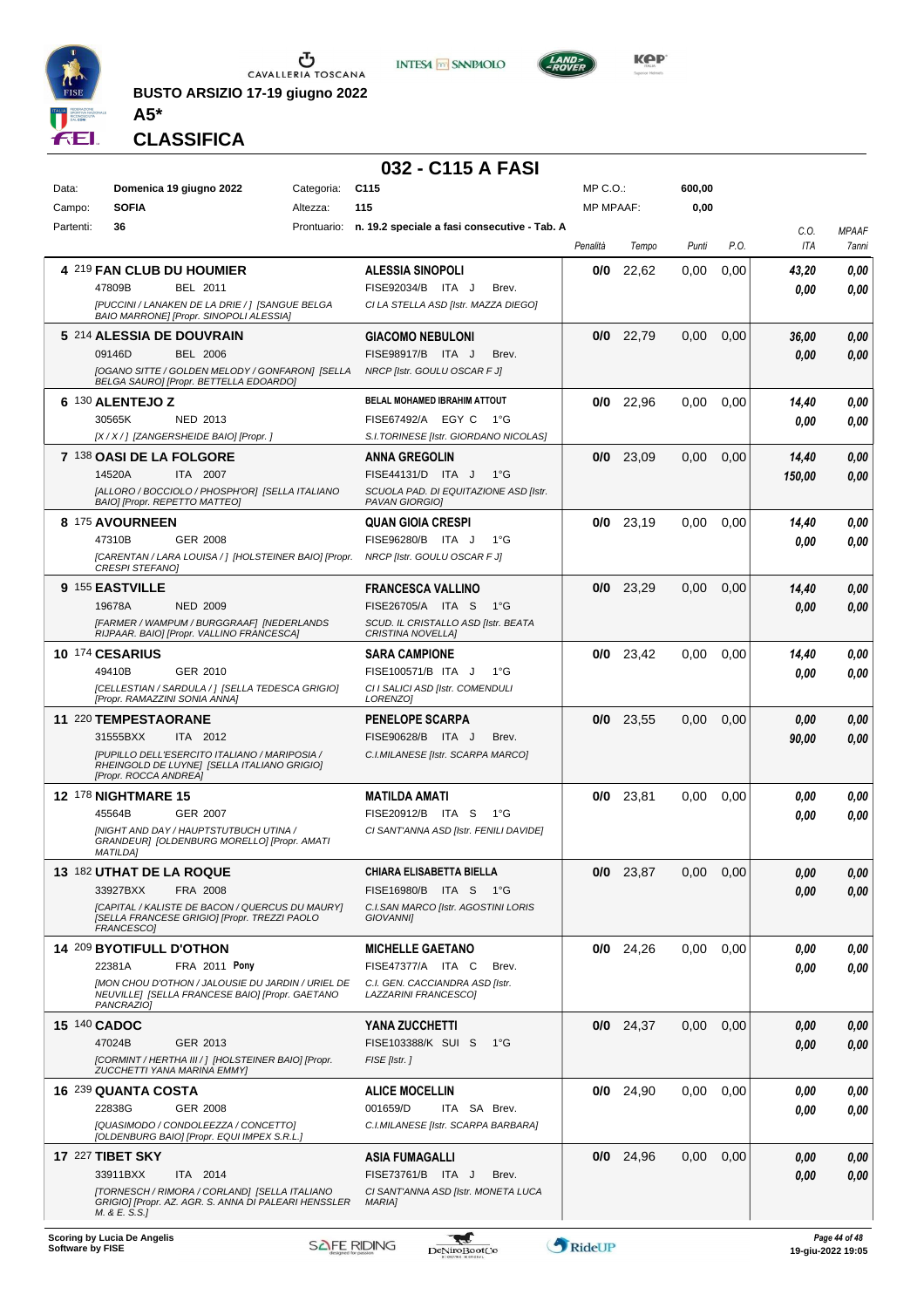

**BUSTO ARSIZIO 17-19 giugno 2022**





**KOP** 

## **CLASSIFICA**

**A5\***

## **032 - C115 A FASI**

| Data:     | Domenica 19 giugno 2022                                                                                                                                                         | Categoria: | C <sub>115</sub>                                                                                                                          | MP C.O.:         |             | 600,00 |      |              |                       |
|-----------|---------------------------------------------------------------------------------------------------------------------------------------------------------------------------------|------------|-------------------------------------------------------------------------------------------------------------------------------------------|------------------|-------------|--------|------|--------------|-----------------------|
| Campo:    | <b>SOFIA</b>                                                                                                                                                                    | Altezza:   | 115                                                                                                                                       | <b>MP MPAAF:</b> |             | 0,00   |      |              |                       |
| Partenti: | 36                                                                                                                                                                              |            | Prontuario: n. 19.2 speciale a fasi consecutive - Tab. A                                                                                  | Penalità         | Tempo       | Punti  | P.O. | C.O.<br>ITA  | <b>MPAAF</b><br>7anni |
|           | 18 151 CALGARY EH<br>26834K<br><b>GER 2008</b>                                                                                                                                  |            | <b>QUAN GIOIA CRESPI</b><br>FISE96280/B ITA J<br>$1^{\circ}G$                                                                             | 0/0              | 26,46       | 0.00   | 0,00 | 0,00<br>0,00 | 0,00<br>0,00          |
|           | [X/X/] [HOLSTEINER GRIGIO] [Propr. ]<br><b>19 187 ICE FOS</b><br>30599BXX<br>ISL 2009<br>[-/-/] [SCONOSCIUTA GRIGIO] [Propr. MAZZOLA FOSCA<br>GIUSEPPINA]                       |            | NRCP [Istr. GOULU OSCAR F J]<br>SARA CUCCHI<br>005661/B<br>ITA S<br>1°G<br>CI SANT'ANNA ASD [Istr. FENILI DAVIDE]                         | 0/0              | 26,49       | 0,00   | 0,00 | 0.00<br>0,00 | 0,00<br>0,00          |
|           | 20 233 COMME COURTIER Z<br>45987B<br>BEL 2016<br>[COMME IL FAUT / CORDEKA T / ] [ZANGERSHEIDE<br>SAURO] [Propr. LASAGNI PAOLO ATTILIO]                                          |            | ILARIA MENNELLA<br>FISE45762/B ITA Y<br>Brev.<br>JUMPING VILLA SCHEIBLER ASD [Istr.<br><b>CROCE ALDO]</b>                                 | 0/0              | 29,80       | 0,00   | 0,00 | 0,00<br>0.00 | 0,00<br>0,00          |
|           | 21 153 VICKY<br>ITA 2015<br>46305B<br>[Propr. GUERRA EMILIA]                                                                                                                    |            | SIDNEY PAGAN GRISO<br>FISE62545/B ITA Y 1°G<br>[CASINO BERLIN / VICTORIA / ] [SELLA ITALIANO GRIGIO] CI SESTESE ASD [Istr. MESSINA ELISA] | 0/4              | 26,68       | 0,00   | 0,00 | 0,00<br>0.00 | 0,00<br>0,00          |
|           | 22 184 FEHU PRAIRIE D'ARGENTEUIL<br>26077K<br>BEL 2011<br>[CHURCHILL / SCHARONE DE LA HAUTE SURE /<br>GRIGNOTEUR DE LA FONTANE] [SELLA BELGA SAURO]<br>[Propr. CESARETTO PAOLO] |            | <b>PAOLO CESARETTO</b><br>020971/B<br>ITA SA 1°G<br>SCUD S. TERESA ASD [Istr. MINARDI<br>CLAUDIO]                                         |                  | 0/4 27.80   | 0,00   | 0,00 | 0.00<br>0.00 | 0,00<br>0,00          |
|           | 23 190 D'AMOUR CL<br>09587D<br><b>NED 2008</b><br>[DOUGLAS / WAMOSE CL / QUIDAM DE REVEL] [KWPN<br>BAIO] [Propr. VEDOVATO CLAUDIA]                                              |            | <b>ITALO VEZZOLI</b><br>000187/B<br>ITA SA 1°G<br>C.I.LUCCHETTI ASD [Istr. LUCCHETTI<br><b>GIOVANNII</b>                                  |                  | $0/4$ 27,81 | 0,00   | 0,00 | 0,00<br>0.00 | 0,00<br>0,00          |
|           | 24 145 VERRAZANO DE LAYE<br>34442BXX<br>FRA 2009<br>[KANNAN / MANDOLYNE / CINQ SOUS II] [SELLA<br>FRANCESE SAURO] [Propr. FUMAGALLI MATILDE]                                    |            | <b>MATILDE FUMAGALLI</b><br>FISE84943/B ITA J<br>$1^{\circ}G$<br>C.I.PEGASO [Istr. PINA GABRIELE]                                         | 0/8              | 39,35       | 0,00   | 0.00 | 0.00<br>0.00 | 0,00<br>0,00          |
|           | 25 198 FLY MY PRINCESS<br>46909B<br>ITA 2016<br>[SINGULORD JOTER / FIONA 251 / FLORESTAN I] [SELLA<br>ITALIANO BAIO SCURO] [Propr. PAGAN GRISO CELESTE]                         |            | CAMILLA PAGAN GRISO<br>FISE73499/B ITA J<br>1°G<br>CI SESTESE ASD [Istr. PAGAN GRISO<br><b>CELESTE</b>                                    | 4                | 50,81       | 0,00   | 0,00 | 0,00<br>0.00 | 0,00<br>0,00          |
|           | 26 143 ELISSA VAN DE VEMMEKESHOEVE<br>BEL 2004<br>31081BXX<br>[QUAVAROTI / ODESSA V/D VOERMANSHOEK /<br>BROWNBOY] [BWP BAIO] [Propr. CAMENISCH CRISTIAN<br>GIUSEPPE LUCA]       |            | <b>VIKTOR SARTOR</b><br>FISE97727/B ITA C<br>1°G<br>JURIBELLO [Istr. MAZZOLA DENIS]                                                       |                  | 4 52,52     | 0,00   | 0,00 | 0,00<br>0.00 | 0,00<br>0,00          |
|           | 27 191 OFELIA DEL CASTEGNO<br>15353A<br>ITA 2008<br>[ACOBAT II / PANSCHA TANTRA / PYTHAGORAS Z]<br>[SELLA ITALIANO BAIO] [Propr. SAVIOZZI GERMANA]                              |            | <b>IRENE GUGLIELMO</b><br>006085/A<br>ITA S<br>1°G<br>SCUD. IL CRISTALLO ASD [Istr. BEATA<br>CRISTINA NOVELLAJ                            | 4                | 64.70       | 0.00   | 0.00 | 0.00<br>0,00 | 0.00<br>0,00          |
|           | 28 225 FINESSE<br>29194T<br>NED 2010<br>[LORD Z / HAISY / CASIMIR] [KWPN BAIO] [Propr. KOSUTA<br>JARA1                                                                          |            | SVEVA ARDIZZONI<br>FISE77344/B ITA J<br>Brev.<br>PENTAGON R.C. SSD A RL [Istr. PURICELLI<br><i>FRANCESCO]</i>                             |                  | 8 55,19     | 0,00   | 0,00 | 0.00<br>0.00 | 0,00<br>0,00          |
|           | 29 194 CONCORDIA<br>32591BXX<br><b>GER 2006</b><br>[CONCRETO / FRESJA / CARBANO] [WESTFALEN BAIO]<br>[Propr. PETTINARI ALICE]                                                   |            | <b>ANNA BENAZZI</b><br>002338/E<br>ITA <sub>S</sub><br>1°G<br><b>BOLOGNA SPORT HORSES ASD [Istr.</b><br>COPPOLA FEDERICO]                 |                  | 8 56,27     | 0,00   | 0,00 | 0,00<br>0.00 | 0,00<br>0,00          |
|           | <b>30 201 MONETTE VB</b><br>30361K<br>NED 2017<br>[X / X / ] [KWPN BAIO] [Propr. ]                                                                                              |            | GREGORY GARCIA<br>FISE122755/K FRA SA 1°G<br>FISE [Istr.]                                                                                 |                  | 9 71,81     | 0,00   | 0,00 | 0.00<br>0,00 | 0,00<br>0,00          |
| 31        | <sup>19</sup> IBAN VAN HET GRAVEHOF<br>18380A<br>BEL 2008<br>[NABAB DE REVE / QUINTE / A LUCKY ONE] [BWP BAIO]<br>[Propr. PRONO BIANCA]                                         |            | <b>SILVANO MEIER</b><br>FISE46897/A ITA S<br>1°G<br>ASD [Istr. LINFOZZI FILIPPO MARIA]                                                    |                  | 14 72,81    | 0,00   | 0,00 | 0,00<br>0,00 | 0,00<br>0,00          |

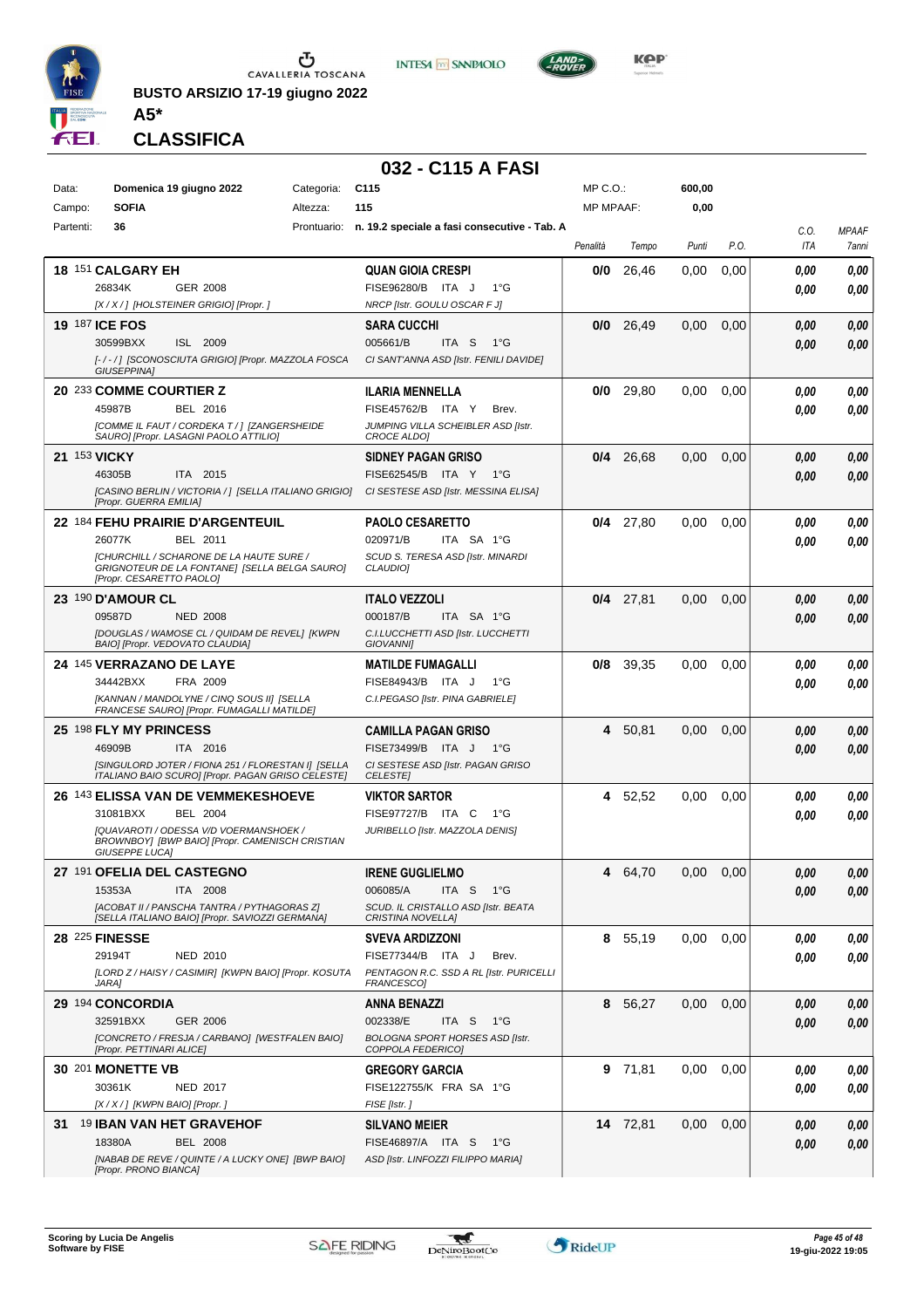

**BUSTO ARSIZIO 17-19 giugno 2022**



## **032 - C115 A FASI**

**INTESA** M SANPAOLO

| Data:     | Domenica 19 giugno 2022                                                                                                   | Categoria:  | C115                                                            | MP C. O.         |       | 600.00 |      |      |              |
|-----------|---------------------------------------------------------------------------------------------------------------------------|-------------|-----------------------------------------------------------------|------------------|-------|--------|------|------|--------------|
| Campo:    | <b>SOFIA</b>                                                                                                              | Altezza:    | 115                                                             | <b>MP MPAAF:</b> |       | 0,00   |      |      |              |
| Partenti: | 36                                                                                                                        | Prontuario: | n. 19.2 speciale a fasi consecutive - Tab. A                    |                  |       |        |      | C.O. | <b>MPAAF</b> |
|           |                                                                                                                           |             |                                                                 | Penalità         | Tempo | Punti  | P.O. | ITA  | <b>7anni</b> |
|           | 32 195 ZADENA                                                                                                             |             | TATIANA TIGANI                                                  | 18               | 80,03 | 0,00   | 0,00 | 0.00 | 0,00         |
|           | 20636A<br>IRL 2008                                                                                                        |             | 002512/Y<br>ITA S<br>$1^{\circ}G$                               |                  |       |        |      | 0,00 | 0,00         |
|           | <b>IEASTERN HERO / AURRORA BOREALIS / VDL</b><br>ARKANSAS] [IRISH HORSE SAURO] [Propr. SCUDERIA<br><b>GOLDIN EUGENIO1</b> |             | SCUD. IL CRISTALLO ASD [Istr. BEATA<br><b>CRISTINA NOVELLAI</b> |                  |       |        |      |      |              |
|           | 183 CARACTERE                                                                                                             |             | <b>FRANCESCA RICCI</b>                                          | Elim.            | 0,00  | 0,00   | 0,00 | 0,00 | 0,00         |
|           | 10628E<br>ITA 2006                                                                                                        |             | FISE10041/A<br>ITA S<br>$1^{\circ}G$                            |                  |       |        |      | 0,00 | 0,00         |
|           | [CARDENTO / GLYCINE DE MILON / VOLCAN ROUGE]<br>[SELLA ITALIANO GRIGIO] [Propr. MIROGLIO MARTA]                           |             | C.I. GEN. CACCIANDRA ASD [Istr.<br>LAZZARINI FRANCESCOI         |                  |       |        |      |      |              |
|           | 213 DARE                                                                                                                  |             | ASIA DI NOTO                                                    | Elim.            | 0,00  | 0,00   | 0,00 | 0,00 | 0,00         |
|           | CZE 2012<br>47949B                                                                                                        |             | FISE100473/B ITA J<br>Brev.                                     |                  |       |        |      | 0,00 | 0,00         |
|           | [OTEC / MATKA / JERSEY] [CESKY - CECO BAIO] [Propr.<br><b>DI NOTO ASIAI</b>                                               |             | CI SANT'ANNA ASD [Istr. FENILI DAVIDE]                          |                  |       |        |      |      |              |
| FC 177    |                                                                                                                           |             | <b>MASSIMILIANO CHIATANTE</b>                                   | <b>Partito</b>   |       |        |      | 0,00 | 0,00         |
|           |                                                                                                                           |             | ITA S<br>002450/B<br>$2^{\circ}$ G                              |                  |       |        |      | 0,00 | 0,00         |
|           |                                                                                                                           |             | VOLTA DE MURR A.S.D. [Istr. CHIATANTE<br><b>MASSIMILIANO1</b>   |                  |       |        |      |      |              |
| FC 163    |                                                                                                                           |             | <b>SERENA CAUCINO</b>                                           | <b>Partito</b>   |       |        |      | 0,00 | 0,00         |
|           |                                                                                                                           |             | FISE20214/A ITA Y<br>$1^{\circ}G$                               |                  |       |        |      | 0,00 | 0,00         |
|           |                                                                                                                           |             | SCUDERIA SANTA PAOLA ASD [Istr.<br><b>FONTANELLA LUCAI</b>      |                  |       |        |      |      |              |

Collegio Giudicante *Presidente SUSANNA PISANO LORETTA BELUSSI GIADA IACOMELLI ADRIANA SPINOSO MARIA GIOVANNA VIGNATI*

#### **033 - B110 A FASI**

| Data:     | Domenica 19 giugno 2022                                                                                             | Categoria:  | <b>B110</b>                                                      | $MP C. O.$ :     |         | 0.00  |      |            |              |
|-----------|---------------------------------------------------------------------------------------------------------------------|-------------|------------------------------------------------------------------|------------------|---------|-------|------|------------|--------------|
| Campo:    | <b>SOFIA</b>                                                                                                        | Altezza:    | 110                                                              | <b>MP MPAAF:</b> |         | 0,00  |      |            |              |
| Partenti: | 10                                                                                                                  | Prontuario: | n. 19.2 speciale a fasi consecutive - Tab. A                     |                  |         |       |      | C.O.       | <b>MPAAF</b> |
|           |                                                                                                                     |             |                                                                  | Penalità         | Tempo   | Punti | P.O. | <b>ITA</b> | 7anni        |
|           | 1 230 SOLIDAGO DES COEURIES                                                                                         |             | <b>IRENE MARFORIO</b>                                            | 0/0              | 23,11   | 0,00  | 0,00 | 0.00       | 0.00         |
|           | 25581BXX<br>FRA 2006                                                                                                |             | FISE27749/A ITA Y<br>Brev.                                       |                  |         |       |      | 0.00       | 0.00         |
|           | [ERUDIT / ESABEL PIERREVILLE / LAEKEN] [SELLA<br>FRANCESE SAUROI [Propr. DONATI STEFANO]                            |             | A.S.D. C.I. LA VIGNA [Istr. SCOGNAMIGLIO<br><b>MASSIMILIANOI</b> |                  |         |       |      |            |              |
|           | 2 216 CASTILLA E.H.                                                                                                 |             | <b>CRISTINA STEFANIA COLOMBO</b>                                 | 0/0              | 23,66   | 0.00  | 0.00 | 0.00       | 0.00         |
|           | 33862BXX<br>ITA 2011                                                                                                |             | FISE94045/B<br>ITA S<br>Brev.                                    |                  |         |       |      | 0.00       | 0.00         |
|           | [CANTERBURY / LADY SILVA II / SILVIO I] [OLDENBURG<br>BAIO] [Propr. COLOMBO CRISTINA STEFANIA]                      |             | JUMPING VILLA SCHEIBLER ASD [Istr.<br>CROCE ALDOI                |                  |         |       |      |            |              |
|           | 3 218 PRESIDENT GRIGIO                                                                                              |             | <b>BEATRICE FERRARI</b>                                          | 0/0              | 23,81   | 0,00  | 0,00 | 0.00       | 0.00         |
|           | 26267BXX<br>ITA 2008                                                                                                |             | FISE92505/B<br>ITA J<br>Brev.                                    |                  |         |       |      | 0.00       | 0.00         |
|           | [CATOKI / ROXANA I / LANCER II] [SELLA ITALIANO<br>GRIGIO] [Propr. PAGNONCELLI FOLCIERI SERENA<br><b>VALENTINA1</b> |             | C.I.LA PINETINA [Istr. BUSSU FRANCESCO]                          |                  |         |       |      |            |              |
|           | 4 210 EAU DE VIE DU PECA CH                                                                                         |             | <b>MAYA FERRISE</b>                                              | 0/0              | 26,95   | 0.00  | 0.00 | 0.00       | 0.00         |
|           | 30479K<br>SUI 2011                                                                                                  |             | FISE103410/B ITA C<br>Brev.                                      |                  |         |       |      | 0.00       | 0.00         |
|           | [X / X / ] [SELLA SVIZZERO BAIO] [Propr. ]                                                                          |             | C.I.PEGASO [Istr. PINA GABRIELE]                                 |                  |         |       |      |            |              |
|           | 5 234 FAVONIA                                                                                                       |             | <b>GIULIA TETTAMANTI</b>                                         |                  | 4 50,62 | 0.00  | 0.00 | 0.00       | 0.00         |
|           | ITA 2013<br>32215BXX                                                                                                |             | FISE34029/B ITA S<br>Brev.                                       |                  |         |       |      | 0,00       | 0.00         |
|           | [FILIPIN / JALNA D'ALEMY / AZUR DE NOUVOLIEU]<br>[SELLA ITALIANO SAURO] [Propr. BUIZZA OSCAR]                       |             | C.I.LA CICOGNETTA ASD [Istr. TROMBETTA<br>ANDREA]                |                  |         |       |      |            |              |
|           | 6 235 INDOHA VAN DE KAPEL                                                                                           |             | <b>MARCELLO FLORIS</b>                                           | 4                | 60,90   | 0.00  | 0.00 | 0.00       | 0,00         |
|           | 30480K<br><b>SCN 2014</b>                                                                                           |             | 024824/B<br>ITA SA Brev.                                         |                  |         |       |      | 0.00       | 0.00         |
|           | [X / X / ] [SELLA BELGA BAIO] [Propr. ]                                                                             |             | JUMP C.I. DELLA BRIANZA ASD [Istr. ROCCA<br><b>MARGHERITA1</b>   |                  |         |       |      |            |              |
|           | <b>206 SIBBIA</b>                                                                                                   |             | <b>GABRIELE LIBONI</b>                                           | Elim.            | 0.00    | 0.00  | 0.00 | 0.00       | 0.00         |
|           | 09271D<br>ITA 2010                                                                                                  |             | FISE112027/B ITA C<br>Brev.                                      |                  |         |       |      | 0.00       | 0.00         |
|           | [SILVANER DC / FIBBIA DEL TERRICCIO / RISKETOU]<br>[SELLA ITALIANO BAIO] [Propr. CORONA ALICE]                      |             | C.I.SAN MARCO [Istr. AGOSTINI LORIS<br><b>GIOVANNII</b>          |                  |         |       |      |            |              |
|           |                                                                                                                     |             |                                                                  |                  |         |       |      |            |              |



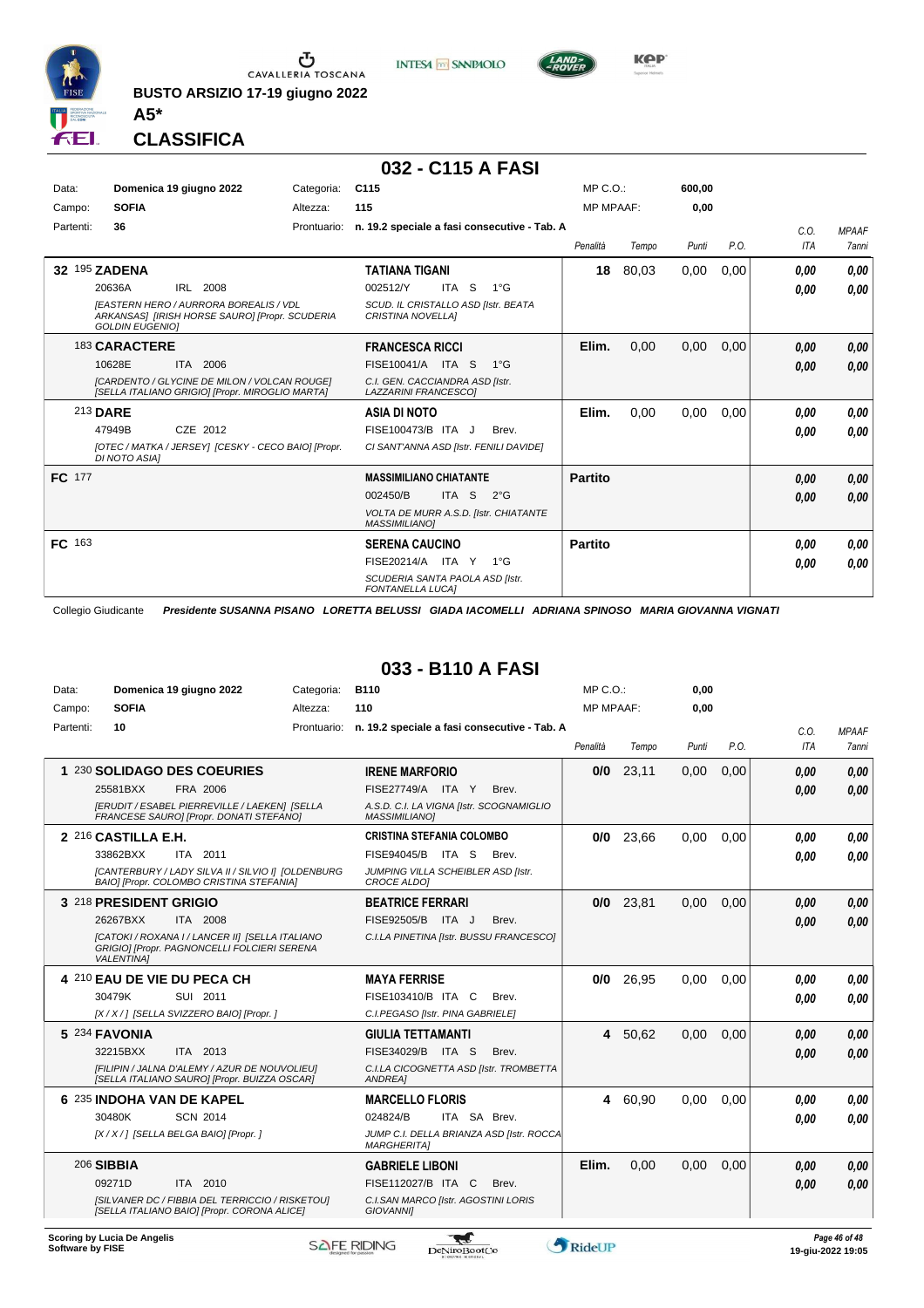

**BUSTO ARSIZIO 17-19 giugno 2022**

**INTESA** M SANPAOLO



**Kep** 

**CLASSIFICA**

**A5\***

#### **033 - B110 A FASI**

| Data:<br>Campo: | Domenica 19 giugno 2022<br><b>SOFIA</b>                                                                                            | Categoria:<br>Altezza: | <b>B110</b><br>110                                                                                                            | $MP C. O.$ :<br><b>MP MPAAF:</b> |       | 0,00<br>0,00 |      |                    |                                     |
|-----------------|------------------------------------------------------------------------------------------------------------------------------------|------------------------|-------------------------------------------------------------------------------------------------------------------------------|----------------------------------|-------|--------------|------|--------------------|-------------------------------------|
| Partenti:       | 10                                                                                                                                 | Prontuario:            | n. 19.2 speciale a fasi consecutive - Tab. A                                                                                  | Penalità                         | Tempo | Punti        | P.O. | C.O.<br><b>ITA</b> | <b>MPAAF</b><br><i><b>7anni</b></i> |
|                 | 207 VIRGINIA 216<br>GER 2012<br>48441B<br>[VALENTINO / LAVITA / ] [HANNOVER SAURO] [Propr.<br><b>GUAINERI GRETAI</b>               |                        | <b>GRETA GUAINERI</b><br>FISE108249/B ITA J<br>Brev.<br>C.I.LA PINETINA [Istr. BUSSU FRANCESCO]                               | Elim.                            | 0,00  | 0,00         | 0.00 | 0.00<br>0.00       | 0.00<br>0.00                        |
|                 | 224 PEGASO'S SPIRIT<br><b>ITA 2008</b><br>03313N<br>[LINCOLM L / CASIMIRA / AVENIR] [SELLA ITALIANO BAIO]<br>[Propr. MURGIA ALICE] |                        | <b>ALICE MURGIA</b><br><b>FISE77346/B</b><br>ITA Y<br>Brev.<br>CI LA STELLA ASD [Istr. MAZZA DIEGO]                           | Elim.                            | 0,00  | 0,00         | 0,00 | 0,00<br>0,00       | 0.00<br>0,00                        |
| <b>FC</b> 236   |                                                                                                                                    |                        | <b>ALDO CROCE</b><br><b>ITA</b><br>-S<br>006639/B<br>$2^{\circ}G$<br><b>JUMPING VILLA SCHEIBLER ASD [Istr.</b><br>CROCE ALDOI | <b>Partito</b>                   |       |              |      | 0.00<br>0.00       | 0.00<br>0.00                        |

Collegio Giudicante *Presidente SUSANNA PISANO LORETTA BELUSSI GIADA IACOMELLI ADRIANA SPINOSO MARIA GIOVANNA VIGNATI*

#### **034 - B100 A TEMPO**

| Data:     |                          | Domenica 19 giugno 2022                                                                                | Categoria:  | <b>B100</b>                                                     | MP C. O.         |         | 0.00  |      |            |              |
|-----------|--------------------------|--------------------------------------------------------------------------------------------------------|-------------|-----------------------------------------------------------------|------------------|---------|-------|------|------------|--------------|
| Campo:    | <b>SOFIA</b>             |                                                                                                        | Altezza:    | 100                                                             | <b>MP MPAAF:</b> |         | 0,00  |      |            |              |
| Partenti: | $\overline{7}$           |                                                                                                        | Prontuario: | n. 3 a tempo - Tab. A                                           |                  |         |       |      | C.O.       | <b>MPAAF</b> |
|           |                          |                                                                                                        |             |                                                                 | Penalità         | Tempo   | Punti | P.O. | <b>ITA</b> | 7anni        |
|           | 1 217 BELLE DE ROUHET    |                                                                                                        |             | <b>ANGELICA RIVOLTA</b>                                         | 0                | 54,24   | 0,00  | 0,00 | 0,00       | 0.00         |
|           | 31080BXX                 | FRA 2011                                                                                               |             | FISE92583/B ITA C<br>Brev.                                      |                  |         |       |      | 0.00       | 0.00         |
|           |                          | [FOR HERO / ELSENA DE ROUHET / IAGO C] [SELLA<br>FRANCESE SAURO] [Propr. DE LUCA CRISTINA]             |             | C.I.LA CICOGNETTA ASD [Istr. TROMBETTA<br><b>ANDREA1</b>        |                  |         |       |      |            |              |
|           | 2 232 CARINA             |                                                                                                        |             | <b>ALICE SAGLIO TROMBONE</b>                                    | $\mathbf{0}$     | 59,09   | 0,00  | 0.00 | 0,00       | 0.00         |
|           | 21264A                   | GER 2013                                                                                               |             | FISE24799/A ITA S<br>Brev.                                      |                  |         |       |      | 0.00       | 0.00         |
|           | [Propr. MONTERSINO LUCA] | [CARRICO / DOLINA / COOPER] [WESTFALEN BAIO]                                                           |             | C.I.BOSCO TENSO [Istr. BORIOLI GIORGIO]                         |                  |         |       |      |            |              |
|           | 3 205 KINGSTON           |                                                                                                        |             | <b>EUGENIO SAMMALI</b>                                          | 0                | 64,88   | 0,00  | 0,00 | 0,00       | 0.00         |
|           | 47541B                   | NED 2015                                                                                               |             | FISE114180/B ITA J<br>Brev.                                     |                  |         |       |      | 0.00       | 0.00         |
|           | [Propr. SAMMALI EUGENIO] | [DAKAR VDL / UNITY / ROYAL BRAVOUR] [KWPN BAIO]                                                        |             | C.I.LA CICOGNETTA ASD [Istr. TROMBETTA<br><b>ANDREA1</b>        |                  |         |       |      |            |              |
|           | 4 255 HURANT D.D.        |                                                                                                        |             | <b>ELEONORA BRUNO</b>                                           | 0                | 65.56   | 0.00  | 0.00 | 0.00       | 0.00         |
|           | 23038A                   | <b>NED 2012</b>                                                                                        |             | <b>FISE6484/Y</b><br>ITA J<br>Brev.                             |                  |         |       |      | 0.00       | 0.00         |
|           |                          | [CHARISMA / GURANTE / G.RAMIRO Z] [NEDERLANDS<br>RIJPAAR. BAIO] [Propr. BRUNO ELEONORA]                |             | SCUD. IL CRISTALLO ASD [Istr. BEATA<br><b>CRISTINA NOVELLAI</b> |                  |         |       |      |            |              |
|           | 5 208 QUALTEA            |                                                                                                        |             | <b>CHIARA LINDO</b>                                             |                  | 4 69,33 | 0,00  | 0,00 | 0.00       | 0,00         |
|           | 23985BXX                 | ITA 2006                                                                                               |             | FISE47904/A ITA J<br>Brev.                                      |                  |         |       |      | 0,00       | 0.00         |
|           |                          | [QUITE CAPITOL / ALTEA DU LOUP / NELFO DU MESNIL]<br>[SELLA ITALIANO BAIO] [Propr. NAPOLITANO ALESSIA] |             | C.I. GEN. CACCIANDRA ASD [Istr.<br>LAZZARINI FRANCESCOI         |                  |         |       |      |            |              |
|           | 224 PEGASO'S SPIRIT      |                                                                                                        |             | <b>ALICE MURGIA</b>                                             | Rit.             | 0.00    | 0,00  | 0,00 | 0.00       | 0.00         |
|           | 03313N                   | ITA 2008                                                                                               |             | FISE77346/B ITA Y<br>Brev.                                      |                  |         |       |      | 0.00       | 0.00         |
|           | [Propr. MURGIA ALICE]    | [LINCOLM L / CASIMIRA / AVENIR] [SELLA ITALIANO BAIO]                                                  |             | CI LA STELLA ASD [Istr. MAZZA DIEGO]                            |                  |         |       |      |            |              |
| FC 114    |                          |                                                                                                        |             | <b>SABRINA THEA</b>                                             | <b>Partito</b>   |         |       |      | 0,00       | 0,00         |
|           |                          |                                                                                                        |             | 005520/A<br>ITA SA 1°G                                          |                  |         |       |      | 0.00       | 0,00         |
|           |                          |                                                                                                        |             | SCUDERIA SANTA PAOLA ASD [Istr.<br><b>FONTANELLA LUCA]</b>      |                  |         |       |      |            |              |

Collegio Giudicante *Presidente SUSANNA PISANO LORETTA BELUSSI GIADA IACOMELLI ADRIANA SPINOSO MARIA GIOVANNA VIGNATI*